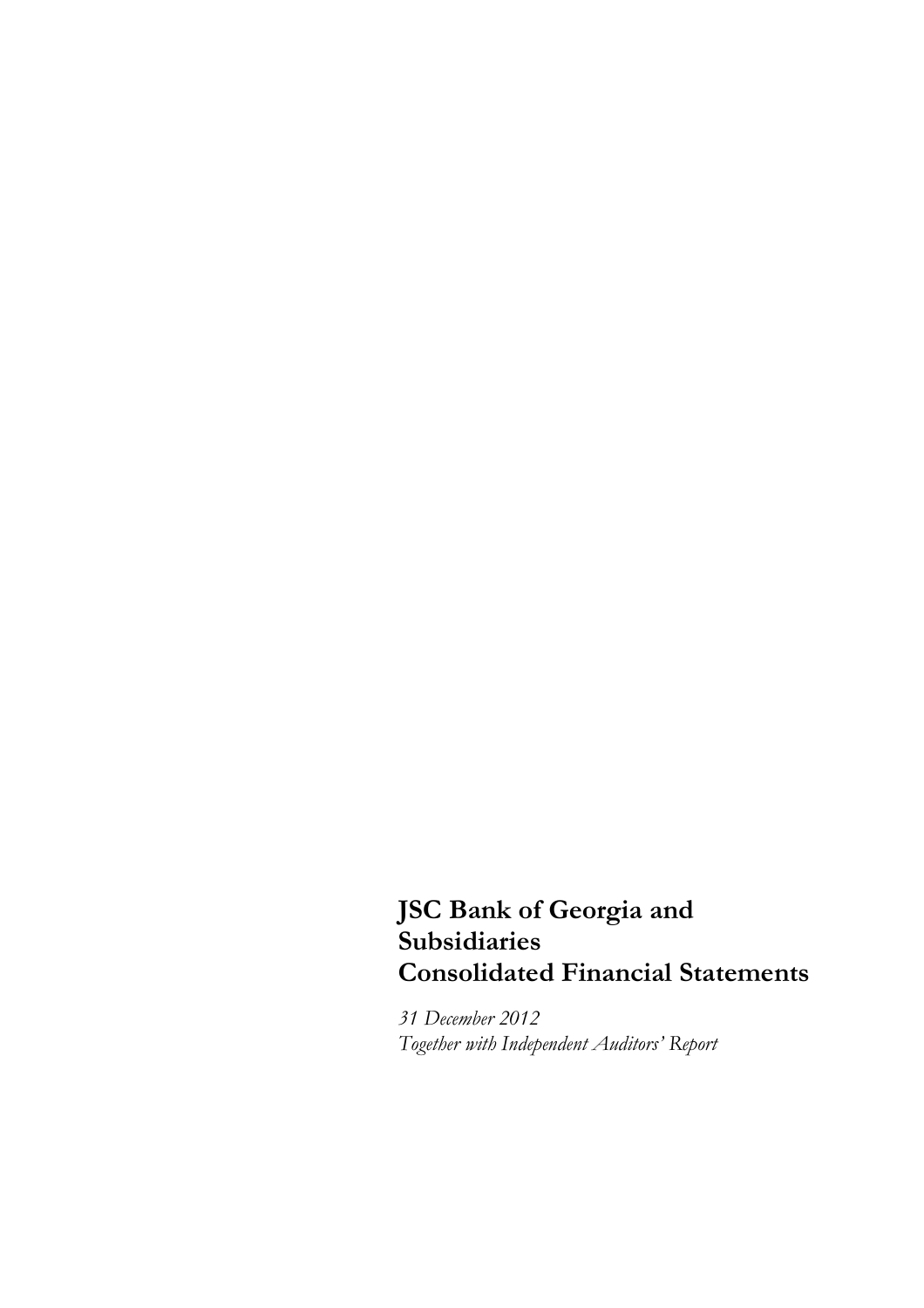# **CONTENTS**

# **INDEPENDENT AUDITORS' REPORT**

# NOTES TO CONSOLIDATED FINANCIAL STATEMENTS

| 1.  |  |
|-----|--|
| 2.  |  |
| 3.  |  |
| 4.  |  |
| 5.  |  |
| 6.  |  |
| 7.  |  |
| 8.  |  |
| 9.  |  |
| 10. |  |
| 11. |  |
| 12. |  |
| 13. |  |
| 14. |  |
| 15. |  |
| 16. |  |
| 17. |  |
| 18. |  |
| 19. |  |
| 20. |  |
| 21. |  |
| 22. |  |
| 23. |  |
| 24. |  |
| 25. |  |
| 26. |  |
| 27. |  |
| 28. |  |
| 29. |  |
| 30. |  |
| 31. |  |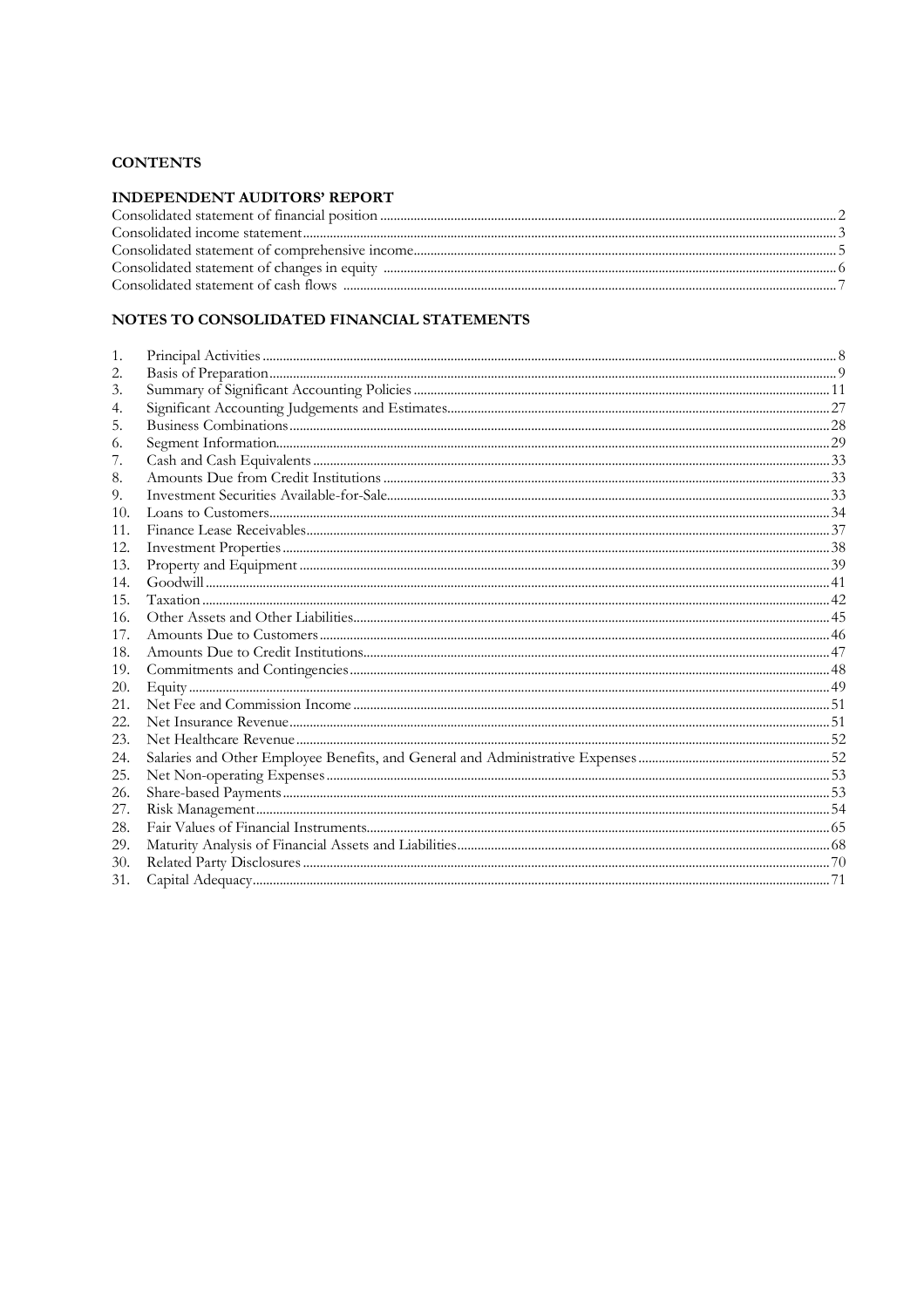

Ernst & Young LLC Kote Abkhazi Street, 44 Tbilisi, 0105, Georgia +995 (32) 43 9375<br>+995 (32) 43 9376 Tel<sup>-</sup> Fax: www.ev.com/georgia

**შპს ერნსტ ენდ იანგი**<br>საქართველო, 0105 თბილისი<br>კოტე აფხაზის ქუჩა 44 ტელ: +995 (32) 439 375 ფაქსი: +995 (32) 439 376

# **Independent auditors' report**

To the Shareholders and Supervisory Board of JSC Bank of Georgia -

We have audited the accompanying consolidated financial statements of JSC Bank of Georgia and its subsidiaries ("the Group"), which comprise the consolidated statement of financial position as at 31 December 2012, and the consolidated income statement, consolidated statement of comprehensive income, consolidated statement of changes in equity and consolidated statement of cash flows for the year then ended, and a summary of significant accounting policies and other explanatory information.

### *Management's responsibility for the consolidated financial statements*

Management is responsible for the preparation and fair presentation of these consolidated financial statements in accordance with International Financial Reporting Standards, and for such internal control as management determines is necessary to enable the preparation of consolidated financial statements that are free from material misstatement, whether due to fraud or error.

### *Auditors' responsibility*

Our responsibility is to express an opinion on these consolidated financial statements based on our audit. We conducted our audit in accordance with International Standards on Auditing. Those standards require that we comply with ethical requirements and plan and perform the audit to obtain reasonable assurance whether the consolidated financial statements are free from material misstatement.

An audit involves performing procedures to obtain audit evidence about the amounts and disclosures in the consolidated financial statements. The procedures selected depend on the auditors' judgment, including the assessment of the risks of material misstatement of the consolidated financial statements, whether due to fraud or error. In making those risk assessments, the auditor considers internal control relevant to the entity's preparation and fair presentation of the consolidated financial statements in order to design audit procedures that are appropriate in the circumstances, but not for the purpose of expressing an opinion on the effectiveness of the entity's internal control. An audit also includes evaluating the appropriateness of accounting policies used and the reasonableness of accounting estimates made by management, as well as evaluating the overall presentation of the consolidated financial statements.

We believe that the audit evidence we have obtained is sufficient and appropriate to provide a basis for our audit opinion.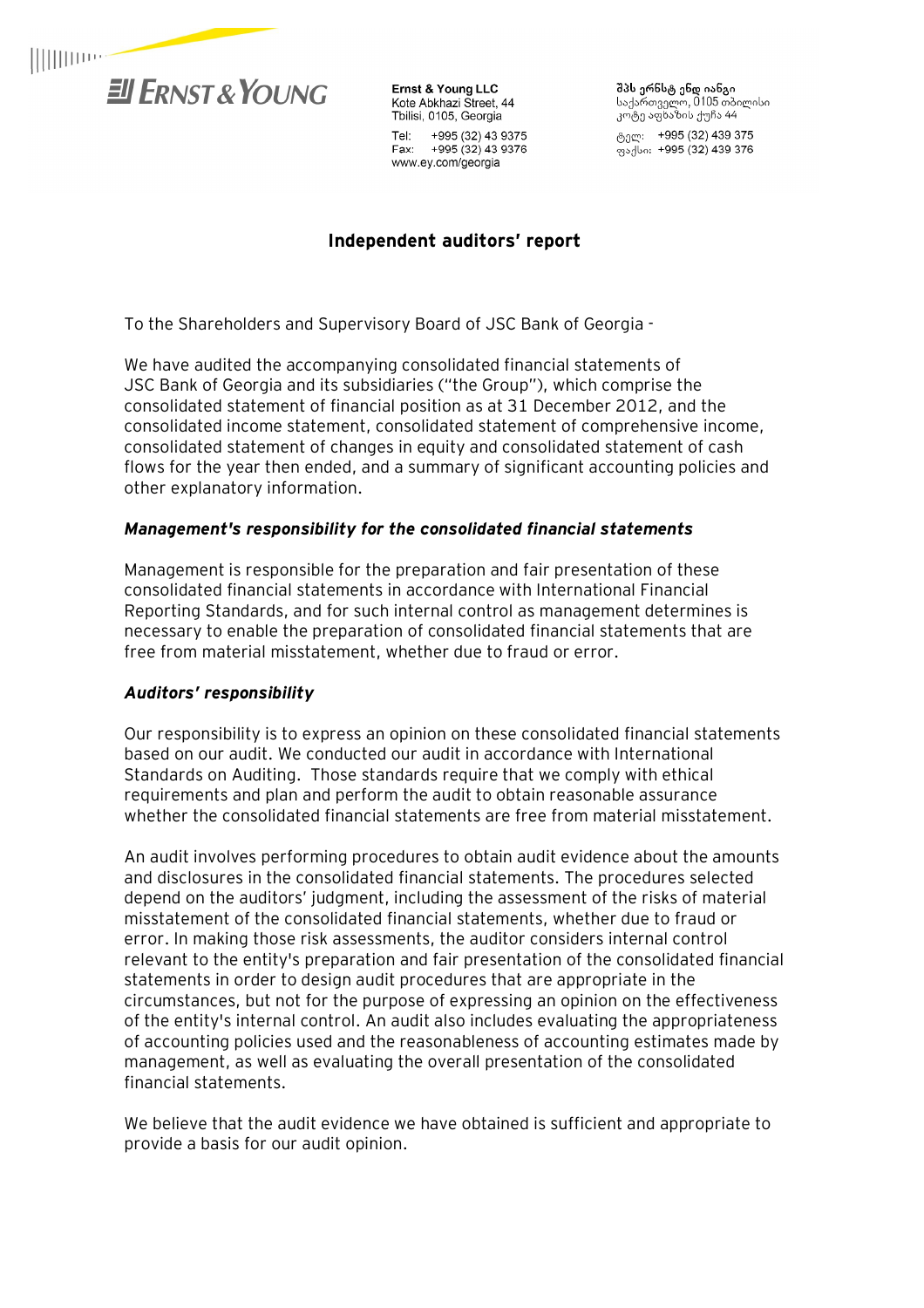# *Opinion*

In our opinion, the consolidated financial statements present fairly, in all material respects, the financial position of the Group as at 31 December 2012, and its financial performance and its cash flows for the year then ended in accordance with International Financial Reporting Standards.

ERNST&YOUNG LLC

4 April 2013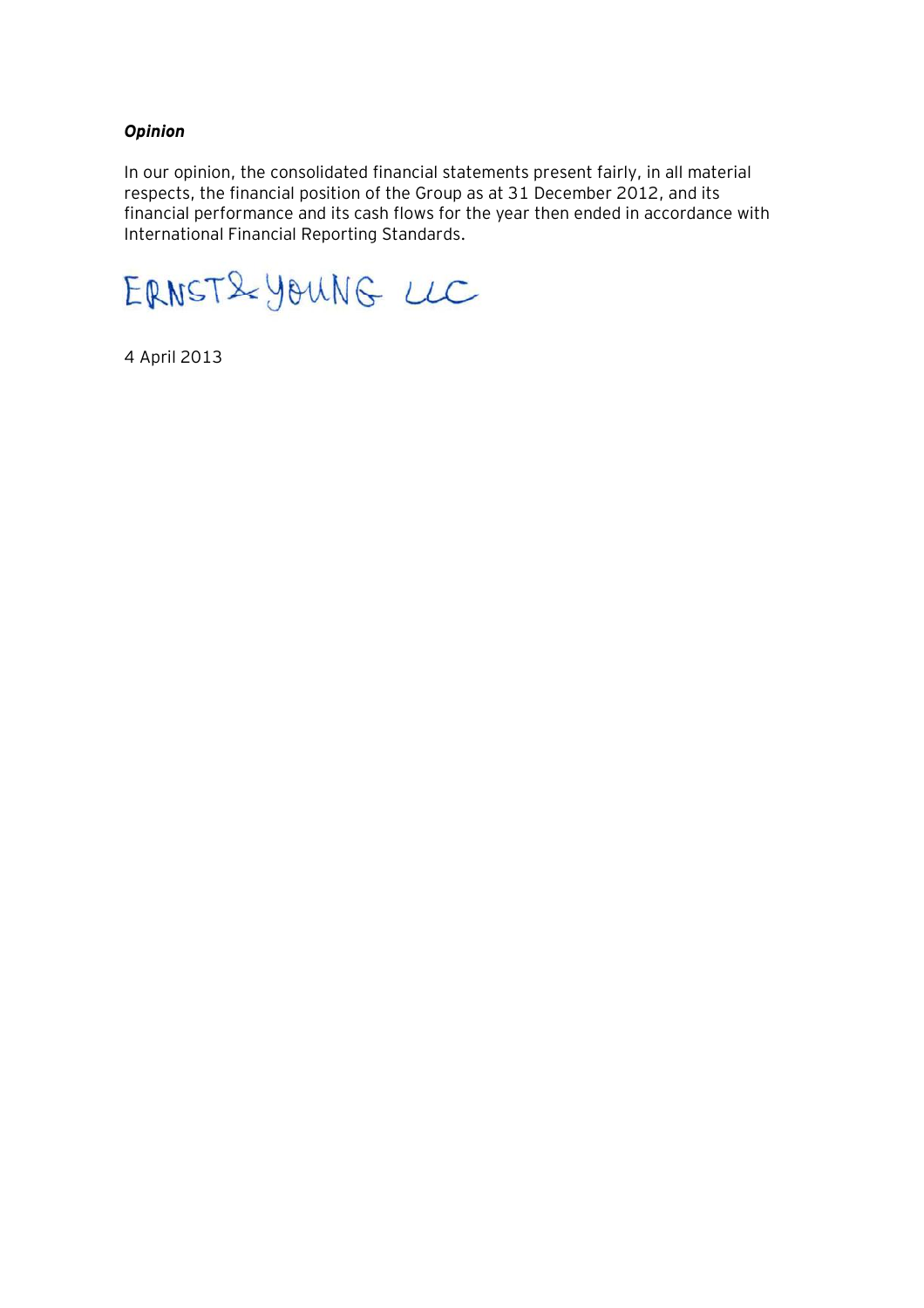# **CONSOLIDATED STATEMENT OF FINANCIAL POSITION**

### **As at 31 December 2012**

# *(Thousands of Georgian Lari)*

|                                                           | <b>Notes</b> | 2012      | 2011      | 2010      |
|-----------------------------------------------------------|--------------|-----------|-----------|-----------|
| Assets                                                    |              |           |           |           |
| Cash and cash equivalents                                 | 7            | 750,517   | 628,731   | 611,584   |
| Amounts due from credit institutions                      | 8            | 396,559   | 289,530   | 116,469   |
| Investment securities:                                    |              |           |           |           |
| - available-for-sale                                      | 9            | 534,698   | 419,576   | 294,940   |
| - held-to-maturity                                        |              |           |           | 21        |
| Loans to customers                                        | 10           | 3,033,667 | 2,553,442 | 2,351,697 |
| Finance lease receivables                                 | 11           | 71,686    | 62,919    | 14,419    |
| Investments in associates                                 |              | 2,441     | 3,014     | 5,632     |
| Investment properties                                     | 12           | 160,353   | 101,686   | 113,496   |
| Property and equipment                                    | 13           | 430,877   | 348,110   | 285,852   |
| Intangible assets                                         |              | 23,078    | 21,222    | 22,390    |
| Goodwill                                                  | 14           | 45,657    | 46,195    | 69,212    |
| Current income tax assets                                 |              | 944       | 8,487     | 2,247     |
| Deferred income tax assets                                |              | 14,352    | 14,852    | 18,178    |
| Prepayments                                               |              | 41,147    | 29,929    | 23,365    |
| Other assets                                              | 16           | 221,042   | 137,568   | 75,420    |
| Total assets                                              |              | 5,727,018 | 4,665,261 | 4,004,922 |
| Liabilities                                               |              |           |           |           |
| Amounts due to customers                                  | 17           | 2,693,025 | 2,735,222 | 2,026,308 |
| Amounts due to credit institutions                        | 18           | 1,657,162 | 921,172   | 1,138,927 |
| Current income tax liabilities                            |              | 13,818    | 1,174     | 4,251     |
| Deferred income tax liabilities                           |              | 48,320    | 36,242    | 30,901    |
| Provisions                                                | 19           | 683       | 386       | 4,407     |
| Other liabilities                                         | 16           | 184,224   | 158,462   | 106,787   |
| <b>Total liabilities</b>                                  |              | 4,597,232 | 3,852,658 | 3,311,581 |
| Equity                                                    | 20           |           |           |           |
| Share capital                                             |              | 36,513    | 32,878    | 31,345    |
| Additional paid-in capital                                |              | 615,627   | 473,732   | 477,285   |
| Treasury shares                                           |              | (464)     | (3, 146)  | (1,510)   |
| Other reserves                                            |              | 25,821    | 14,478    | 26,816    |
|                                                           |              | 408,538   | 254,588   | 130,314   |
| Retained earnings                                         |              |           |           |           |
| Total equity attributable to shareholders of the<br>Group |              | 1,086,035 | 772,530   | 664,250   |
| Non-controlling interests                                 |              | 43,751    | 40,073    | 29,091    |
| Total equity                                              |              | 1,129,786 | 812,603   | 693,341   |
| Total liabilities and equity                              |              | 5,727,018 | 4,665,261 | 4,004,922 |

**Signed and authorised for release on behalf of the Management Board of the Bank:** 

Irakli Gilauri Chief Executive Officer

4 April 2013

David Vakhtangishvili Chief Financial Officer<br>David Vakhtangishvili Chief Financial Officer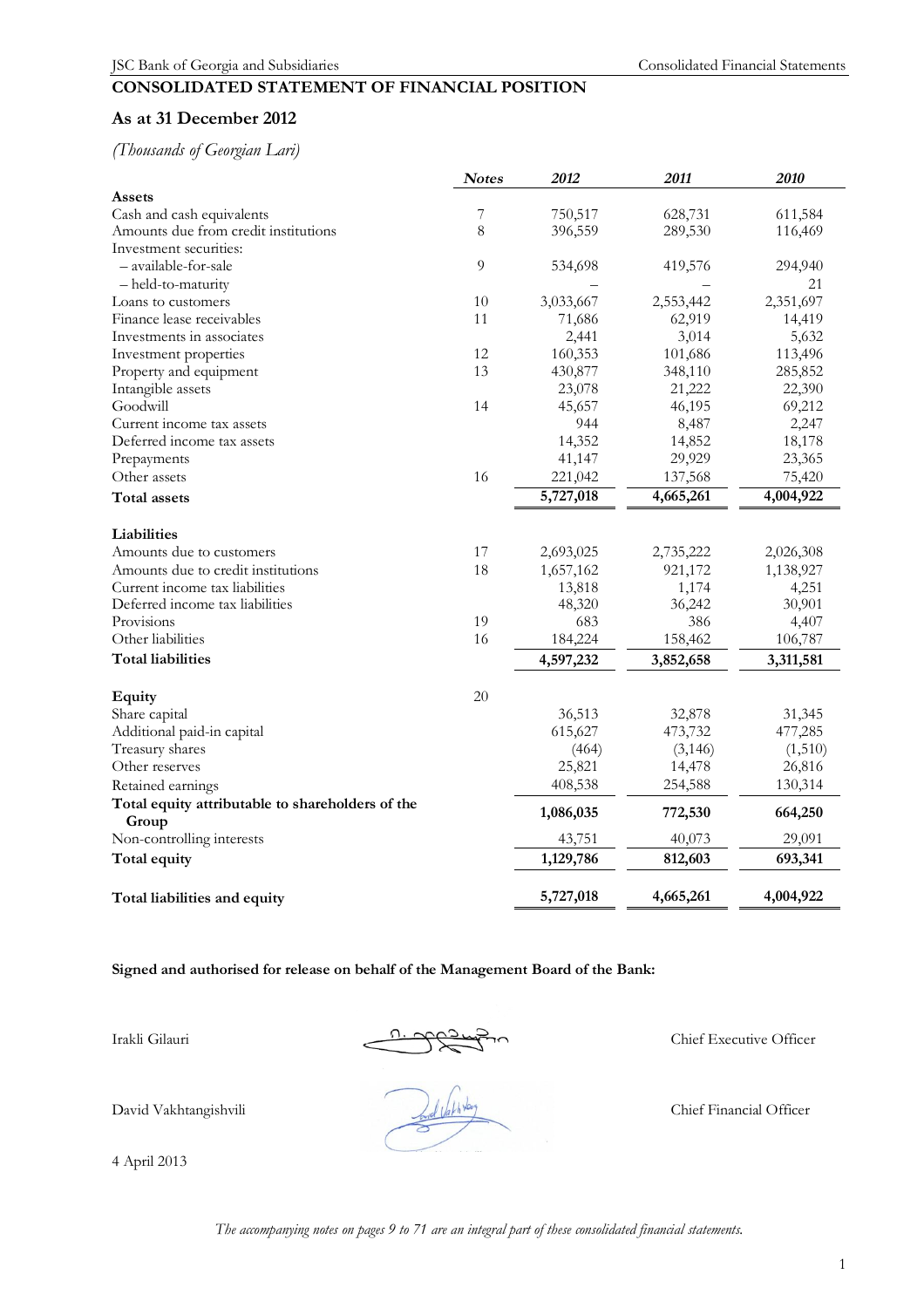# **CONSOLIDATED INCOME STATEMENT**

# **For the year ended 31 December 2012**

# *(Thousands of Georgian Lari)*

|                                                                                           | <b>Notes</b> | 2012              | 2011               | 2010                |
|-------------------------------------------------------------------------------------------|--------------|-------------------|--------------------|---------------------|
|                                                                                           |              |                   |                    |                     |
| Interest income                                                                           |              |                   |                    |                     |
| Loans to customers<br>Investment securities - available-for-sale                          |              | 509,339<br>33,950 | 438,989<br>37,701  | 389,402<br>7,287    |
| Amounts due from credit institutions                                                      |              | 15,813            | 18,103             | 9,795               |
| Finance lease receivables                                                                 |              | 8,701             | 6,565              | 4,159               |
| Investment securities - held-to-maturity                                                  |              |                   |                    | 12,498              |
|                                                                                           |              | 567,803           | 501,358            | 423,141             |
| Interest expense                                                                          |              |                   |                    |                     |
| Amounts due to customers                                                                  |              | (202, 484)        | (167, 294)         | (114,968)           |
| Amounts due to credit institutions                                                        |              | (79, 492)         | (99, 763)          | (91, 829)           |
|                                                                                           |              | (281, 976)        | (267, 057)         | (206, 797)          |
| Net interest income before net (losses) gains from                                        |              | 285,827           | 234,301            | 216,344             |
| interest rate swaps                                                                       |              |                   |                    |                     |
| Net (losses) gains from interest rate swaps                                               |              | (1,710)           | 4,984              | (7,826)             |
| Net interest income                                                                       |              | 284,117           | 239,285            | 208,518             |
|                                                                                           |              | 109,278           |                    |                     |
| Fee and commission income<br>Fee and commission expense                                   |              | (22, 210)         | 93,541<br>(18,204) | 74,265<br>(10, 845) |
| Net fee and commission income                                                             | 21           | 87,068            | 75,337             | 63,420              |
|                                                                                           |              |                   |                    |                     |
| Net insurance premiums earned                                                             |              | 91,176            | 46,396             | 44,561              |
| Net insurance claims incurred                                                             |              | (57,038)          | (28, 658)          | (27,898)            |
| Net insurance revenue                                                                     | 22           | 34,138            | 17,738             | 16,663              |
|                                                                                           |              |                   |                    |                     |
| Healthcare revenue                                                                        |              | 54,376            | 5,700              | 2,208               |
| Cost of healthcare services                                                               |              | (31,030)          | (3,242)            | (1,632)             |
| Net healthcare revenue                                                                    | 23           | 23,346            | 2,458              | 576                 |
| Revenue from sale of goods                                                                |              | 41,533            | 22,470             | 18,144              |
| Cost of sales                                                                             |              | (30, 868)         | (12,109)           | (9,050)             |
| Net revenue from sale of goods                                                            |              | 10,665            | 10,361             | 9,094               |
| Net gains from trading securities and investment securities                               |              | 2,308             | 1,382              | 2,006               |
| available-for-sale                                                                        |              |                   |                    |                     |
| Net gains from revaluation of investment properties<br>Net gains from foreign currencies: | 12           |                   | 1,984              | 350                 |
| $-\$ dealing                                                                              |              | 33,389            | 45,694             | 33,651              |
| - translation differences                                                                 |              | 16,182            | 30,747             | 98                  |
| Other operating income                                                                    |              | 7,623             | 8,767              | 10,625              |
| Other operating non-interest income                                                       |              | 59,502            | 88,574             | 46,730              |
|                                                                                           |              |                   |                    |                     |
| Revenue                                                                                   |              | 498,836           | 433,753            | 345,001             |
| Salaries and other employee benefits                                                      | 24           | (121, 299)        | (114, 622)         | (103, 885)          |
| General and administrative expenses                                                       | 24           | (65,686)          | (61, 942)          | (60, 568)           |
| Depreciation and amortization                                                             |              | (28,606)          | (27, 254)          | (27, 963)           |
| Other operating expenses                                                                  |              | (2,949)           | (6,347)            | (5,719)             |
| <b>Operating expenses</b>                                                                 |              | (218, 540)        | (210, 165)         | (198, 135)          |
| Operating income before cost of credit risk                                               |              | 280,296           | 223,588            | 146,866             |

*The accompanying notes on pages 9 to 71 are an integral part of these consolidated financial statements.*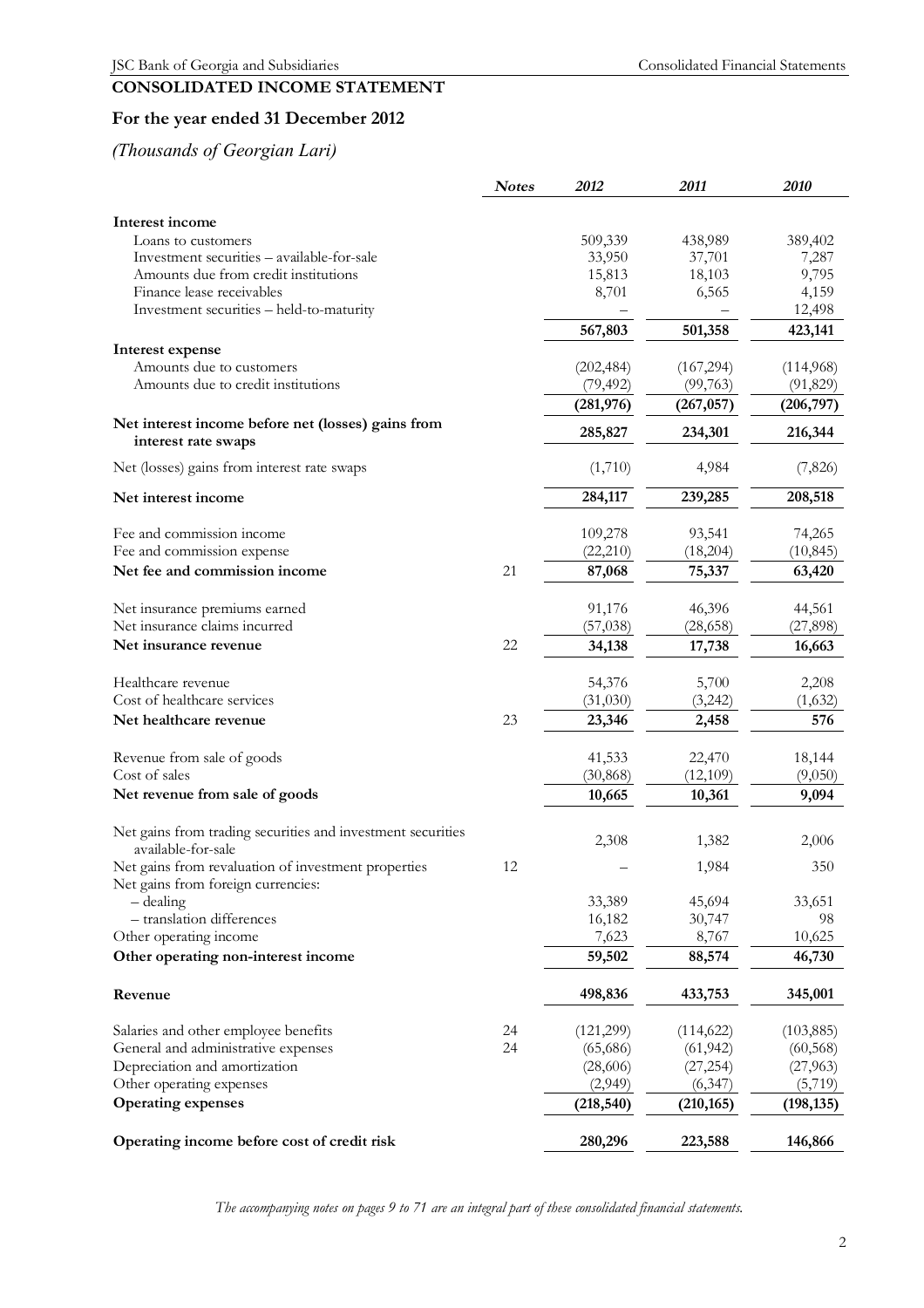# **CONSOLIDATED INCOME STATEMENT (CONTINUED)**

# **For the year ended 31 December 2012**

# *(Thousands of Georgian Lari)*

|                                                                            | <b>Notes</b> | 2012      | 2011      | 2010      |
|----------------------------------------------------------------------------|--------------|-----------|-----------|-----------|
|                                                                            |              |           |           |           |
| Operating income before cost of credit risk                                |              | 280,296   | 223,588   | 146,866   |
| Impairment charge on loans to customers                                    | 10           | (39, 186) | (23, 216) | (49,886)  |
| (Impairment charge) reversal of impairment on finance<br>lease receivables | 11           | (495)     | (317)     | 5,775     |
| Impairment (charge) reversal on other assets and provisions                |              | (5,036)   | 1,337     | (3,587)   |
| Cost of credit risk                                                        |              | (44, 717) | (22, 196) | (47, 698) |
| Net operating income                                                       |              | 235,579   | 201,392   | 99,168    |
| Net non-operating expenses                                                 | 25           | (19, 634) | (29, 338) | (725)     |
| Profit before income tax expense from continuing<br>operations             |              | 215,945   | 172,054   | 98,443    |
| Income tax expense                                                         | 15           | (33,200)  | (21, 125) | (15,776)  |
| Profit for the year from continuing operations                             |              | 182,745   | 150,929   | 82,667    |
| Net loss from discontinued operations                                      |              |           | (15,219)  |           |
| Profit for the year                                                        |              | 182,745   | 135,710   | 82,667    |
| Attributable to:                                                           |              |           |           |           |
| - shareholders of the Group                                                |              | 178,921   | 132,531   | 83,640    |
| - non-controlling interests                                                |              | 3,824     | 3,179     | (973)     |
|                                                                            |              | 182,745   | 135,710   | 82,667    |
| Earnings per share, total:                                                 | 20           |           |           |           |
| - basic earnings per share                                                 |              | 5.3986    | 4.4375    | 2.7846    |
| - diluted earnings per share                                               |              | 5.3474    | 4.1957    | 2.7388    |
| Earnings per share from<br>continuing operations:                          | 20           |           |           |           |
| - basic earnings per share from<br>continuing operations                   |              | 5.3986    | 4.9470    | 2.7846    |
| - diluted earnings per share from<br>continuing operations                 |              | 5.3474    | 4.6499    | 2.7388    |

*The accompanying notes on pages 9 to 71 are an integral part of these consolidated financial statements.*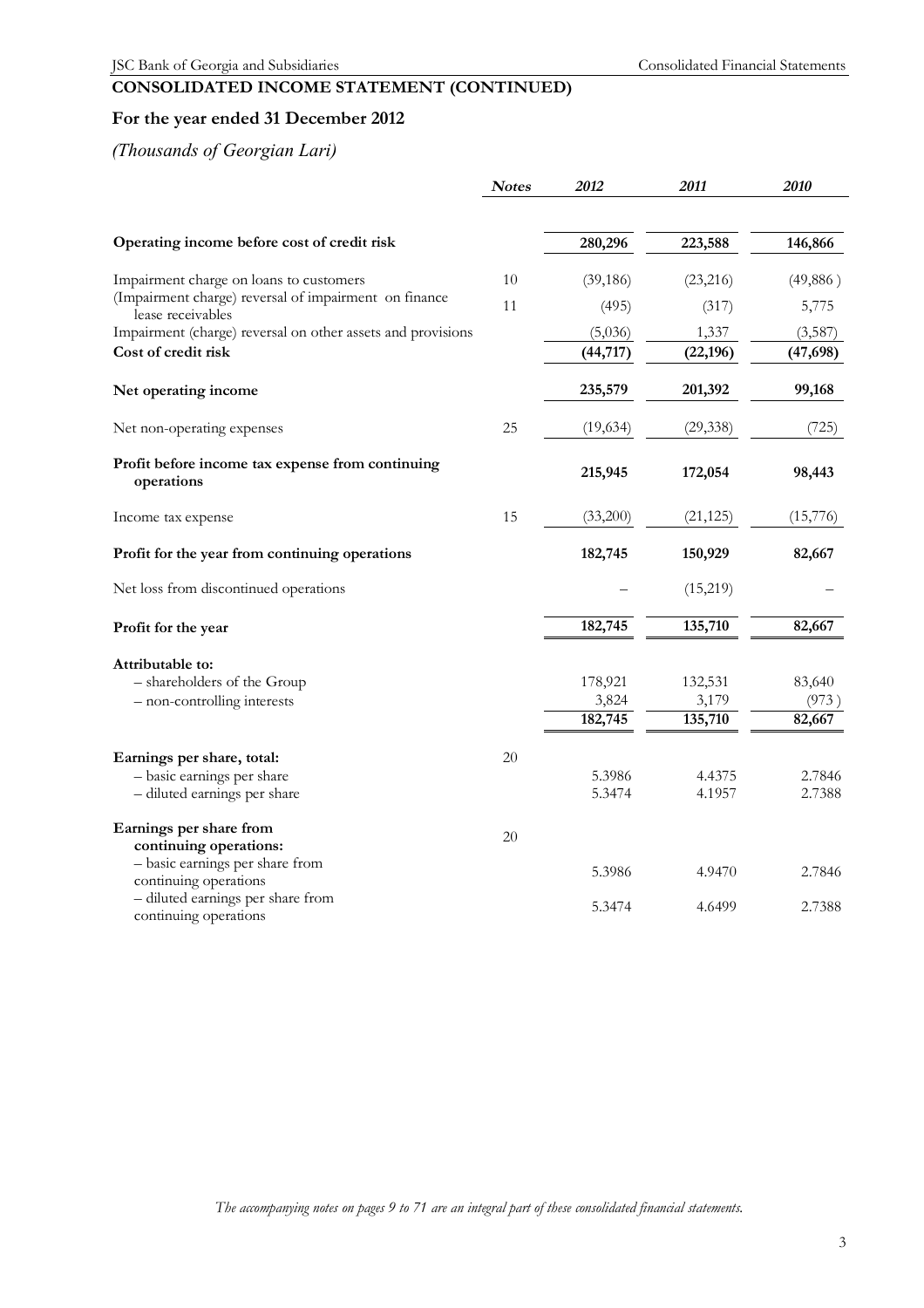# **CONSOLIDATED STATEMENT OF COMPREHENSIVE INCOME**

# **For the year ended 31 December 2012**

|                                                                                                       | <b>Notes</b> | 2012             | 2011               | 2010             |
|-------------------------------------------------------------------------------------------------------|--------------|------------------|--------------------|------------------|
| Profit for the year from continuing operations                                                        |              | 182,745          | 150,929            | 82,667           |
| Net loss from discontinued operations                                                                 |              |                  | (15,219)           |                  |
| Profit for the year                                                                                   |              | 182,745          | 135,710            | 82,667           |
| Other comprehensive income (loss) from continuing<br>operations                                       |              |                  |                    |                  |
| - Revaluation of property and equipment<br>- Revaluation of available-for-sale securities             | 13           | 16,580           | 1,285<br>3,511     | (2,859)<br>6,077 |
| - Realised gain on available-for-sale securities reclassified<br>to the consolidated income statement |              | (2,075)          | (1, 721)           | (789)            |
| - Gain (loss) from currency translation differences                                                   |              | (288)            | (52, 493)          | 5,116            |
| Income tax relating to components of other comprehensive<br>income                                    | 15           | (2,826)          | 5,581              | 206              |
| Other comprehensive income (loss) for the year from<br>continuing operations, net of tax              |              | 11,391           | (43, 837)          | 7,751            |
| Other comprehensive gain from discontinued operations                                                 |              |                  | 24,254             |                  |
| Other comprehensive income (loss) for the year, net of<br>tax                                         |              | 11,391           | (19, 583)          | 7,751            |
| Total comprehensive income for the year from continuing<br>operations                                 |              | 194,136          | 107,092            | 90,418           |
| Total comprehensive income for the year from<br>discontinued operations                               |              |                  | 9,035              |                  |
| Total comprehensive income for the year                                                               |              | 194,136          | 116,127            | 90,418           |
| Attributable to:<br>- shareholders of the Group                                                       |              | 190,653          | 121,045            | 89,830           |
| - non-controlling interests                                                                           |              | 3,483<br>194,136 | (4,918)<br>116,127 | 588<br>90,418    |
|                                                                                                       |              |                  |                    |                  |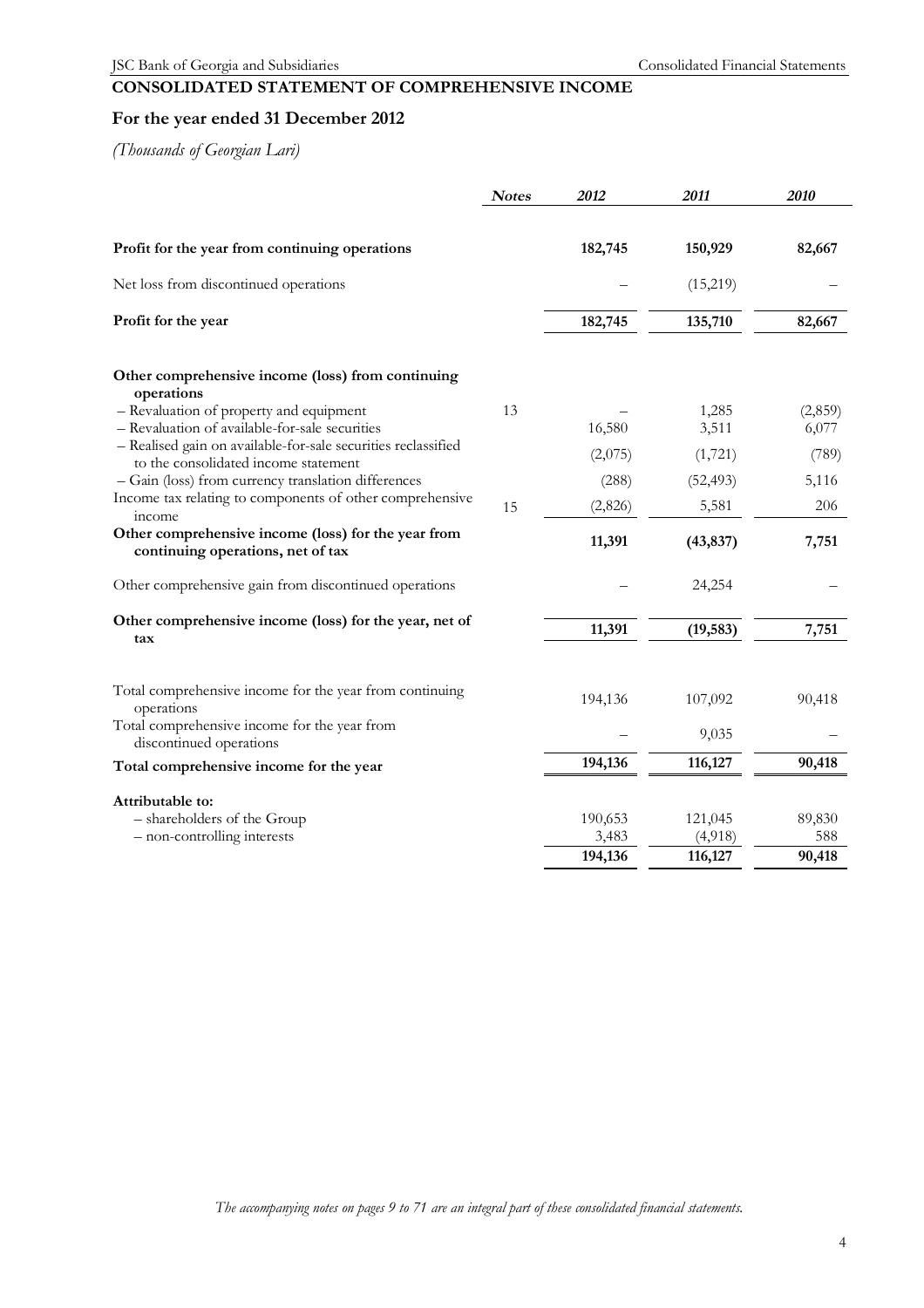# **CONSOLIDATED STATEMENT OF CHANGES IN EQUITY**

# **For the year ended 31 December 2012**

|                                                                                                                    | Attributable to shareholders of the Group |                                         |                           |                   |                          |           |                                  |                 |
|--------------------------------------------------------------------------------------------------------------------|-------------------------------------------|-----------------------------------------|---------------------------|-------------------|--------------------------|-----------|----------------------------------|-----------------|
|                                                                                                                    | <b>Share</b><br>capital                   | <b>Additional</b><br>paid-in<br>capital | <b>Treasury</b><br>shares | Other<br>reserves | Retained<br>earnings     | Total     | Non-<br>controlling<br>interests | Total<br>equity |
| 31 December 2009                                                                                                   | 31,306                                    | 478,779                                 | (1,677)                   | 24,387            | 46,163                   | 578,958   | 19,459                           | 598,417         |
| Total comprehensive income                                                                                         |                                           |                                         |                           | 7,942             | 81,888                   | 89,830    | 588                              | 90,418          |
| Depreciation of revaluation reserve, net<br>of tax                                                                 |                                           |                                         |                           | (2,263)           | 2,263                    |           |                                  |                 |
| Increase in share capital arising from<br>share-based payments (Note 20)<br>Acquisition of additional interests in | 39                                        | 8,497                                   | 610                       |                   |                          | 9,146     |                                  | 9,146           |
| existing subsidiaries by<br>non-controlling shareholders                                                           |                                           |                                         |                           |                   |                          |           | 11,973                           | 11,973          |
| Acquisition of non-controlling interests<br>in existing subsidiaries                                               |                                           |                                         |                           | (3,250)           |                          | (3,250)   | (6,854)                          | (10, 104)       |
| Non-controlling interests arising on<br>acquisition of subsidiary                                                  |                                           |                                         |                           |                   |                          |           | 3,925                            | 3,925           |
| Sale of treasury shares                                                                                            |                                           | 7,104                                   | 448                       |                   |                          | 7,552     |                                  | 7,552           |
| Purchase of treasury shares                                                                                        |                                           | (17,095)                                | (891)                     |                   |                          | (17,986)  | $\overline{\phantom{0}}$         | (17,986)        |
| 31 December 2010                                                                                                   | 31,345                                    | 477,285                                 | (1, 510)                  | 26,816            | 130,314                  | 664,250   | 29,091                           | 693,341         |
| Total comprehensive income                                                                                         | $\equiv$                                  | $\overline{\phantom{0}}$                | $\equiv$                  | (9,208)           | 130,253                  | 121,045   | (4,918)                          | 116,127         |
| Depreciation of revaluation reserve, net<br>of tax                                                                 |                                           |                                         |                           | (3,190)           | 3,190                    |           |                                  |                 |
| Increase in share capital arising from<br>share-based payments (Note 20)                                           | 33                                        | 2,716                                   | 148                       |                   |                          | 2,897     |                                  | 2,897           |
| Increase in share capital from<br>issuance of GDRs (Note 20)                                                       | 1,500                                     |                                         | (1,500)                   |                   |                          |           |                                  |                 |
| Dividends to shareholders of the Bank<br>(Note 20)                                                                 |                                           |                                         |                           |                   | (9,169)                  | (9,169)   |                                  | (9,169)         |
| Acquisition of additional interests in<br>existing subsidiaries by<br>non-controlling shareholders                 |                                           |                                         |                           | 60                |                          | 60        | 2,453                            | 2,513           |
| Non-controlling interests arising on<br>acquisition of subsidiary                                                  |                                           |                                         |                           |                   |                          |           | 13,447                           | 13,447          |
| Sale of treasury shares                                                                                            |                                           | 26,777                                  | 1,268                     |                   |                          | 28,045    |                                  | 28,045          |
| Purchase of treasury shares                                                                                        |                                           | (33, 046)                               | (1, 552)                  |                   | $\overline{\phantom{0}}$ | (34, 598) |                                  | (34, 598)       |
| 31 December 2011                                                                                                   | 32,878                                    | 473,732                                 | (3, 146)                  | 14,478            | 254,588                  | 772,530   | 40,073                           | 812,603         |
| Total comprehensive income<br>Depreciation of revaluation reserve, net                                             | L,                                        | L.                                      | $\equiv$                  | 12,058<br>(622)   | 178,595<br>622           | 190,653   | 3,483                            | 194,136         |
| of tax<br>Increase in share capital arising from<br>share-based payments                                           |                                           | 30,213                                  | 602                       |                   |                          | 30,815    |                                  | 30,815          |
| Issue of share capital (Note 20)                                                                                   | 3,635                                     | 70,313                                  |                           |                   |                          | 73,948    |                                  | 73,948          |
| Conversion of shares following the<br>Tender Offer                                                                 |                                           | 54,458                                  | 2,507                     |                   |                          | 56,965    |                                  | 56,965          |
| Transactions costs recognised directly in<br>equity                                                                |                                           | (3,325)                                 |                           |                   |                          | (3,325)   |                                  | (3,325)         |
| Dividends to shareholders of the Bank<br>(Note 20)                                                                 |                                           |                                         |                           |                   | (25, 267)                | (25, 267) |                                  | (25, 267)       |
| Dilution of interests in subsidiaries                                                                              |                                           |                                         |                           | 15                |                          | 15        | 128                              | 143             |
| Acquisition of additional interests in<br>existing subsidiaries by<br>non-controlling shareholders                 |                                           |                                         |                           | (86)              |                          | (86)      | 749                              | 663             |
| Acquisition of non-controlling interests<br>in existing subsidiaries                                               |                                           |                                         |                           | (22)              |                          | (22)      | (682)                            | (704)           |
| Sale of treasury shares                                                                                            |                                           | 89                                      | 5                         |                   |                          | 94        |                                  | 94              |
| Purchase of treasury shares                                                                                        |                                           | (9,853)                                 | (432)                     |                   |                          | (10, 285) |                                  | (10, 285)       |
| 31 December 2012                                                                                                   | 36,513                                    | 615,627                                 | (464)                     | 25,821            | 408,538                  | 1,086,035 | 43,751                           | 1,129,786       |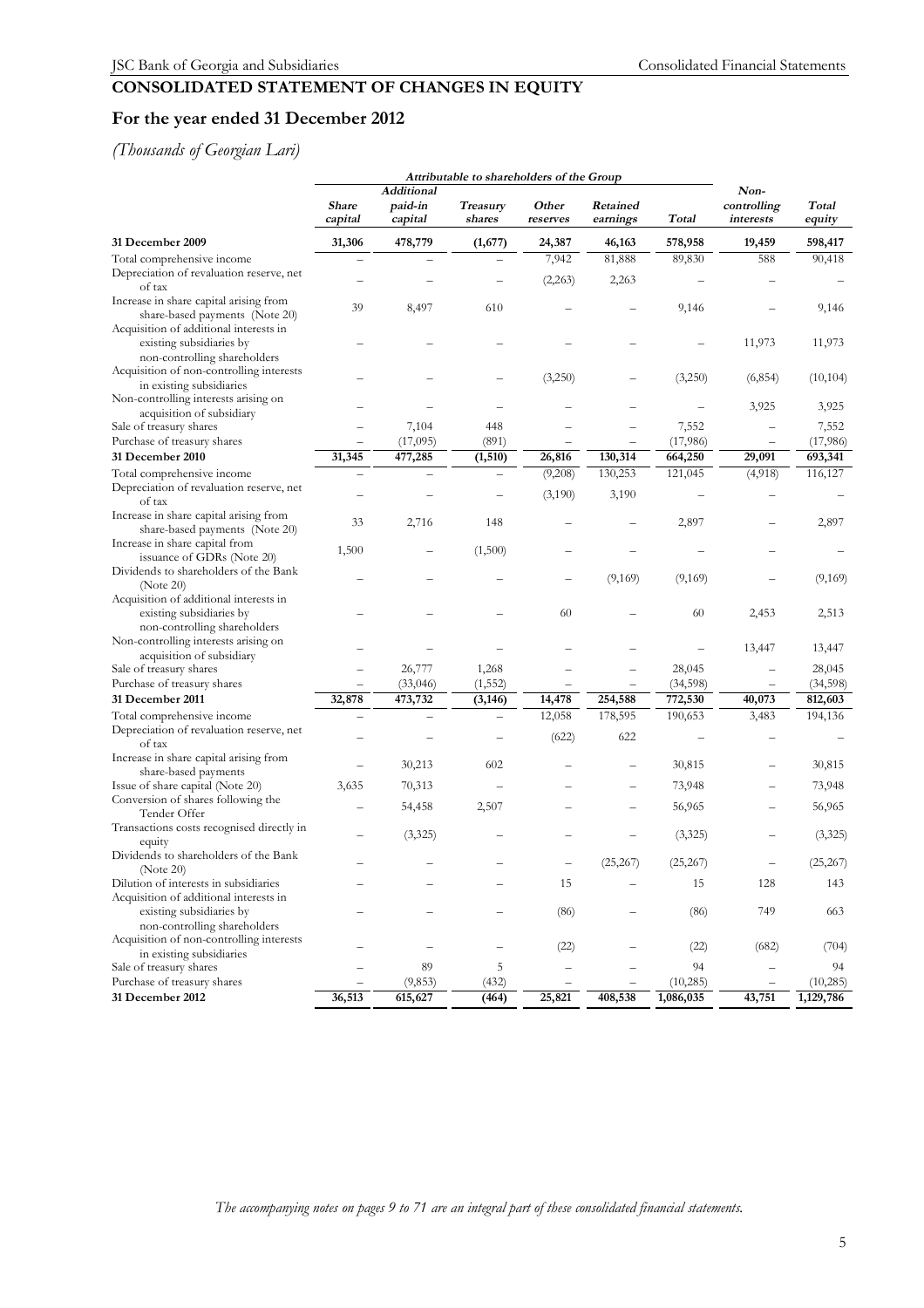# **CONSOLIDATED STATEMENT OF CASH FLOWS**

# **For the year ended 31 December 2012**

|                                                                  | <b>Notes</b> | 2012       | 2011       | 2010       |
|------------------------------------------------------------------|--------------|------------|------------|------------|
| Cash flows from operating activities                             |              |            |            |            |
| Interest received                                                |              | 553,090    | 494,782    | 412,407    |
| Interest paid                                                    |              | (270, 691) | (244, 478) | (194, 622) |
| Fees and commissions received                                    |              | 109,278    | 93,541     | 74,265     |
| Fees and commissions paid                                        |              | (22, 210)  | (18,204)   | (10, 845)  |
| Insurance premiums received                                      |              | 79,007     | 46,070     | 46,159     |
| Insurance claims paid                                            |              | (55, 197)  | (26, 106)  | (32,007)   |
| Healthcare revenue received                                      |              | 54,376     | 5,700      | 2,208      |
| Cost of healthcare services paid                                 |              | (31,030)   | (3,242)    | (1,632)    |
| Revenue received from sale of goods                              |              | 41,533     | 22,470     | 18,144     |
| Cost of sales of goods                                           |              | (30, 868)  | (12,109)   | (9,050)    |
| Net realised gains (losses) from trading securities              |              | 375        | (236)      | 2,267      |
| Net realised gains from investment securities available-for-sale |              | 2,075      | 1,721      | 789        |
| Net realised gains from foreign currencies                       |              | 33,389     | 45,694     | 33,651     |
| Recoveries of loans to customers previously written off          | 10           | 29,979     | 28,849     | 42,739     |
| Other income received (expenses paid)                            |              | 5,949      | 15,266     | (1, 819)   |
| Salaries and other employee benefits paid                        |              | (109, 383) | (96, 011)  | (93,204)   |
| General and administrative and operating expenses paid           |              | (67,970)   | (69,269)   | (70,906)   |
| Cash flows from operating activities                             |              | 321,702    |            |            |
| before changes in operating assets and liabilities               |              |            | 284,438    | 218,544    |
| Net (increase) decrease in operating assets                      |              |            |            |            |
| Amounts due from credit institutions                             |              | (99, 925)  | (179, 682) | (45,090)   |
| Loans to customers                                               |              | (575, 378) | (239, 413) | (813, 482) |
| Finance lease receivables                                        |              | (9,262)    | (49,095)   | 8,252      |
| Prepayments and other assets                                     |              | (59, 301)  | (63, 668)  | 100        |
| Net increase (decrease) in operating liabilities                 |              |            |            |            |
| Amounts due to credit institutions                               |              | 761,167    | (213,068)  | 190,994    |
| Amounts due to customers                                         |              | (52, 871)  | 708,242    | 731,184    |
| Other liabilities                                                |              | (28, 243)  | (32,707)   | 21,981     |
| Net cash flows from operating activities before income           |              |            |            |            |
| tax                                                              |              | 257,889    | 215,047    | 312,483    |
| Income tax paid                                                  |              | (3,282)    | (7,000)    | (3, 144)   |
| Net cash flows from operating activities                         |              | 254,607    | 208,047    | 309,339    |
| Cash flows (used in) from investing activities                   |              |            |            |            |
| Acquisition of subsidiaries, net of cash acquired                | 5            | (9,008)    | 408        | (139)      |
| Proceeds from sale of subsidiary                                 |              |            | 8,747      |            |
| Proceeds from sale of investment securities                      |              |            |            |            |
| available-for-sale                                               |              | 221,973    | 20,625     | 1,518      |
| Purchase of investment securities                                |              | (265,320)  | (138, 529) | (28, 769)  |
| Proceeds from sale of investments in associates                  |              | 170        | 332        |            |
| Proceeds from sale of investment properties                      | 12           | 15,622     | 7,889      | 5,490      |
| Proceeds from sale of property and equipment and intangible      |              |            |            |            |
| assets                                                           |              |            |            | 13,312     |
| Purchase of property and equipment and intangible assets         |              | (60, 880)  | (76, 239)  | (41, 839)  |
| Net cash flows used in investing activities                      |              | (97, 443)  | (176, 767) | (50, 427)  |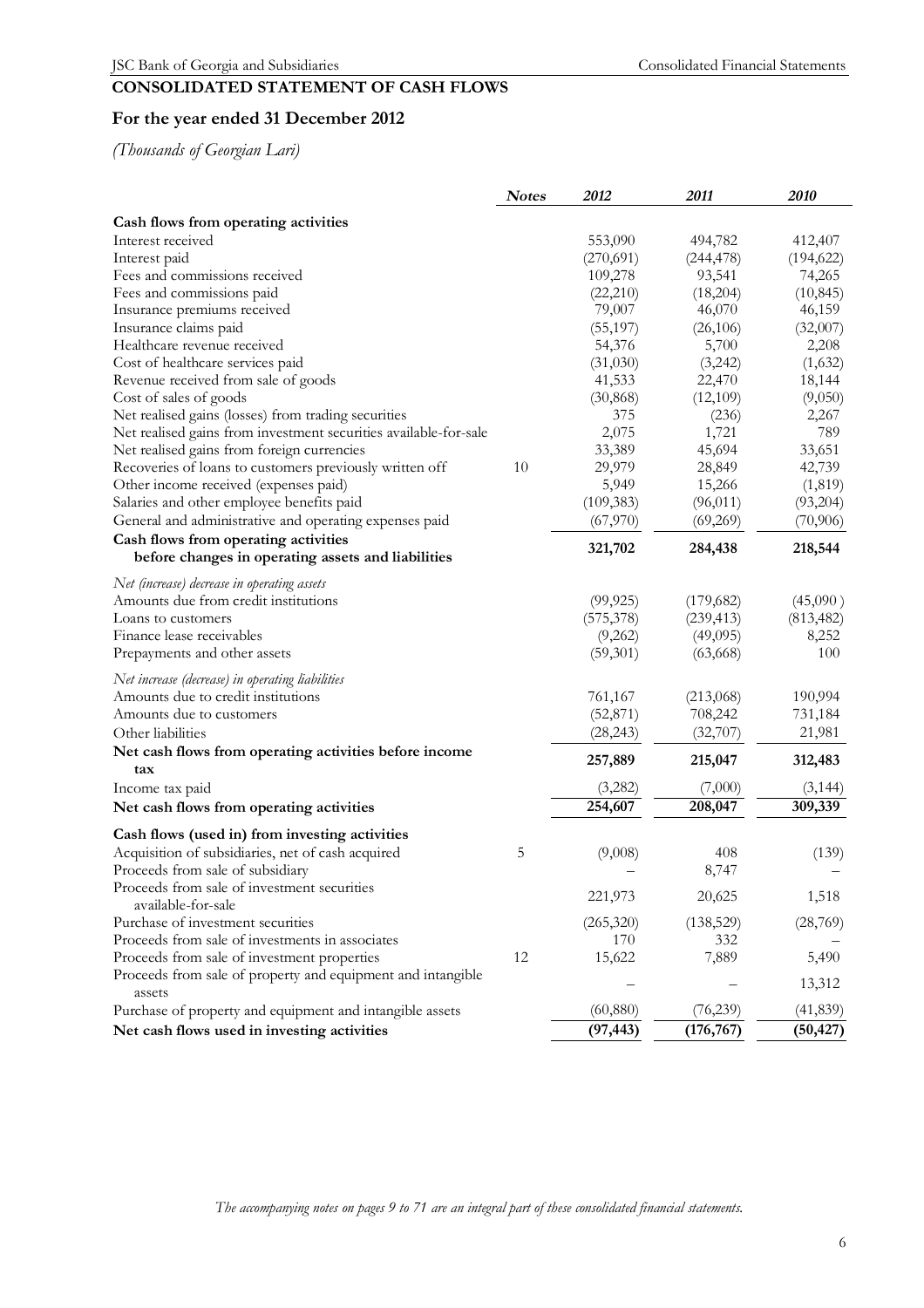# **CONSOLIDATED STATEMENT OF CASH FLOWS (CONTINUED)**

# **For the year ended 31 December 2012**

|                                                                                    | <b>Notes</b> | 2012      | 2011     | 2010     |
|------------------------------------------------------------------------------------|--------------|-----------|----------|----------|
| Cash flows (used in) from financing activities                                     |              |           |          |          |
| Dividends paid                                                                     |              | (25,267)  | (9,169)  |          |
| Purchase of treasury shares                                                        |              | (10, 285) | (34,598) | (17,986) |
| Sale of treasury shares                                                            |              | 94        | 28,044   | 7,552    |
| Proceeds from sale of non-controlling interest in existing<br>subsidiary           |              | 663       | 2,453    |          |
| Purchase of additional interests by non-controlling<br>shareholders                |              |           |          | 11,973   |
| Purchase of additional interests in existing subsidiaries, net of<br>cash acquired |              | (704)     |          | (6, 854) |
| Net cash used in financing activities                                              |              | (35, 499) | (13,270) | (5,315)  |
| Effect of exchange rates changes on cash and cash equivalents                      |              | 121       | (863)    | 98       |
| Net increase in cash and cash equivalents                                          |              | 121,786   | 17,147   | 253,695  |
| Cash and cash equivalents, beginning                                               |              | 628,731   | 611,584  | 357,889  |
| Cash and cash equivalents, ending                                                  |              | 750,517   | 628,731  | 611,584  |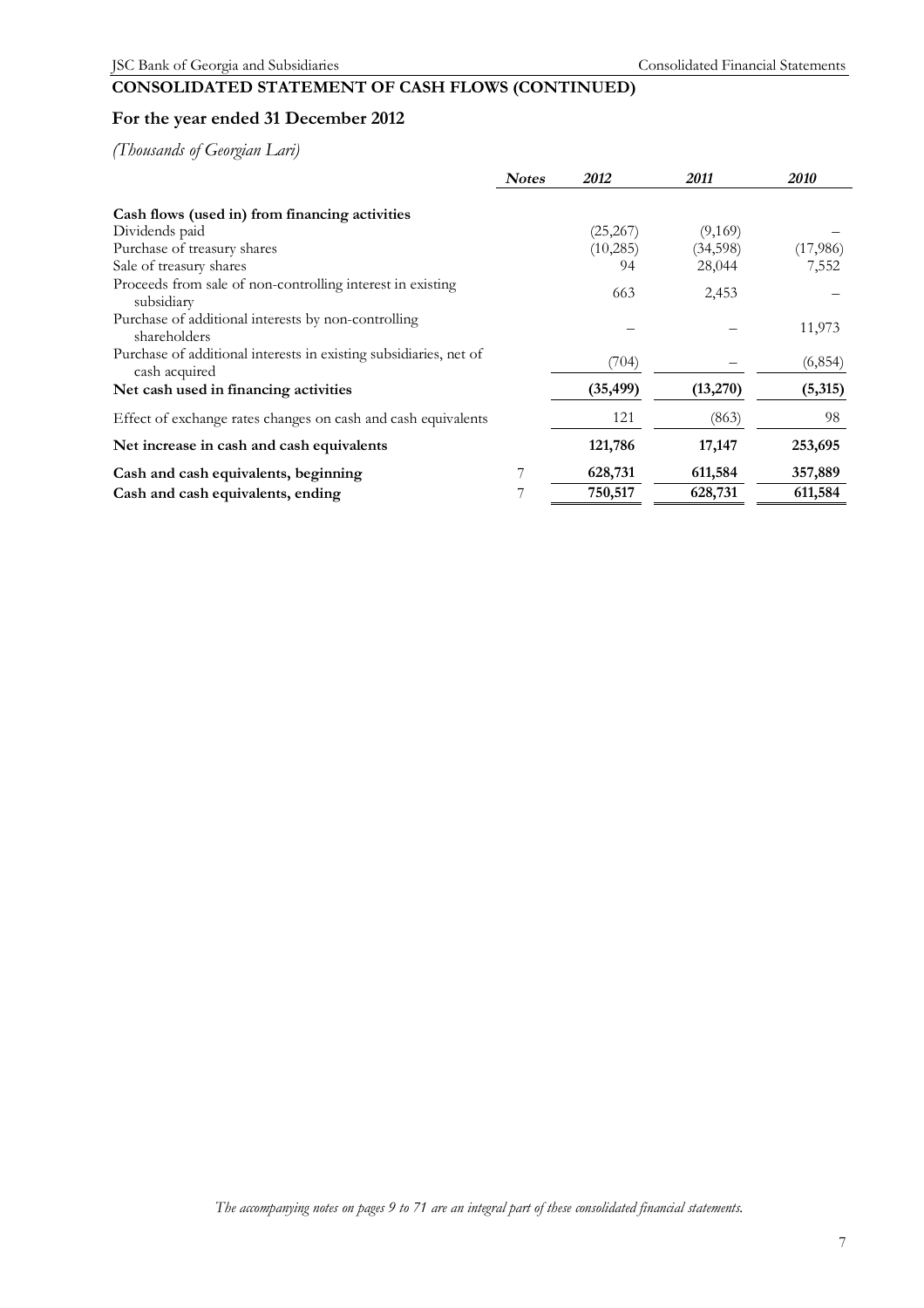# **1. Principal Activities**

JSC Bank of Georgia (the "Bank") was established on 21 October 1994 as a joint stock company ("JSC") under the laws of Georgia. The Bank operates under a general banking license issued by the National Bank of Georgia ("NBG"; the Central Bank of Georgia) on 15 December 1994.

The Bank accepts deposits from the public and extends credit, transfers payments in Georgia and internationally and exchanges currencies. Its main office is in Tbilisi, Georgia. At 31 December 2012 the Bank has 194 operating outlets in all major cities of Georgia (31 December 2011: 158, 31 December 2010: 142). The Bank's registered legal address is 29a Gagarini Street, Tbilisi 0160, Georgia.

The Bank is the parent of a group of companies (the "Group") incorporated in Georgia and Belarus. Primary business activities of the Group include providing banking, leasing, insurance, healthcare, brokerage and wealth management services, to corporate and individual customers. The list of the companies included in the Group is provided in Note 2.

In December 2011, Bank of Georgia Holdings PLC ("BGH"), a public limited liability company newly incorporated in England and Wales, launched the Tender Offer (the "Tender Offer") to exchange its entire ordinary share capital for an equivalent number of the Bank's ordinary shares and thus to acquire the entire issued and to be issued share capital, including those shares represented by Global Depositary Receipts ("GDRs"), of the Bank. Following the successful completion of the Tender Offer on 28 February 2012 and subsequent acquisitions of the Bank's remaining shares held by non-controlling shareholders by the Bank, BGH holds 99.62% of the share capital of the Bank as at 31 December 2012, representing the Bank's ultimate parent company. The shares of BGH ("BGH Shares") were admitted to the premium listing segment of the Official List of the UK Listing Authority and admitted to trading on the London Stock Exchange PLC's Main Market for listed securities, effective 28 February 2012 (the "Admission").

Following the Tender Offer, GDR Programme was cancelled in June 2012.

The treasury shares kept by the Bank for the purposes of its future employee share-based compensation as of the Tender Offer expiration date have been fully converted into the BGH newly issued shares.

As at 31 December 2012, 31 December 2011 and 31 December 2010, the following shareholders owned more than 4% of the total outstanding shares of the Group. Other shareholders individually owned less than 4% of the outstanding shares.

| Shareholder                          | 31 December<br>2012 | 31 December<br>2011 | 31 December<br><i>2010</i> |
|--------------------------------------|---------------------|---------------------|----------------------------|
| Bank of Georgia Holdings Plc         | $99.62\%$           |                     |                            |
| Bank of New York (Nominees), Limited |                     | $91.45\%$           | $90.50\%$                  |
| East Capital Financial Institutions  |                     | 4.16%               | $4.36\%$                   |
| Others                               | $0.38\%$            | $4.39\%$            | $5.14\%$                   |
| Total*                               | 100.00%             | 100.00%             | 100.00%                    |

\* For the purposes of calculating percentage of shareholding, the denominator includes total number of issued shares, which includes shares *held in the trust for the share-based compensation purposes of the Bank.*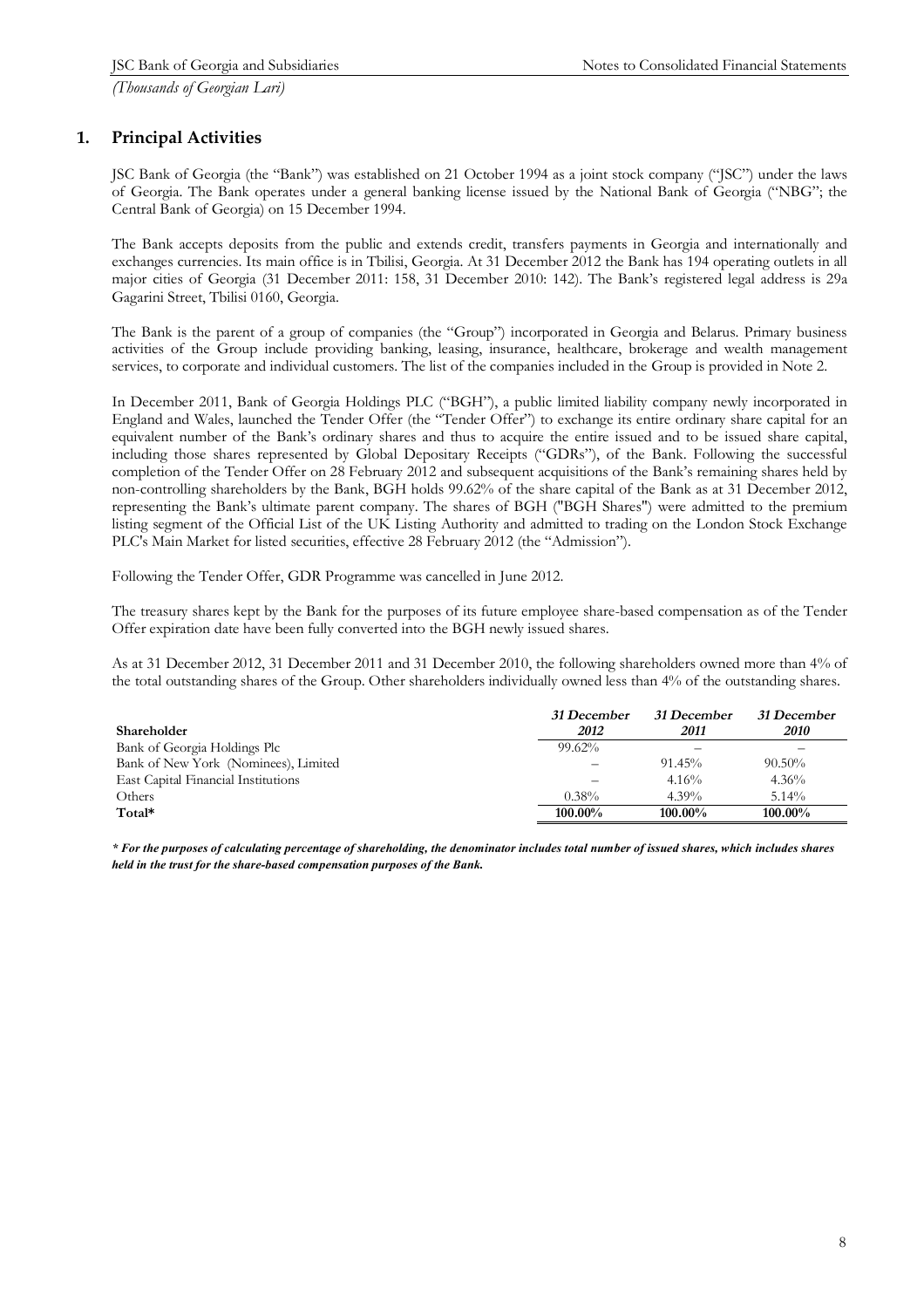### **1. Principal Activities (continued)**

As a result of the Tender Offer, the members of the Supervisory Board and Management Board of the Bank, no longer owned shares of the Bank as at 31 December 2012. As at 31 December 2011, the members of the Supervisory Board and Management Board of the Bank owned 474,246 shares and GDRs or 1.44% of the Bank, (2010: 448,232 shares and GDRs or 1.43%). Interests of the members of the Supervisory Board and Management Board were as follows:

|                                | 31 December 2011, | 31 December 2010, |
|--------------------------------|-------------------|-------------------|
|                                | shares and GDRs   | shares and GDRs   |
| Shareholder                    | held              | held              |
| Irakli Gilauri                 | 194,379           | 200,379           |
| Allan Hirst                    | 60,434            | 56,311            |
| Sulkhan Gvalia                 | 58,638            | 60,638            |
| Avto Namicheishvili            | 39,823            | 34,823            |
| Kaha Kiknavelidze              | 26,337            | 22,509            |
| David Morrison                 | 20,357            | 15,351            |
| Neil Janin                     | 15,729            | 3,945             |
| Giorgi Chiladze *              | 14,000            | 14,333            |
| Mikheil Gomarteli              | 10,634            | 10,634            |
| Al Breach                      | 10,279            | 6,527             |
| Archil Gachechiladze           | 10,000            | 3,700             |
| Vasil Revishvili <sup>**</sup> | 5,908             |                   |
| Ian Hague                      | 5,112             | 1,578             |
| Hanna Loikkanen                | 2,616             |                   |
| Irakli Burdiladze              |                   | 17,504            |
| Total                          | 474,246           | 448,232           |

*\* Resigned from the Management Board of the Bank on 26 March 2012* 

\*\* In February 2013, the Bank announced that service contract of Vasil Revishvili will not be extended after its expiration on 1 May 2013

### **2. Basis of Preparation**

#### **General**

These consolidated financial statements have been prepared in accordance with International Financial Reporting Standards ("IFRS") and International Financial Reporting Interpretations Committee ("IFRIC") interpretations issued by the International Accounting Standards Board ("IASB") effective for 2012 reporting.

The Bank and its Georgian-based subsidiaries are required to maintain their records and prepare their financial statements for regulatory purposes in Georgian Lari, while the Bank's subsidiaries established outside of Georgia are in their respective local currencies. These consolidated financial statements are prepared under the historical cost convention except for the measurement at fair value of financial assets and liabilities held for trading, available-for-sale securities, investment properties and revalued property and equipment. No interest income or expense arose in relation to financial assets or liabilities at fair value through profit or loss.

These consolidated financial statements are presented in thousands of Georgian Lari ("GEL"), except per-share amounts and unless otherwise indicated.

#### **Going concern**

The Group's Management has made an assessment of the Group's ability to continue as a going concern and is satisfied that it has the resources to continue in business for the foreseeable future. Furthermore, management is not aware of any material uncertainties that may cast significant doubt upon the Group's ability to continue as a going concern. Therefore, the financial statements continue to be prepared on the going concern basis.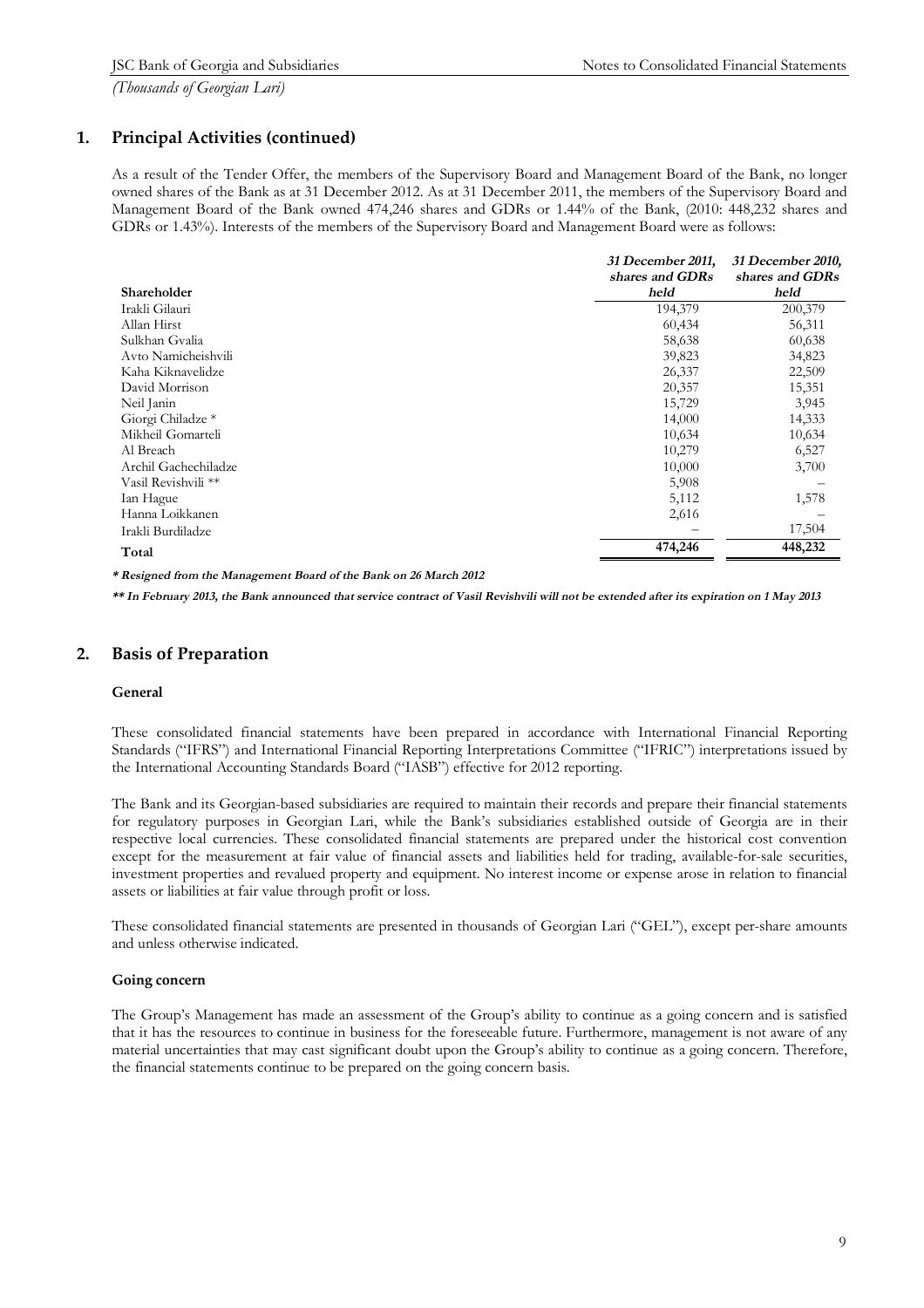# **2. Basis of Preparation (continued)**

#### **Subsidiaries and associates**

The consolidated financial statements as at 31 December 2012, 31 December 2011 and 31 December 2010 include the following subsidiaries and associates:

|               |                                                                                                                             | Proportion of voting rights and<br>ordinary share capital held |                          |                          |                             |                                              |                          |                          |
|---------------|-----------------------------------------------------------------------------------------------------------------------------|----------------------------------------------------------------|--------------------------|--------------------------|-----------------------------|----------------------------------------------|--------------------------|--------------------------|
|               |                                                                                                                             | 31                                                             | 31                       | 31                       |                             |                                              |                          |                          |
|               | <b>Subsidiaries</b>                                                                                                         | December December December<br>2012                             | 2011                     | 2010                     | Country of<br>incorporation | Industry                                     | Date of<br>incorporation | Date of<br>acquisition   |
|               | PJSC Bank Pershyi (formerly known as JSC BG Bank) (g)                                                                       | 19.4%                                                          | 19.4%                    | 99.4%                    | Ukraine                     | Banking                                      | 26/01/1994               | 1/10/2007                |
|               | Valimed, Unitarnoe Predpreyatie (originally LLC)                                                                            | $\overline{\phantom{a}}$                                       | (a)                      | 100.0%                   | <b>Belarus</b>              | Investment                                   | 14/09/2000               | 3/06/2008                |
|               | JSC BG Capital (Georgia) (formerly known as JSC Galt                                                                        | 100.0%                                                         | 100.0%                   | 100.0%                   |                             | Brokerage and asset                          | 19/12/1995               | 28/12/2004               |
|               | and Taggart Securities)                                                                                                     |                                                                |                          |                          | Georgia                     | management                                   |                          |                          |
| $\Rightarrow$ | Benderlock Investments Limited                                                                                              | $100.0\%$                                                      | 100.0%                   | 100.0%                   | Cyprus                      | Investments                                  | 12/05/2009               | 13/10/2009               |
| $\Rightarrow$ | BG Tax Advisory, LLC                                                                                                        | (b)                                                            | 100.0%                   | $100.0\%$                | Georgia                     | Tax consulting                               | 25/09/2007               |                          |
| $\Rightarrow$ | BG Commodities (Georgia), LLC                                                                                               | ÷                                                              | (c)                      | $100.0\%$                | Georgia                     | Commodity Trading                            | 16/04/2009               | $\overline{\phantom{0}}$ |
| $\Rightarrow$ | BG Commodities (Ukraine), LLC                                                                                               | (d)                                                            | $100.0\%$                | 100.0%                   | Ukraine                     | Commodity Trading                            | 24/11/2009               | $\overline{\phantom{0}}$ |
| $\Rightarrow$ | Galt and Taggart Holdings Limited                                                                                           | $100.0\%$                                                      | 100.0%                   | 100.0%                   | Cyprus                      | Investment                                   | 3/07/2006                |                          |
| $\Rightarrow$ | <b>BG</b> Trading Limited                                                                                                   | $100.0\%$                                                      | $100.0\%$                | 100.0%                   | Cyprus                      | Investment                                   | 26/03/2007               | $\overline{a}$           |
| $\Rightarrow$ | BG Capital (Ukraine), LLC                                                                                                   | (d)                                                            | 100.0%                   | 100.0%                   | Ukraine                     | Brokerage                                    | 23/10/2006               | $\overline{a}$           |
| $\Rightarrow$ | BG Capital (Belarus), LLC                                                                                                   | $100.0\%$                                                      | $100.0\%$                | 100.0%                   | Belarus                     | Brokerage                                    | 19/02/2008               |                          |
| $\Rightarrow$ | Brooksby Investments Limited                                                                                                | $100.0\%$                                                      | 100.0%                   | $100.0\%$                | Cyprus                      | Investments                                  | 4/03/2008                | 18/06/2008               |
| $\Rightarrow$ | JSC Belarusky Narodny Bank                                                                                                  | 79.99%                                                         | 79.99%                   | 79.99%                   | Belarus                     | Banking                                      | 16/04/1992               | 3/06/2008                |
|               | $\Rightarrow$ BNB Leasing, LLC                                                                                              | 99.9%                                                          | 99.9%                    | 99.9%                    | Belarus                     | Leasing                                      | 30/03/2006               | 3/06/2008                |
|               | JSC Insurance Company Aldagi BCI                                                                                            | $100.0\%$                                                      | $100.0\%$                | 100.0%                   | Georgia                     | Insurance                                    | 22/06/2007               |                          |
| $\Rightarrow$ | Biznes Centri Kazbegze, LLC                                                                                                 | $100.0\%$                                                      | $100.0\%$                |                          | Georgia                     | Various                                      | 22/06/2010               | 1/10/2011                |
| $\Rightarrow$ | <b>JSC My Family Clinic</b>                                                                                                 | 51.0%                                                          | 51.0%                    | $100.0\%$                | Georgia                     | Healthcare                                   | 3/10/2005                |                          |
|               | JSC Kutaisi St. Nicholas Surgical and<br>$\Rightarrow$                                                                      |                                                                |                          |                          |                             |                                              |                          |                          |
|               | Oncological Hospital (Formerly known as JSC<br>Kutaisi St. Nicholas Surgery Hospital)                                       | 71.87%                                                         | 55.0%                    | 55.0%                    | Georgia                     | Medical services                             | 3/11/2000                | 20/05/2008               |
|               | Kutaisi Regional Clinical Hospital, LLC<br>$\Rightarrow$                                                                    | 100.0%                                                         | $100.0\%$                | $100.0\%$                | Georgia                     | Medical services                             | 19/07/2010               | 1/10/2010                |
|               | JSC Zugdidi multi profile Clinical Hospital<br>$\Rightarrow$<br>"Republic"                                                  | 100.0%                                                         | 100.0%                   |                          | Georgia                     | Medical services                             | 11/06/1998               | 29/11/2011               |
|               | JSC Kutaisi County Treatment and Diagnostic<br>$\Rightarrow$<br>Center for Mothers and Children                             | 66.7                                                           | 66.7%                    |                          | Georgia                     | Medical services                             | 05/05/2003               | 29/11/2011               |
|               | JSC Chkhorotskhu Regional Central Hospital<br>$\Rightarrow$<br>Academician Z. Tskhakaia National Center of<br>$\Rightarrow$ | $100.0\%$                                                      | 100.0%                   | $\overline{\phantom{0}}$ | Georgia                     | Medical services                             | 30/11/1999               | 29/11/2011               |
|               | Intervention Medicine of Western Georgia,<br>LLC                                                                            | 66.7%                                                          | 66.7%                    |                          | Georgia                     | Medical services                             | 15/10/2004               | 09/12/2011               |
|               | E.K. Pipia Central Hospital of Tsalenjikha,<br>$\Rightarrow$<br><b>LLC</b>                                                  | 100.0%                                                         | $100.0\%$                | $\overline{\phantom{0}}$ | Georgia                     | Medical services                             | 01/09/1999               | 09/12/2011               |
|               | Martvili Multi profile Hospital, LLC<br>$\Rightarrow$                                                                       | $100.0\%$                                                      | 100.0%                   | L,                       | Georgia                     | Medical services                             | 17/03/2000               | 09/12/2011               |
|               | Abasha Outpatient-Polyclinic Union, LLC<br>$\Rightarrow$                                                                    | $100.0\%$                                                      | 100.0%                   |                          | Georgia                     | Medical services                             | 16/03/2000               | 09/12/2011               |
|               | Tskaltubo Regional Hospital, LLC<br>$\Rightarrow$                                                                           | 66.7%                                                          | 66.7%                    | L,                       | Georgia                     | Medical services                             | 29/09/1999               | 09/12/2011               |
|               | Khobi Central Regional Hospital, LLC<br>$\Rightarrow$                                                                       | 100.0%                                                         | 100.0%                   | $\overline{\phantom{0}}$ | Georgia                     | Medical services                             | 13/07/2000               | 09/12/2011               |
| $\Rightarrow$ | Imedi L Dent, LLC                                                                                                           | 100.0%                                                         |                          | $\overline{\phantom{0}}$ | Georgia                     | Medicine                                     | 17/01/2005               | 1/05/2012                |
| $\Rightarrow$ | Aliance, LLC                                                                                                                | 100.0%                                                         | $\overline{\phantom{0}}$ | $\overline{a}$           | Georgia                     | Various                                      | 1/03/2000                | 1/05/2012                |
| $\Rightarrow$ | Green Way, LLC                                                                                                              | 100.0%                                                         | $\equiv$                 | $\equiv$                 | Georgia                     | Various                                      | 9/08/2008                | 1/05/2012                |
|               | $\Rightarrow$ Centromed, LLC                                                                                                | 100.0%                                                         |                          | L,                       | Georgia                     | Medicine                                     | 9/07/2010                | 1/05/2012                |
| $\Rightarrow$ | Unimed Achara, LLC                                                                                                          | $100.0\%$                                                      |                          |                          | Georgia                     | Medicine                                     | 29/06/2010               | 1/05/2012                |
| $\Rightarrow$ | Unimedi Samtskhe, LLC                                                                                                       | $100.0\%$                                                      | $\overline{a}$           | $\overline{a}$           | Georgia                     | Medicine                                     | 29/06/2010               | 1/05/2012                |
| $\Rightarrow$ | Unimedi Kakheti, LLC                                                                                                        | 100.0%                                                         | L,                       |                          | Georgia                     | Medicine                                     | 29/06/2010               | 1/05/2012                |
|               | Georgian Leasing Company, LLC                                                                                               | $100.0\%$                                                      | 100.0%                   | 100.0%                   | Georgia                     | Leasing                                      | 29/10/2001               | 31/12/2004               |
|               | JSC GC Holdings (formerly LLC)                                                                                              | $100.0\%$                                                      | $100.0\%$                | 100.0%                   | Georgia                     | Investment                                   | 29/10/2007               |                          |
| $\Rightarrow$ | <b>JSC Georgian Card</b>                                                                                                    | 56.2%                                                          | 71.78%                   | 71.78%                   | Georgia                     | Card processing                              | 17/01/1997               | 20/10/2004               |
| $\Rightarrow$ | Direct Debit Georgia, LLC                                                                                                   | $100.0\%$                                                      | $100.0\%$                | $100.0\%$                | Georgia                     | Electronic payment services<br>Communication | 7/03/2006                |                          |
| $\Rightarrow$ | MetroNet, LLC                                                                                                               | $100.0\%$                                                      | $100.0\%$                | $100.0\%$                | Georgia                     | services                                     | 23/04/2007               |                          |
|               | <b>JSC Liberty Consumer</b>                                                                                                 | 67.49%                                                         | 67.08%                   | 65.3%                    | Georgia                     | Investment                                   | 24/05/2006               |                          |
|               | $\Rightarrow$ JSC Teliani Valley                                                                                            | 51.23%                                                         | 51.14%                   | 52.33%                   | Georgia                     | Winery                                       | 30/06/2000               | 28/02/2007               |
|               | Teliani Trading (Georgia), LLC<br>$\Rightarrow$                                                                             | $100.0\%$                                                      | 100.0%                   | $100.0\%$                | Georgia                     | Distribution                                 | 10/01/2006               | 27/03/2007               |
|               | Teliani Trading (Ukraine), LLC<br>$\Rightarrow$                                                                             | $100.0\%$                                                      | 100.0%                   | 100.0%                   | Ukraine                     | Distribution                                 | 03/10/2006               | 31/12/2007               |
|               | Le Caucase, LLC<br>$\Rightarrow$                                                                                            | $100.0\%$                                                      | 100.0%                   | 100.0%                   | Georgia                     | Cognac Production                            | 23/09/2006               | 20/03/2007               |
|               | Kupa, LLC<br>$\Rightarrow$                                                                                                  | $70.0\%$                                                       | 70.0%                    | 70.0%                    | Georgia                     | Oak Barrel Production                        | 12/10/2006               | 20/03/2007               |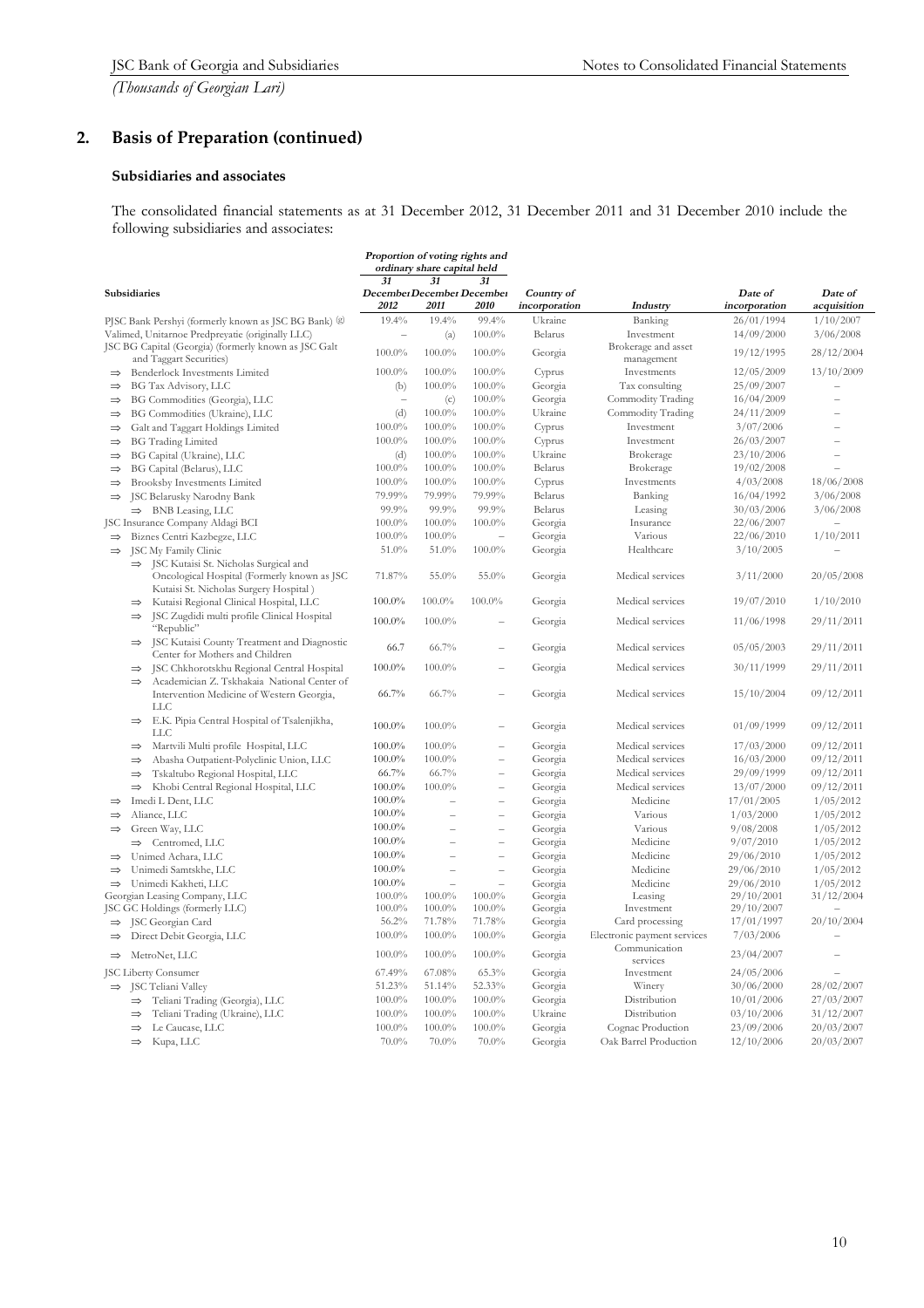### **2. Basis of Preparation (continued)**

#### **Subsidiaries and associates (continued)**

|               |                                                      |           | Proportion of voting rights and<br>ordinary share capital held |                   |                   |                                            |               |                          |
|---------------|------------------------------------------------------|-----------|----------------------------------------------------------------|-------------------|-------------------|--------------------------------------------|---------------|--------------------------|
|               | <b>Subsidiaries</b>                                  | 31        | 31<br>December December December                               | 31                | Country of        |                                            | Date of       | Date of                  |
|               |                                                      | 2012      | 2011                                                           | <i>2010</i>       | incorporation     | Industry                                   | incorporation | acquisition              |
| $\Rightarrow$ | <b>JSC</b> Intertour                                 | 99.94%    | 97.02%                                                         | 97.02%            | Georgia           | Travel agency                              | 29/03/1996    | 25/04/2006               |
|               | Intertour Ukraine, LLC<br>$\Rightarrow$              |           | (a)                                                            | 100.0%            | Ukraine           | Travel agency                              | 19/02/2010    | $\overline{\phantom{0}}$ |
|               | Holiday Travel, LLC                                  | (e)       | $100.0\%$                                                      | 100.0%            | Georgia           | Travel agency                              | 11/02/2005    | 4/09/2006                |
|               | <b>JSC Prime Fitness</b>                             | 100.0%    | $100.0\%$                                                      | 100.0%            | Georgia           | Fitness centre                             | 3/07/2006     |                          |
| $\Rightarrow$ | Planeta Forte, LLC                                   | (f)       | 51.0%                                                          | 51.0%             | Georgia           | Newspaper Retail                           | 31/10/1995    | 1/01/2009                |
|               | <b>JSC SB Real Estate</b>                            | 100.0%    | $100.0\%$                                                      | 100.0%            | Georgia           | Real estate                                | 27/09/2006    |                          |
|               | Caucasus Autohause, LLC                              | 100.0%    | $100.0\%$                                                      | $\qquad \qquad =$ | Georgia           | Real estate                                | 29/03/2011    |                          |
| $\Rightarrow$ | Tamarashvili 13, LLC                                 | $100.0\%$ | 100.0%                                                         | $\qquad \qquad -$ | Georgia           | Real estate                                | 03/11/2011    |                          |
|               | JSC Galt and Taggart Holdings (Georgia)              | $100.0\%$ | 100.0%                                                         | 100.0%            | Georgia           | Investment                                 | 4/11/2008     |                          |
|               | Metro Service +, LLC                                 | $100.0\%$ | $100.0\%$                                                      | 100.0%            | Georgia           | Business servicing                         | 10/05/2006    |                          |
|               | Georgia Financial Investments, LLC                   | 100.0%    | 100.0%                                                         | 100.0%            | Israel            | Information Sharing and<br>Market Research | 9/02/2009     |                          |
|               | Bank of Georgia Representative Office UK<br>Limited  | 100.0%    | 100.0%                                                         | 100.0%            | United<br>Kingdom | Information Sharing and Market<br>Research | 17/08/2010    |                          |
|               | Professional Basketball Club Dinamo Tbilisi,<br>LLC. | 100.0%    | $100.0\%$                                                      |                   | Georgia           | Investment                                 | 01/10/2011    |                          |
| $\Rightarrow$ | JSC United Securities Registrar of Georgia           | 100.0%    | 100.0%                                                         | 100.0%            | Georgia           | Registrar                                  | 29/05/2006    |                          |
|               | Bank of Georgia Representative Office Hungary        | 100.0%    |                                                                |                   | Hungary           | Representative Office                      | 18/06/2012    |                          |

(a) No longer Group subsidiary due to sale in 2011

(b) Merged to JSC BG Capital (Georgia) in 2012

(c) BG Commodities (Georgia), LLC merged to JSC BG Capital in 2011

(d) Had been liquidated in 2012

(e) Merged to JSC Intertour in 2012

(f) No longer Group subsidiary due to sale in 2012

(g) No longer Group subsidiary due to disposal of controlling stake in 2011

|                                               |                          | Proportion of voting rights and<br>ordinary share capital held |          |               |                 |                           |            |  |  |
|-----------------------------------------------|--------------------------|----------------------------------------------------------------|----------|---------------|-----------------|---------------------------|------------|--|--|
|                                               |                          | 31                                                             | 31       |               |                 |                           |            |  |  |
| Associates                                    |                          | December December December                                     |          | Country of    |                 | Date of                   | Date of    |  |  |
|                                               | 2012                     | 2011                                                           | 2010     | incorporation | Industry        | incorporation acquisition |            |  |  |
| <b>ISC</b> N Tour                             | $30.0\%$                 | $30.0\%$                                                       | $30.0\%$ | Georgia       | Travel services | 1/11/2001                 | 29/05/2008 |  |  |
| JSC Hotels and Restaurants Management Group - | $10.0\%$                 | $25.0\%$                                                       | 25.0%    | Georgia       | Food retail     | 30/05/2005 29/05/2008     |            |  |  |
| $m/G$ roup                                    |                          |                                                                |          |               |                 |                           |            |  |  |
| ISC iCall                                     | 27.0%                    | 27.0%                                                          | 27.0%    | Georgia       | Call center     | 22/03/2005                | 22/11/2006 |  |  |
| <b>ISC Caucasus Automotive Retail</b>         | $\overline{\phantom{0}}$ | $30.0\%$                                                       | 36.1%    | Georgia       | Car retail      | 18/04/2008                | 2/05/2008  |  |  |
| $Stvle +$ , LLC                               | 32.5%                    | 32.5%                                                          | 32.5%    | Georgia       | Advertising     | 1/08/2005                 | 7/08/2008  |  |  |

### **3. Summary of Significant Accounting Policies**

#### **Adoption of new or revised standards and interpretations**

The Group has adopted the following amended IFRS during the year:

#### *Amendments to IFRS 7 "Financial Instruments: Disclosures"*

The Amendments were issued in October 2010 and are effective for annual periods beginning on or after 1 July 2011. The amendment requires additional disclosure about financial assets that have been transferred to enable the users of the Group's financial statements to evaluate the risk exposures relating to those assets. The amendment has no impact on the Group's disclosures, financial position or performance.

Other amendments resulting from Improvements to the following standards did not have any impact on the accounting policies, financial position or performance of the Group:

- IAS 12 Income Taxes (Amendment) Deferred Taxes: Recovery of Underlying Assets
- IFRS 1 First-Time Adoption of International Financial Reporting Standards (Amendment) Severe Hyperinflation and Removal of Fixed Dates for First-Time Adopter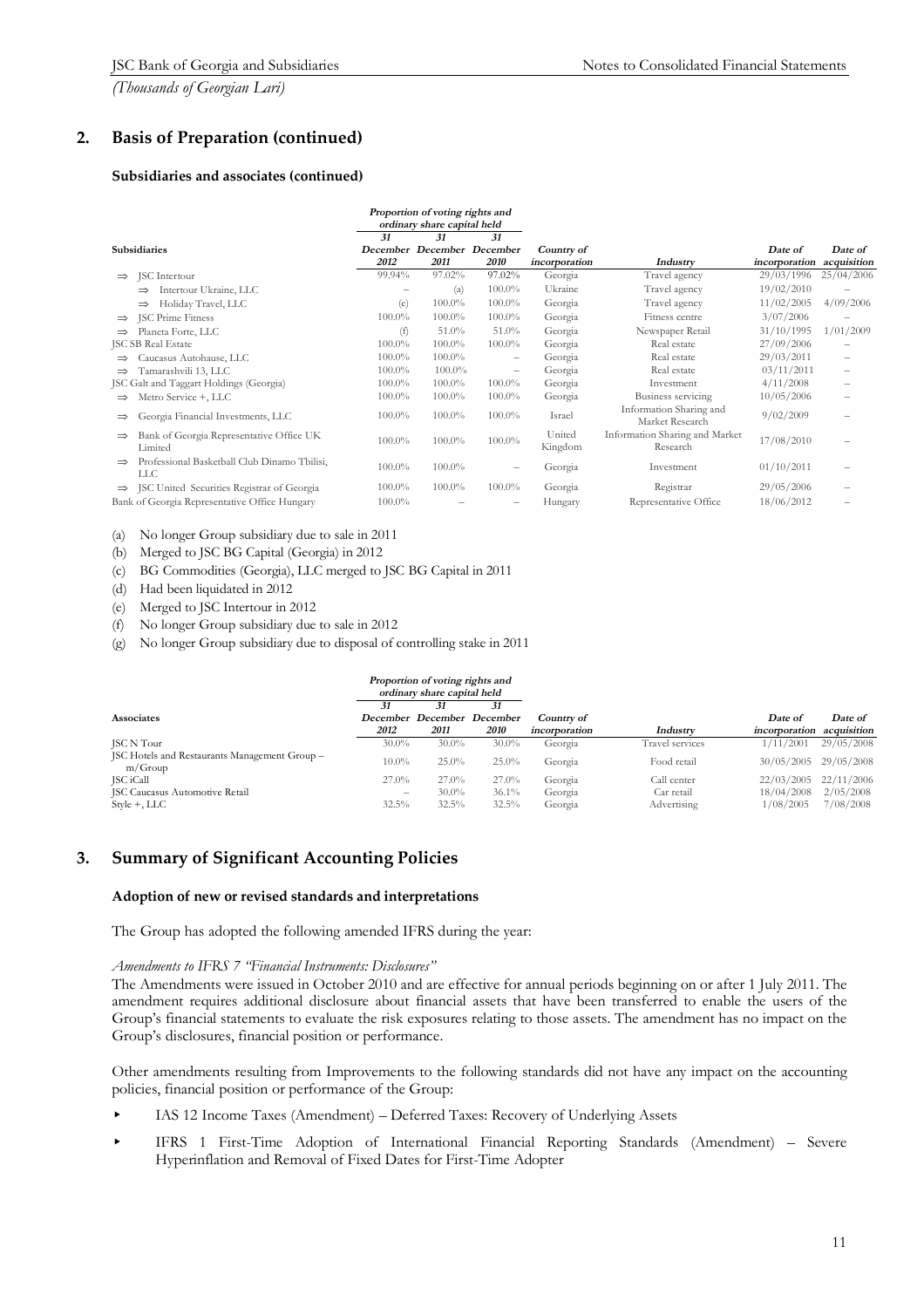# **3. Summary of Significant Accounting Policies (continued)**

### **Basis of consolidation**

Subsidiaries, which are those entities in which the Group has an interest of more than one half of the voting rights, or otherwise has power to exercise control over their operating and financial activities, are consolidated. Subsidiaries are consolidated from the date on which control is transferred to the Group and are no longer consolidated from the date that control ceases. All intra-group transactions, balances and unrealised gains on transactions between group companies are eliminated in full; unrealised losses are also eliminated unless the transaction provides evidence of an impairment of the asset transferred. When necessary, accounting policies for subsidiaries have been changed to ensure consistency with the policies adopted by the Group.

Business combinations are accounted for using the acquisition method. The cost of an acquisition is measured as the aggregate of the consideration transferred, measured at acquisition date fair value and the amount of any non-controlling interests in the acquiree. For each business combination, the Group measures the non-controlling interests in the acquiree either at fair value or at the proportionate share of the acquiree's identifiable net assets. Acquisition costs incurred are expensed.

When the Group acquires a business, it assesses the financial assets and liabilities assumed for appropriate classification and designation in accordance with the contractual terms, economic circumstances and pertinent conditions as at the acquisition date. This includes the separation of embedded derivatives in host contracts by the acquiree.

If the business combination is achieved in stages, the acquisition date fair value of the Group's previously held equity interest in the acquiree is remeasured to fair value as at the acquisition date through profit or loss.

Any contingent consideration to be transferred by the Group is recognised at fair value at the acquisition date. Subsequent changes to the fair value of the contingent consideration which is deemed to be an asset or liability, will be recognised in accordance with IAS 39 either in profit or loss or as change to other comprehensive income. If the contingent consideration is classified as equity, it shall not be remeasured until it is finally settled within equity.

Goodwill is initially measured at cost being the excess of the consideration transferred over the Group's net identifiable assets acquired and liabilities assumed. If this consideration is lower than the fair value of the net assets of the subsidiary acquired, the difference is recognised in profit or loss. After initial recognition, goodwill is measured at cost less any accumulated impairment losses. For the purpose of impairment testing, goodwill acquired in a business combination is, from the acquisition date, allocated to each of the Group's cash generating units that are expected to benefit from the combination, irrespective of whether other assets or liabilities of the acquiree are assigned to those units.

Where goodwill forms part of a cash-generating unit and part of the operation within that unit is disposed of, the goodwill associated with the operation disposed of is included in the carrying amount of the operation when determining the gain or loss on disposal of the operation. Goodwill disposed of in this circumstance is measured based on the relative values of the operation disposed of and the portion of the cash-generating unit retained.

### **Investments in associates**

Associates are entities in which the Group generally has between 20% and 50% of the voting rights, or is otherwise able to exercise significant influence, but which it does not control or jointly control. Investments in associates are accounted for under the equity method and are initially recognised at cost, including goodwill. Subsequent changes in the carrying value reflect the post-acquisition changes in the Group's share of net assets of the associate. The Group's share of its associates' profits or losses is recognised in the consolidated income statement, and its share of movements in reserves is recognised in other comprehensive income. However, when the Group's share of losses in an associate equals or exceeds its interest in the associate, the Group does not recognise further losses, unless the Group is obliged to make further payments to, or on behalf of, the associate.

Unrealised gains on transactions between the Group and its associates are eliminated to the extent of the Group's interest in the associates; unrealised losses are also eliminated unless the transaction provides evidence of an impairment of the asset transferred.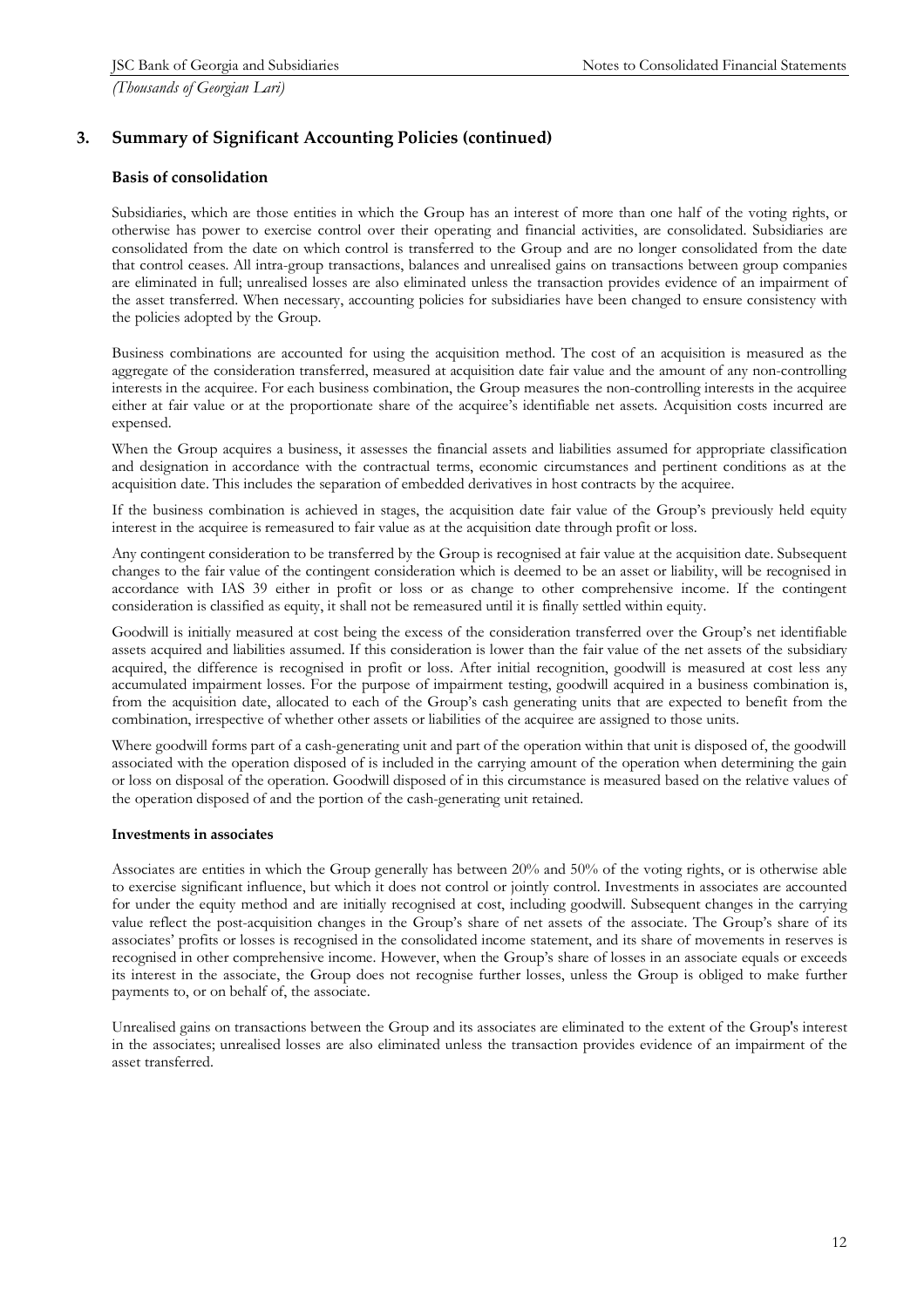### **3. Summary of Significant Accounting Policies (continued)**

#### **Financial assets**

#### *Initial recognition*

Financial assets in the scope of IAS 39 are classified as either financial assets at fair value through profit or loss, loans and receivables, held-to-maturity investments, or available-for-sale financial assets, as appropriate. When financial assets are recognised initially, they are measured at fair value, plus, in the case of investments not at fair value through profit or loss, directly attributable transaction costs. The Group determines the classification of its financial assets upon initial recognition.

#### *Date of recognition*

All regular way purchases and sales of financial assets are recognised on the trade date i.e. the date that the Group commits to purchase or sell the asset. Regular way purchases or sales are purchases or sales of financial assets that require delivery of assets within the period generally established by regulation or convention in the marketplace.

#### *Loans and receivables*

Loans and receivables are non-derivative financial assets with fixed or determinable payments that are not quoted in an active market. They are not entered into with the intention of immediate or short-term resale and are not classified as trading securities or designated as investment securities available-for-sale. Such assets are carried at amortised cost using the effective interest method. This calculation includes all fees paid or received between parties to the contract that are an integral part of the effective interest rate, transaction costs and all other premiums and discounts. For investments carried at amortised cost, gains and losses are recognised in the consolidated income statement when the investments are impaired, as well as through the amortisation process. Gains and losses are recognised in the consolidated income statement when the loans and receivables are derecognised or impaired, as well as through the amortisation process.

#### *Available-for-sale financial assets*

Available-for-sale financial assets are those non-derivative financial assets that are designated as available-for-sale or are not classified in any of the three preceding categories. After initial recognition available-for-sale financial assets are measured at fair value with gains or losses being recognised in other comprehensive income until the investment is derecognised or until the investment is determined to be impaired at which time the cumulative gain or loss previously reported in other comprehensive income is reclassified to the consolidated income statement. However, interest calculated using the effective interest method is recognised in the consolidated income statement.

#### *Determination of fair value*

The fair value of financial instruments that are actively traded in organised financial markets is determined by reference to quoted market bid prices for long positions and ask price for short positions at the close of business on the reporting date, without any deduction for transaction costs.

For all other financial instruments where there is no active market, fair value is determined using valuation techniques. Valuation techniques include using recent arm's length market transactions, which are determined not to be a result of a forced transaction, involuntary liquidation or distress sale, reference to the current market value of similar instrument, discounted cash flow analysis and other relevant valuation models.

### **Offsetting**

Financial assets and liabilities are offset and the net amount is reported in the consolidated statement of financial position when there is a legally enforceable right to set off the recognised amounts and there is an intention to settle on a net basis, or to realise the asset and settle the liability simultaneously.

#### **Cash and cash equivalents**

Cash and cash equivalents consist of cash on hand, amounts due from central banks, excluding obligatory reserves with central banks, and amounts due from credit institutions that mature within ninety days of the date of origination and are free from contractual encumbrances.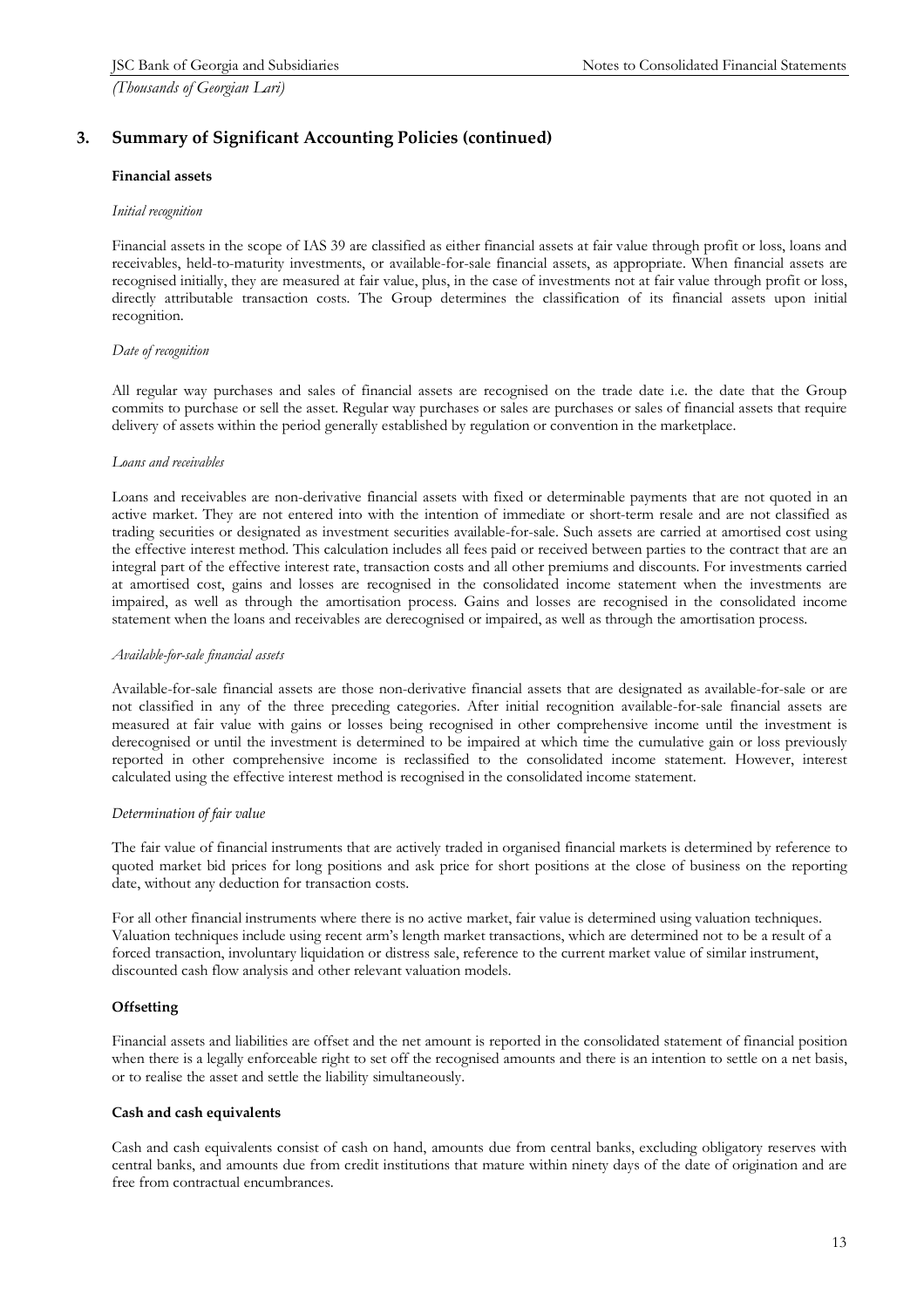# **3. Summary of Significant Accounting Policies (continued)**

### **Derivative financial instruments**

In the normal course of business, the Group enters into various derivative financial instruments including forwards, swaps and options in the foreign exchange and capital markets. Such financial instruments are initially recognised in accordance with the policy for initial recognition of financial instruments and are subsequently measured at fair value. The fair values are estimated based on quoted market prices or pricing models that take into account the current market and contractual prices of the underlying instruments and other factors. Derivatives are carried as assets when their fair value is positive and as liabilities when it is negative. Gains and losses resulting from these instruments are included in the consolidated income statement as gains less losses from interest rate swaps and gains less losses from foreign currencies translation differences, depending on the nature of the instrument.

### **Borrowings**

Issued financial instruments or their components are classified as liabilities, where the substance of the contractual arrangement results in the group having an obligation either to deliver cash or another financial asset to the holder, or to satisfy the obligation other than by the exchange of a fixed amount of each or another financial asset for a fixed number of own equity instruments. Such instruments include amounts due to credit institutions and amounts due to customers (including promissory notes issued). These are initially recognised at the fair value of the consideration received less directly attributable transaction costs. After initial recognition, borrowings are subsequently measured at amortised cost using the effective interest method. Gains and losses are recognised in the consolidated income statement when the borrowings are derecognised as well as through the amortisation process.

If the Group purchases its own debt, it is removed from the statement of financial position and the difference between the carrying amount of the liability and the consideration paid is recognised in the consolidated income statement.

#### **Subordinated debt**

Subordinated debt represents long-term funds attracted by the Bank on the international financial markets or domestic market. The holders of subordinated debt would be subordinate to all other creditors to receive repayment on debt in case of the Bank liquidation. Subordinated debt is carried at amortised cost.

#### **Leases**

#### *i. Finance – Group as lessor*

The Group recognises finance lease receivables in the consolidated statement of financial position at a value equal to the net investment in the lease, starting from the date of commencement of the lease term. In calculating the present value of the minimum lease payments the discount factor used is the interest rate implicit in the lease. Initial direct costs are included in the initial measurement of the finance lease receivables. Lease payments received are apportioned between the finance income and the reduction of the outstanding lease receivable. Finance income is based on a pattern reflecting a constant periodic rate of return on the net investment outstanding.

#### *ii. Operating – Group as lessee*

Leases of assets under which the risks and rewards of ownership are effectively retained by the lessor are classified as operating leases. Lease payments under an operating lease are recognised as expenses on a straight-line basis over the lease term and included into other administrative and operating expenses.

#### *iii. Operating – Group as lessor*

The Group presents assets subject to operating leases in the consolidated statement of financial position according to the nature of the asset. Lease income from operating leases is recognised in the consolidated income statement on a straightline basis over the lease term as other income. The aggregate cost of incentives provided to lessees is recognised as a reduction of rental income over the lease term on a straight-line basis. Initial direct costs incurred specifically to earn revenues from an operating lease are added to the carrying amount of the leased asset.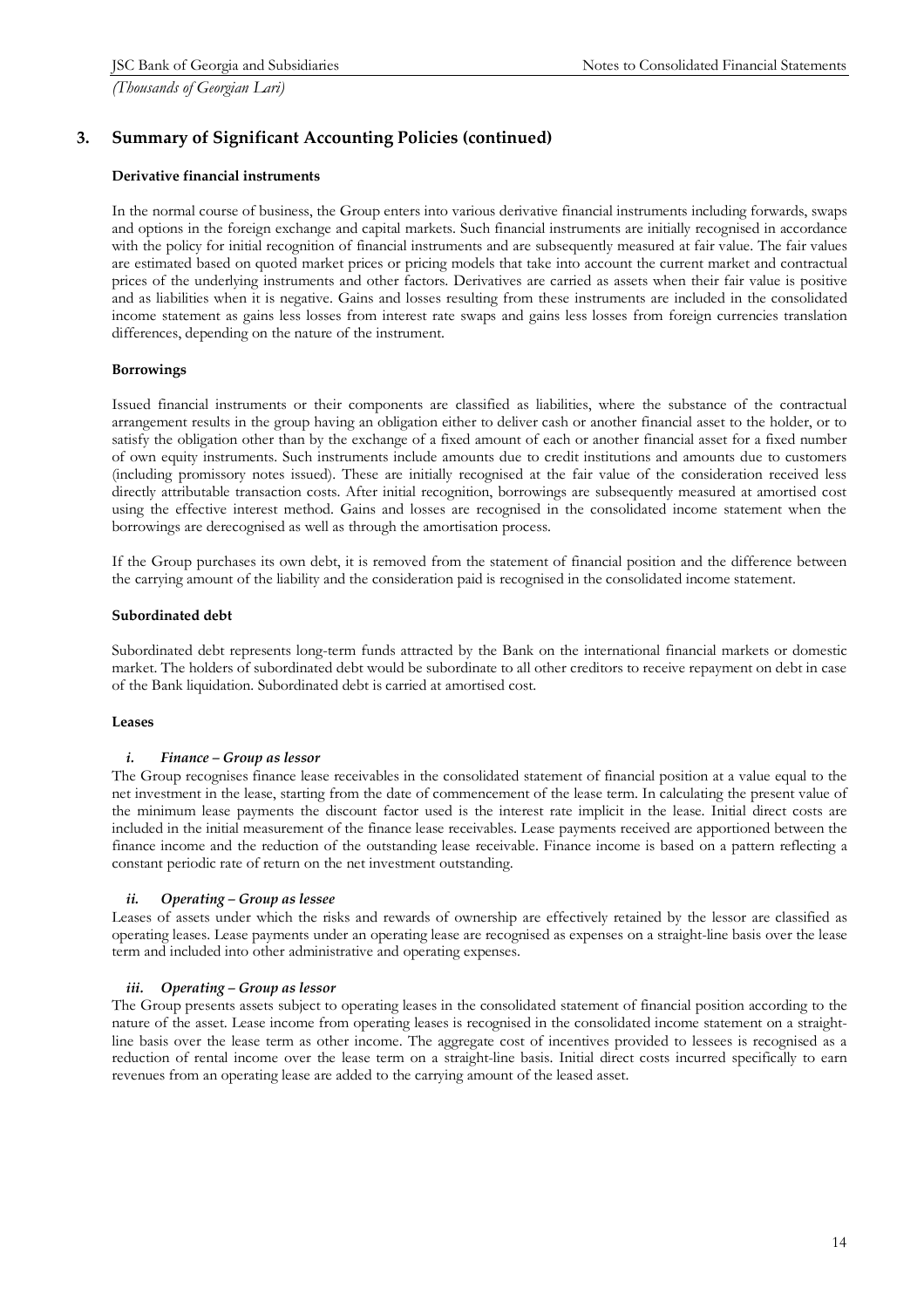# **3. Summary of Significant Accounting Policies (continued)**

#### **Impairment of financial assets**

The Group assesses at each reporting date whether there is any objective evidence that a financial asset or group of financial assets is impaired.

A financial asset or a group of financial assets is deemed to be impaired if, and only if, there is objective evidence of impairment as a result of one or more events that has occurred after the initial recognition of the asset (an incurred 'loss event') and that loss event (or events) has an impact on the estimated future cash flows of the financial asset or the group of financial assets that can be reliably estimated. Evidence of impairment may include indications that the borrower or a group of borrowers is experiencing significant financial difficulty, default or delinquency in interest or principal payments, the probability that they will enter bankruptcy or other financial reorganisation and where observable data indicate that there is a measurable decrease in the estimated future cash flows, such as changes in arrears or economic conditions that correlate with defaults.

#### *Amounts due from credit institutions and loans to customers*

For amounts due from credit institutions and loans to customers carried at amortised cost, the Group first assesses individually whether objective evidence of impairment exists individually for financial assets that are individually significant, or collectively for financial assets that are not individually significant. If the Group determines that no objective evidence of impairment exists for an individually assessed financial asset, whether significant or not, it includes the asset in a group of financial assets with similar credit risks characteristics and collectively assesses them for impairment. Assets that are individually assessed for impairment and for which an impairment loss is, or continues to be, recognised are not included in a collective assessment of impairment.

If there is objective evidence that an impairment loss has been incurred, the amount of the loss is measured as the difference between the asset's carrying amount and the present value of estimated future cash flows (excluding future expected credit losses that have not yet been incurred). The carrying amount of the asset is reduced through the use of an allowance account and the amount of the loss is recognised in the consolidated income statement. Interest income continues to be accrued on the reduced carrying amount based on the original effective interest rate of the asset. Loans together with the associated allowance are written off when there is no realistic prospect of future recovery and all collateral has been realised or has been transferred to the Group. If, in a subsequent year, the amount of the estimated impairment loss increases or decreases because of an event occurring after the impairment was recognised, the previously recognised impairment loss is increased or reduced by adjusting the allowance account. If a future write-off is later recovered, the recovery is credited to the consolidated income statement.

The present value of the estimated future cash flows is discounted at the financial asset's original effective interest rate. If a loan has a variable interest rate, the discount rate for measuring any impairment loss is the current effective interest rate. The calculation of the present value of the estimated future cash flows of a collateralised financial asset reflects the cash flows that may result from foreclosure less costs for obtaining and selling the collateral, whether or not foreclosure is probable.

For the purpose of a collective evaluation of impairment, financial assets are grouped on the basis of the Group's internal credit grading system that considers credit risk characteristics such as asset type, industry, geographical location, collateral type, past-due status and other relevant factors.

Future cash flows on a group of financial assets that are collectively evaluated for impairment are estimated on the basis of historical loss experience for assets with credit risk characteristics similar to those in the group. Historical loss experience is adjusted on the basis of current observable data to reflect the effects of current conditions that did not affect the years on which the historical loss experience is based and to remove the effects of conditions in the historical period that do not exist currently. Estimates of changes in future cash flows reflect, and are directionally consistent with, changes in related observable data from year to year (such as changes in unemployment rates, property prices, commodity prices, payment status, or other factors that are indicative of incurred losses in the group or their magnitude). The methodology and assumptions used for estimating future cash flows are reviewed regularly to reduce any differences between loss estimates and actual loss experience.

#### *Write-off of loans to customers*

All retail loans, except mortgages, are written off when overdue by more than 365 days. Retail mortgage loans are written off when overdue by more than 150 days. Write off of corporate loans overdue by more than 150 days is subject to management discretion and is evaluated on a case by case basis, taking into account the current and expected positions of the loan/borrower.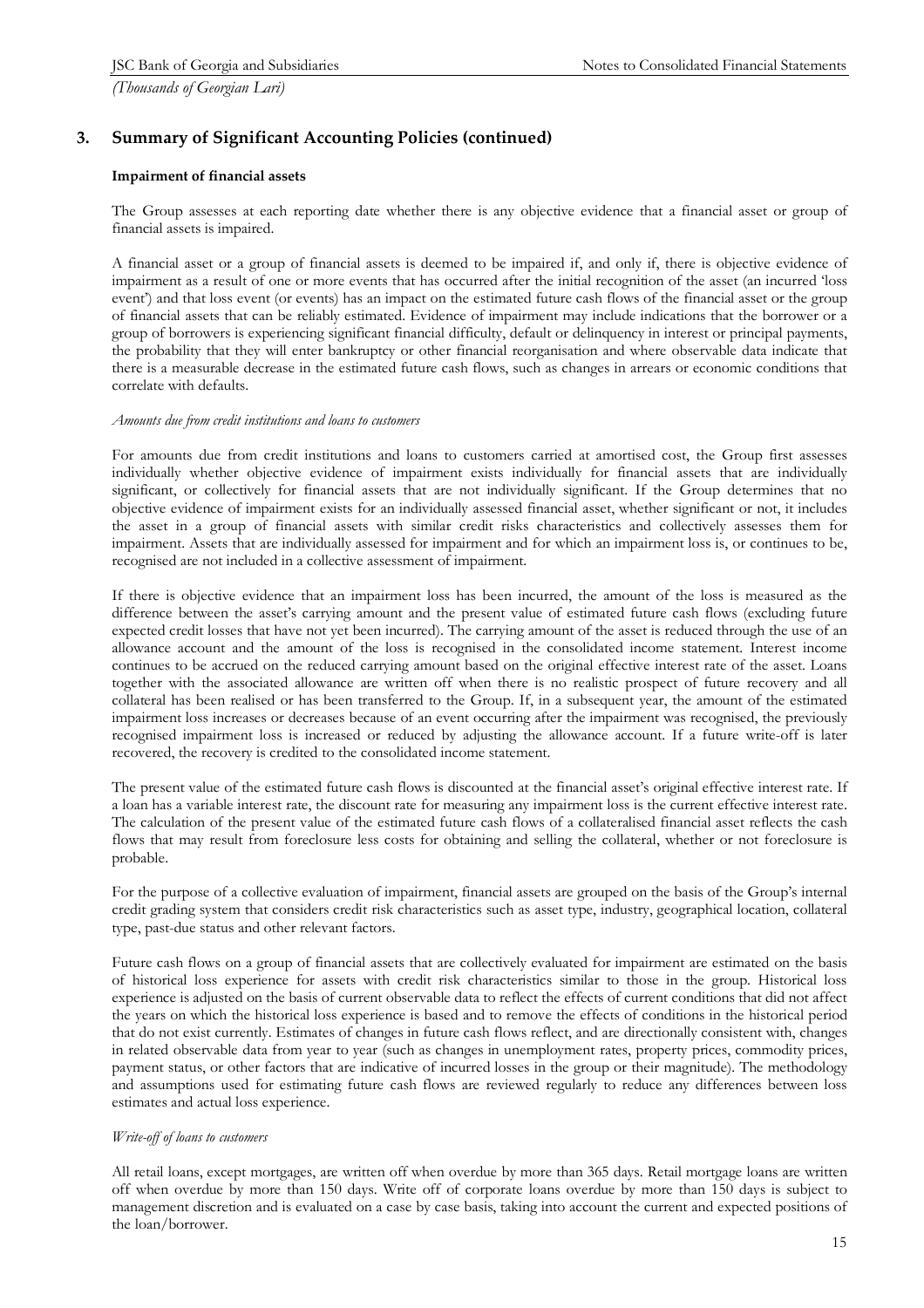# **3. Summary of Significant Accounting Policies (continued)**

#### **Impairment of financial assets (continued)**

#### *Available-for-sale financial assets*

For available-for-sale financial investments, the Group assesses at each reporting date whether there is objective evidence that an investment or a group of investments is impaired.

In the case of equity investments classified as available-for-sale, objective evidence would include a significant or prolonged decline in the fair value of the investment below its cost. Where there is evidence of impairment, the cumulative loss – measured as the difference between the acquisition cost and the current fair value, less any impairment loss on that investment previously recognised in the consolidated income statement – is reclassified from other comprehensive income to the consolidated income statement. Impairment losses on equity investments are not reversed through the consolidated income statement; increases in their fair value after impairment are recognised in other comprehensive income.

In the case of debt instruments classified as available-for-sale, impairment is assessed based on the same criteria as financial assets carried at amortised cost. Future interest income is based on the reduced carrying amount and is accrued using the rate of interest used to discount the future cash flows for the purpose of measuring the impairment loss. The interest income is recorded in the consolidated income statement. If, in a subsequent year, the fair value of a debt instrument increases and the increase can be objectively related to an event occurring after the impairment loss was recognised in the consolidated income statement, the impairment loss is reversed through the consolidated income statement.

#### *Renegotiated loans*

Renegotiated loans comprise carrying amount of financial assets that would otherwise be past due or impaired whose terms have been renegotiated.

Where possible, the Group seeks to restructure loans rather than to take possession of collateral. This may involve extending the payment arrangements and the agreement of new loan conditions. The accounting treatment of such restructuring is as follows:

- If the currency of the loan has been changed the old loan is derecognised and the new loan is recognised.
- If the loan restructuring is not caused by the financial difficulties of the borrower the Group uses the same approach as for financial liabilities described below.
- If the loan restructuring is due to the financial difficulties of the borrower and the loan is impaired after restructuring, the Group recognises the difference between the present value of the new cash flows discounted using the original effective interest rate and the carrying amount before restructuring in the provision charges for the period. In cases where the loan is not impaired after restructuring, the Group recalculates the effective interest rate.

Once the terms have been renegotiated, the loan is no longer considered past due. Management continuously reviews renegotiated loans to ensure that all criteria are met and that future payments are likely to occur. The loans continue to be subject to an individual or collective impairment assessment, calculated using the loan's original or current effective interest rate.

#### **Derecognition of financial assets and liabilities**

#### *Financial assets*

A financial asset (or, where applicable, a part of a financial asset or part of a group of similar financial assets) is derecognised where:

- the rights to receive cash flows from the asset have expired;
- the Group has transferred its rights to receive cash flows from the asset, or retained the right to receive cash flows from the asset, but has assumed an obligation to pay them in full without material delay to a third party under a 'pass-through' arrangement; and
- the Group either (a) has transferred substantially all the risks and rewards of the asset, or (b) has neither transferred nor retained substantially all the risks and rewards of the asset, but has transferred control of the asset.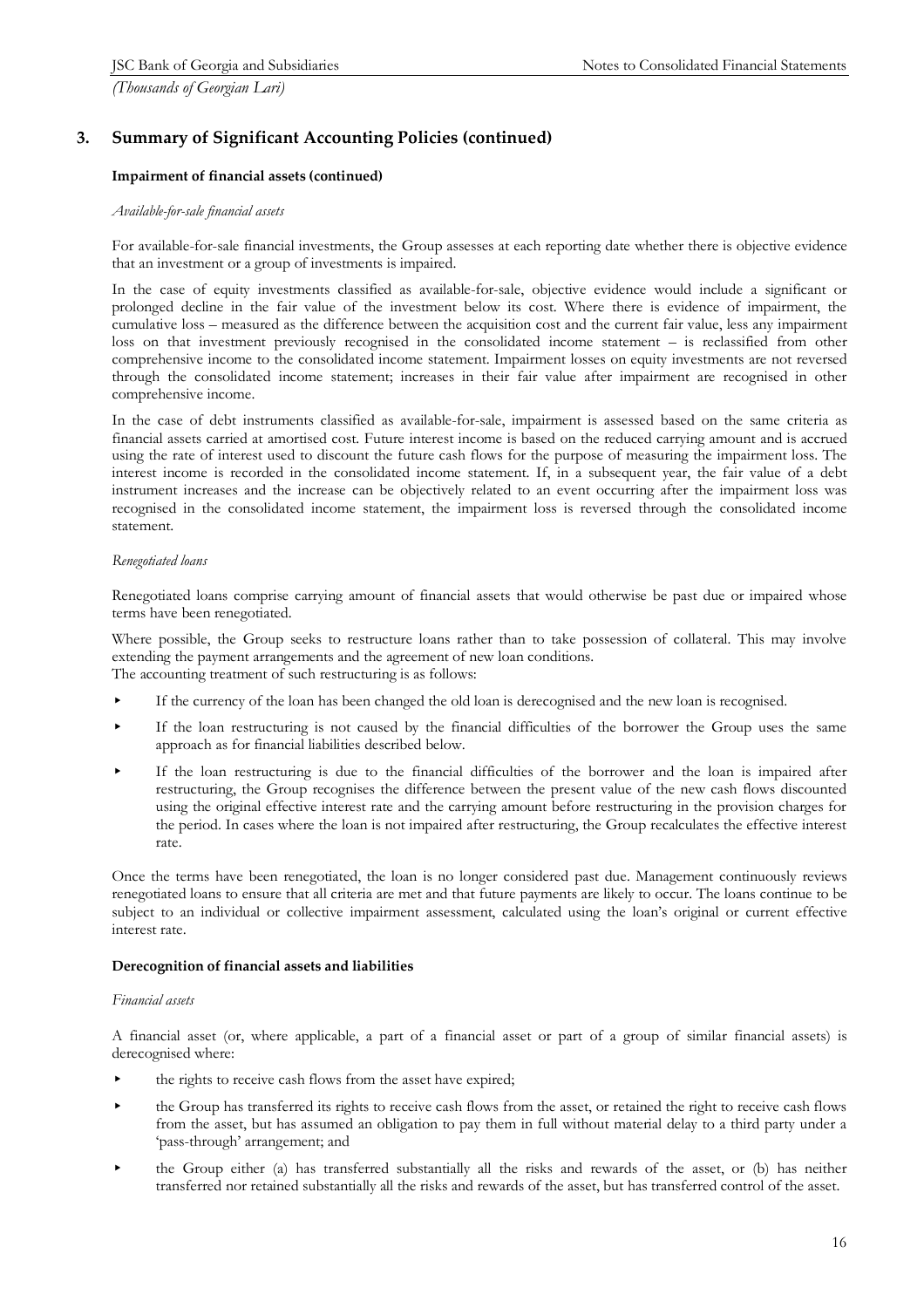# **3. Summary of Significant Accounting Policies (continued)**

### **Derecognition of financial assets and liabilities (continued)**

Where the Group has transferred its rights to receive cash flows from an asset and has neither transferred nor retained substantially all the risks and rewards of the asset nor transferred control of the asset, the asset is recognised to the extent of the Group's continuing involvement in the asset. Continuing involvement that takes the form of a guarantee over the transferred asset is measured at the lower of the original carrying amount of the asset and the maximum amount of consideration that the Group could be required to repay.

Where continuing involvement takes the form of a written and/or purchased option (including a cash-settled option or similar provision) on the transferred asset, the extent of the Group's continuing involvement is the amount of the transferred asset that the Group may repurchase, except that in the case of a written put option (including a cash-settled option or similar provision) on an asset measured at fair value, the extent of the Group's continuing involvement is limited to the lower of the fair value of the transferred asset and the option exercise price.

#### *Financial liabilities*

A financial liability is derecognised when the obligation under the liability is discharged or cancelled or expires.

Where an existing financial liability is replaced by another from the same lender on substantially different terms, or the terms of an existing liability are substantially modified, such an exchange or modification is treated as a derecognition of the original liability and the recognition of a new liability, and the difference in the respective carrying amounts is recognised in the consolidated income statement.

#### **Financial guarantees**

In the ordinary course of business, the Group gives financial guarantees, consisting of letters of credit, guarantees and acceptances. Financial guarantees are initially recognised in the consolidated financial statements at fair value, in 'Other liabilities', being the premium received. Subsequent to initial recognition, the Group's liability under each guarantee is measured at the higher of the amortised premium and the best estimate of expenditure required to settle any financial obligation arising as a result of the guarantee.

Any increase in the liability relating to financial guarantees is taken to the consolidated income statement. The premium received is recognised in the consolidated income statement on a straight-line basis over the life of the guarantee.

### **Taxation**

The current income tax expense is calculated in accordance with the regulations in force in the respective territories that the Bank and its Subsidiaries operate.

Deferred tax assets and liabilities are calculated in respect of temporary differences using the liability method. Deferred income taxes are provided for all temporary differences arising between the tax bases of assets and liabilities and their carrying values for financial reporting purposes, except where the deferred income tax arises from the initial recognition of goodwill or of an asset or liability in a transaction that is not a business combination and, at the time of the transaction, affects neither the accounting profit nor taxable profit or loss.

A deferred tax asset is recorded only to the extent that it is probable that taxable profit will be available against which the deductible temporary differences can be utilised. Deferred tax assets and liabilities are measured at tax rates that are expected to apply to the period when the asset is realised or the liability is settled, based on tax rates that have been enacted or substantively enacted at the reporting date.

Deferred income tax is provided on temporary differences arising on investments in subsidiaries, associates and joint ventures, except where the timing of the reversal of the temporary difference can be controlled and it is probable that the temporary difference will not reverse in the foreseeable future.

Georgia, Ukraine, Belarus and Cyprus also have various operating taxes that are assessed on the Group's activities. These taxes are included as a component of other operating expenses.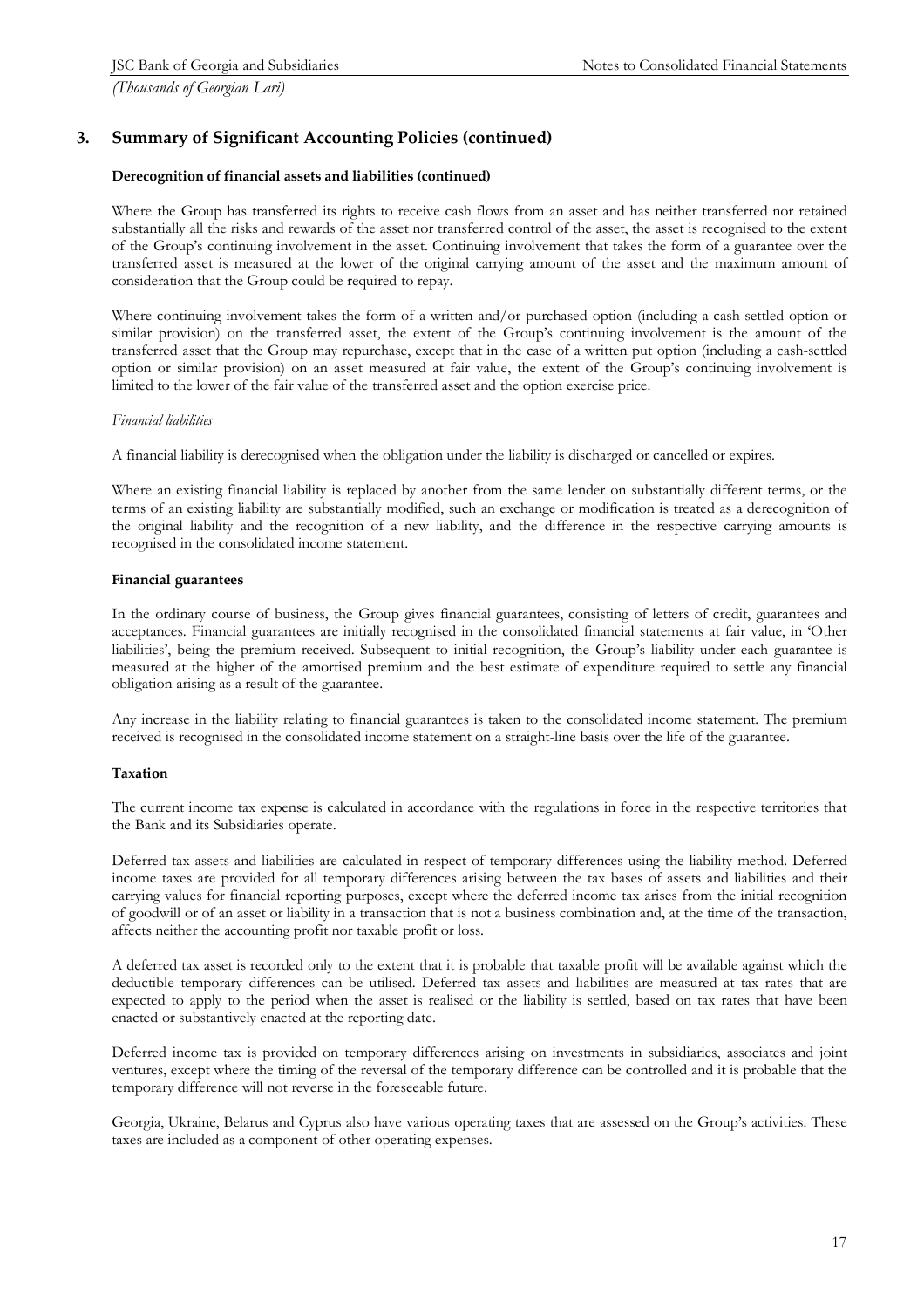# **3. Summary of Significant Accounting Policies (continued)**

#### **Investment properties**

The Group holds certain properties as investments to earn rental income, generate capital appreciation or both. Investment properties are measured initially at cost, including subsequent costs. Subsequent to initial recognition, Investment properties is stated to fair value. Gains or losses arising from changes in fair values of investment properties are included in the consolidated income statement as "Net gains from revaluation of investment properties".

#### **Property and equipment**

Property and equipment, except for buildings, is carried at cost less accumulated depreciation and any accumulated impairment in value. Such cost includes the cost of replacing part of equipment when that cost is incurred if the recognition criteria are met. Buildings are measured at fair value less depreciation and impairment charged subsequent to the date of the revaluation.

The carrying values of property and equipment are reviewed for impairment when events or changes in circumstances indicate that the carrying value may not be recoverable.

Following initial recognition at cost, buildings are carried at a revalued amount, which is the fair value at the date of the revaluation less any subsequent accumulated depreciation and subsequent accumulated impairment losses. Valuations are performed frequently enough to ensure that the fair value of a revalued asset does not differ materially from its carrying amount.

Accumulated depreciation as at the revaluation date is eliminated against the gross carrying amount of the asset and the net amount is restated to the revalued amount of the asset. Any revaluation surplus is credited to the revaluation reserve for property and equipment included in other comprehensive income, except to the extent that it reverses a revaluation decrease of the same asset previously recognised in the consolidated income statement, in which case the increase is recognised in the consolidated income statement. A revaluation deficit is recognised in the consolidated income statement, except that a deficit directly offsetting a previous surplus on the same asset is directly offset against the surplus in the revaluation reserve for property and equipment.

An annual transfer from the revaluation reserve for property and equipment to retained earnings is made for the difference between depreciation based on the revalued carrying amount of the assets and depreciation based on the assets original cost. Additionally, accumulated depreciation as at the revaluation date is eliminated against the gross carrying amount of the asset and the net amount is restated to the devalued amount of the asset. Upon disposal, any revaluation reserve relating to the particular asset being sold is transferred to retained earnings.

Depreciation of an asset, including assets under construction, commences from the date the asset is ready and available for use. Depreciation is calculated on a straight-line basis over the following estimated useful lives:

|                                | Years       |
|--------------------------------|-------------|
| <b>Buildings</b>               | Up to $100$ |
| Furniture and fixtures         |             |
| Computers and office equipment | 5           |
| Motor vehicles                 | 5           |

The asset's residual values, useful lives and methods are reviewed, and adjusted as appropriate, at each financial year-end.

Leasehold improvements are amortised over the life of the related leased asset.

Costs related to repairs and renewals are charged when incurred and included in other operating expenses, unless they qualify for capitalization.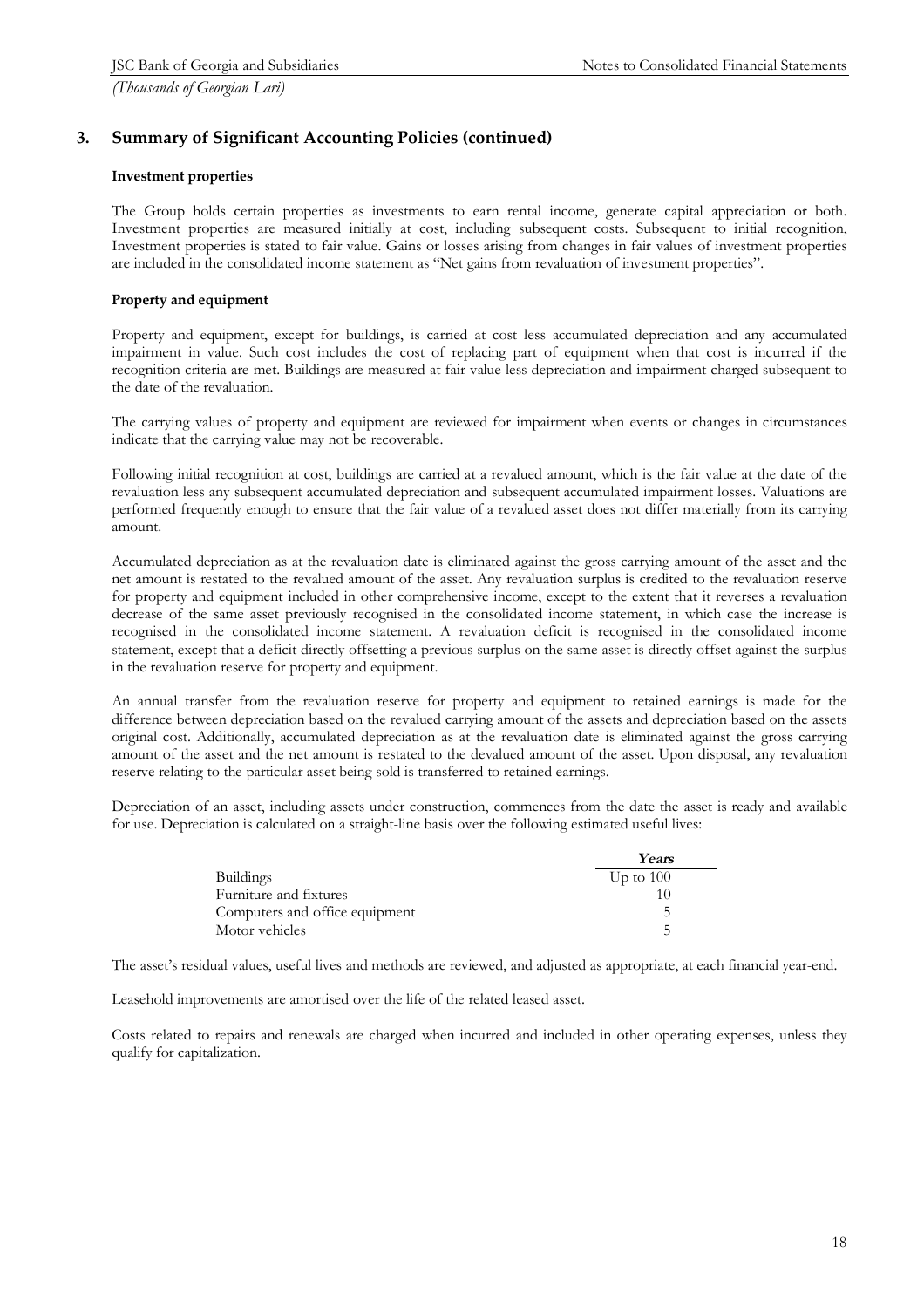# **3. Summary of Significant Accounting Policies (continued)**

#### **Goodwill**

Goodwill acquired in a business combination is initially measured at cost, being the excess of the consideration transferred over the Group's net identifiable assets acquired and liabilities assumed. Goodwill on an acquisition of a subsidiary is included in intangible assets. Goodwill on an acquisition of an associate is included in the investments in associates. Following initial recognition, goodwill is measured at cost less any accumulated impairment losses.

Goodwill is reviewed for impairment, annually or more frequently if events or changes in circumstances indicate that the carrying amount may be impaired.

For the purpose of impairment testing, goodwill acquired in a business combination is, from the acquisition date, allocated to each of the Group's cash-generating units, or groups of cash-generating units, that are expected to benefit from the synergies of the combination, irrespective of whether other assets or liabilities of the Group are assigned to those units or groups of units. Each unit or group of units to which the goodwill is so allocated:

- represents the lowest level within the Group at which the goodwill is monitored for internal management purposes; and
- is not larger than a segment as defined in IFRS 8 "Operating Segments".

Impairment is determined by assessing the recoverable amount of the cash-generating unit (group of cash-generating units), to which the goodwill relates. Where the recoverable amount of the cash-generating unit (group of cash-generating units) is less than the carrying amount, an impairment loss is recognised. Impairment losses cannot be reversed in future periods.

#### **Intangible assets**

The Group's intangible assets include computer software and licenses.

Intangible assets acquired separately are measured on initial recognition at cost. The cost of intangible assets acquired in a business combination is fair value as at the date of acquisition. Following initial recognition, intangible assets are carried at cost less any accumulated amortisation and any accumulated impairment losses. The useful lives of intangible assets are assessed to be either finite or indefinite. Intangible assets with finite lives are amortised over the useful economic lives of 4 to 10 years and assessed for impairment whenever there is an indication that the intangible asset may be impaired. Amortisation periods and methods for intangible assets with finite useful lives are reviewed at least at each financial yearend.

Intangible assets with indefinite useful lives are not amortised, but tested for impairment annually either individually or at the cash-generating unit level.

Costs associated with maintaining computer software programs are recorded as an expense as incurred. Software development costs (relating to the design and testing of new or substantially improved software) are recognised as intangible assets only when the Group can demonstrate the technical feasibility of completing the software so that it will be available for use or sale, its intention to complete and its ability to use or sell the asset, how the asset will generate future economic benefits, the availability of resources to complete and the ability to measure reliably the expenditure during the development. Other software development costs are recognised as an expense as incurred.

#### **Insurance and reinsurance receivables**

Insurance and reinsurance receivables are recognised based upon insurance policy terms and measured at cost. The carrying value of insurance and reinsurance receivables is reviewed for impairment whenever events or circumstances indicate that the carrying amount may not be recoverable, with any impairment loss recorded in the consolidated statement of income.

Reinsurance receivables primarily include balances due from both insurance and reinsurance companies for ceded insurance liabilities. Premiums on reinsurance assumed are recognised as revenue in the same manner as they would be if the reinsurance were considered direct business, taking into account the product classification of the reinsured business. Amounts due to reinsurers are estimated in a manner consistent with the associated reinsured policies and in accordance with the reinsurance contract. Premiums ceded and claims reimbursed are presented on a gross basis.

An impairment review is performed on all reinsurance assets when an indication of impairment occurs. Reinsurance receivables are impaired only if there is objective evidence that the Group may not receive all amounts due to it under the terms of the contract that this can be measured reliably.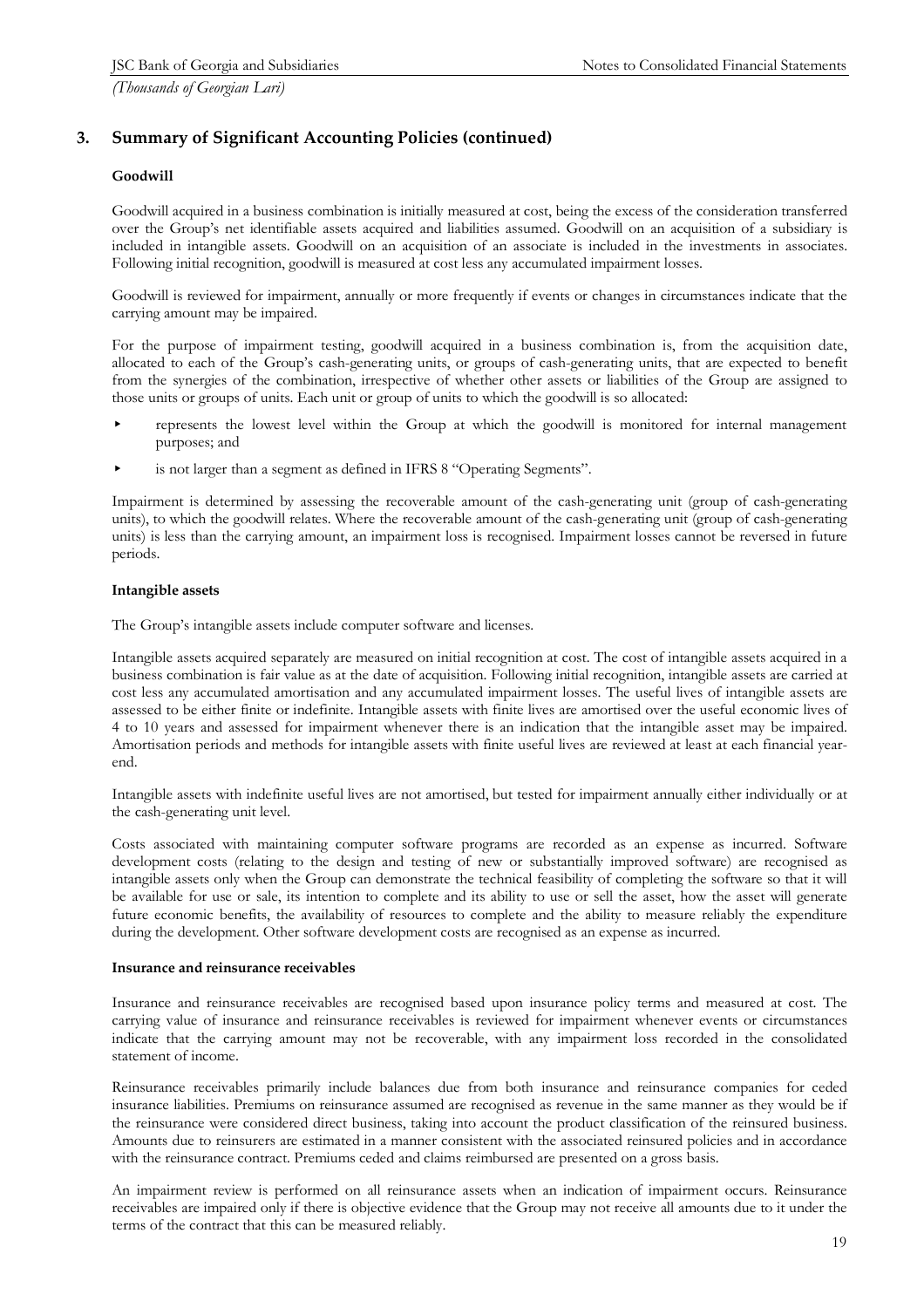# **3. Summary of Significant Accounting Policies (continued)**

#### **Insurance liabilities**

#### *General insurance liabilities*

General insurance contract liabilities are based on the estimated ultimate cost of all claims incurred but not settled at the reporting date, whether reported or not, together with related claims handling costs and reduction for the expected value of salvage and other recoveries. Significant delays can be experienced in the notification and settlement of certain types of general insurance claims, particularly in respect of liability business, environmental and pollution exposures – therefore the ultimate cost of which cannot be known with certainty at the reporting date.

#### *Provision for unearned premiums*

The proportion of written premiums, gross of commission payable to intermediaries, attributable to subsequent periods is deferred as unearned premium. The change in the provision for unearned premium is taken to the consolidated income statement in order that revenue is recognised over the period of risk or, for annuities, the amount of expected future benefit payments.

#### *Liability adequacy test*

At each reporting date, a liability adequacy test is performed, to ensure the adequacy of unearned premiums net of related deferred acquisition costs. In performing the test, current best estimates of future contractual cash flows, claims handling and policy administration expenses, as well as investment income from assets backing such liabilities, are used. Any inadequacy is immediately charged to the consolidated income statement by establishing an unexpired risk provision.

#### **Provisions**

Provisions are recognised when the Group has a present legal or constructive obligation as a result of past events, and it is probable that an outflow of resources embodying economic benefits will be required to settle the obligation and a reliable estimate of the amount of obligation can be made.

Provisions for the risk of incurring losses on off-balance sheet commitments is estimated regularly based on the past history of actual losses incurred on these commitments.

#### **Retirement and other employee benefit obligations**

The Group provides management and employees of the Group, with private pension plans. These are defined contribution pension plans covering substantially all full-time employees of the Group. The Group collects contributions from its employees. When an employee reaches the pension age, aggregated contributions, plus any earnings earned on the employee's behalf are paid to the employee according to the schedule agreed with the employee. Aggregated amounts are distributed during the period when the employee will receive accumulated contributions.

#### **Share-based payment transactions**

Employees (including senior executives) of the Group receive share-based remuneration, whereby employees render services as consideration for the equity instruments ('equity settled transactions').

#### *Equity-settled transactions*

The cost of equity settled transactions with employees is measured by reference to the fair value at the date on which they are granted.

The cost of equity settled transactions is recognised together with the corresponding increase in equity, over the period in which the performance and/or service conditions are fulfilled, ending on the date when the relevant employee is fully entitled to the award ('the vesting date'). The cumulative expense recognised for equity settled transactions at each reporting date until the vesting date reflects the extent to which the vesting period has expired and the Group's best estimate of the number of equity instruments that will ultimately vest. The consolidated income statement charge or credit for the period represents the movement in cumulative expense recognised as at the beginning and end of that period.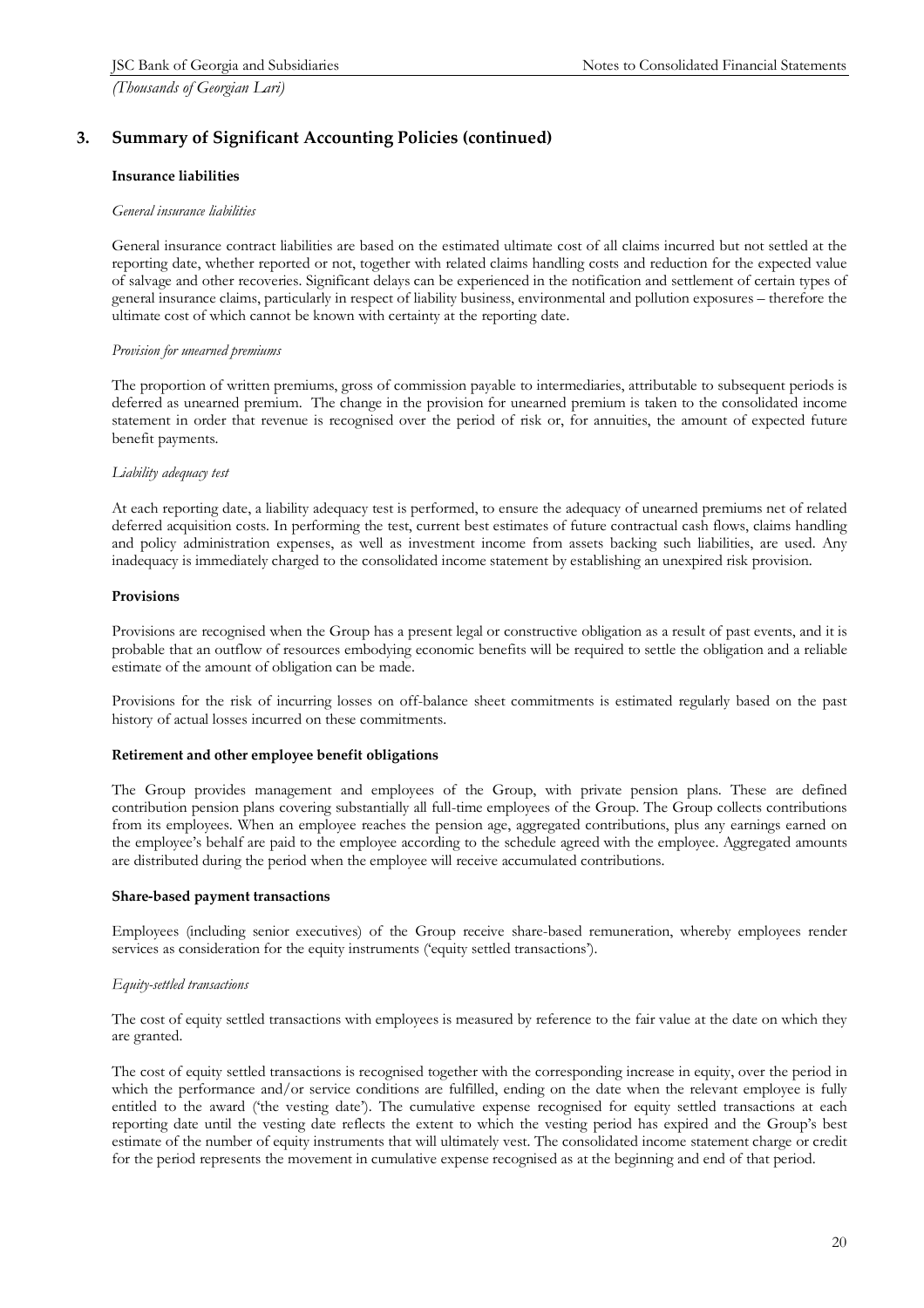# **3. Summary of Significant Accounting Policies (continued)**

#### **Share-based payment transactions (continued)**

No expense is recognised for the awards that do not ultimately vest except for the awards where vesting is conditional upon market conditions (a condition linked to the price of BGH's shares) which are treated as vesting irrespective whether the market condition is satisfied, provided that all other performance conditions are satisfied.

Where the terms of an equity settled award are modified, the minimum expense is recognised as if the terms had not been modified. An additional expense is recognised for any modification which increases the total fair value of the share-based payment arrangement, or is otherwise beneficial to the employee as measured at the date of the modification.

Where an equity-settled award is cancelled, it is treated as if it has vested on the date of cancellation, and any expense not yet recognised for the award is recognised immediately. However, if a new award is substituted for the cancelled award, and designated as the replacement award on the date that it is granted, the cancelled and the new awards are treated as if they were a modification of the original award, as described in the previous paragraph.

#### **Share capital**

#### *Share capital*

Ordinary shares are classified as equity. External costs directly attributable to the issue of new shares, other than on a business combination, are shown as a deduction from the proceeds in equity. Any excess of the fair value of consideration received over the par value of shares issued is recognised as additional paid-in capital.

#### *Treasury shares*

Where the Bank or its subsidiaries purchase the Bank's shares, the consideration paid, including any attributable transaction costs, net of income taxes, is deducted from total equity as treasury shares until they are cancelled or reissued. Where such shares are subsequently sold or reissued, any consideration received is included in equity. Treasury shares are stated at par value, with adjustment of premiums against additional paid-in capital.

#### *Dividends*

Dividends are recognised as a liability and deducted from equity at the reporting date only if they are declared before or on the reporting date. Dividends are disclosed when they are proposed before the reporting date or proposed or declared after the reporting date but before the consolidated financial statements are authorised for issue.

#### **Contingencies**

Contingent liabilities are not recognised in the consolidated statement of financial position but are disclosed unless the possibility of any outflow in settlement is remote. A contingent asset is not recognised in the consolidated statement of financial position but disclosed when an inflow of economic benefits is probable.

#### **Income and expense recognition**

Revenue is recognised to the extent that it is probable that the economic benefits will flow to the Group and the revenue can be reliably measured. The following specific recognition criteria must also be met before revenue and expense is recognised:

#### *Interest and similar income and expense*

For all financial instruments measured at amortised cost and interest bearing securities classified as trading or availablefor-sale, interest income or expense is recorded at the effective interest rate, which is the rate that exactly discounts estimated future cash payments or receipts through the expected life of the financial instrument or a shorter period, where appropriate, to the net carrying amount of the financial asset or financial liability. The calculation takes into account all contractual terms of the financial instrument (for example, prepayment options) and includes any fees or incremental costs that are directly attributable to the instrument and are an integral part of the effective interest rate, but not future credit losses. The carrying amount of the financial asset or financial liability is adjusted if the Group revises its estimates of payments or receipts. The adjusted carrying amount is calculated based on the original effective interest rate and the change in carrying amount is recorded as interest income or expense.

Once the recorded value of a financial asset or a group of similar financial assets has been reduced due to an impairment loss, interest income continues to be recognised using the original effective interest rate applied to the new carrying amount.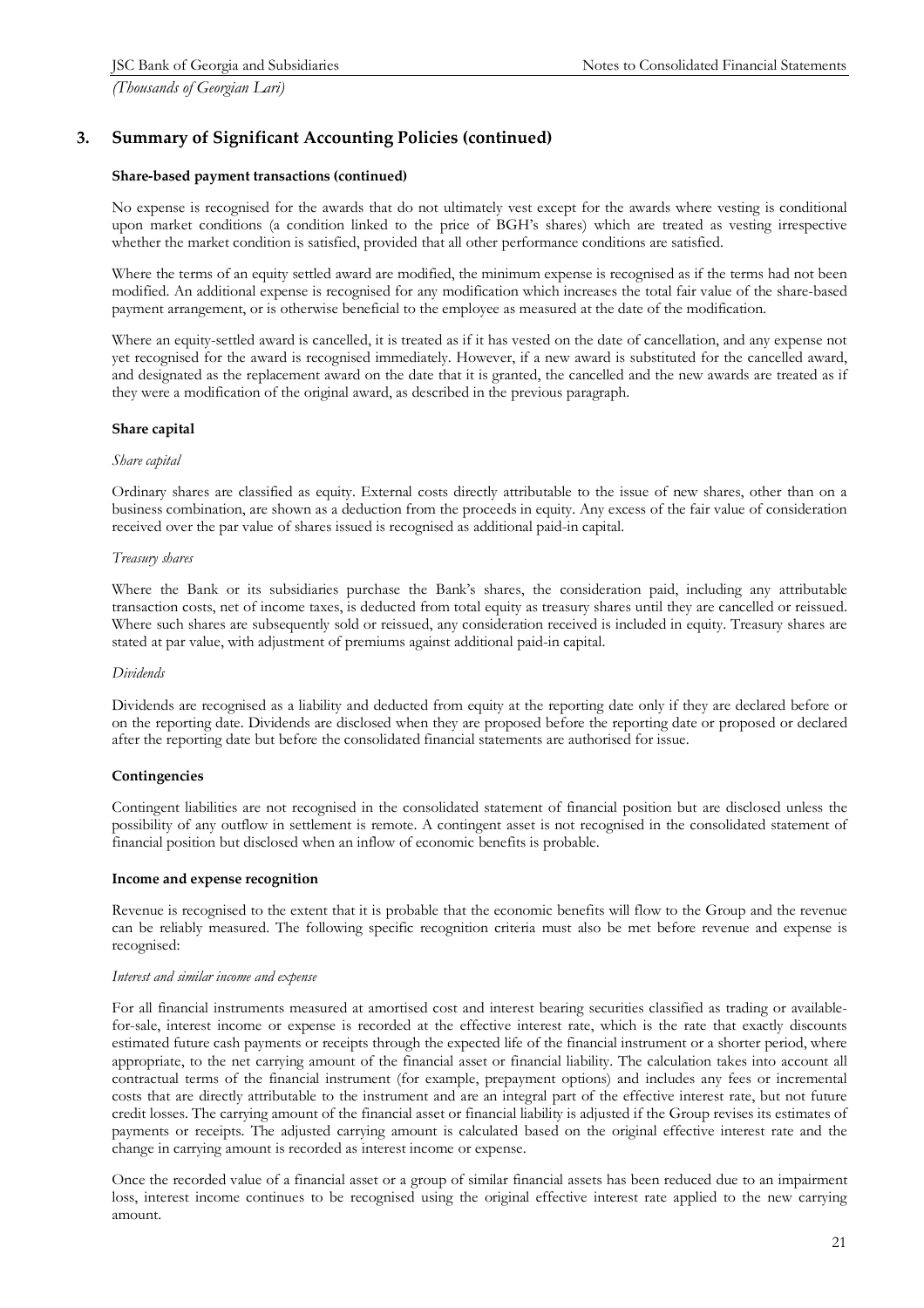# **3. Summary of Significant Accounting Policies (continued)**

#### **Income and expense recognition (continued)**

#### *Fee and commission income*

The Group earns fee and commission income from a diverse range of services it provides to its customers. Fee income can be divided into the following two categories:

#### *Fee income earned from services that are provided over a certain period of time*

Fees earned for the provision of services over a period of time are accrued over that period. These fees include commission incomes and asset management, custody and other management and advisory fees. Loan commitment fees for loans that are likely to be drawn down and other credit related fees are deferred (together with any incremental costs) and recognised as an adjustment to the effective interest rate on the loan.

#### *Fee income from providing transaction services*

Fees arising from negotiating or participating in the negotiation of a transaction for a third party – such as the arrangement of the acquisition of shares or other securities or the purchase or sale of businesses – are recognised on completion of the underlying transaction. Fees or components of fees that are linked to a certain performance are recognised after fulfilling the corresponding criteria.

#### *Dividend income*

Revenue is recognised when the Group's right to receive the payment is established.

#### *Insurance premium income*

For non-life insurance business, premiums written are recognised at policy inception and earned on a pro rata basis over the term of the related policy coverage. Estimates of premiums written as at the reporting date but not yet received, are assessed based on estimates from underwriting or past experience and are included in premiums earned.

#### *Insurance claims*

General insurance claims incurred include all claim losses occurring during the year, whether reported or not, including the related handling costs and reduction for the value of salvage and other recoveries and any adjustments to claims outstanding from previous years.

#### *Healthcare revenue*

Healthcare revenue is recognised to the extent that it is probable that the economic benefits will flow to the Group and the revenue can be reliably measured on an accruals basis. When services are provided in exchange for dissimilar goods or services, the revenue is measured at the fair value of the goods or services received, adjusted by the amount of any cash or cash equivalent transferred. When the fair value of the goods or services received cannot be measured reliably, the revenue is measured at the fair value of the goods of services given up, adjusted by the amount of any cash or cash equivalents transferred.

#### *Revenue from sale of goods*

Revenue from sale of goods comprises revenue from sale of a completed property and other finished goods.

Revenue from sale of a completed property is recognised when the significant risks and rewards of ownership of the real estate have been transferred to the buyer. If, however, the legal terms of the contract are such that the construction represents the continuous transfer of work in progress to the purchaser, the percentage of completion method of revenue recognition is applied and revenue is recognised as work progresses.

Revenue from the sale of other finished goods is recognised when the significant risks and rewards of ownership of the goods have passed to the buyer, usually on delivery of the goods.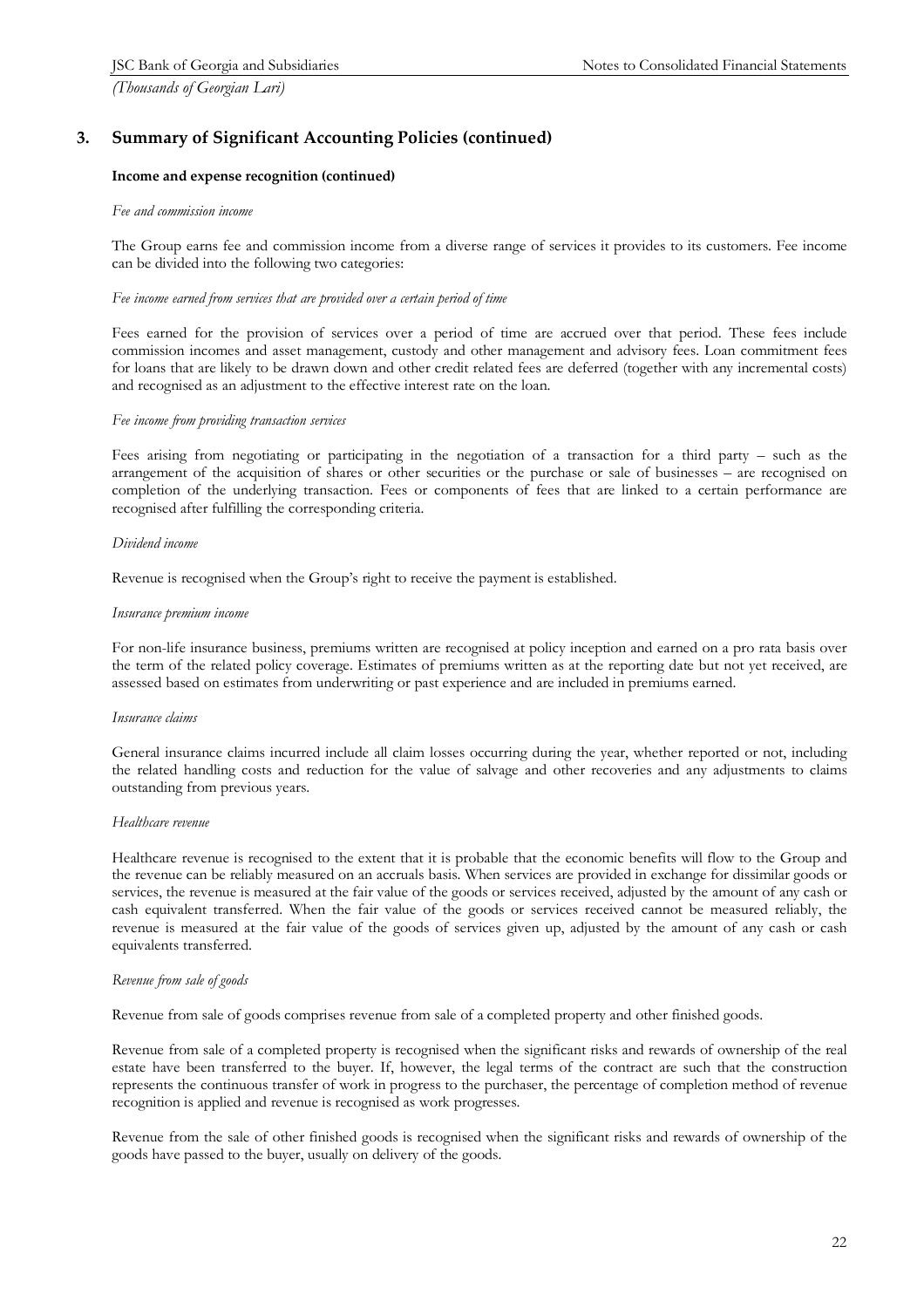# **3. Summary of Significant Accounting Policies (continued)**

#### **Income and expense recognition (continued)**

Continuous transfer of work in progress is applied when: (a) the buyer controls the work in progress, typically when the land on which the development is taking place is owned by the final customer and (b) all significant risks and rewards of ownership of the work in progress in its present state are transferred to the buyer as construction progresses, typically when buyer cannot put the incomplete property back to the Group. In such situations, the percentage of work completed is measured based on the costs incurred up until the end of the reporting period as a proportion of total costs expected to be incurred.

### **Reclassifications**

Due to the increased material size of healthcare business and other revenues from sale of goods, separate captions have been added to the income statement with a summary of these revenues and respective direct costs. The following reclassifications have been made to the year ended 31 December 2011 and 31 December 2010 consolidated income statements to conform with the year ended 31 December 2012 presentational requirements:

| <b>Year Ended</b> | Caption<br><b>Consolidated Income Statement:</b> | As previously<br>reported | Reclassification | As<br>reclassified |
|-------------------|--------------------------------------------------|---------------------------|------------------|--------------------|
| 31 December 2011  | Healthcare revenue                               |                           | 5,700            | 5,700              |
| 31 December 2011  | Revenue from sale of goods                       |                           | 22,470           | 22,470             |
| 31 December 2011  | Other operating income                           | 29,052                    | (20, 285)        | 8,767              |
| 31 December 2011  | Cost of healthcare services                      |                           | (3,242)          | (3,242)            |
| 31 December 2011  | Cost of sales                                    |                           | (12,109)         | (12,109)           |
| 31 December 2011  | Salaries and other employee benefits             | (119,111)                 | 4,489            | (114, 622)         |
| 31 December 2011  | Other operating expenses                         | (9,324)                   | 2,977            | (6,347)            |
| 31 December 2010  | Healthcare revenue                               |                           | 2,208            | 2,208              |
| 31 December 2010  | Revenue from sale of goods                       |                           | 18,144           | 18,144             |
| 31 December 2010  | Other operating income                           | 21,927                    | (11,302)         | 10,625             |
| 31 December 2010  | Cost of healthcare services                      |                           | (1,632)          | (1,632)            |
| 31 December 2010  | Cost of sales                                    |                           | (9,050)          | (9,050)            |
| 31 December 2010  | Salaries and other employee benefits             | (104, 551)                | 666              | (103, 885)         |
| 31 December 2010  | General and administrative expenses              | (61,000)                  | 432              | (60, 568)          |
| 31 December 2010  | Other operating expenses                         | (6,253)                   | 534              | (5,719)            |

As a result of reclassifications made in the consolidated income statement for the year ended 31 December 2011 and 31 December 2010, the following reclassifications have been made to the year ended 31 December 2011 and 31 December 2010 consolidated statements of cash flows as well, in order to conform with the year ended 31 December 2012 presentational requirements:

| <b>Year Ended</b> | <b>Consolidated Statement of Cash Flows:</b>              | As previously |                               | As        |
|-------------------|-----------------------------------------------------------|---------------|-------------------------------|-----------|
|                   |                                                           | reported      | Reclassification reclassified |           |
| 31 December 2011  | Healthcare revenue received                               |               | 5,700                         | 5,700     |
| 31 December 2011  | Revenue received from sale of goods                       |               | 22,470                        | 22,470    |
| 31 December 2011  | Other operating income received<br>(expenses paid)        | 35,551        | (20, 285)                     | 15,266    |
| 31 December 2011  | Cost of healthcare services paid                          |               | (3,242)                       | (3,242)   |
| 31 December 2011  | Cost of sales of goods                                    |               | (12,109)                      | (12, 109) |
| 31 December 2011  | Salaries and other employee benefits paid                 | (100,500)     | 4,489                         | (96, 011) |
| 31 December 2011  | General and administrative and operating<br>expenses paid | (72, 246)     | 2,977                         | (69,269)  |
| 31 December 2010  | Healthcare revenue received                               |               | 2,208                         | 2,208     |
| 31 December 2010  | Revenue received from sale of goods                       |               | 18,144                        | 18,144    |
| 31 December 2010  | Other operating income received<br>(expenses paid)        | 9,483         | (11,302)                      | (1,819)   |
| 31 December 2010  | Cost of healthcare services paid                          |               | (1,632)                       | (1,632)   |
| 31 December 2010  | Cost of sales of goods                                    |               | (9,050)                       | (9,050)   |
| 31 December 2010  | Salaries and other employee benefits paid                 | (93, 870)     | 666                           | (93,204)  |
| 31 December 2010  | General and administrative and operating<br>expenses paid | (71,872)      | 966                           | (70, 906) |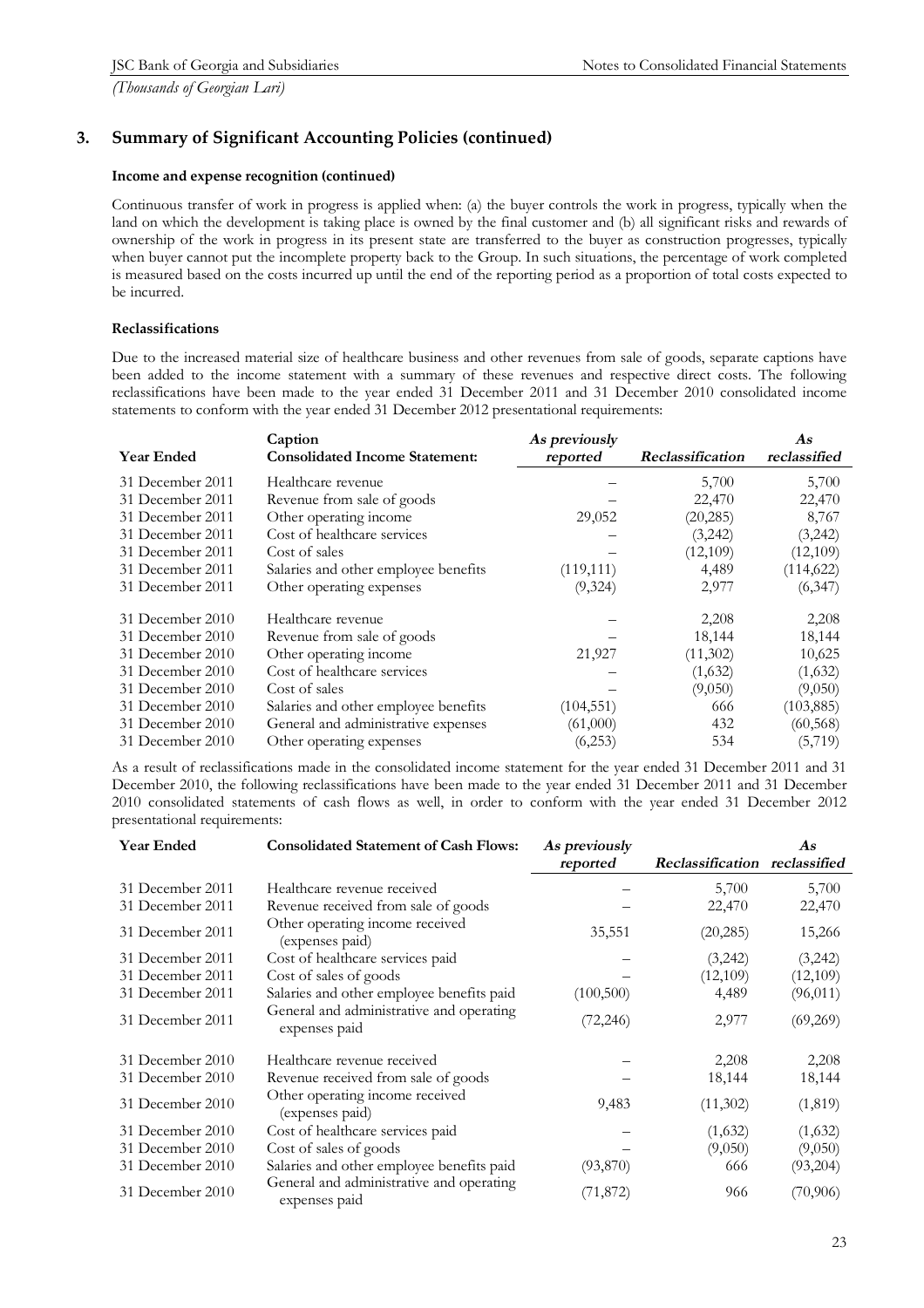### **3. Summary of Significant Accounting Policies (continued)**

#### **Functional, reporting currencies and foreign currency translation**

The consolidated financial statements are presented in Georgian Lari, which is the Group's presentation currency. The Bank's functional currency is US Dollar. Each entity in the Group determines its own functional currency and items included in the financial statements of each entity are measured using that functional currency. Transactions in foreign currencies are initially recorded in the functional currency, converted at the rate of exchange ruling at the date of the transaction. Monetary assets and liabilities denominated in foreign currencies are retranslated into functional currency at functional currency rate of exchange ruling at the reporting date. Gains and losses resulting from the translation of foreign currency transactions are recognised in the consolidated income statement as gains less losses from foreign currencies – translation differences. Non-monetary items that are measured in terms of historical cost in a foreign currency are translated using the exchange rates as at the dates of the initial transactions. Non-monetary items measured at fair value in a foreign currency are translated using the exchange rates at the date when the fair value was determined.

Differences between the contractual exchange rate of a certain transaction and the NBG exchange rate on the date of the transaction are included in gains less losses from foreign currencies (dealing). The official NBG exchange rates at 31 December 2012, 31 December 2011 and 31 December 2010 were:

|                  | Lari to GBP | Lari to USD | Lari to EUR | Lari to UAH (10) | Lari to BYR<br>(10.000) |
|------------------|-------------|-------------|-------------|------------------|-------------------------|
| 31 December 2012 | 2.6653      | .6567       | 2.1825      | 2.0727           | 1.981.                  |
| 31 December 2011 | 2.5776      | 1.6703      | 2.1614      | 2.0905           | 2.0004                  |
| 31 December 2010 | 2.7393      | 1.7728      | 2.3500      | 2.2272           | 5.9093                  |

As at the reporting date, the assets and liabilities of the entities whose functional currency is different from the presentation currency of the Group are translated into Georgian Lari at the rate of exchange ruling at the reporting date and, their income statements are translated at the weighted average exchange rates for the year. The exchange differences arising on the translation are taken to other comprehensive income. On disposal of a subsidiary or an associate whose functional currency is different from the presentation currency of the Group, the deferred cumulative amount recognised in other comprehensive income relating to that particular entity is recognised in the consolidated income statement.

Any goodwill arising on the acquisition of a foreign operation and any fair value adjustments to the carrying amounts of assets and liabilities arising on the acquisition are treated as assets and liabilities of the foreign operations and translated at closing rate.

### **Hyperinflation accounting**

With effect from 1 January 2011, the Belarusian economy has been considered to be hyperinflationary in accordance with the criteria in IAS 29 "Financial Reporting in Hyperinflationary Economies" ("IAS 29"). The standard requires that the financial statements prepared in the currency of a hyperinflationary economy be stated in terms of the measuring unit current at the reporting date.

In applying IAS 29, the Bank's subsidiaries in Belarus, JSC Belarusky Narodny Bank ("BNB") and BNB Leasing, LLC, have used conversion factors derived from the Belarusian consumer price index ("CPI"), published by the State Committee on Statistics of the Republic of Belarus. The CPIs for the six year period and respective conversion factors after Belarus previously ceased to be considered hyperinflationary on 1 January 2006 are as follows:

| Year | Index, $\%$ | <b>Conversion Factors</b> |
|------|-------------|---------------------------|
| 2006 | 106.6       | 390.2                     |
| 2007 | 112.1       | 348.5                     |
| 2008 | 113.3       | 307.2                     |
| 2009 | 110.1       | 279.6                     |
| 2010 | 109.9       | 254.1                     |
| 2011 | 208.7       | 121.8                     |
| 2012 | 121.8       | 100.0                     |

All income and expenses, profits and losses are recalculated by applying the relevant adjustment factors. Monetary assets and liabilities are not recalculated because they are already expressed in terms of the monetary unit current as at the reporting date. Non-monetary assets and liabilities (items which are not already expressed in terms of the monetary unit current as at the reporting date) are recalculated by applying the relevant index. The effect of inflation on BNB's net nonmonetary position is included in the income statement in net non-operating expenses.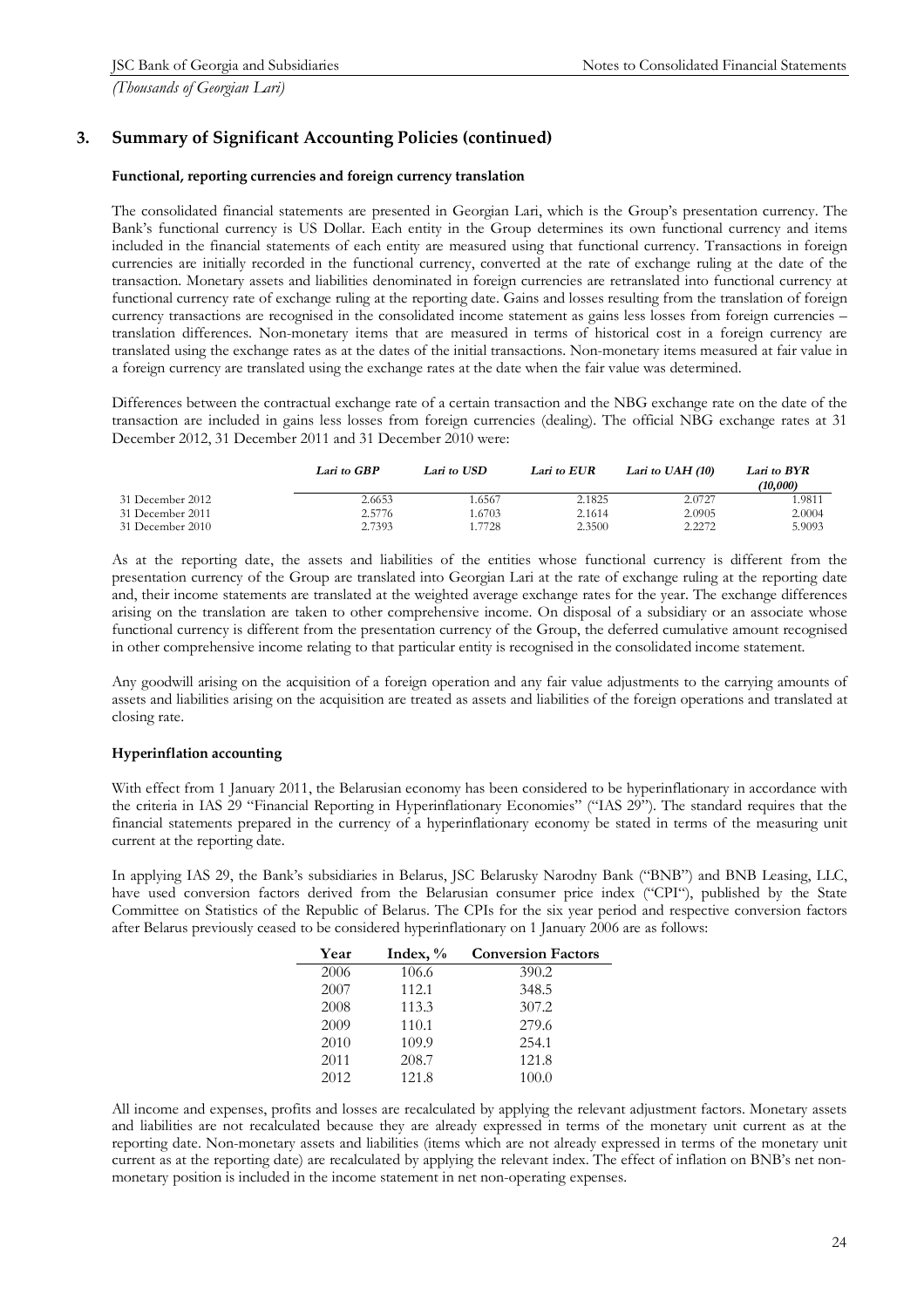# **3. Summary of Significant Accounting Policies (continued)**

### **Standards and interpretations that are issued but not yet effective**

Up to the date of approval of the consolidated financial statements, certain new standards, interpretations and amendments to existing standards have been published that are not yet effective for the current reporting period and which the Group has not early adopted, as follows:

### *IFRS 9 "Financial Instruments"*

IFRS 9, as issued, reflects the first phase of the IASB's work on the replacement of IAS 39 and applies to the classification and measurement of financial assets and financial liabilities as defined in IAS 39. The standard was initially effective for annual periods beginning on or after 1 January 2013, but *Amendments to IFRS 9 mandatory Effective Date of IFRS 9 and Transition Disclosures*, issued in December 2011, moved the mandatory effective date to 1 January 2015. In subsequent phases, the IASB will address hedge accounting and impairment of financial assets. The Group will quantify the effect of the adoption of the first phase of IFRS 9 in conjunction with the other phases, at the time the other phases are issued, to present a comprehensive picture.

#### *IFRS 10 Consolidated Financial Statements*

IFRS 10 establishes a single control model that applies to all entities including special purpose entities. The changes introduced by IFRS 10 will require management to exercise significant judgment to determine which entities are controlled, and therefore, are required to be consolidated by a parent, compared with the requirements that were in IAS 27. In addition IFRS 10 introduces specific application guidance for agency relationships. IFRS 10 replaces the portion of IAS 27 *Consolidated and Separate Financial Statements* that addresses the accounting for consolidated financial statements. It also includes the issues raised in SIC-12 Consolidation — *Special Purpose Entities*. It is effective for annual periods beginning on or after 1 January 2013. Earlier application is permitted. The Group is currently evaluating the possible effect of the adoption of IFRS 10 on its financial position and performance.

#### *IFRS 11 Joint Arrangements*

IFRS 11 removes the option to account for jointly controlled entities (JCEs) using proportionate consolidation. Instead, JCEs that meet the definition of a joint venture must be accounted for using the equity method. IFRS 11 supersedes IAS 31 Interests in Joint Ventures and SIC-13 Jointly Controlled Entities—Non-monetary Contributions by Venturers and is effective for annual periods beginning on or after 1 January 2013. Earlier application is permitted. The Group expects that adoption of IFRS 11 will have no effect on its financial position and performance.

### *IFRS 12 Disclosure of Interests in Other Entities*

IFRS 12 is effective for annual periods beginning on or after 1 January 2013. IFRS 12 includes all of the disclosures that were previously in IAS 27 related to consolidated financial statements, as well as all of the disclosures that were previously included in IAS 31 and IAS 28. These disclosures relate to an entity's interests in subsidiaries, joint arrangements, associates and structured entities. A number of new disclosures are also required. In particular, the Group will need to disclose more information about the consolidated and unconsolidated structured entities with which it is involved or which it has sponsored. However, the standard will have no impact on Group's financial position or performance.

### *IFRS 13 Fair Value Measurement*

IFRS 13 establishes a single source of guidance under IFRS for all fair value measurements. IFRS 13 does not change when an entity is required to use fair value, but rather provides guidance on how to measure fair value under IFRS when fair value is required or permitted. IFRS 13 is effective for annual periods beginning on or after 1 January 2013. Earlier application is permitted. The adoption of the IFRS 13 may have effect on the measurement of the Group's assets and liabilities accounted for at fair value. The Group is currently evaluating the possible effect of the adoption of IFRS 13 on its financial position and performance.

### *IAS 27 Separate Financial Statements (as revised in 2011)*

As a consequence of the new IFRS 10 and IFRS 12, what remains of IAS 27 is limited to accounting for subsidiaries, jointly controlled entities, and associates in separate financial statements. The amendment is effective for annual periods beginning on or after 1 January 2013.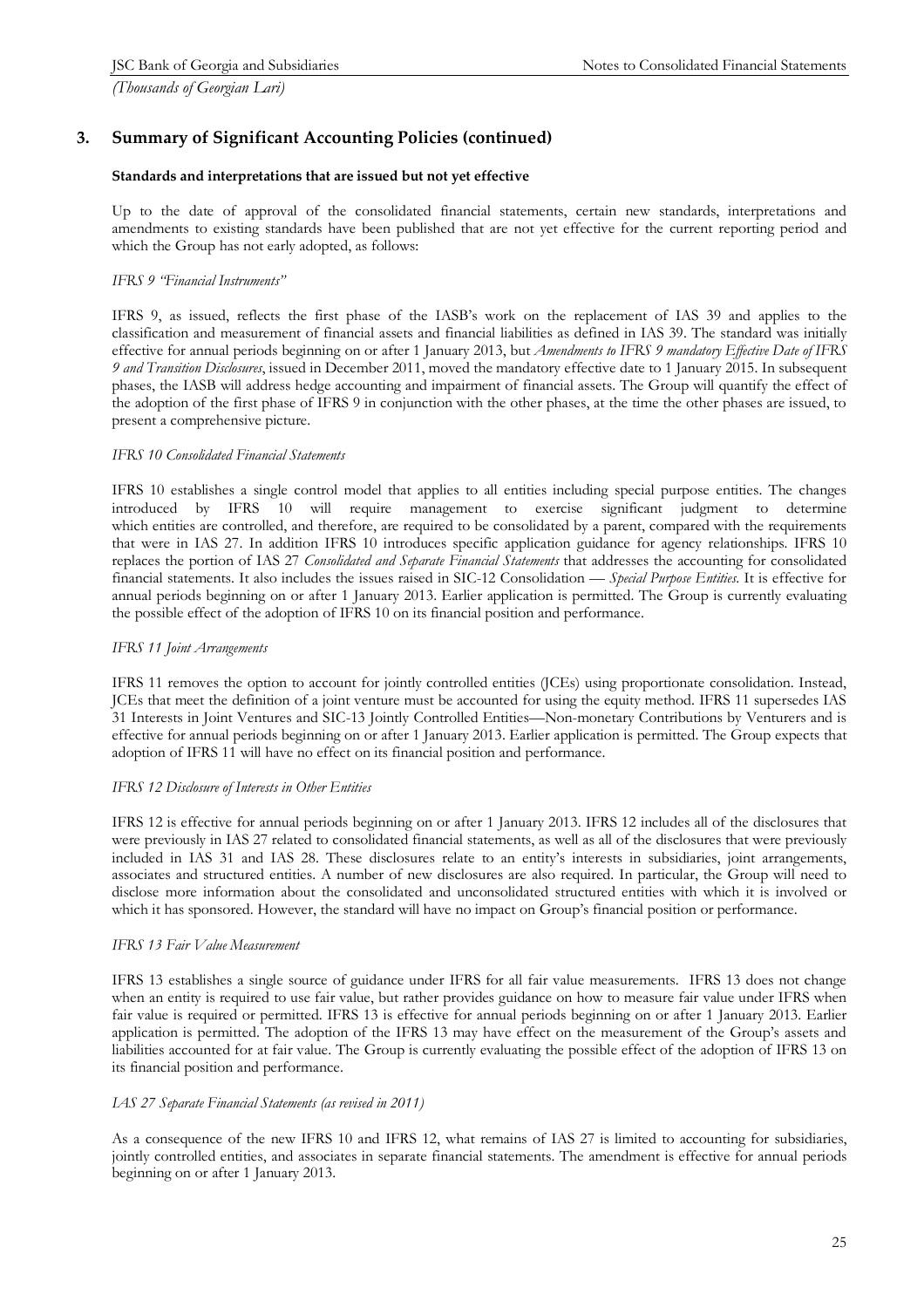### **3. Summary of Significant Accounting Policies (continued)**

#### **Standards and interpretations that are issued but not yet effective (continued)**

#### *IAS 28 Investments in Associates and Joint Ventures (as revised in 2011)*

As a consequence of the new IFRS 11 and IFRS 12, IAS 28 has been renamed IAS 28 Investments in Associates and Joint Ventures, and describes the application of the equity method to investments in joint ventures in addition to associates. The amendment is effective for annual periods beginning on or after 1 January 2013.

#### *Amendments to IAS 19 Employee Benefits*

The IASB has published amendments to IAS 19 Employee Benefits, effective for annual periods beginning on or after 1 January 2013, which involve major changes to the accounting for employee benefits, including the removal of the option for deferred recognition of changes in pension plan assets and liabilities (known as the "corridor approach"). In addition, these amendments will limit the changes in the net pension asset (liability) recognised in profit or loss to net interest income (expense) and service costs. The Group expects that these amendments will have no impact on the Group's financial position.

#### *Amendments to IAS 1 Changes to the Presentation of Other Comprehensive Income*

The amendments to IAS 1 change the grouping of items presented in other comprehensive income. Items that could be reclassified (or recycled) to profit or loss at a future point in time (for example, net losses or gains on available-for-sale financial assets) would be presented separately from items that will never be reclassified (for example, revaluation of buildings). The amendment affects presentation only and has no impact on the Group's financial position or performance. The amendment is effective for annual periods beginning on or after 1 July 2012.

#### *Amendments to IFRS 7 Disclosures – Offsetting Financial assets and Financial Liabilities*

These amendments require an entity to disclose information about rights to set-off and related arrangements (e.g., collateral agreements). The disclosures would provide users with information that is useful in evaluating the effect of netting arrangements on an entity's financial position. The new disclosures are required for all recognised financial instruments that are set off in accordance with *IAS 32 Financial Instruments: Presentation*. The disclosures also apply to recognised financial instruments that are subject to an enforceable master netting arrangement or similar agreements, irrespective of whether they are set off in accordance with IAS 32. These amendments will not impact the Group's financial position or performance and are effective for annual periods beginning on or after 1 January 2013.

#### *Amendments to IAS 32 – Offsetting Financial Assets and Financial Liabilities*

These amendments clarify the meaning of "currently has a legally enforceable right to set-off". It will be necessary to assess the impact on the Group by reviewing settlement procedures and legal documentation to ensure that offsetting is still possible in cases where it has been achieved in the past. In certain cases, offsetting may no longer be achieved. In other cases, contracts may have to be renegotiated. The requirement that the right of set-off be available for all counterparties to the netting agreement may prove to be a challenge for contracts where only one party has the right to offset in the event of default.

The amendments also clarify the application of the IAS 32 offsetting criteria to settlement systems (such as central clearing house systems) which apply gross settlement mechanisms that are not simultaneous. While many settlement systems are expected to meet the new criteria, some may not. As the impact of the adoption depends on the Group's examination of the operational procedures applied by the central clearing houses and settlement systems it deals with to determine if they meet the new criteria, it is not practical to quantify the effects now, but the Group will be evaluating the impact between now and the effective date.

These amendments will become effective for annual periods beginning on or after 1 January 2014.

#### *Amendment to IFRS 1 – Government loans*

These amendments require first-time adopters to apply the requirements of *IAS 20 Accounting for Government Grants and Disclosure of Government Assistance*, prospectively to government loans existing at the date of transition to IFRS. The amendment will have no impact on the Group.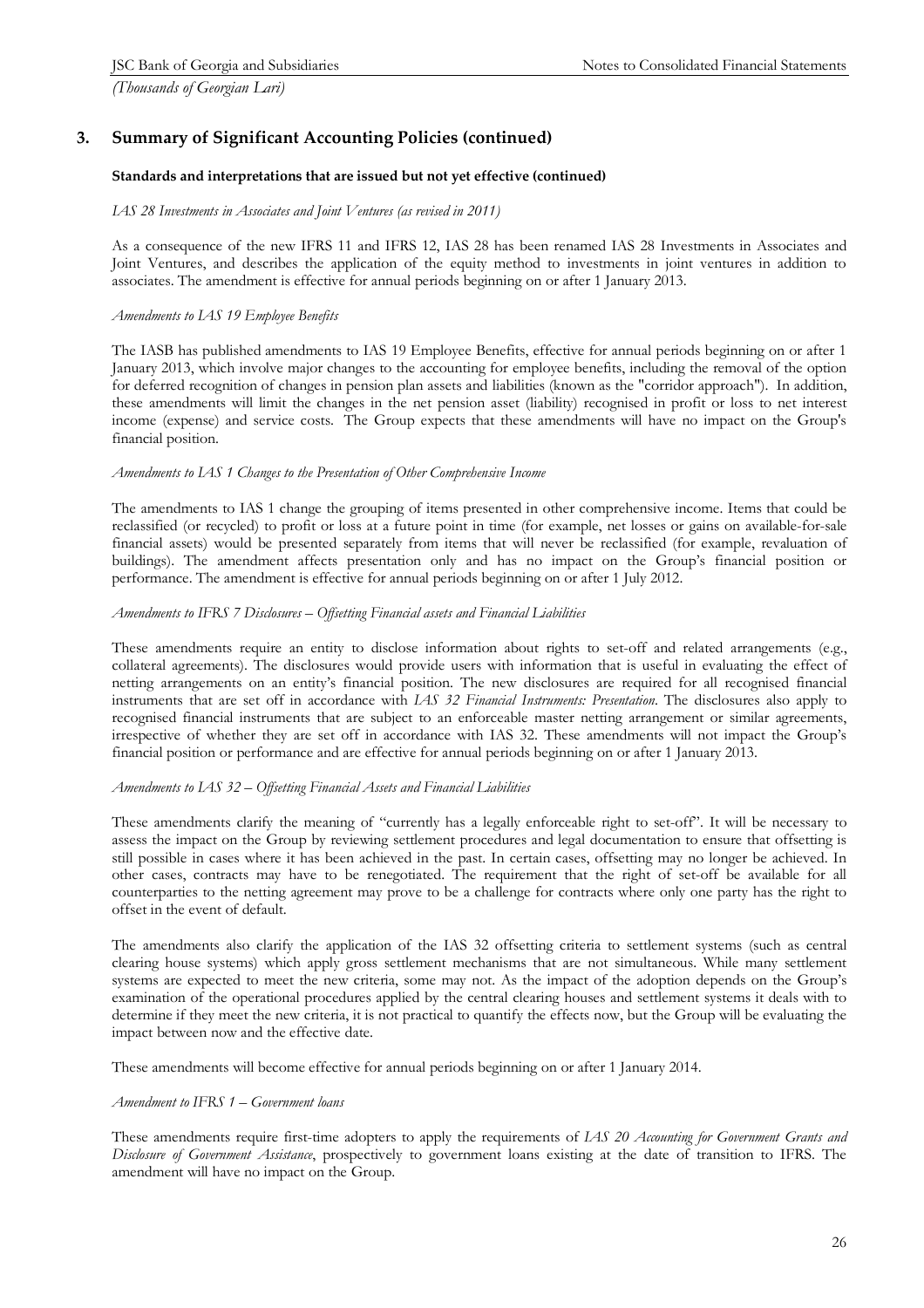# **3. Summary of Significant Accounting Policies (continued)**

#### **Improvements to IFRS**

The amendments are effective for annual periods beginning on or after 1 January 2013. They will not have an impact on the Group.

- · *IFRS 1 First-time Adoption of International Financial Reporting Standards:* This improvement clarifies that an entity that stopped applying IFRS in the past and chooses, or is required, to apply IFRS, has the option to re-apply IFRS 1. If IFRS 1 is not re-applied, an entity must retrospectively restate its financial statements as if it had never stopped applying IFRS.
- · *IAS 1 Presentation of Financial Statements*: This improvement clarifies the difference between voluntary additional comparative information and the minimum required comparative information. Generally, the minimum required comparative information is the previous period.
- · *IAS 16 Property Plant and Equipment*: This improvement clarifies that major spare parts and servicing equipment that meet the definition of property; plant and equipment are not inventory.
- · *IAS 32 Financial Instruments, Presentation*: This improvement clarifies that income taxes arising from distributions to equity holders are accounted for in accordance with IAS 12 Income Taxes.
- · *IAS 34 Interim Financial Reporting*: The amendment aligns the disclosure requirements for total segment assets with total segment liabilities in interim financial statements. This clarification also ensures that interim disclosures are aligned with annual disclosures.

### **4. Significant Accounting Judgements and Estimates**

In the process of applying the Group's accounting policies, the supervisory board members and management use their judgment and make estimates in determining the amounts recognised in the consolidated financial statements. The most significant judgments and estimates are as follows:

#### *Fair value of financial instruments*

Where the fair values of financial assets and financial liabilities recorded in the consolidated statement of financial position cannot be derived from active markets, they are determined using a variety of valuation techniques that include the use of mathematical models. The input to these models is taken from observable markets where possible, but where this is not feasible, a degree of judgment is required in establishing fair values.

#### *Measurement of fair value of investment properties and property and equipment*

The fair value of investment properties and buildings included in property and equipment is determined by independent professionally qualified appraisers. Fair value is determined using a combination of the internal capitalization method (also known as discounted future cash flow method) and the sales comparison method.

The estimates described above are subject to change as new transaction data and market evidence become available.

#### *Allowance for impairment of loans and receivables and finance lease receivables*

The Group regularly reviews its loans and receivables and finance lease receivables to assess impairment. The Group uses its judgment to estimate the amount of any impairment loss in cases where a borrower is in financial difficulties and there are few available sources of historical data relating to similar borrowers. Similarly, the Group estimates changes in future cash flows based on the observable data indicating that there has been an adverse change in the payment status of borrowers in a group, or national or local economic conditions that correlate with defaults on assets in the group. Management uses estimates based on historical loss experience for assets with credit risk characteristics and objective evidence of impairment similar to those in the group of loans and receivables. The Group uses its judgment to adjust observable data for a group of loans or receivables to reflect current circumstances.

The Group considers the fair value of collateral when estimating the amount of impairment loss for collateralized loans and receivables and finance lease receivables. Management monitors market value of collateral on a regular basis. Management uses its experienced judgment or independent opinion to adjust the fair value to reflect current circumstances. The amount and type of collateral required depends on the assessment of credit risk of the counterparty.

In order to exclude post 2008 Georgia – Russia war and global financial crisis extraordinary trends from the assessment of collective impairment of loans, the Bank amended its approach in 2012. Namely, the historical loss rates that are applied for collective impairment are now calculated based on three-year history of net losses (including reversals) as opposed to five-seven-year history of net losses under previous approach. The impact of this change on profit from continuing operations before income tax expense for the year ended 31 December 2012 is 20.1 million GEL.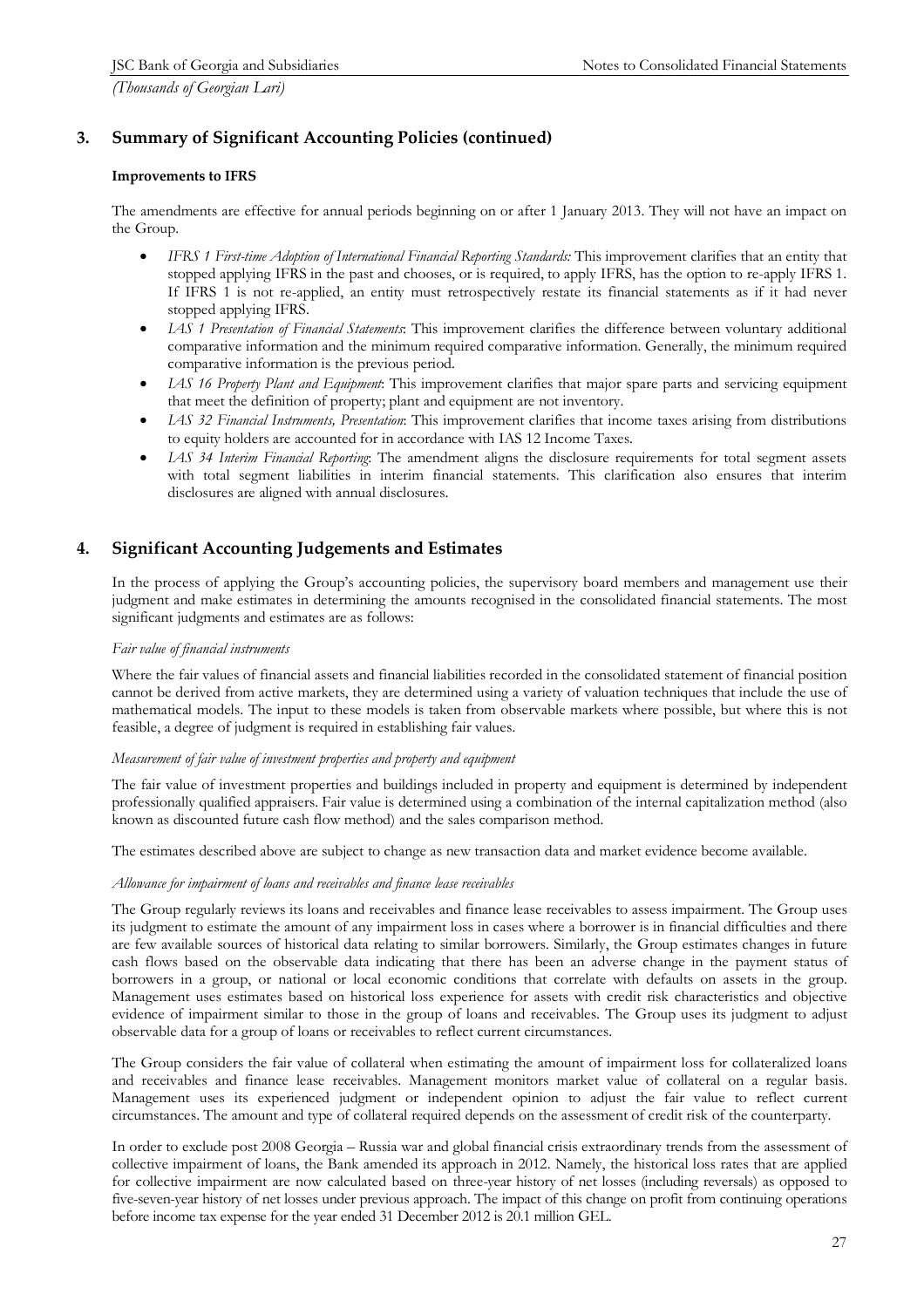### **5. Business Combinations**

### **Acquisitions in 2012**

 $\overline{a}$ 

### **JSC Insurance Company Imedi L International**

On 24 April 2012 JSC Insurance Company Aldagi BCI ("Acquirer"), a wholly owned subsidiary of the Group, fully acquired Meta LLC, which owned 51% of JSC Insurance Company Imedi L International ("Acquiree"), an insurance company operating in Georgia, thus acquiring control over the Acquiree. On 30 April 2012 the Acquirer purchased 34% stake in the Acquiree from the European Bank for Reconstruction and Development (EBRD). On 21 May 2012 the Acquirer purchased 89.58% shares in Imedi L Holding LLC, which owned 9.6% of the Acquiree's shares, thus bringing the total ownership stake in the Acquiree to 94.6%. On 24 July 2012 the remaining stake of the Acquiree were purchased from LTD Saimedo. On 16 November 2012 the Acquiree was merged with the Acquirer. The fair values of identifiable assets, liabilities and contingent liabilities acquired, and goodwill arising from the Acquiree as at the date of acquisition were:

|                                                     | Fair value recognised<br>on acquisition |
|-----------------------------------------------------|-----------------------------------------|
| Cash and cash equivalents                           | 617                                     |
| Amounts due from credit institutions                | 7,042                                   |
| Insurance premiums receivable <sup>1</sup>          | 19,438                                  |
| Reinsurance assets                                  | 795                                     |
| Property and equipment                              | 55,460                                  |
| Intangible assets                                   | 113                                     |
| Deferred acquisition costs                          | 1,241                                   |
| Other assets                                        | 7,810                                   |
|                                                     | 92,516                                  |
| Amounts owed to credit institutions                 | 6,355                                   |
| Insurance contracts liabilities                     | 31,542                                  |
| Other insurance liabilities                         | 1,861                                   |
| Pension benefit obligations                         | 46                                      |
| Current income tax liabilities                      | 46                                      |
| Accruals and deferred income                        | 2,181                                   |
| Other liabilities                                   | 14,491                                  |
|                                                     | 56,522                                  |
| Total identifiable net assets                       | 35,994                                  |
| Goodwill arising on business combination (note 14)  | 482                                     |
| Consideration given <sup>2</sup>                    | 36,476                                  |
| The net cash outflow on acquisition was as follows: |                                         |
|                                                     | 2012                                    |
| Cash paid                                           | 9,625                                   |
| Cash acquired with the subsidiary                   | (617)                                   |
| Net cash outflow                                    | 9,008                                   |

The Group decided to increase their presence and investment in Georgia's underpenetrated and growing insurance and healthcare sector, by acquiring the country's third largest insurance company, thus securing a leading position in the sector. Management considers that the deal will have positive impact on the value of the Group.

Since the acquisition date, the Group recorded GEL 306,173 and GEL 108,865 of revenue and profit, respectively. In the same period, GEL 9,263 and GEL 2,806 of revenue and profit, respectively comes from the Acquiree. If the combination had taken place at the beginning of the period, the Group would have recorded GEL 335,187 and GEL 105,803 of revenue and profit respectively.

The primary factor that contributed to the cost of business combination that resulted in the recognition of goodwill was the positive synergy brought into the Group's operations.

<sup>1</sup> The fair value of the insurance premium receivables amounted to GEL 19,438. The gross amount of receivables is GEL 24,825. GEL 5,387 of the premium receivables has been impaired.

<sup>2</sup> Consideration comprised of GEL 26,879 pre-existing loan to JSC Insurance Company Imedi L International less GEL 28 pre-existing deposit and cash payments of GEL 9,625.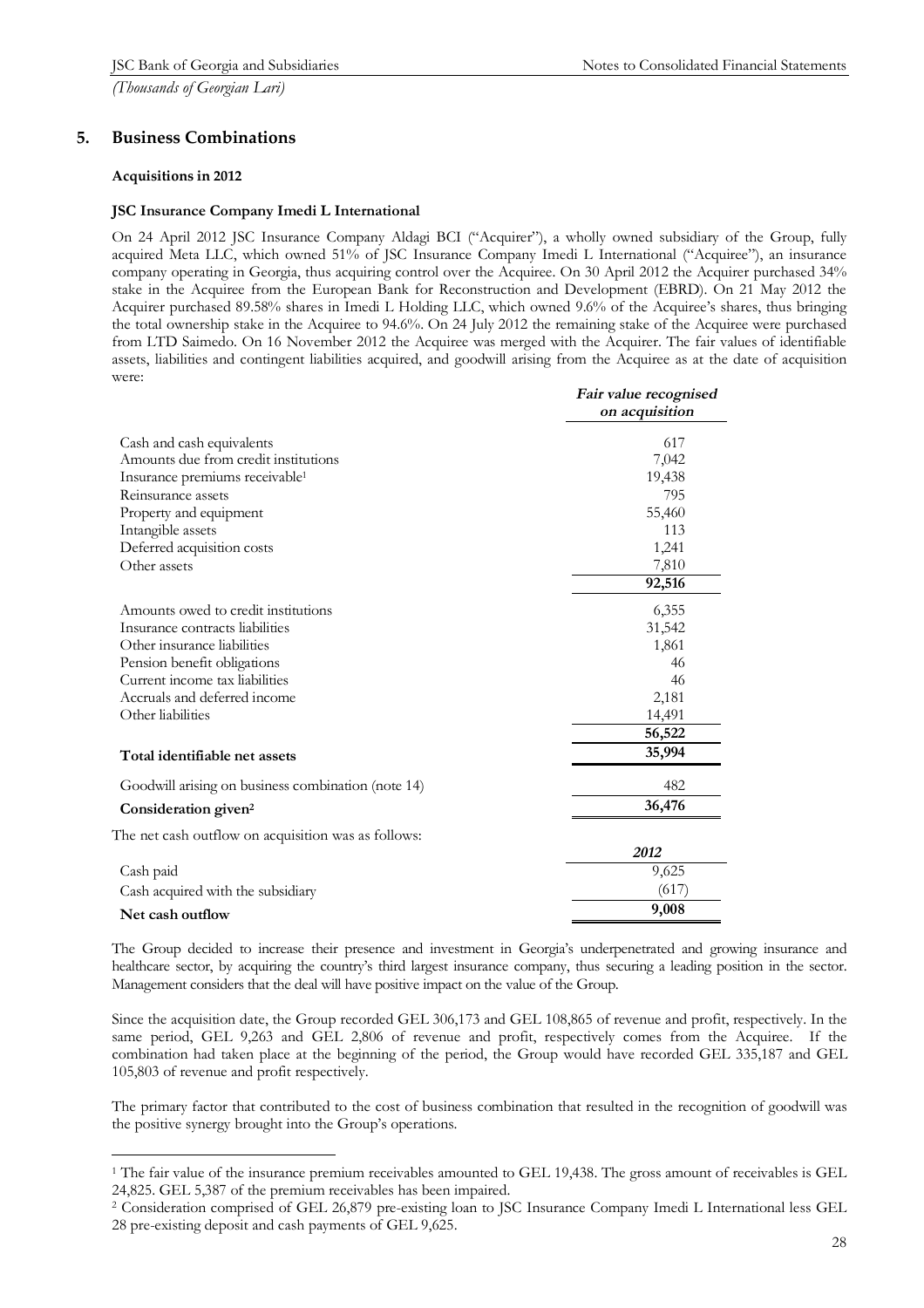### **6. Segment Information**

For management purposes, the Group is organised into the following operating segments based on products and services as follows:

- *Retail Banking (excluding Retail Banking of BG Bank and BNB)* Principally providing consumer loans, mortgage loans, overdrafts, credit card facilities and other credit facilities as well as funds transfer and settlement services, and handling customers' deposits for both, individuals as well as legal entities, encompassing mass affluent segment, retail mass markets, small & medium enterprises and micro businesses.
- *Corporate Banking (excluding Corporate Banking of BG Bank and BNB)*  Principally providing loans and other credit facilities to large VIP as well as other legal entities, larger than SME and Micro, finance lease facilities provided by Georgian Leasing Company LLC, as well as providing funds transfers and settlement services, trade finance services and documentary operations support, handling saving and term deposits for corporate and institutional customers.
- *Wealth Management* Principally providing private banking services to resident as well as non-resident wealthy individuals as well as their direct family members by ensuring individually distinguished approach and exclusivity in rendering common banking services such as fund transfers, currency exchange or settlement operations, or holding their savings and term deposits; Wealth Management involves providing wealth and asset management services to same individuals through different investment opportunities and specifically designed investment products.
- *Corporate Centre* Principally providing back office services to all operating segments of the Group as well as holding all principal investments in subsidiaries.
- *Insurance*  Principally providing wide-scale non-life insurance services to corporate clients and insured individuals.
- *Healthcare*  Principally providing wide-scale healthcare services to clients and insured individuals.
- *Affordable Housing*  Comprising JSC SB Real Estate, principally developing and selling affordable residential apartments and also, holding investment properties repossessed by the Bank from defaulted borrowers and managing those properties
- *BG Capital* Principally providing brokerage, custody and corporate finance services, mostly to wealthy or mass affluent individuals as well as to corporate customers.
- *BNB*  $\dot{\mathcal{O}}$  *BGB* Comprising JSC Belarusky Narodny Bank and JSC BG Bank (disposed of in February 2011), nowadays principally providing retail and corporate banking services in Belarus.
- *Liberty Consumer*  Principally holding private equity investments in several non-core business enterprises, such as winery, fitness centre, travel agencies, outdoor or indoor advertising company, regional car dealership, hotels and restaurants management chain and other smaller investments, all designated for disposal.
- *Other* Comprising JSC Galt & Taggart Holding Georgia, a shell company, principally holding investments in subsidiaries of the Bank on behalf of the Bank.

For purposes of further consolidation of these operating segments and for more comprehensive presentation in these consolidated financial statements, Management has further grouped them into large segments, classified as: Strategic, Synergistic and Non-Core.

Management monitors the operating results of its business units separately for the purpose of making decisions about resource allocation and performance assessment. Segment performance, as explained in the table below, is measured in the same manner as profit or loss in the consolidated financial statements.

Transactions between operating segments are on an arm's length basis in a manner similar to transactions with third parties.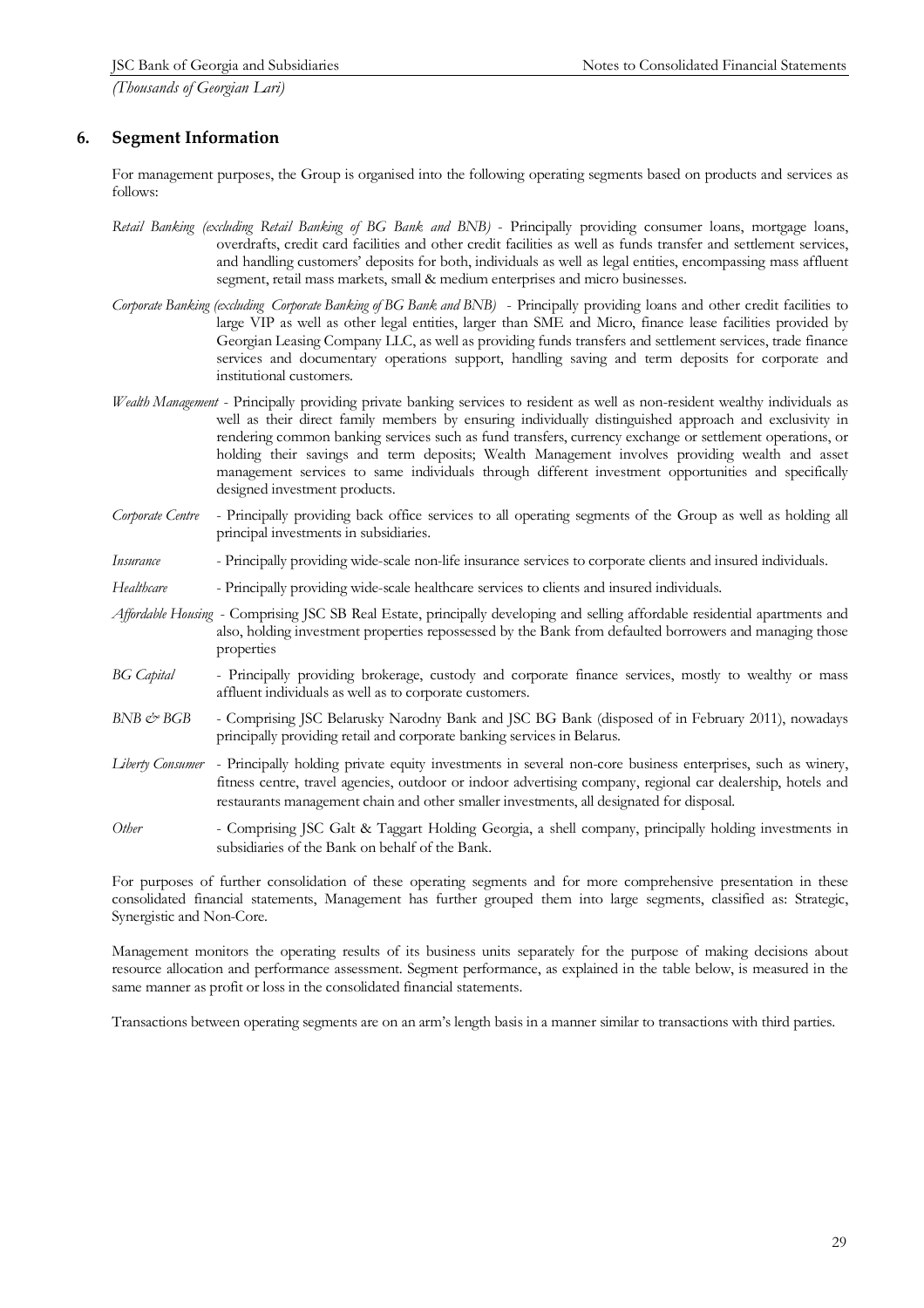# **6. Segment Information (continued)**

The following tables present income statement and certain asset and liability information regarding the Group's operating segments as at and for the year ended 31 December 2012:

|                                                              | Strategic              |                        |                          |                                       | Non-Core                 |                          |                       | $Inter-$                 | <b>Total</b>             |                     |                          |                                         |                        |
|--------------------------------------------------------------|------------------------|------------------------|--------------------------|---------------------------------------|--------------------------|--------------------------|-----------------------|--------------------------|--------------------------|---------------------|--------------------------|-----------------------------------------|------------------------|
|                                                              | Corporate<br>banking   | Retail<br>banking      | Wealth<br>management     | Corporate<br>center                   | <b>Insurance</b>         | Healthcare               | Affordable<br>Housing | <b>BG</b> Capital        | BNB                      | Liberty<br>Consumer | Other                    | segment<br>transactions<br>and balances |                        |
| Net interest income (expense)                                | 92,276                 | 174,360                | 12,644                   | $\qquad \qquad -$                     | 1,825                    | (6, 481)                 | 147                   | 21                       | 12,074                   | (578)               | (2,171)                  |                                         | 284,117                |
| Net fees and commission income (expense)                     | 28,701                 | 53,563                 | 523                      |                                       | (107)                    | $\equiv$                 | 196                   | 456                      | 3,809                    | (61)                | (12)                     | $\overline{\phantom{a}}$                | 87,068                 |
| Net insurance revenue                                        |                        |                        |                          |                                       | 29,661                   |                          |                       |                          |                          |                     | $\overline{\phantom{a}}$ | 4,477                                   | 34,138                 |
| Net healthcare revenue                                       |                        |                        |                          |                                       | $\overline{\phantom{0}}$ | 29,768                   |                       |                          |                          |                     |                          | (6, 422)                                | 23,346                 |
| Net revenue from sale of goods                               |                        |                        | $\overline{\phantom{0}}$ |                                       | $\overline{\phantom{0}}$ |                          | 2,936                 |                          | $\overline{\phantom{0}}$ | 7,729               |                          | $\overline{\phantom{a}}$                | 10,665                 |
| Net gains (losses) from foreign currencies<br>Other revenues | 29,819<br>3,996        | 14,985<br>3,365        | 682<br>73                |                                       | 238<br>1,000             | (1,090)<br>257           | (145)<br>1,442        | (64)<br>240              | 5,306<br>68              | (154)<br>217        | (6)<br>1,630             | (2,357)                                 | 49,571<br>9,931        |
| Revenue                                                      | 154,792                | 246,273                | 13,922                   | $-$                                   | 32,617                   | 22,454                   | 4,576                 | 653                      | 21,257                   | 7,153               | (559)                    | (4,302)                                 | 498,836                |
| Operating expenses                                           | (51, 323)              | (109, 041)             | (4,665)                  | $\overline{\phantom{m}}$              | (17, 437)                | (17, 917)                | (2,381)               | (1, 155)                 | (10,327)                 | (5,934)             | (2,662)                  | 4,302                                   | (218,540)              |
| Operating income before cost of credit risk                  | 103,469                | 137,232                | 9,257                    | $\overline{\phantom{0}}$              | 15,180                   | 4,537                    | 2,195                 | (502)                    | 10,930                   | 1,219               | (3,221)                  | $\overline{\phantom{m}}$                | 280,296                |
| Cost of credit risk                                          | (29,490)               | (12, 482)              | 727                      | $\qquad \qquad -$                     | (1,502)                  | (802)                    | (219)                 | $\overline{\phantom{m}}$ | (1,306)                  | (136)               | $\overline{\phantom{a}}$ | 493                                     | (44, 717)              |
| Net operating income                                         | 73,979                 | 124,750                | 9,984                    | $\qquad \qquad -$                     | 13,678                   | 3,735                    | 1,976                 | (502)                    | 9,624                    | 1,083               | (3,221)                  | 493                                     | 235,579                |
| Net non-operating (expenses) income                          | (8, 415)               | (6,828)                | (305)                    | $\overline{\phantom{a}}$              | $\overline{\phantom{0}}$ | 440                      | 282                   | $\overline{\phantom{m}}$ | (443)                    | (4,365)             |                          | $\overline{\phantom{a}}$                | (19,634)               |
| Profit before income tax (expense) benefit                   | 65,564                 | 117,922                | 9,679                    | $\overline{\phantom{m}}$              | 13,678                   | 4,175                    | 2,258                 | (502)                    | 9,181                    | (3,282)             | (3,221)                  | 493                                     | 215,945                |
| Income tax (expense) benefit                                 | (9,936)                | (16,392)               | (1,339)                  | $\overline{\phantom{m}}$              | (2,068)                  | (242)                    | (307)                 | (95)                     | (2,367)                  | (889)               | 435                      | $\overline{\phantom{a}}$                | (33,200)               |
| Profit for the year                                          | 55,628                 | 101,530                | 8,340                    | $\overline{\phantom{m}}$              | 11,610                   | 3,933                    | 1,951                 | (597)                    | 6,814                    | (4, 171)            | (2,786)                  | 493                                     | 182,745                |
| Assets and liabilities                                       |                        |                        |                          |                                       |                          |                          |                       |                          |                          |                     |                          |                                         |                        |
| Total assets<br>Total liabilities                            | 2,604,889<br>1,975,189 | 2,513,397<br>1,709,727 | 43,169<br>605,183        | 6,368<br>1,354                        | 186,717<br>151,287       | 170,415<br>113,203       | 105,899<br>42,838     | 22,394<br>16,431         | 185,859<br>139,356       | 37,924<br>12,114    | 34,986<br>17,043         | (184,999)<br>(186, 493)                 | 5,727,018<br>4,597,232 |
| Other segment information                                    |                        |                        |                          |                                       |                          |                          |                       |                          |                          |                     |                          |                                         |                        |
| Property and equipment                                       | 5,886                  | 20,593                 | 438                      | $\hspace{1.0cm} \rule{1.5cm}{0.15cm}$ | 3,581                    | 25,769                   | 203                   | 197                      | 340                      | 1,616               | 1,563                    | $\overline{\phantom{0}}$                | 60,186                 |
| Intangible assets                                            | 906                    | 3,678                  | 50                       | $\overline{\phantom{m}}$              | 441                      | 150                      | 20                    | 3                        | 186                      | 266                 |                          | $\overline{\phantom{a}}$                | 5,701                  |
| Capital expenditure                                          | 6,792                  | 24,271                 | 488                      | $\qquad \qquad -$                     | 4,022                    | 25,919                   | 223                   | 200                      | 526                      | 1,882               | 1,564                    | $\qquad \qquad -$                       | 65,887                 |
| Depreciation                                                 | (4,160)                | (14, 412)              | (316)                    |                                       | (699)                    | (3, 342)                 | (121)                 | (15)                     | (910)                    | (940)               | (112)                    | $\overline{\phantom{m}}$                | (25,027)               |
| Amortization                                                 | (667)                  | (2,643)                | (37)                     |                                       | (101)                    | $\overline{\phantom{a}}$ |                       | (6)                      | (116)                    | (6)                 | (3)                      |                                         | (3,579)                |
| Impairment                                                   |                        | (15)                   |                          |                                       | $\overline{\phantom{0}}$ |                          |                       | $\overline{\phantom{a}}$ |                          | (939)               | $\overline{\phantom{a}}$ |                                         | (954)                  |
| Investments in associates                                    |                        |                        |                          |                                       |                          |                          |                       |                          |                          | 2,441               |                          |                                         | 2,441                  |
| Share of loss of associates                                  |                        |                        |                          |                                       |                          |                          |                       |                          |                          | (149)               |                          |                                         | (149)                  |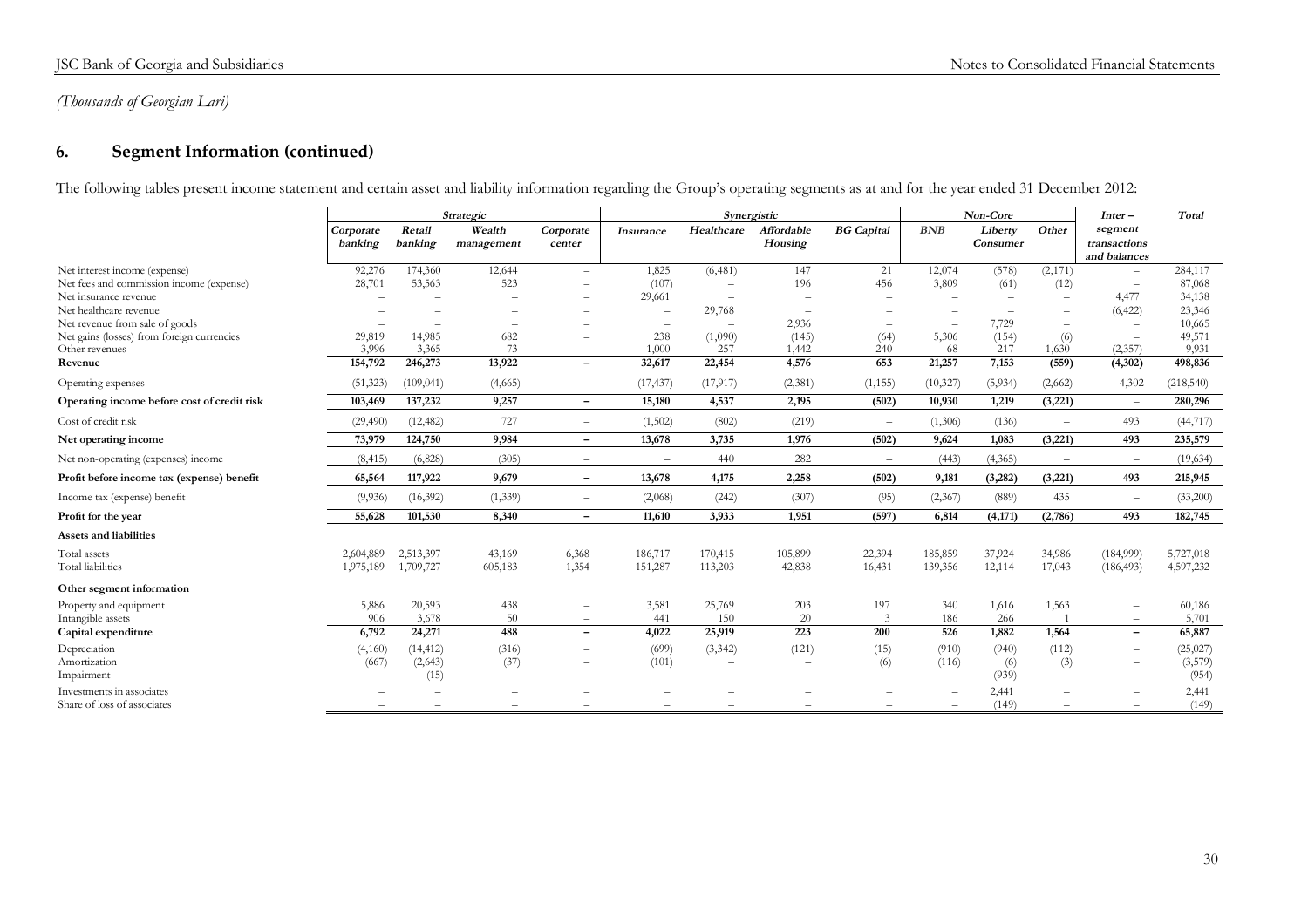# **6. Segment Information (continued)**

The following tables present income statement and certain asset and liability information regarding the Group's operating segments as at and for the year ended 31 December 2011:

|                                                                          |           | Strategic                          |                                                      |                          |                          | Synergistic              |                                  |                                 |                          | Non-Core            |                          |                          |                 |
|--------------------------------------------------------------------------|-----------|------------------------------------|------------------------------------------------------|--------------------------|--------------------------|--------------------------|----------------------------------|---------------------------------|--------------------------|---------------------|--------------------------|--------------------------|-----------------|
|                                                                          | Corporate | Retail                             | Wealth                                               | Corporate                | <i>Insurance</i>         | Healthcare               | Affordable                       | <b>BG</b> Capital               | $BNB*$                   | Liberty<br>Consumer | Other                    | segment<br>transactions  | Total           |
|                                                                          | banking   | banking                            | management                                           | center                   |                          |                          | Housing                          |                                 |                          |                     |                          |                          |                 |
|                                                                          |           |                                    |                                                      |                          |                          |                          |                                  |                                 |                          |                     |                          | and balances             |                 |
| Net interest income (expense)                                            | 77,900    | 144,396                            | 6,000                                                | $\overline{\phantom{a}}$ | (249)                    | (143)                    | (805)                            | 205                             | 13,183                   | (1,202)             |                          |                          | 239,285         |
| Net fees and commission income                                           | 20,559    | 49,512                             | 604                                                  |                          |                          |                          | $\overline{\phantom{m}}$         | 2,634                           | 2,028                    |                     |                          |                          | 75,337          |
| Net insurance revenue<br>Net healthcare revenue                          |           |                                    |                                                      | $\overline{\phantom{a}}$ | 17,725                   | $\overline{\phantom{a}}$ |                                  | $\overline{\phantom{a}}$        |                          |                     |                          | 13                       | 17,738<br>2,458 |
| Net revenue from sale of goods                                           |           |                                    | $\overline{\phantom{m}}$<br>$\overline{\phantom{a}}$ |                          |                          | 4,358                    |                                  | $\overline{\phantom{m}}$        | $\overline{\phantom{a}}$ | 10,361              | $\overline{\phantom{0}}$ | (1,900)                  | 10,361          |
| Net gains (losses) from foreign currencies                               | 27,383    | $\overline{\phantom{m}}$<br>12,992 | 740                                                  |                          | (779)                    |                          | $\overline{\phantom{m}}$<br>(51) | $\overline{\phantom{a}}$<br>685 | 35,764                   | (293)               | $\qquad \qquad -$        | $\overline{\phantom{m}}$ | 76,441          |
| Other revenues                                                           | 5,275     | 3,996                              | 24                                                   | $\overline{\phantom{a}}$ | 1,294                    | 802                      | 3,378                            | 196                             | (15)                     | 710                 | 85                       | (3,612)                  | 12,133          |
| Revenue                                                                  | 131,117   | 210,896                            | 7,368                                                | $\overline{\phantom{m}}$ | 17,991                   | 5,017                    | 2,522                            | 3,720                           | 50,960                   | 9,576               | 85                       | (5, 499)                 | 433,753         |
| Operating expenses                                                       | (56, 282) | (107,936)                          | (3,967)                                              | $\overline{\phantom{m}}$ | (12,382)                 | (3, 582)                 | (2,029)                          | (4,792)                         | (13, 321)                | (11, 110)           | (263)                    | 5,499                    | (210, 165)      |
| Operating income before cost of credit risk                              | 74,835    | 102,960                            | 3,401                                                | $\overline{\phantom{m}}$ | 5,609                    | 1,435                    | 493                              | (1,072)                         | 37,639                   | (1, 534)            | (178)                    | $\overline{\phantom{m}}$ | 223,588         |
| Cost of credit risk                                                      | (21, 553) | 2,575                              | 87                                                   | $\overline{\phantom{a}}$ | (1,885)                  | $\overline{\phantom{m}}$ | (32)                             | $\overline{\phantom{m}}$        | (1,398)                  | (335)               | $\overline{\phantom{m}}$ | 345                      | (22, 196)       |
| Net operating income                                                     | 53,282    | 105,535                            | 3,488                                                | $\overline{\phantom{a}}$ | 3,724                    | 1,435                    | 461                              | (1,072)                         | 36,241                   | (1, 869)            | (178)                    | 345                      | 201,392         |
| Net non-operating (expenses) income                                      | (6,318)   | (6,224)                            | (197)                                                | $\overline{\phantom{a}}$ | 702                      | 1,402                    | 8                                | $\overline{\phantom{0}}$        | (18,225)                 | (486)               | $\overline{\phantom{a}}$ | $\overline{\phantom{0}}$ | (29, 338)       |
| Profit before income tax (expense) benefit from<br>continuing operations | 46,964    | 99,311                             | 3,291                                                | $\overline{\phantom{m}}$ | 4,426                    | 2,837                    | 469                              | (1,072)                         | 18,016                   | (2,355)             | (178)                    | 345                      | 172,054         |
| Income tax (expense) benefit                                             | (4,896)   | (9, 582)                           | (318)                                                | $\overline{\phantom{a}}$ | (702)                    | (43)                     | 178                              | 31                              | (6,009)                  | 36                  | 180                      | $\overline{\phantom{m}}$ | (21, 125)       |
| Profit for the period from continuing operations                         | 42,068    | 89,729                             | 2,973                                                | $\overline{\phantom{a}}$ | 3,724                    | 2,794                    | 647                              | (1,041)                         | 12,007                   | (2,319)             | 2                        | 345                      | 150,929         |
| Net loss from discontinued operations                                    | (7,807)   | (7, 183)                           | (229)                                                | $\overline{\phantom{a}}$ | $\overline{\phantom{0}}$ | $\overline{\phantom{m}}$ |                                  |                                 |                          |                     |                          |                          | (15,219)        |
| Profit for the year                                                      | 34,261    | 82,546                             | 2,744                                                | $\overline{\phantom{a}}$ | 3,724                    | 2,794                    | 647                              | (1,041)                         | 12,007                   | (2,319)             | $\overline{2}$           | 345                      | 135,710         |
| <b>Assets and liabilities</b>                                            |           |                                    |                                                      |                          |                          |                          |                                  |                                 |                          |                     |                          |                          |                 |
| Total assets                                                             | 2,181,069 | 2,166,428                          | 40,447                                               | 6,596                    | 98,832                   | 73,378                   | 74,620                           | 20,319                          | 94,328                   | 45,367              | 534                      | (136, 657)               | 4,665,261       |
| <b>Total</b> liabilities                                                 | 2,014,512 | 1,278,311                          | 454,178                                              | 1,163                    | 76,891                   | 50,862                   | 32,125                           | 13,394                          | 56,947                   | 11,926              |                          | (137, 658)               | 3,852,658       |
| Other segment information                                                |           |                                    |                                                      |                          |                          |                          |                                  |                                 |                          |                     |                          |                          |                 |
| Property and equipment                                                   | 12,992    | 34,638                             | 663                                                  | $\overline{\phantom{a}}$ | 1,814                    | 13,085                   | 11,233                           | 89                              | 1,418                    | 831                 |                          |                          | 76,763          |
| Intangible assets                                                        | 1,524     | 4,283                              | 77                                                   | $\overline{\phantom{a}}$ | 267                      | 29                       | 15                               | 12                              | 168                      | 68                  | $\overline{\phantom{a}}$ | $\overline{\phantom{a}}$ | 6,443           |
| Capital expenditure                                                      | 14,516    | 38,921                             | 740                                                  | $\overline{\phantom{m}}$ | 2,081                    | 13,114                   | 11,248                           | 101                             | 1,586                    | 899                 | $\overline{\phantom{0}}$ | $\overline{\phantom{0}}$ | 83,206          |
| Depreciation                                                             | 5,342     | 14,283                             | 255                                                  | $\overline{\phantom{a}}$ | 679                      | 208                      | 71                               | 120                             | 1,641                    | 994                 |                          | $\overline{\phantom{0}}$ | 23,593          |
| Amortization                                                             | 822       | 2,572                              | 38                                                   |                          | 48                       |                          |                                  | 17                              | 161                      | 3                   |                          |                          | 3,661           |
| Impairment                                                               |           |                                    |                                                      | 23,394                   |                          |                          |                                  |                                 |                          |                     |                          |                          | 23,394          |
| Investments in associates<br>Share of loss of associates                 |           |                                    |                                                      |                          |                          |                          |                                  |                                 |                          | 3,014<br>(487)      |                          |                          | 3,014<br>(487)  |
|                                                                          |           |                                    |                                                      |                          |                          |                          |                                  |                                 |                          |                     |                          |                          |                 |

*\* JSC Belarusky Narodny Bank (BNB) and JSC BG BANK (BGB).*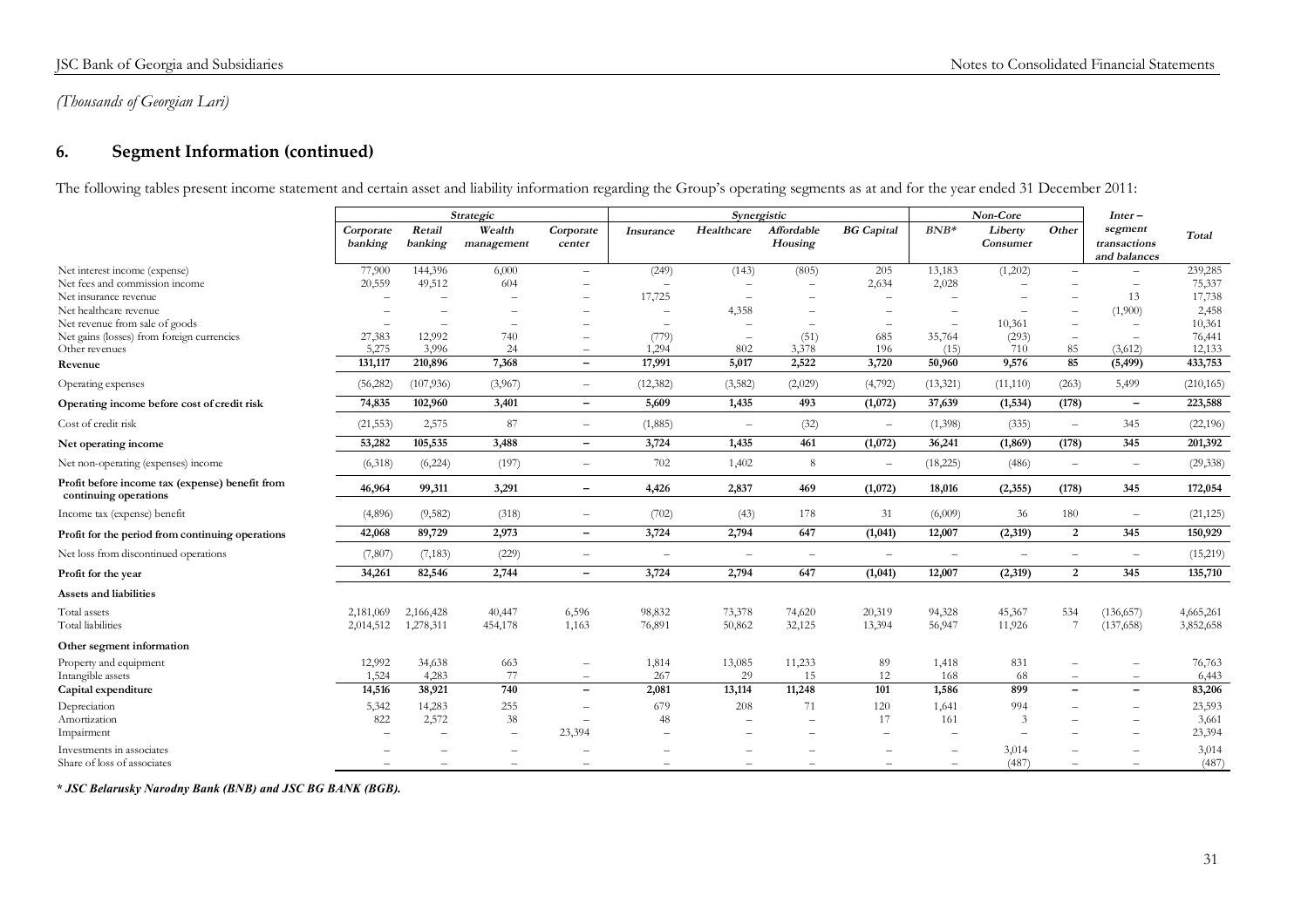# **6. Segment Information (continued)**

The following tables present income statement and certain asset and liability information regarding the Group's operating segments as at and for the year ended 31 December 2010:

|                                             | Strategic                |                          |                          | Synergistic                                   | Non-Core                 |                          |                          | $Inter-$                 |                          |                          |                                 |                                         |                   |
|---------------------------------------------|--------------------------|--------------------------|--------------------------|-----------------------------------------------|--------------------------|--------------------------|--------------------------|--------------------------|--------------------------|--------------------------|---------------------------------|-----------------------------------------|-------------------|
|                                             | Corporate<br>banking     | Retail<br>banking        | Wealth<br>management     | Corporate<br>center                           | Insurance                | Healthcare               | Affordable<br>Housing    | <b>BG</b> Capital        | $BNB*$                   | Liberty<br>Consumer      | Other                           | segment<br>transactions<br>and balances | Total             |
| Net interest income (expense)               | 76,023                   | 112,175                  | 3,054                    | $\overline{\phantom{a}}$                      | (789)                    | 62                       | (2,590)                  | 548                      | 21,094                   | (1,059)                  |                                 |                                         | 208,518           |
| Net fees and commission income              | 16,152                   | 42,475                   | 487                      |                                               | 86                       |                          |                          | 1,270                    | 2,950                    |                          |                                 |                                         | 63,420            |
| Net insurance revenue                       | $\overline{\phantom{a}}$ |                          |                          | $\overline{\phantom{a}}$                      | 15,808                   | $\equiv$                 |                          | $\sim$                   | $\sim$                   |                          |                                 | 855                                     | 16,663            |
| Net healthcare revenue                      |                          | $\overline{\phantom{a}}$ |                          |                                               | $\overline{\phantom{a}}$ | 3,238                    | $\overline{\phantom{0}}$ |                          |                          |                          |                                 | (2,662)                                 | 576               |
| Net revenue from sale of goods              |                          | $\overline{\phantom{0}}$ |                          |                                               |                          |                          |                          |                          |                          | 9094                     | $\overline{\phantom{0}}$        | $\overline{\phantom{a}}$                | 9,094             |
| Net gains (losses) from foreign currencies  | 21,382                   | 9,233                    | 641                      | ۰                                             | 267                      | $\overline{\phantom{m}}$ | (2,539)                  | 2,057                    | 2,646                    | (92)                     | 154                             | $\overline{\phantom{a}}$                | 33,749            |
| Other revenues                              | 2,965<br>116,522         | 5,343<br>169,226         | 139<br>4,321             | $\overline{\phantom{a}}$<br>$\qquad \qquad -$ | 376<br>15,748            | 218<br>3,518             | 3,173                    | 3,085                    | 495                      | (456)<br>7,487           | $\overline{\phantom{a}}$<br>154 | (2, 357)                                | 12,981<br>345,001 |
| Revenue                                     |                          |                          |                          |                                               |                          |                          | (1,956)                  | 6,960                    | 27,185                   |                          |                                 | (4, 164)                                |                   |
| Operating expenses                          | (43, 011)                | (98, 404)                | (4,876)                  | $\overline{\phantom{m}}$                      | (11, 112)                | (1, 934)                 | (1,791)                  | (5,406)                  | (26, 288)                | (9, 476)                 | (1)                             | 4,164                                   | (198, 135)        |
| Operating income before cost of credit risk | 73,511                   | 70,822                   | (555)                    | $\overline{\phantom{m}}$                      | 4,636                    | 1,584                    | (3,747)                  | 1,554                    | 897                      | (1,989)                  | 153                             | $\overline{\phantom{m}}$                | 146,866           |
| Cost of credit risk                         | (11, 517)                | (29, 574)                | 2,630                    | $\overline{\phantom{m}}$                      | (540)                    | $\overline{\phantom{a}}$ | $\overline{\phantom{0}}$ | $\overline{\phantom{m}}$ | (4,502)                  | (3, 423)                 | $\overline{\phantom{m}}$        | (772)                                   | (47, 698)         |
| Net operating income                        | 61,994                   | 41,248                   | 2,075                    | $\overline{\phantom{m}}$                      | 4,096                    | 1,584                    | (3,747)                  | 1,554                    | (3,605)                  | (5, 412)                 | 153                             | (772)                                   | 99,168            |
| Net non-operating (expenses) income         | (393)                    | (570)                    | (17)                     | $\overline{\phantom{a}}$                      | $\overline{\phantom{m}}$ | $\overline{\phantom{m}}$ | $\overline{\phantom{0}}$ | $\overline{\phantom{a}}$ | $\qquad \qquad -$        | 255                      |                                 | $\overline{\phantom{a}}$                | (725)             |
| Profit before income tax (expense) benefit  | 61,601                   | 40,678                   | 2,058                    | $\overline{\phantom{m}}$                      | 4,096                    | 1,584                    | (3,747)                  | 1,554                    | (3,605)                  | (5, 157)                 | 153                             | (772)                                   | 98,443            |
| Income tax (expense) benefit                | (9,878)                  | (5,936)                  | (338)                    | $\overline{\phantom{a}}$                      | (630)                    | (32)                     | 128                      | 78                       | 38                       | 806                      | (12)                            | $\overline{\phantom{a}}$                | (15,776)          |
| Profit for the year                         | 51,723                   | 34,742                   | 1,720                    | $\overline{\phantom{a}}$                      | 3,466                    | 1,552                    | (3,619)                  | 1,632                    | (3, 567)                 | (4,351)                  | 141                             | (772)                                   | 82,667            |
| <b>Assets and liabilities</b>               |                          |                          |                          |                                               |                          |                          |                          |                          |                          |                          |                                 |                                         |                   |
| Total assets                                | 1,718,334                | 1,743,326                | 43,083                   | $\overline{\phantom{a}}$                      | 77,357                   | 11,523                   | 33,594                   | 20,843                   | 378,392                  | 47,278                   | 2                               | (68, 810)                               | 4,004,922         |
| Total liabilities                           | 1,577,555                | 1,184,560                | 261,638                  | $\overline{\phantom{m}}$                      | 58,893                   | 4,673                    | 3,355                    | 11,975                   | 264,600                  | 13,786                   | 11                              | (69, 465)                               | 3,311,581         |
| Other segment information                   |                          |                          |                          |                                               |                          |                          |                          |                          |                          |                          |                                 |                                         |                   |
| Property and equipment                      | 6,157                    | 19,006                   | 482                      | $\overline{\phantom{a}}$                      | 401                      | 2,889                    | 34                       | 144                      | 6,743                    | 578                      |                                 | $\overline{\phantom{a}}$                | 36,434            |
| Intangible assets                           | 1,347                    | 3,540                    | 85                       | $\overline{\phantom{a}}$                      | 35                       |                          | 6                        | 3                        | 355                      | 3,473                    |                                 |                                         | 8,848             |
| Capital expenditure                         | 7,504                    | 22,546                   | 567                      | $\qquad \qquad -$                             | 436                      | 2,893                    | 40                       | 147                      | 7,098                    | 4,051                    | $\overline{\phantom{0}}$        | $\overline{\phantom{a}}$                | 45,282            |
| Depreciation                                | (5, 523)                 | (15, 479)                | (487)                    |                                               | (482)                    | (152)                    | (125)                    | (163)                    | (1,190)                  | (909)                    |                                 | $\overline{\phantom{a}}$                | (24, 510)         |
| Amortization                                | (644)                    | (2,387)                  | (49)                     | $\overline{\phantom{a}}$                      | (29)                     | $\overline{\phantom{0}}$ | $\overline{\phantom{0}}$ | (29)                     | (305)                    | (10)                     |                                 | $\overline{\phantom{a}}$                | (3, 453)          |
| Impairment                                  | (120)                    | (307)                    | (8)                      |                                               | $\overline{\phantom{a}}$ |                          |                          |                          |                          | $\overline{\phantom{a}}$ |                                 |                                         | (435)             |
| Investments in associates                   |                          |                          |                          |                                               |                          |                          |                          |                          |                          | 5,632                    |                                 |                                         | 5,632             |
| Share of profit of associates               |                          |                          | $\overline{\phantom{a}}$ |                                               |                          | $\overline{\phantom{a}}$ |                          |                          | $\overline{\phantom{0}}$ | 255                      |                                 | $\overline{\phantom{a}}$                | 255               |

*\* JSC Belarusky Narodny Bank (BNB) and JSC BG BANK (BGB).*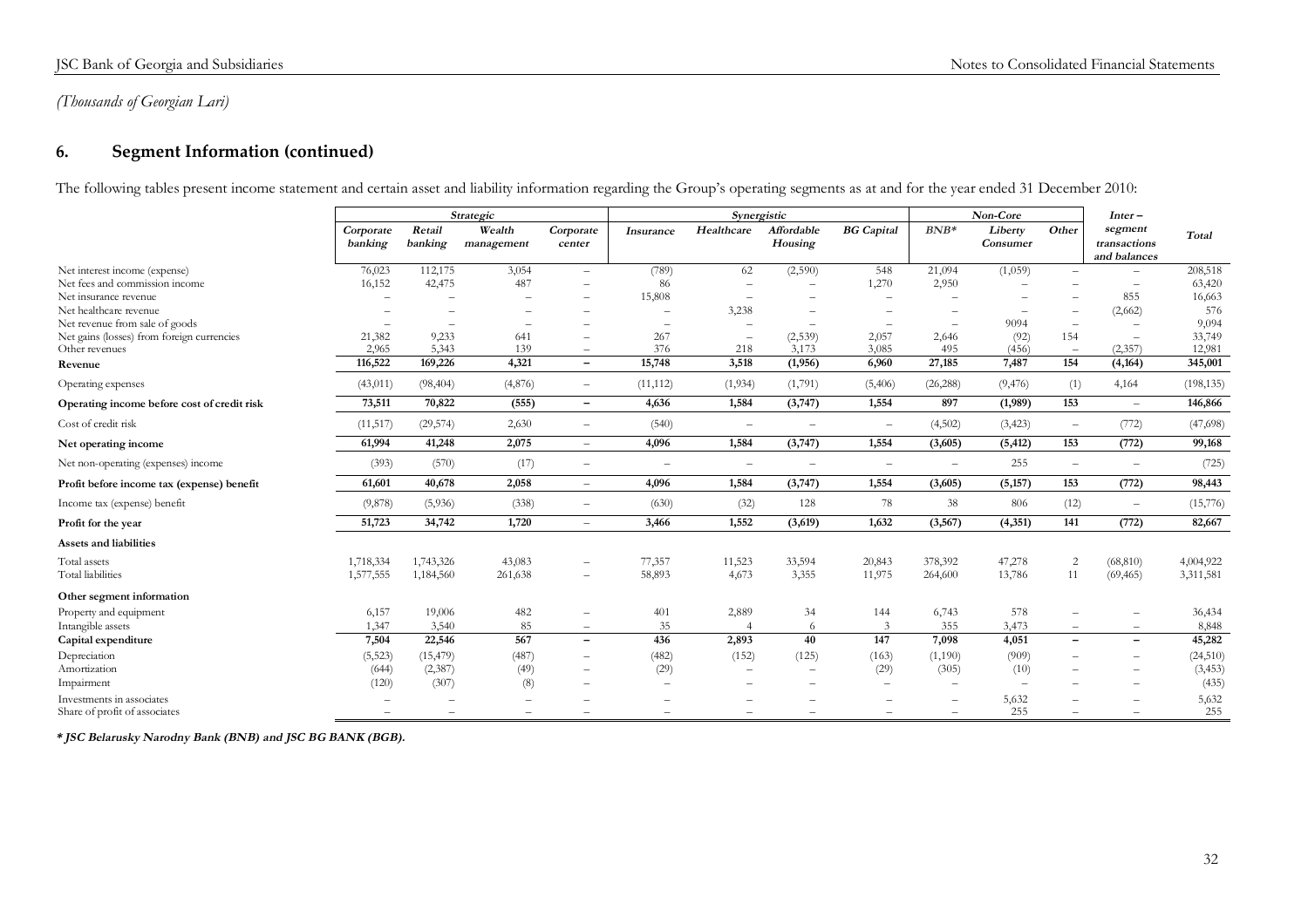# **7. Cash and Cash Equivalents**

|                                                                       | 2012    | 2011    | <i>2010</i> |
|-----------------------------------------------------------------------|---------|---------|-------------|
| Cash on hand                                                          | 302,956 | 163,001 | 161,749     |
| Current accounts with central banks, excluding obligatory reserves    | 111,998 | 54.830  | 58,958      |
| Current accounts with other credit institutions                       | 192,176 | 304,910 | 161,290     |
| Time deposits with credit institutions with maturity of up to 90 days | 143,387 | 105.990 | 229,587     |
| Cash and cash equivalents                                             | 750,517 | 628,731 | 611,584     |

As at 31 December 2012 GEL 273,638 (2011: GEL 304,231, 2010: GEL 367,956) was placed on current and time deposit accounts with internationally recognised OECD banks and central banks that are the counterparties of the Group in performing international settlements. The Group earned up to 5.25% interest per annum on these deposits (2011: up to 5.1%, 2010: up to 1.74%).

# **8. Amounts Due from Credit Institutions**

|                                                  | 2012    | 2011    | 2010    |
|--------------------------------------------------|---------|---------|---------|
| Obligatory reserves with central banks           | 323,099 | 270.335 | 90,378  |
| Time deposits with maturity of more than 90 days | 67.284  | 14.318  | 20,809  |
| Inter-bank loan receivables                      | 6.176   | 4.877   | 5,282   |
| Amounts due from credit institutions             | 396,559 | 289,530 | 116,469 |

Obligatory reserves with central banks represent amounts deposited with the NBG and National Bank of the Republic of Belarus (the "NBRB"). Credit institutions are required to maintain an interest-earning cash deposit (obligatory reserve) with the NBG and a non interest-earning cash deposit (obligatory reserve) with the NBRB, the amount of which depends on the level of funds attracted by the credit institution. The Group's ability to withdraw these deposits is restricted by the statutory legislature. The Group earned up to 0.25% annual interest on obligatory reserves with NBG for the years ended 31 December 2012 and 31 December 2011. The Group earned up to 1% annual interest on obligatory reserve with NBG in 2010.

As at 31 December 2012 inter-bank loan receivables include GEL 4,448 (2011: GEL 4,176, 2010: GEL 4,436) placed with non-OECD banks.

## **9. Investment Securities Available-for-Sale**

|                                          | 2012    | 2011    | 2010    |
|------------------------------------------|---------|---------|---------|
| Certificates of deposit of central banks | 259,402 | 199.142 | 104,969 |
| Ministry of Finance treasury bonds       | 188,967 | 120,255 | 52,120  |
| Ministry of Finance treasury bills       | 9,648   | 88,657  | 128,539 |
| Corporate shares                         | 76,681  | 11,501  | 11,294  |
| Corporate bonds                          |         | 21      |         |
|                                          | 534,698 | 419,576 | 296,922 |
| Less – Allowance for impairment          |         |         | (1,982) |
| Investment securities available-for-sale | 534,698 | 419,576 | 294,940 |

Corporate shares as at 31 December 2012 are primarily comprised of 7.2% investment in BGH of GEL 70,738, the remaining 19.4% investment in PJSC Bank Pershyi (formerly known as JSC BG Bank) of GEL 3,837 (2011: GEL 3,837, 2010: nil), investments in a chain of pharmacy stores of GEL 694 (2011: GEL 2,776, 2010: GEL 4,282) and a real estate company of GEL 1,145 (2011: GEL 1,145, 2010: GEL 1,145).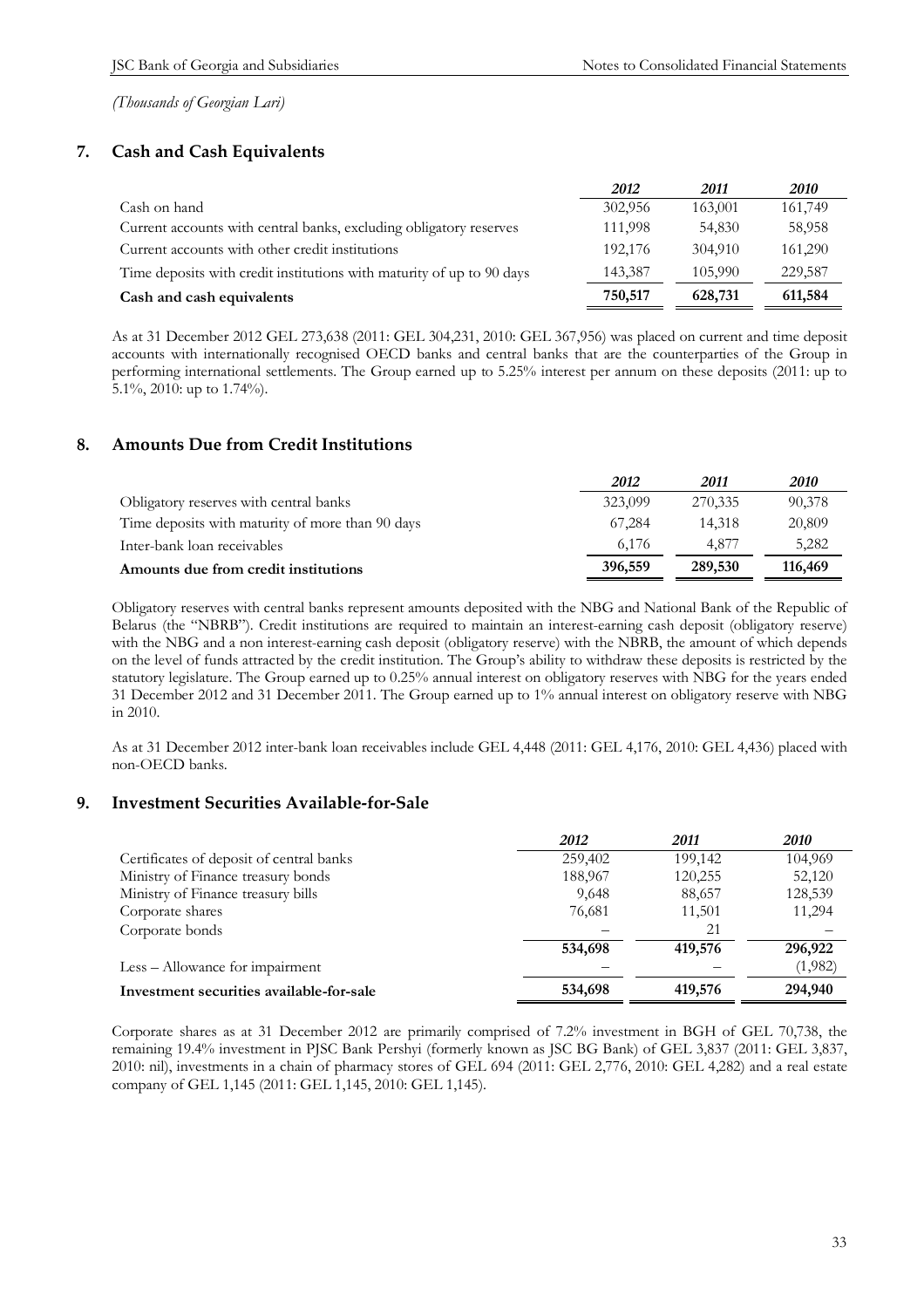## **10. Loans to Customers**

|                                      | 2012       | 2011      | 2010       |
|--------------------------------------|------------|-----------|------------|
| Commercial loans                     | 1,677,624  | 1,363,058 | 1,424,550  |
| Consumer loans                       | 591,968    | 516,733   | 383,615    |
| Micro and SME loans                  | 400,553    | 318,566   | 238,462    |
| Residential mortgage loans           | 398,114    | 390,997   | 409,786    |
| Gold – pawn loans                    | 75,445     | 78,785    | 66,749     |
| Other                                |            |           | 4,071      |
| Loans to customers, gross            | 3,143,704  | 2,668,139 | 2,527,233  |
| Less - Allowance for loan impairment | (110, 037) | (114,697) | (175, 536) |
| Loans to customers, net              | 3,033,667  | 2,553,442 | 2,351,697  |

## **Allowance for loan impairment**

Movements of the allowance for impairment of loans to customers by class are as follows:

|                                                                                                                         | <b>Commercial Consumer</b><br>loans<br>2012 | loans<br>2012 | Residential<br>mortgage<br>loans<br>2012 | Micro and<br>SME<br>loans<br>2012 | Total<br>2012 |
|-------------------------------------------------------------------------------------------------------------------------|---------------------------------------------|---------------|------------------------------------------|-----------------------------------|---------------|
| At 1 January                                                                                                            | 70,106                                      | 28,997        | 10,027                                   | 5,567                             | 114,697       |
| Charge (reversal)                                                                                                       | 27,420                                      | 13,054        | (1, 142)                                 | (146)                             | 39,186        |
| Recoveries                                                                                                              | 7,589                                       | 11,064        | 7,814                                    | 3,512                             | 29,979        |
| Write-offs                                                                                                              | (25, 174)                                   | (30, 196)     | (5,720)                                  | (6, 475)                          | (67, 565)     |
| Interest accrued on impaired loans                                                                                      | (1,901)                                     | (2,662)       | (1,266)                                  | (581)                             | (6, 410)      |
| Currency translation differences                                                                                        | 158                                         | (8)           |                                          |                                   | 150           |
| At 31 December                                                                                                          | 78,198                                      | 20,249        | 9,713                                    | 1,877                             | 110,037       |
|                                                                                                                         |                                             |               |                                          |                                   |               |
| Individual impairment                                                                                                   | 66,566                                      | 11,230        | 3,499                                    | 1,877                             | 83,172        |
| Collective impairment                                                                                                   | 11,632                                      | 9,019         | 6,214                                    |                                   | 26,865        |
|                                                                                                                         | 78,198                                      | 20,249        | 9,713                                    | 1,877                             | 110,037       |
| Gross amount of loans, individually determined to be impaired,<br>before deducting any individually assessed impairment | 152,268                                     | 23,683        | 10,719                                   | 5,620                             | 192,290       |

**allowance** 

|                                                                                                     | <b>Commercial Consumer</b><br>loans<br>2011 | loans<br>2011 | Residential Micro and<br>mortgage<br>loans<br>2011 | <b>SME</b><br>loans<br>2011 | Other<br>2011   | Total<br>2011 |
|-----------------------------------------------------------------------------------------------------|---------------------------------------------|---------------|----------------------------------------------------|-----------------------------|-----------------|---------------|
| At 1 January                                                                                        | 114,499                                     | 31,873        | 22,424                                             | 5,951                       | 789             | 175,536       |
| Charge (reversal)                                                                                   | 24,017                                      | (1,086)       | 1,033                                              | (721)                       | (27)            | 23,216        |
| Recoveries                                                                                          | 2,900                                       | 15,158        | 7,404                                              | 3,387                       |                 | 28,849        |
| Write-offs                                                                                          | (23, 752)                                   | (15, 459)     | (7,881)                                            | (2,639)                     | $\qquad \qquad$ | (49, 731)     |
| Disposal of subsidiary                                                                              | (43,593)                                    |               | (11, 714)                                          | (65)                        | (803)           | (56, 175)     |
| Interest accrued on impaired loans                                                                  | (3,997)                                     | (1,390)       | (1,569)                                            | (349)                       |                 | (7,305)       |
| Currency translation differences                                                                    | 32                                          | (99)          | 330                                                | 3                           | 41              | 307           |
| At 31 December                                                                                      | 70,106                                      | 28,997        | 10,027                                             | 5,567                       |                 | 114,697       |
|                                                                                                     |                                             |               |                                                    |                             |                 |               |
| Individual impairment                                                                               | 61,852                                      | 7,304         | 5,173                                              | 1,841                       |                 | 76,170        |
| Collective impairment                                                                               | 8,254                                       | 21,693        | 4,854                                              | 3,726                       |                 | 38,527        |
|                                                                                                     | 70,106                                      | 28,997        | 10,027                                             | 5,567                       |                 | 114,697       |
| Gross amount of loans, individually determined to<br>be impaired, before deducting any individually | 206,030                                     | 15,195        | 21,709                                             | 5,492                       |                 | 248,426       |

**assessed impairment allowance**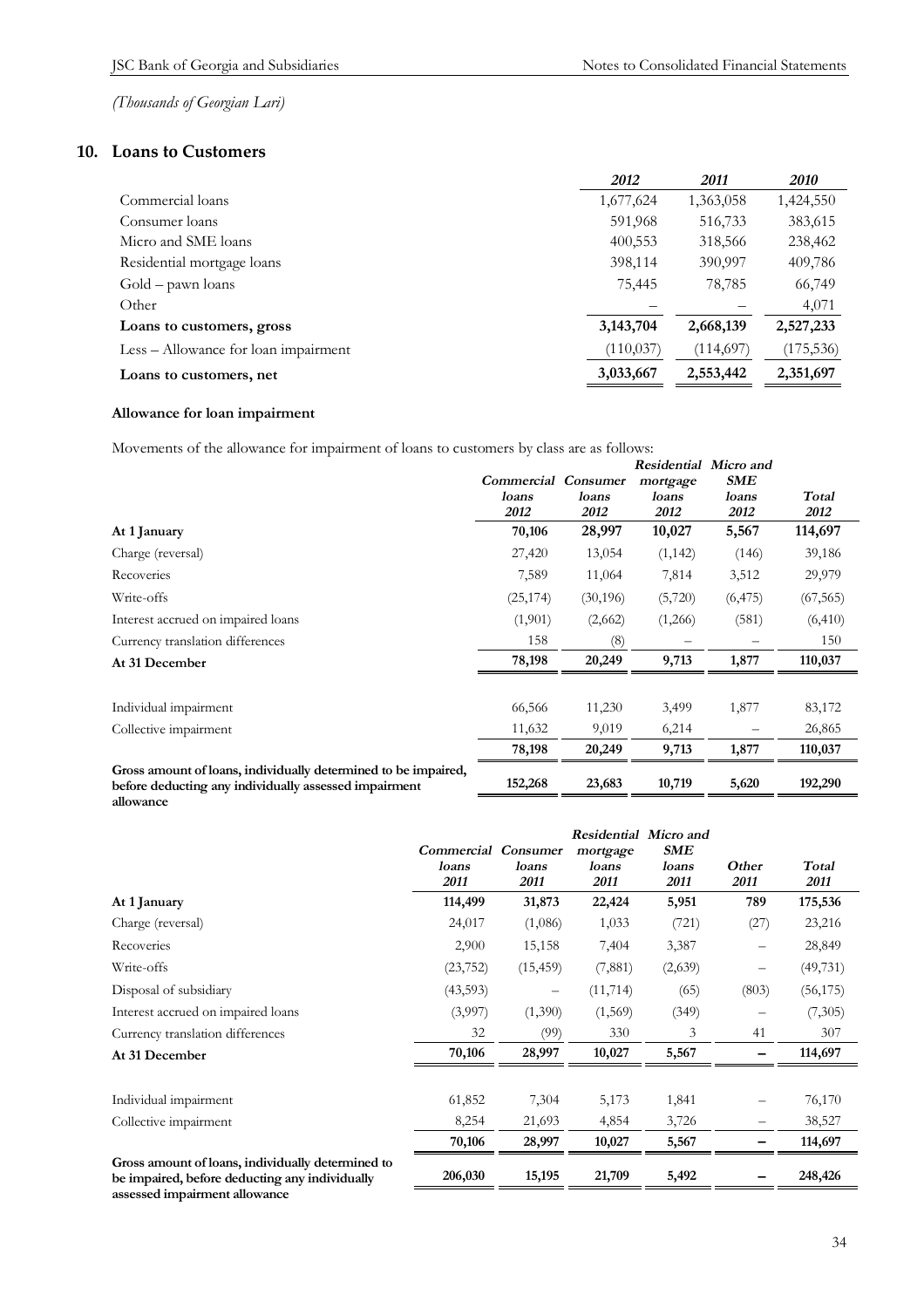## **10. Loans to Customers (continued)**

## **Allowance for loan impairment (continued)**

|                                                                                                     | Commercial Consumer<br>loans<br><i>2010</i> | loans<br><i>2010</i> | Residential Micro and<br>mortgage<br>loans<br><i>2010</i> | SME<br>loans<br>2010 | Other<br><i>2010</i> | Total<br><i>2010</i> |
|-----------------------------------------------------------------------------------------------------|---------------------------------------------|----------------------|-----------------------------------------------------------|----------------------|----------------------|----------------------|
| At 1 January                                                                                        | 82,042                                      | 54,989               | 23,490                                                    | 3,788                | 2,177                | 166,486              |
| Charge (reversal)                                                                                   | 23,932                                      | 7,571                | 18,440                                                    | 1,474                | (1,531)              | 49,886               |
| Recoveries                                                                                          | 21,090                                      | 15,208               | 3,249                                                     | 3,150                | 42                   | 42,739               |
| Write-offs                                                                                          | (13,074)                                    | (42,798)             | (19, 441)                                                 | (2, 138)             |                      | (77, 451)            |
| Interest accrued on impaired loans                                                                  | (1,392)                                     | (3,306)              | (3,681)                                                   | (360)                |                      | (8,739)              |
| Currency translation differences                                                                    | 1,901                                       | 209                  | 367                                                       | 37                   | 101                  | 2,615                |
| At 31 December                                                                                      | 114,499                                     | 31,873               | 22,424                                                    | 5,951                | 789                  | 175,536              |
| Individual impairment                                                                               | 68,145                                      | 13,148               | 16,606                                                    | 2,433                | 315                  | 100,647              |
| Collective impairment                                                                               | 46,354                                      | 18,725               | 5,818                                                     | 3,518                | 474                  | 74,889               |
|                                                                                                     | 114,499                                     | 31,873               | 22,424                                                    | 5,951                | 789                  | 175,536              |
| Gross amount of loans, individually determined to<br>be impaired, before deducting any individually | 192,778                                     | 21,996               | 51,585                                                    | 9,051                | 973                  | 276,383              |
| assessed impairment allowance                                                                       |                                             |                      |                                                           |                      |                      |                      |

#### **Individually impaired loans**

Interest income accrued on loans, for which individual impairment allowances have been recognised as at 31 December 2012 comprised GEL 13,844 (2011: GEL 14,914, 2010: GEL 18,640).

#### **Collateral and other credit enhancements**

The amount and type of collateral required depends on an assessment of the credit risk of the counterparty. Guidelines are implemented regarding the acceptability of types of collateral and valuation parameters.

The main types of collateral obtained are as follows:

- For commercial lending, charges over real estate properties, equipment and machinery, corporate shares, inventory, trade receivables and third party corporate guarantees.
- For retail lending, mortgages over residential properties, cars, gold and jewellery and third party corporate guarantees.

Management requests additional collateral in accordance with the underlying agreement and monitors the market value of collateral obtained during its review of the adequacy of the allowance for loan impairment.

#### **Concentration of loans to customers**

As at 31 December 2012, the concentration of loans granted by the Group to the ten largest third party borrowers comprised GEL 544,466 accounting for 17% of the gross loan portfolio of the Group (2011: GEL 402,989 and 15% respectively, 2010: GEL 383,971 and 15% respectively). An allowance of GEL 20,702 (2011: GEL 7,033, 2010: GEL 3,837) was established against these loans.

As at 31 December 2012, the concentration of loans granted by the Group to the ten largest third party group of borrowers comprised GEL 791,529 accounting for 25% of the gross loan portfolio of the Group (2011: GEL 523,401 and 20% respectively, 2010: GEL 484,034 and 19% respectively). An allowance of GEL 7,118 (2011: GEL 10,980, 2010: GEL 17,479) was established against these loans.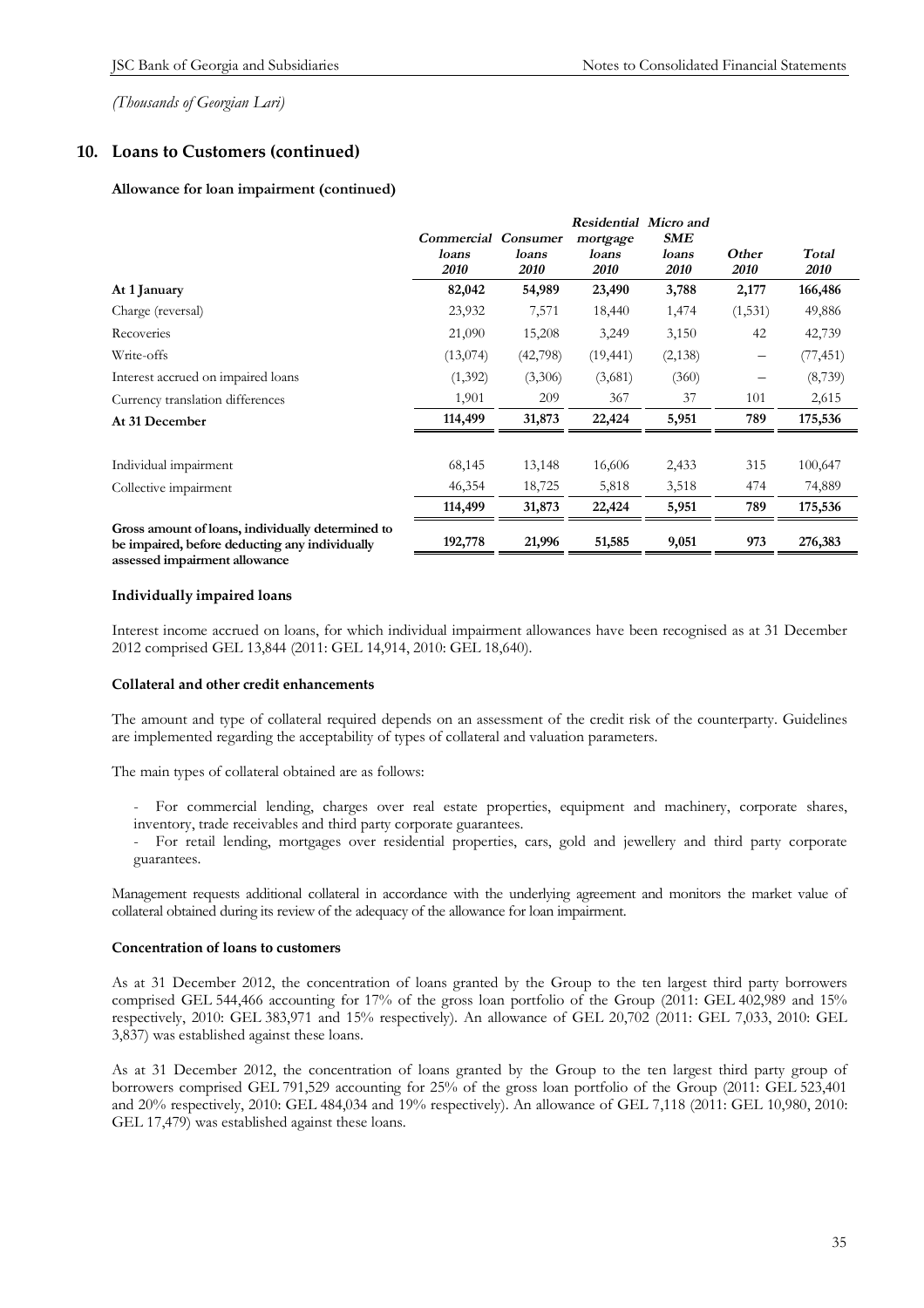## **10. Loans to Customers (continued)**

## **Concentration of loans to customers (continued)**

As at 31 December 2012, 31 December 2011 and 31 December 2010 loans are principally issued within Georgia, and their distribution by industry sector was as follows:

|                                      | 2012        | 2011       | 2010       |
|--------------------------------------|-------------|------------|------------|
| Individuals                          | 1,233,614   | 1,132,740  | 1,006,046  |
| Trade and services                   | 1,053,579   | 972,290    | 858,878    |
| Construction and development         | 218,103     | 228,412    | 274,623    |
| Mining                               | 347,505     | 122,771    | 137,583    |
| Transport and communication          | 93,028      | 83,289     | 77,792     |
| Energy                               | 28,296      | 65,360     | 62,424     |
| Agriculture                          | 94,286      | 8,709      | 18,089     |
| Others                               | 75,293      | 54,568     | 91,798     |
| Loans to customers, gross            | 3, 143, 704 | 2,668,139  | 2,527,233  |
| Less – allowance for loan impairment | (110, 037)  | (114, 697) | (175, 536) |
| Loans to customers, net              | 3,033,667   | 2,553,442  | 2,351,697  |

Loans have been extended to the following types of customers:

|                                      | 2012        | 2011      | <i>2010</i> |
|--------------------------------------|-------------|-----------|-------------|
| Private companies                    | 1,796,116   | 1,492,124 | 1,488,577   |
| Individuals                          | 1,233,614   | 1,132,740 | 1,006,046   |
| State-owned entities                 | 113.974     | 43,275    | 32,610      |
| Loans to customers, gross            | 3, 143, 704 | 2,668,139 | 2,527,233   |
| Less – allowance for loan impairment | (110, 037)  | (114,697) | (175, 536)  |
| Loans to customers, net              | 3,033,667   | 2,553,442 | 2,351,697   |

The following is a reconciliation of the individual and collective allowances for impairment losses on loans to customers for the years ended 31 December 2012, 31 December 2011 and 31 December 2010:

|                                     |                          | 2012                     |           | 2011                     |                          |           | 2010                            |                          |           |
|-------------------------------------|--------------------------|--------------------------|-----------|--------------------------|--------------------------|-----------|---------------------------------|--------------------------|-----------|
|                                     | Individual<br>impairment | Collective<br>impairment | Total     | Individual<br>impairment | Collective<br>impairment | Total     | <b>Individual</b><br>impairment | Collective<br>impairment | Total     |
|                                     | 2012                     | 2012                     | 2012      | 2011                     | 2011                     | 2011      | 2010                            | 2010                     | 2010      |
| At 1 January                        | 76,170                   | 38,527                   | 114,697   | 100,647                  | 74,889                   | 175,536   | 140,894                         | 25,592                   | 166,486   |
| Charge (reversal) for the<br>year   | 27,606                   | 11,580                   | 39,186    | 20,135                   | 3,081                    | 23,216    | (8,950)                         | 58,836                   | 49,886    |
| Recoveries                          | 21,296                   | 8,683                    | 29,979    | 16,563                   | 12,286                   | 28,849    | 25,247                          | 17,492                   | 42,739    |
| Write-offs                          | (38,200)                 | (29,365)                 | (67, 565) | (39, 342)                | (10,389)                 | (49, 731) | (54, 534)                       | (22, 917)                | (77, 451) |
| Disposal of subsidiary              |                          |                          |           | (16, 110)                | (40,065)                 | (56, 175) |                                 |                          |           |
| Interest accrued on                 |                          |                          |           |                          |                          |           |                                 |                          |           |
| impaired loans to<br>customers      | (3,853)                  | (2, 557)                 | (6, 410)  | (6,094)                  | (1,211)                  | (7,305)   | (7,216)                         | (1, 523)                 | (8,739)   |
| Currency translation<br>differences | 153                      | (3)                      | 150       | 371                      | (64)                     | 307       | 5,206                           | (2,591)                  | 2,615     |
| At 31 December                      | 83,172                   | 26,865                   | 110,037   | 76,170                   | 38,527                   | 114,697   | 100,647                         | 74,889                   | 175,536   |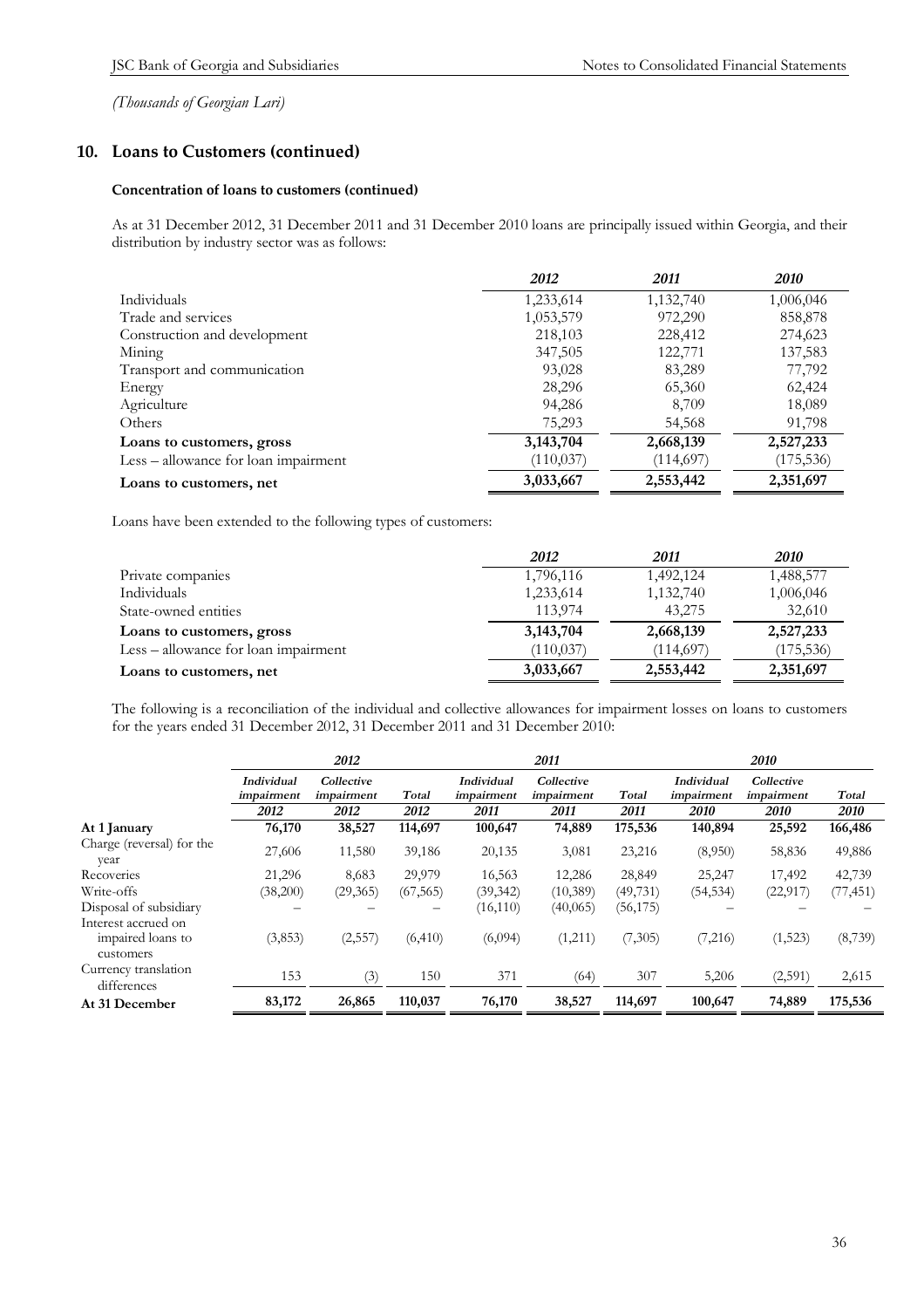## **11. Finance Lease Receivables**

| 2012     | 2011      | 2010    |
|----------|-----------|---------|
| 88.416   | 82,682    | 18,521  |
| (16,223) | (19, 323) | (3,514) |
| 72,193   | 63,359    | 15,007  |
| (507)    | (440)     | (588)   |
| 71,686   | 62,919    | 14,419  |
|          |           |         |

The difference between the minimum lease payments to be received in the future and the finance lease receivables represents unearned finance income.

As at 31 December 2012, the concentration of investment in the largest lease comprised GEL 44,641 or 62% of total finance lease receivables (2011: GEL 47,792 or 75%, 2010: GEL 902 or 6%) and finance income received from it for the year ended 31 December 2012 comprised GEL 3,588 or 41% of total finance income from lease (2011: GEL 2,173 or 33%, 2010: GEL 186 or 4%).

Future minimum lease payments to be received after 31 December 2012, 31 December 2011 and 31 December 2010 are as follows:

|                                   | 2012   | 2011   | <i>2010</i> |
|-----------------------------------|--------|--------|-------------|
| Within 1 year                     | 25,425 | 18,485 | 10,266      |
| From 1 to 5 years                 | 50.982 | 43.543 | 8.255       |
| More than 5 years                 | 12,009 | 20,654 |             |
| Minimum lease payment receivables | 88,416 | 82,682 | 18,521      |

Movements of the allowance for impairment of finance lease receivables are as follows:

|                                                                                                    | Finance lease<br>receivables 2012 | <b>Finance lease</b><br>receivables 2011 | Finance lease<br>receivables 2010 |
|----------------------------------------------------------------------------------------------------|-----------------------------------|------------------------------------------|-----------------------------------|
| At 1 January                                                                                       | 440                               | 588                                      | 7,144                             |
| Charge (Reversal)                                                                                  | 495                               | 317                                      | (5, 775)                          |
| Amounts written-off                                                                                | (428)                             | (193)                                    | (1,210)                           |
| Currency translation differences                                                                   |                                   | (272)                                    | 429                               |
| At 31 December                                                                                     | 507                               | 440                                      | 588                               |
| Individual impairment                                                                              | 102                               | 93                                       | 232                               |
| Collective impairment                                                                              | 405                               | 347                                      | 356                               |
|                                                                                                    | 507                               | 440                                      | 588                               |
| Gross amount of lease receivables, individually<br>determined to be impaired, before deducting any | 1,008                             | 155                                      |                                   |
| individually assessed impairment allowance                                                         |                                   |                                          |                                   |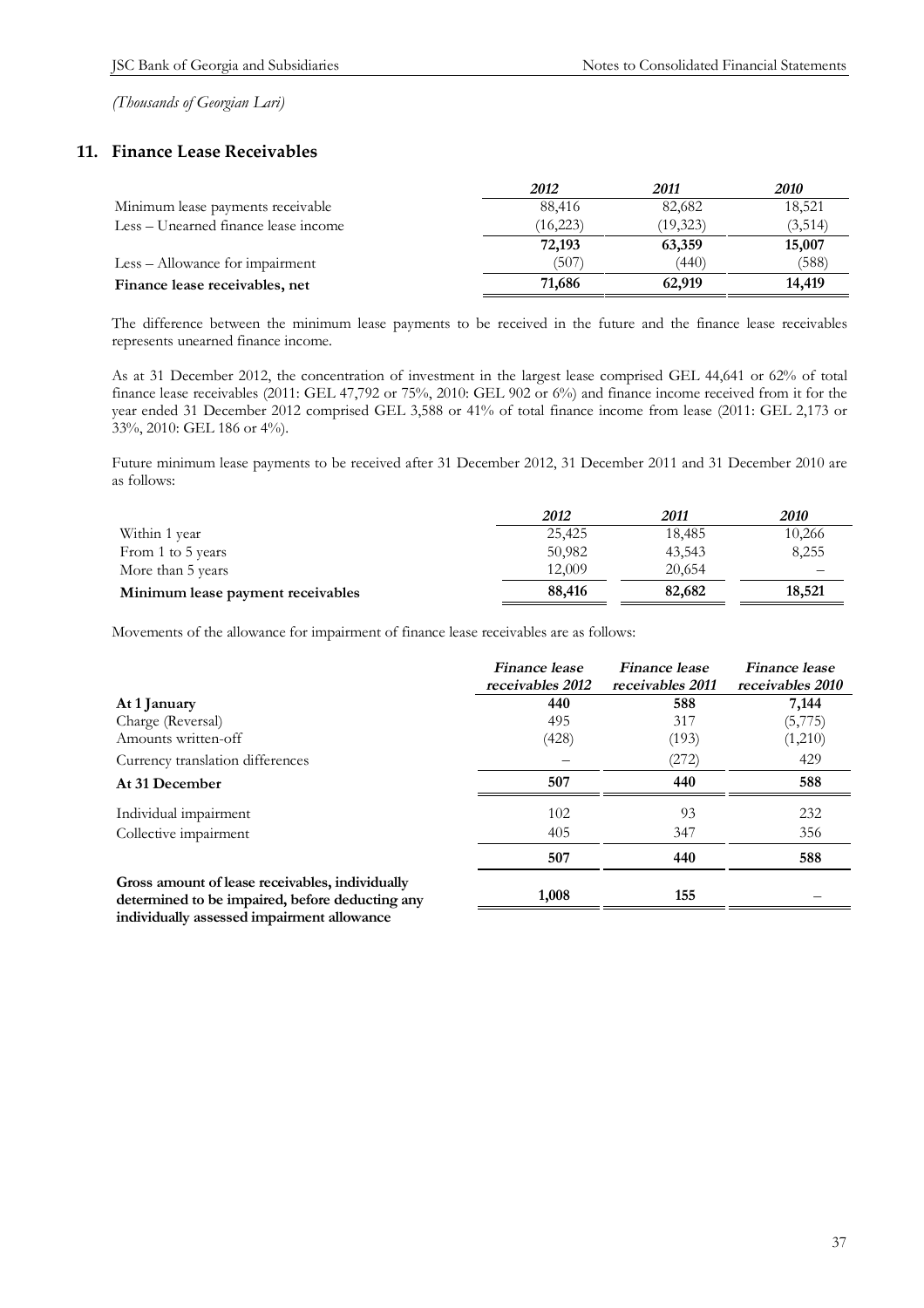# **12. Investment Properties**

|                                                                         | 2012     | 2011      | 2010    |
|-------------------------------------------------------------------------|----------|-----------|---------|
| At 1 January                                                            | 101,686  | 113,496   | 79,509  |
| Additions*                                                              | 62,138   | 16,565    | 35,146  |
| Disposals                                                               | (15,622) | (7,889)   | (5,490) |
| Disposals through sale of subsidiary                                    |          | (13, 654) |         |
| Net gains from revaluation of investment property                       |          | 1,984     | 350     |
| Transfers from(to) property and equipment and other assets<br>(Note 13) | 12,151   | (8, 816)  | 3,981   |
| At 31 December                                                          | 160,353  | 101,686   | 113,496 |

\* *Additions comprise foreclosed properties, no cash transactions were involved.* 

Investment properties are stated at fair value. The fair value represents the amount at which the assets could be exchanged between a knowledgeable, willing buyer and a knowledgeable, willing seller in an arm's length transaction at the date of valuation, in accordance with International Valuation Standards Committee standards. The date of latest revaluation was 31 December 2011. As at 31 December 2012 the Group analyzed market prices for its investment properties and concluded that the market prices were not materially different from their carrying value.

Rental income and direct operating expenses arising from investment properties comprise:

|                           | 2012  | 2011  | <i>2010</i> |
|---------------------------|-------|-------|-------------|
| Rental income             | 2,508 | 3,188 | 2,750       |
| Direct operating expenses | (102) | (225) | (136)       |

The entire amount of direct operating expenses participated in the generation of rental income during the respective years.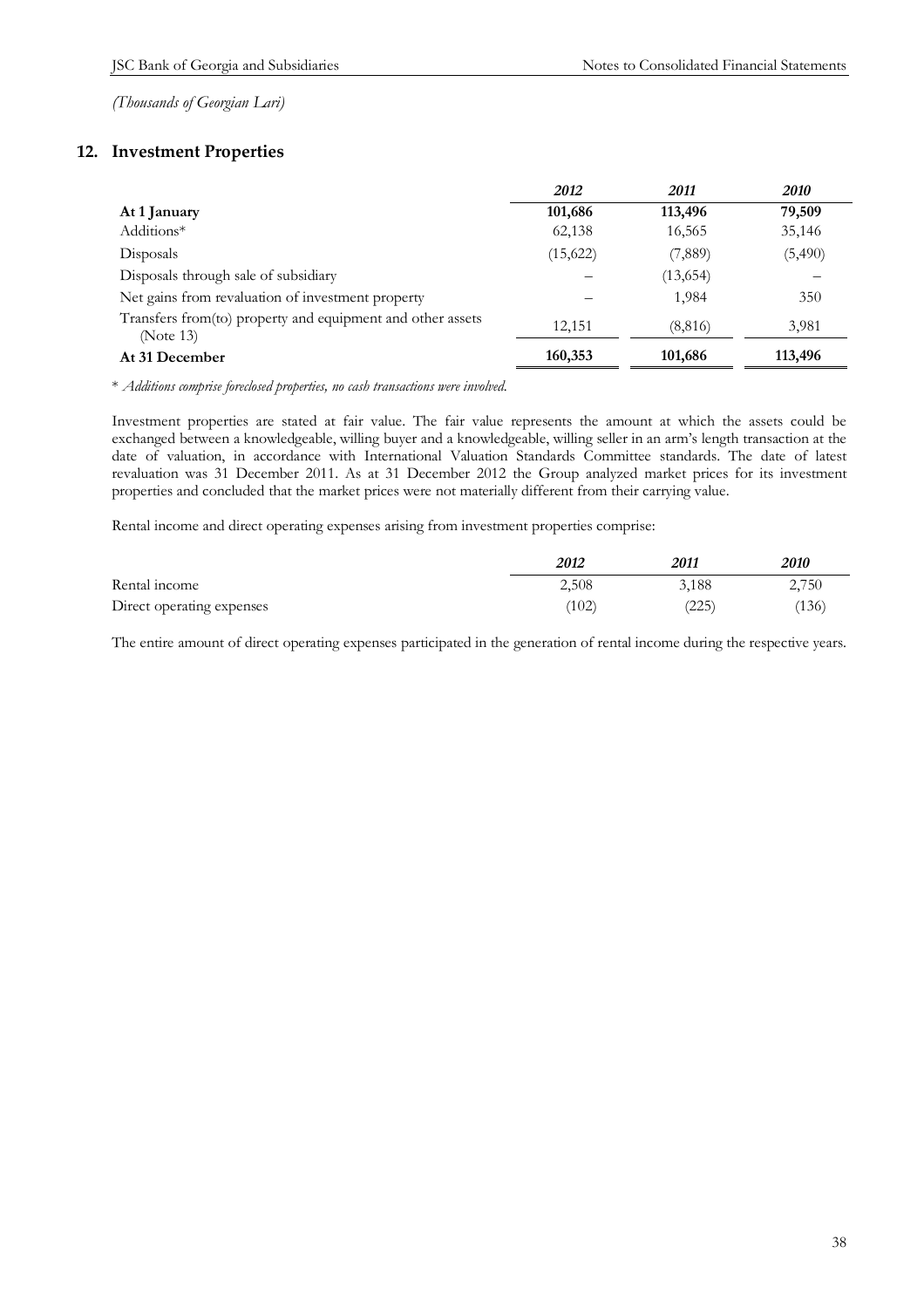# **13. Property and Equipment**

The movements in property and equipment during the year ended 31 December 2012 were as follows:

|                                                       | Land $\&$<br>buildings | Furniture &<br>fixtures | Computers &<br>equipment | <b>Motor</b><br>vehicles | Leasehold<br>improvements | Assets under<br>construction | Total     |
|-------------------------------------------------------|------------------------|-------------------------|--------------------------|--------------------------|---------------------------|------------------------------|-----------|
| Cost or revalued amount                               |                        |                         |                          |                          |                           |                              |           |
| 31 December 2011                                      | 233,306                | 107,584                 | 56,659                   | 8,518                    | 7,953                     | 20,694                       | 434,714   |
| Acquisition through business<br>combinations (Note 5) | 36,359                 |                         | 3,302                    |                          |                           | 15,799                       | 55,460    |
| Additions                                             | 7,354                  | 8,756                   | 16,458                   | 3,230                    | 306                       | 24,082                       | 60,186    |
| Disposals                                             | (2, 226)               | (2,272)                 | (448)                    | (2,105)                  | (1,266)                   |                              | (8,317)   |
| Disposals through sale of subsidiaries                |                        | (6)                     |                          | (46)                     |                           |                              | (52)      |
| Transfers                                             | 13,593                 |                         |                          |                          | 864                       | (14, 457)                    |           |
| Transfers to investment properties                    | (1,520)                |                         |                          |                          |                           | (10, 631)                    | (12, 151) |
| Transfers from (to) other assets                      | 10                     | (14)                    | 6,636                    | $\overline{4}$           |                           | 1,785                        | 8,421     |
| Effect of hyperinflation                              | 3,086                  | 210                     | 347                      | 48                       | 60                        | 76                           | 3,827     |
| Currency translation differences                      | (1,208)                | (1,272)                 | (223)                    | (33)                     | (78)                      | (81)                         | (2,895)   |
| 31 December 2012                                      | 288,754                | 112,986                 | 82,731                   | 9,616                    | 7,839                     | 37,267                       | 539,193   |
| Accumulated impairment                                |                        |                         |                          |                          |                           |                              |           |
| 31 December 2011                                      | 2,626                  | 37                      | 106                      | 6                        |                           |                              | 2,775     |
| Impairment charge                                     |                        | 14                      | 59                       |                          |                           |                              | 73        |
| Disposals through sale of subsidiaries                |                        | (15)                    | (7)                      |                          |                           |                              | (22)      |
| Effect of hyperinflation                              |                        | —                       | 123                      |                          |                           |                              | 123       |
| Currency translation differences                      | (437)                  |                         | (182)                    |                          |                           |                              | (619)     |
| 31 December 2012                                      | 2,189                  | 36                      | 99                       | 6                        |                           | $\overline{\phantom{0}}$     | 2,330     |
| <b>Accumulated depreciation</b>                       |                        |                         |                          |                          |                           |                              |           |
| 31 December 2011                                      | 1,746                  | 43,476                  | 28,913                   | 6,464                    | 3,230                     |                              | 83,829    |
| Depreciation charge                                   | 3,026                  | 11,288                  | 7,536                    | 1,768                    | 1,409                     |                              | 25,027    |
| Effect of hyperinflation                              | 450                    | 8                       | 22                       | 1                        |                           |                              | 481       |
| Currency translation differences                      | (25)                   | 19                      | 71                       | 9                        | 52                        |                              | 126       |
| Transfers to other assets                             |                        | (8)                     | (122)                    |                          |                           |                              | (130)     |
| Disposals                                             | 2                      | (373)                   | (150)                    | (1, 834)                 | (966)                     |                              | (3,321)   |
| Disposals through sale of subsidiaries                |                        | (4)                     |                          | (22)                     |                           |                              | (26)      |
| 31 December 2012                                      | 5,199                  | 54,406                  | 36,270                   | 6,386                    | 3,725                     |                              | 105,986   |
| Net book value:                                       |                        |                         |                          |                          |                           |                              |           |
| 31 December 2011                                      | 228,934                | 64,071                  | 27,640                   | 2,048                    | 4,723                     | 20,694                       | 348,110   |
| 31 December 2012                                      | 281,366                | 58,544                  | 46,362                   | 3,224                    | 4,114                     | 37,267                       | 430,877   |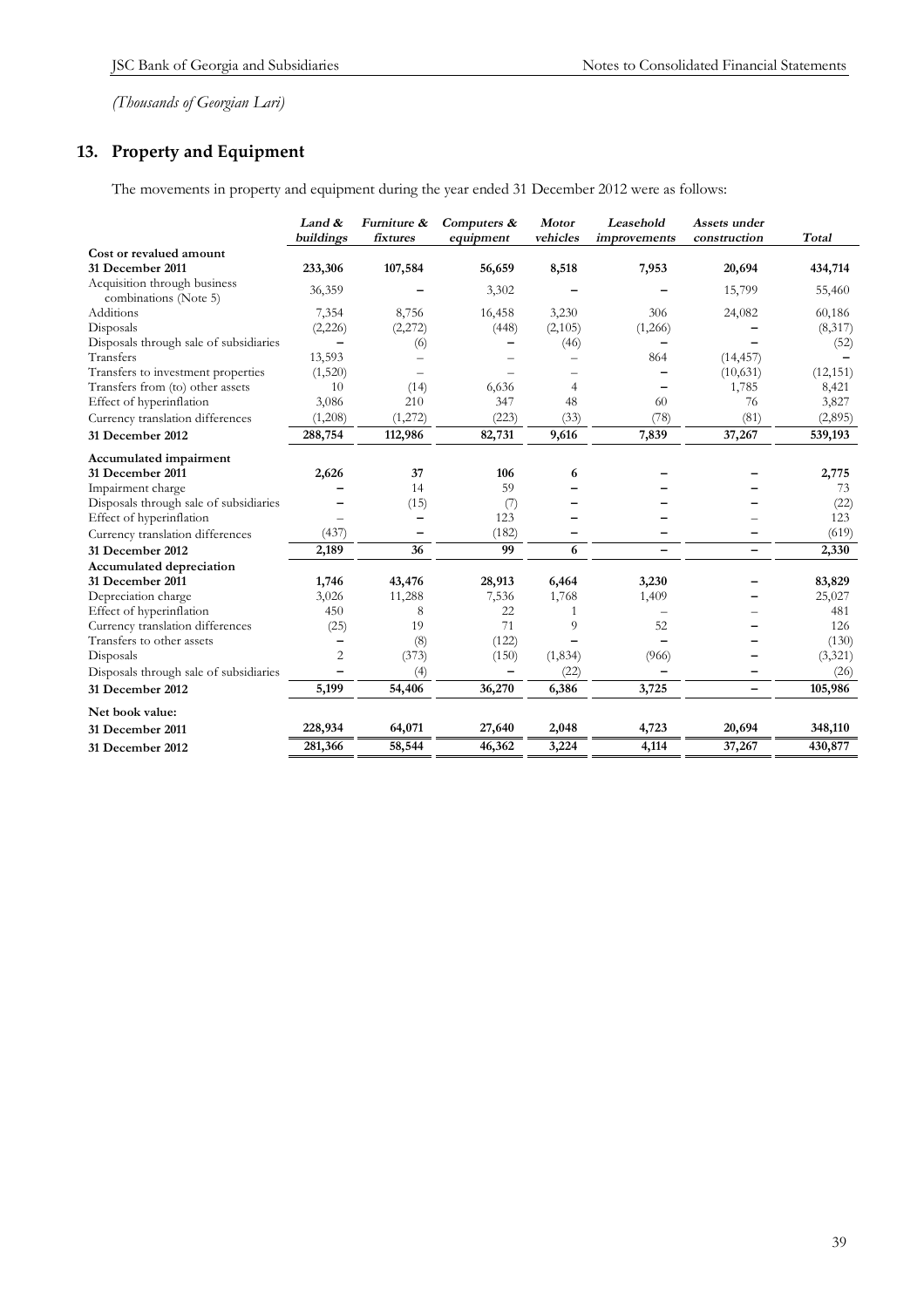# **13. Property and Equipment (continued)**

The movements in property and equipment during the year ended 31 December 2011 were as follows:

|                                              | Land &<br>buildings | Furniture &<br>fixtures | Computers &<br>equipment | <b>Motor</b><br>vehicles | Leasehold<br>improvements | Assets under<br>construction | Total    |
|----------------------------------------------|---------------------|-------------------------|--------------------------|--------------------------|---------------------------|------------------------------|----------|
| Cost or revalued amount                      |                     |                         |                          |                          |                           |                              |          |
| 31 December 2010                             | 150,516             | 100,559                 | 42,183                   | 8,341                    | 7,530                     | 42,766                       | 351,895  |
| Acquisition through business<br>combinations | 26,055              | 1,958                   | 9,461                    | 260                      |                           | 646                          | 38,380   |
| Additions                                    | 10,696              | 11,440                  | 8,467                    | 1,803                    | 328                       | 44,029                       | 76,763   |
| Disposals                                    | (3, 474)            | (293)                   | (944)                    | (716)                    | (743)                     | (686)                        | (6,856)  |
| Disposals through sale of subsidiaries       | (5,735)             | (1,876)                 | (1, 192)                 | (649)                    | (175)                     | (751)                        | (10,378) |
| Transfers                                    | 60,938              | 252                     | 32                       | (122)                    | 1,428                     | (62, 528)                    |          |
| Transfers to investment properties           | (2,500)             |                         |                          |                          |                           |                              | (2,500)  |
| Revaluation                                  | (1, 561)            |                         |                          |                          |                           |                              | (1,561)  |
| Effect of hyperinflation                     | 9,474               | 439                     | 703                      | 153                      | 99                        | 172                          | 11,040   |
| Currency translation differences             | (11, 103)           | (4,895)                 | (2,051)                  | (552)                    | (514)                     | (2,954)                      | (22,069) |
| 31 December 2011                             | 233,306             | 107,584                 | 56,659                   | 8,518                    | 7,953                     | 20,694                       | 434,714  |
| Accumulated impairment                       |                     |                         |                          |                          |                           |                              |          |
| 31 December 2010                             | 2,222               | 262                     | 118                      | 14                       |                           |                              | 2,616    |
| Disposals through sale of subsidiaries       | (1,307)             | (261)                   | (49)                     | (13)                     |                           |                              | (1,630)  |
| Effect of hyperinflation                     | 2,186               | 34                      | 81                       | 7                        |                           |                              | 2,308    |
| Currency translation differences             | (475)               | 2                       | (44)                     | (2)                      |                           |                              | (519)    |
| 31 December 2011                             | 2,626               | 37                      | 106                      | 6                        | $\overline{\phantom{0}}$  | $\overline{\phantom{0}}$     | 2,775    |
| Accumulated depreciation                     |                     |                         |                          |                          |                           |                              |          |
| 31 December 2010                             | 1,629               | 32,192                  | 21,901                   | 5,187                    | 2,518                     |                              | 63,427   |
| Depreciation charge                          | 2,204               | 11,626                  | 6,447                    | 1,951                    | 1,365                     |                              | 23,593   |
| Effect of hyperinflation                     | 35                  | 112                     | 286                      | 55                       | 9                         |                              | 497      |
| Currency translation differences             | (1, 594)            | (47)                    | 1,080                    | (20)                     | (86)                      |                              | (667)    |
| Disposals                                    | (83)                | (283)                   | (694)                    | (673)                    | (546)                     |                              | (2,279)  |
| Disposals through sale of subsidiaries       | (100)               | (124)                   | (107)                    | (36)                     | (30)                      |                              | (397)    |
| Revaluation                                  | (345)               |                         |                          |                          |                           |                              | (345)    |
| 31 December 2011                             | 1,746               | 43,476                  | 28,913                   | 6,464                    | 3,230                     | $\overline{\phantom{0}}$     | 83,829   |
| Net book value:                              |                     |                         |                          |                          |                           |                              |          |
| 31 December 2010                             | 146,665             | 68,105                  | 20,164                   | 3,140                    | 5,012                     | 42,766                       | 285,852  |
| 31 December 2011                             | 228,934             | 64,071                  | 27,640                   | 2,048                    | 4,723                     | 20,694                       | 348,110  |

The movements in property and equipment during the year ended 31 December 2010 were as follows:

|                                              | Land &<br>buildings | Furniture &<br>fixtures | Computers &<br>equipment | <b>Motor</b><br>vehicles | Leasehold<br>improvements | Assets under<br>construction | Total     |
|----------------------------------------------|---------------------|-------------------------|--------------------------|--------------------------|---------------------------|------------------------------|-----------|
| Cost or revalued amount                      |                     |                         |                          |                          |                           |                              |           |
| 31 December 2009                             | 137,705             | 90,082                  | 34,753                   | 7,622                    | 7,870                     | 55,719                       | 333,751   |
| Acquisition through business<br>combinations | 3,171               | 258                     | 4,628                    | 269                      |                           | 370                          | 8,696     |
| Additions                                    | 805                 | 11,250                  | 2,824                    | 585                      | 830                       | 20,140                       | 36,434    |
| Disposals                                    | (2, 224)            | (3,843)                 | (643)                    | (607)                    | (2,315)                   | (11, 762)                    | (21, 394) |
| Transfers                                    | 21,929              | (17)                    | (19)                     | 196                      | 994                       | (23,083)                     |           |
| Transfers to investment properties           | (3,714)             |                         |                          |                          |                           | (267)                        | (3,981)   |
| Revaluation                                  | (9,365)             |                         |                          |                          |                           |                              | (9,365)   |
| Currency translation differences             | 2,209               | 2,829                   | 640                      | 276                      | 151                       | 1,649                        | 7,754     |
| 31 December 2010                             | 150,516             | 100,559                 | 42,183                   | 8,341                    | 7,530                     | 42,766                       | 351,895   |
| Accumulated impairment                       |                     |                         |                          |                          |                           |                              |           |
| 31 December 2009                             | 3,435               | 262                     | 200                      | 14                       |                           |                              | 3,911     |
| Impairment charge                            | 435                 |                         |                          |                          |                           |                              | 435       |
| Disposals                                    | (1,648)             |                         | (82)                     | $\overline{\phantom{0}}$ |                           |                              | (1,730)   |
| 31 December 2010                             | 2,222               | 262                     | 118                      | 14                       | $\overline{\phantom{0}}$  | $\overline{\phantom{0}}$     | 2,616     |
| Accumulated depreciation                     |                     |                         |                          |                          |                           |                              |           |
| 31 December 2009                             | 4,463               | 23,870                  | 16,173                   | 3,680                    | 2,925                     |                              | 51,111    |
| Depreciation charge                          | 3,891               | 11,510                  | 6,048                    | 1,715                    | 1,346                     |                              | 24,510    |
| Currency translation differences             | 103                 | 31                      | 6                        | 19                       |                           |                              | 159       |
| Disposals                                    | (322)               | (3,219)                 | (326)                    | (227)                    | (1,753)                   |                              | (5,847)   |
| Revaluation                                  | (6,506)             |                         |                          |                          |                           | $\overline{\phantom{0}}$     | (6,506)   |
| 31 December 2010                             | 1,629               | 32,192                  | 21,901                   | 5,187                    | 2,518                     | —                            | 63,427    |
| Net book value:                              |                     |                         |                          |                          |                           |                              |           |
| 31 December 2009                             | 129,807             | 65,950                  | 18,380                   | 3,928                    | 4,945                     | 55,719                       | 278,729   |
| 31 December 2010                             | 146,665             | 68,105                  | 20,164                   | 3,140                    | 5,012                     | 42,766                       | 285,852   |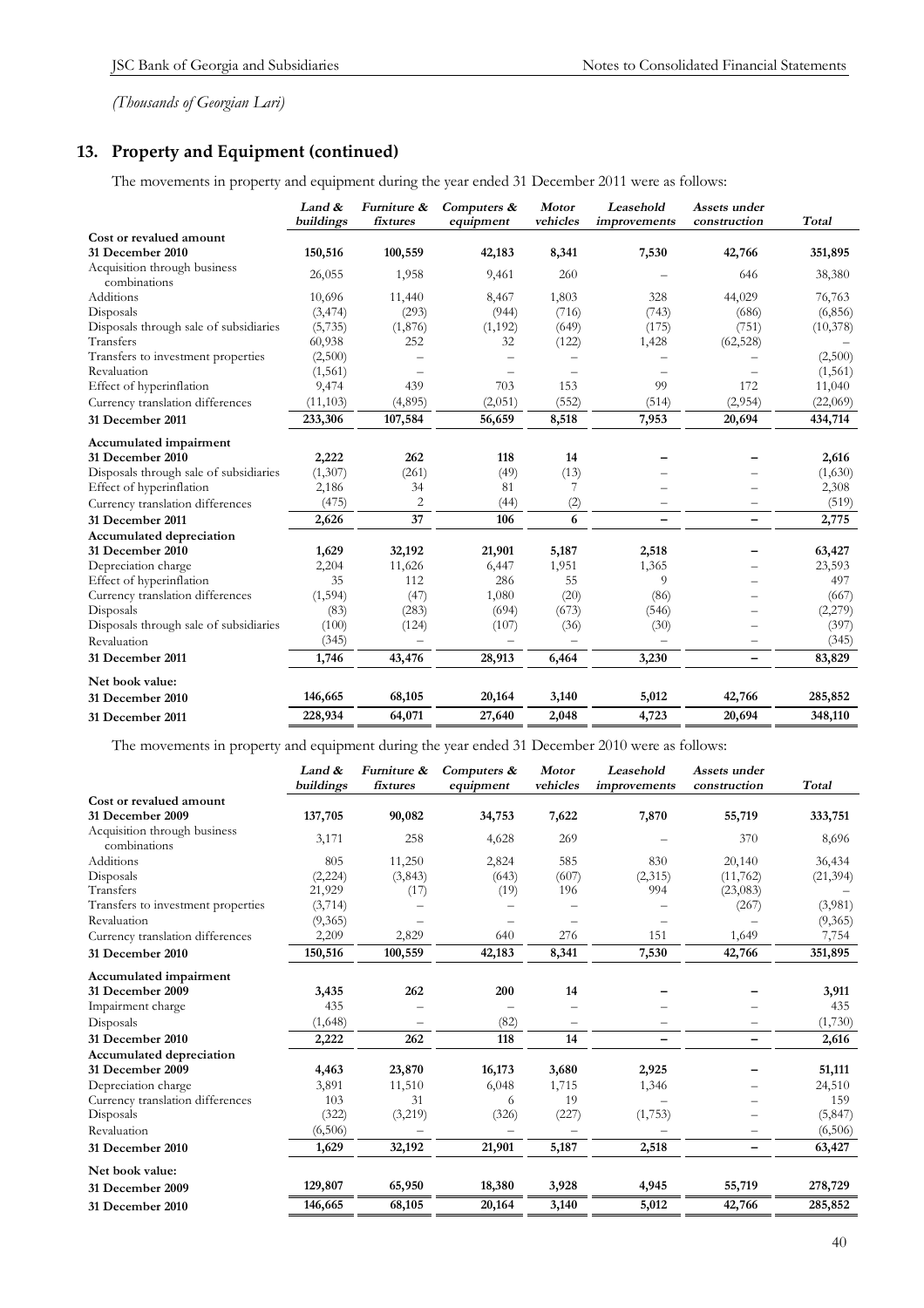# **13. Property and Equipment (continued)**

Premises of the Group are subject to revaluation on a regular basis. The date of latest revaluation was 31 December 2010. As at 31 December 2012 and 31 December 2011 the Group analyzed market prices for its premises and concluded that the market price of premises was not materially different from their carrying value.

If the buildings had been measured using the cost model, the carrying amounts of the buildings as at 31 December 2012, 31 December 2011 and 31 December 2010 would have been as follows:

|                                         | 2012      | 2011    | 2010    |
|-----------------------------------------|-----------|---------|---------|
| Cost                                    | 219,595   | 164.151 | 79,800  |
| Accumulated depreciation and impairment | (11, 465) | (8.012) | (7,550) |
| Net carrying amount                     | 208,130   | 156,139 | 72,250  |

# **14. Goodwill**

Movements in goodwill during the years ended 31 December 2012, 31 December 2011 and 31 December 2010, were as follows:

|                                                    | 2012    | 2011     | 2010    |
|----------------------------------------------------|---------|----------|---------|
| Cost                                               |         |          |         |
| 1 January                                          | 74,645  | 142,284  | 138,849 |
| Acquisition through business combinations (Note 5) | 482     | 377      | 3,435   |
| Disposals through sale of subsidiaries             | (1,020) | (68,016) |         |
| 31 December                                        | 74,107  | 74,645   | 142,284 |
| Accumulated impairment                             |         |          |         |
| 1 January                                          | 28,450  | 73,072   | 73,072  |
| Impairment charge                                  | 655     | 23,394   |         |
| Disposals through sale of subsidiaries             | (655)   | (68,016) |         |
| 31 December                                        | 28,450  | 28,450   | 73,072  |
| Net book value:                                    |         |          |         |
| 1 January                                          | 46,195  | 69,212   | 65,777  |
| 31 December                                        | 45,657  | 46,195   | 69,212  |

The impairment charge of goodwill in 2012 was in respect of JSC Intertour – GEL 655. The impairment charge of goodwill in 2011 was in respect of JSC Belarusky Narodny Bank – GEL 23,394. The main reason for impairment was insufficient future operating cash flows expected to be received per the forecasts of the respective cash generating units.

## **Impairment test for goodwill**

Goodwill acquired through business combinations with indefinite lives have been allocated to four individual cashgenerating units, which are also reportable segments, for impairment testing: corporate banking, retail banking, insurance and liberty consumer.

The carrying amount of goodwill allocated to each of the cash-generating units is as follows:

|                        | 2012   | 2011   | 2010   |
|------------------------|--------|--------|--------|
| Insurance & Healthcare | 19,821 | 19,339 | 18,962 |
| Retail banking         | 12,433 | 12,433 | 12,433 |
| Corporate banking      | 9,965  | 9,965  | 9,965  |
| Liberty Consumer       | 3,438  | 4,458  | 4,458  |
| BNB & BGB              |        |        | 23,394 |
| Total                  | 45,657 | 46,195 | 69,212 |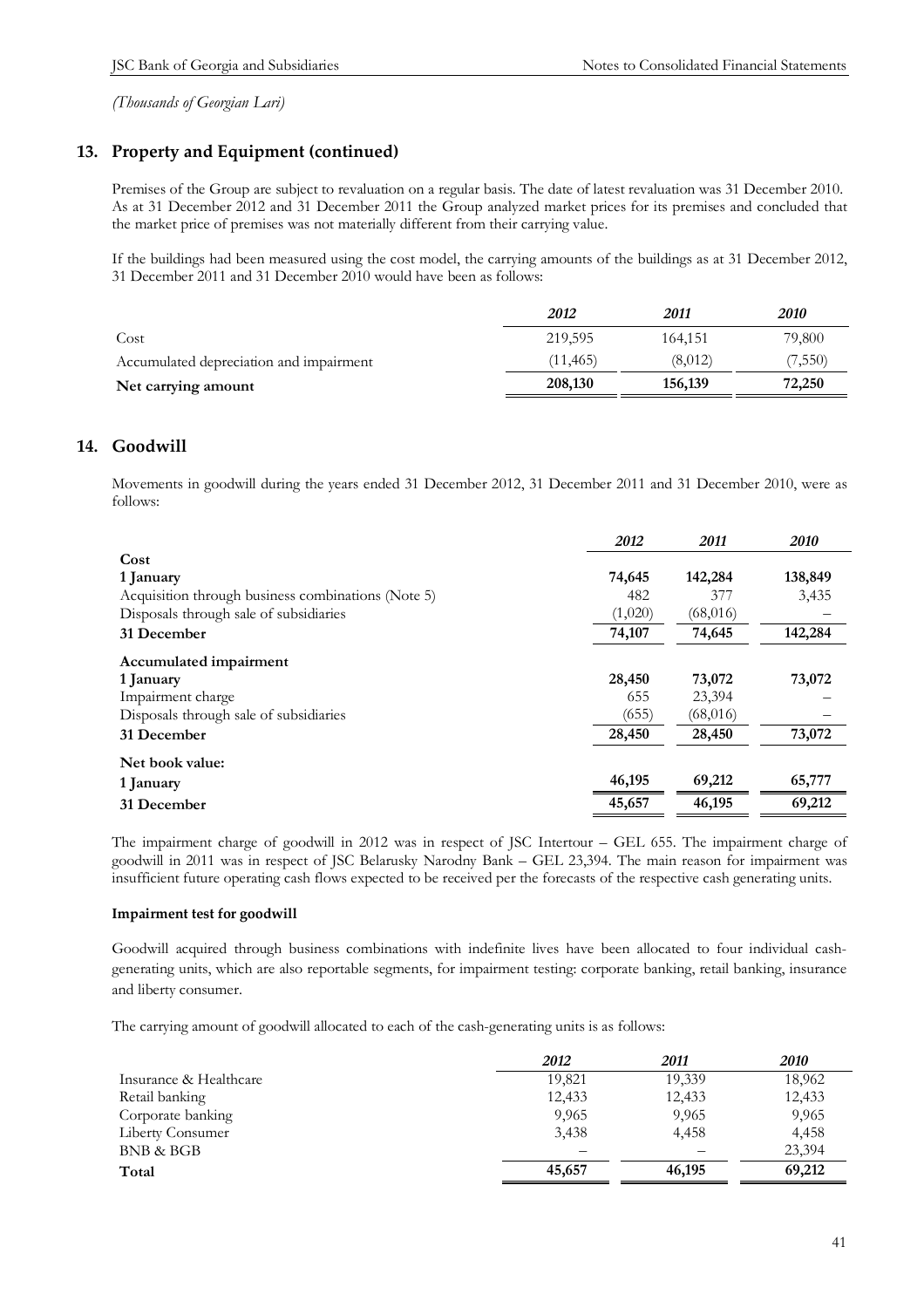## **14. Goodwill (continued)**

#### **Key assumptions used in value in use calculations**

The recoverable amounts of the cash generating units have been determined based on a value-in-use calculation, using cash flow projections based on financial budgets approved by senior management covering from one to three-year period. Discount rates were not adjusted for either a constant or a declining growth rate beyond the three-year periods covered in financial budgets.

The following rates were used by the Group for corporate banking and retail banking:

|               | Corporate Banking |                    |         |         | <b>Retail Banking</b>            |         |
|---------------|-------------------|--------------------|---------|---------|----------------------------------|---------|
|               | 2012, %           | $2011, \%$ 2010, % |         |         | 2012, $\%$ 2011, $\%$ 2010, $\%$ |         |
| Discount rate | $8.5\%$           | $8.5\%$            | $8.9\%$ | $8.5\%$ | $8.5\%$                          | $8.9\%$ |

The following rates were used by the Group for Insurance & Healthcare and Liberty Consumer:

|               | Insurance & Healthcare |                       |          |          | <b>Liberty Consumer</b>          |          |  |
|---------------|------------------------|-----------------------|----------|----------|----------------------------------|----------|--|
|               | <b>2012.</b> %         | $2011.~\%$ 2010. $\%$ |          |          | 2012, $\%$ 2011, $\%$ 2010, $\%$ |          |  |
| Discount rate | $13.3\%$               | $13.3\%$              | $12.6\%$ | $14.5\%$ | $14.5\%$                         | $14.5\%$ |  |

The following rates were used by the Group for BNB & BGB:

|               |         | <b>BNB &amp; BGB</b> |
|---------------|---------|----------------------|
|               | 2011, % | 2010, %              |
| Discount rate | $8.5\%$ | $8.9\%$              |

#### **Discount rates**

Discount rates reflect management's estimate of return of capital employed (ROCE) required in each business. This is the benchmark used by management to assess operating performance and to evaluate future investment proposals. Discount rates are calculated by using WACC.

## **15. Taxation**

The corporate income tax (expense) benefit comprises:

|                                                                                                  | 2012      | 2011      | <i>2010</i> |
|--------------------------------------------------------------------------------------------------|-----------|-----------|-------------|
|                                                                                                  |           |           |             |
| Current income tax (expense) benefit                                                             | (23, 469) | 4,985     | (12,365)    |
| Deferred income tax expense                                                                      | (9,731)   | (2,923)   | (3, 411)    |
| Income tax (expense) benefit                                                                     | (33,200)  | 2,062     | (15, 776)   |
| Income tax expense attributable to continuing operations                                         | (33,200)  | (21, 125) | (15,776)    |
| Income tax benefit attributable to a discontinued operation                                      |           | 23,187    |             |
| Deferred income tax benefit from continuing operations in other comprehensive<br>income (loss)   | (2,826)   | 5,581     | 206         |
| Deferred income tax benefit from discontinued operations in other comprehensive<br>income (loss) |           | 625       |             |
| Total deferred income tax (expense) benefit recognised in other<br>comprehensive income (loss)   | (2, 826)  | 6,206     | 206         |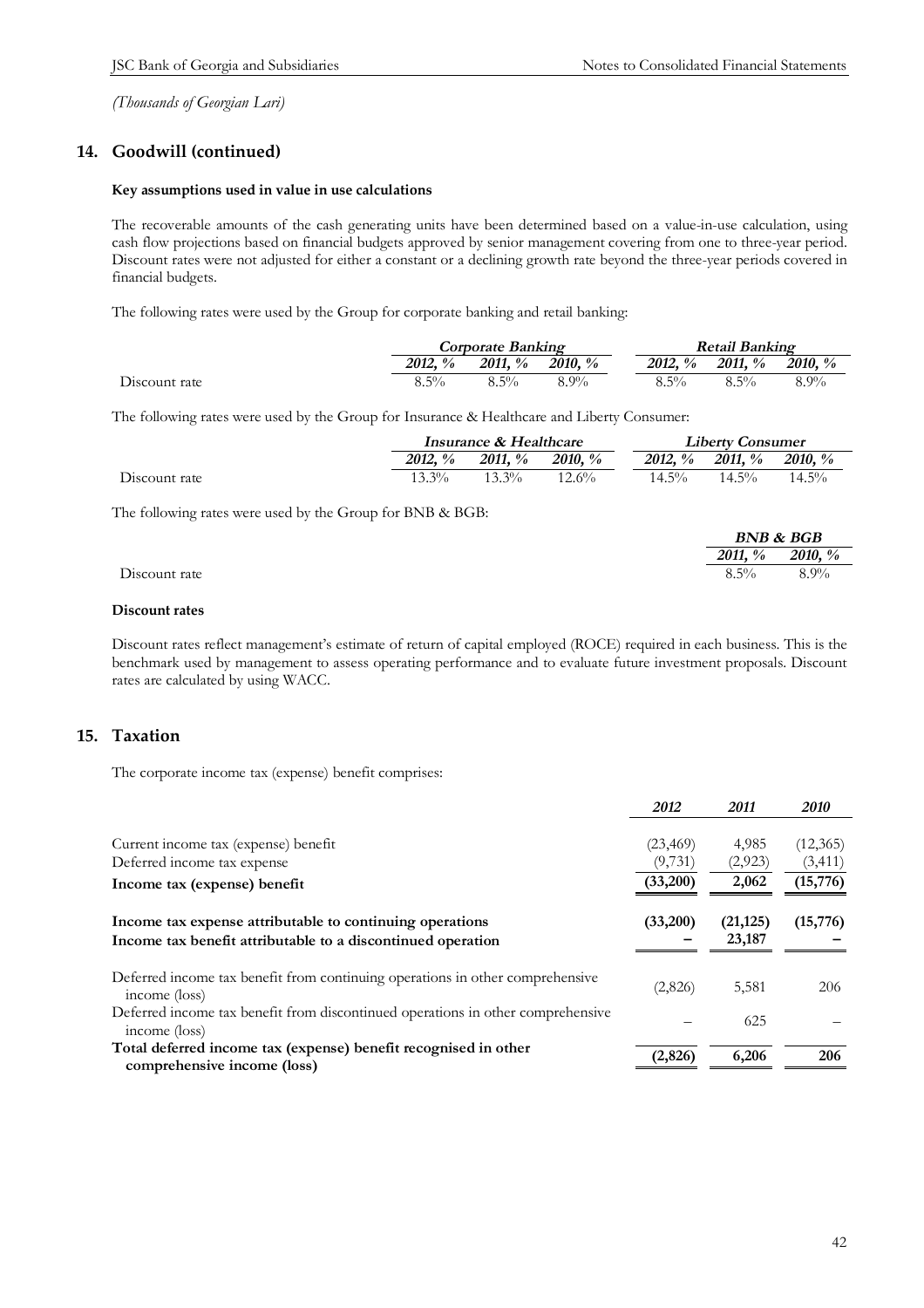## **15. Taxation (continued)**

Deferred tax related to items charged or credited to other comprehensive income during the years ended 31 December 2012, 2011 and 2010 was as follows:

|                                                                   | 2012    | 2011  | <i>2010</i> |
|-------------------------------------------------------------------|---------|-------|-------------|
| Currency translation differences                                  | 654     | 6,175 |             |
| Net (gains) losses on investment securities available-for-sale    | (3,480) | 124   | 146         |
| Revaluation of buildings                                          |         | (93)  | (58)        |
| Other                                                             |         |       | 118         |
| Income tax (expense) benefit to other comprehensive income (loss) | (2,826) | 6.206 | 206         |

The income tax rate applicable to most of the Group's income is the income tax rate applicable to subsidiaries' income which ranges from 15% to 23% (2011: from 15% to 23%, 2010: from 15% to 26%). Reconciliation between the expected and the actual taxation charge is provided below.

The effective income tax rate differs from the statutory income tax rates. As at 31 December 2012, 31 December 2011 and 31 December 2010 a reconciliation of the income tax expense based on statutory rates with the actual expense is as follows:

|                                                                                                                                                                                                              | 2012                      | 2011                                   | <i>2010</i>                |
|--------------------------------------------------------------------------------------------------------------------------------------------------------------------------------------------------------------|---------------------------|----------------------------------------|----------------------------|
| Profit before income tax (expense) benefit from continuing operations<br>Net loss before income tax benefit from discontinued operations<br>Profit before income tax (expense) benefit<br>Statutory tax rate | 215,945<br>215,945<br>15% | 172,054<br>(38, 406)<br>133,648<br>15% | 98,443<br>98,443<br>$15\%$ |
| Theoretical income tax expense at statutory tax rate                                                                                                                                                         | (32, 392)                 | (20, 047)                              | (14,766)                   |
| Tax at the domestic rates applicable to profits in the respective country                                                                                                                                    | (1, 417)                  | (2,050)                                | (291)                      |
| Correction of prior year declarations                                                                                                                                                                        |                           | 8,408                                  |                            |
| Loss on disposal of subsidiary *                                                                                                                                                                             |                           | 18,593                                 |                            |
| Other operating income                                                                                                                                                                                       |                           |                                        | 229                        |
| State securities at lower tax rates                                                                                                                                                                          |                           |                                        | 564                        |
| Non-deductible expenses                                                                                                                                                                                      |                           | (3,509)                                | (1,694)                    |
| Other                                                                                                                                                                                                        | 609                       | 667                                    | 182                        |
| Income tax (expense) benefit                                                                                                                                                                                 | (33,200)                  | 2,062                                  | (15,776)                   |
| Income tax expense attributable to continuing operations                                                                                                                                                     | (33,200)                  | (21, 125)                              | (15,776)                   |
| Income tax benefit attributable to a discontinued operation                                                                                                                                                  |                           | 23,187                                 |                            |
| Income tax (expense) benefit                                                                                                                                                                                 | (33,200)                  | 2,062                                  | (15,776)                   |

\* This is loss recognised in tax declaration of 2011 from disposal of PJSC Bank Pershyi (formerly known as JSC BG Bank).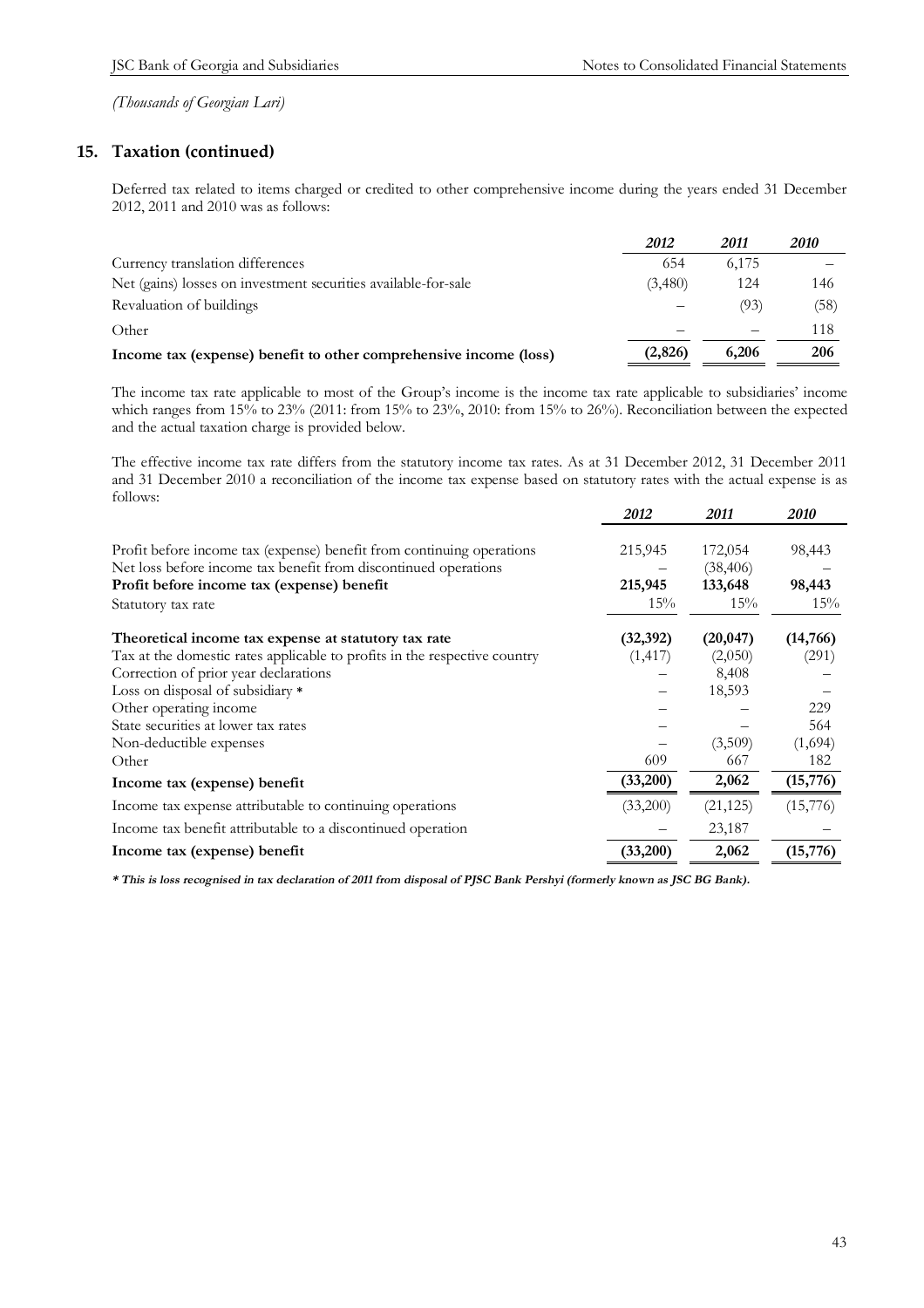## **15. Taxation (continued)**

Applicable taxes in Georgia and Belarus include corporate income tax (profit tax), individuals' withholding taxes, property tax and value added tax, among others. However, regulations are often unclear or nonexistent and few precedents have been established. This creates tax risks in Georgia and Belarus, substantially more significant than typically found in countries with more developed tax systems. Management believes that the Group is in substantial compliance with the tax laws affecting its operations. However, the risk remains that relevant authorities could take differing positions with regard to interpretative issues.

Deferred tax assets and liabilities as at 31 December and their movements for the respective years follows:

|                                                              |                          | Origination and<br>reversal of temporary<br>differences |                              |                                                    |                          | Origination and<br>reversal of temporary<br>differences |                                          |                                                  |                           |                          | Origination and<br>reversal of temporary<br>differences |                               |                                        |                          |
|--------------------------------------------------------------|--------------------------|---------------------------------------------------------|------------------------------|----------------------------------------------------|--------------------------|---------------------------------------------------------|------------------------------------------|--------------------------------------------------|---------------------------|--------------------------|---------------------------------------------------------|-------------------------------|----------------------------------------|--------------------------|
|                                                              | 2009                     | In the<br>income<br>statement                           | compre-<br>hensive<br>income | In other Effect of<br>business<br>combi-<br>nation | 2010                     | In the<br>income<br>statement                           | In other<br>compre-<br>hensive<br>income | <b>Effect</b> of<br>business<br>combi-<br>nation | Disposal of<br>subsidiary | 2011                     | In the<br>income<br>statement                           | In other<br>hensive<br>income | compre- Disposal<br>of Subsi-<br>diary | 2012                     |
| Tax effect of deductible<br>temporary differences:           |                          |                                                         |                              |                                                    |                          |                                                         |                                          |                                                  |                           |                          |                                                         |                               |                                        |                          |
| Amounts due to credit institutions                           |                          |                                                         |                              |                                                    |                          | 1,264                                                   |                                          |                                                  |                           | 1,264                    | (1,209)                                                 |                               |                                        | 55                       |
| Investment securities: available-for-<br>sale                | 911                      | 20                                                      | 279                          |                                                    | 1,210                    | (988)                                                   | 522                                      |                                                  | (7)                       | 737                      | (749)                                                   | 19                            |                                        | $\overline{\phantom{a}}$ |
| Loans to customers                                           | 10,129                   | 440                                                     |                              |                                                    | 10,569                   | (345)                                                   | (36)                                     |                                                  | (10, 188)                 | ÷                        |                                                         |                               |                                        | $\equiv$                 |
| Allowance for loan impairment                                | $\overline{\phantom{0}}$ | $\overline{\phantom{a}}$                                | $\overline{\phantom{0}}$     | $\overline{\phantom{0}}$                           | $\overline{\phantom{0}}$ | 18                                                      | (9)                                      | ÷                                                | $\overline{\phantom{0}}$  | $\overline{Q}$           | $\equiv$                                                | (9)                           | $\overline{\phantom{0}}$               | $\overline{\phantom{0}}$ |
| Allowance for loan impairment                                | $\equiv$                 | ÷                                                       | $\equiv$                     |                                                    | $\equiv$                 | $\equiv$                                                | $\equiv$                                 | ÷                                                | $\sim$                    | $\overline{\phantom{0}}$ | (12)                                                    | 23                            | $\equiv$                               | 11                       |
| Amounts due to customers                                     | L.                       |                                                         |                              |                                                    | ÷                        | 26                                                      | (13)                                     |                                                  | Ē.                        | 13                       | 85                                                      | L.                            | ÷                                      | 98                       |
| Other insurance liabilities & pension<br>fund obligations    | $\overline{\phantom{0}}$ |                                                         |                              |                                                    |                          | 275                                                     | 176                                      |                                                  |                           | 451                      | (2)                                                     | (179)                         |                                        | 270                      |
| Investment properties                                        | 1,604                    | 349                                                     |                              |                                                    | 1,953                    | (12)                                                    | (1,604)                                  |                                                  | (337)                     | Ē.                       |                                                         |                               |                                        |                          |
| Reinsurance assets                                           | 372                      | (117)                                                   | $\overline{\phantom{a}}$     | $\overline{\phantom{0}}$                           | 255                      | $\overline{\phantom{a}}$                                | (27)                                     | $\overline{\phantom{a}}$                         | $\overline{\phantom{a}}$  | 228                      | (228)                                                   | $\overline{\phantom{0}}$      | $\overline{\phantom{0}}$               | $\sim$                   |
| Insurance premiums receivables                               | 1,697                    | $\overline{a}$                                          |                              |                                                    | 1,697                    | ÷                                                       | $\overline{ }$                           |                                                  | $\equiv$                  | 1,697                    | (373)                                                   | $\overline{a}$                | $\overline{\phantom{0}}$               | 1,324                    |
| Allowances for impairment<br>and provisions for other losses | 1,197                    | 867                                                     |                              |                                                    | 2,064                    | ÷                                                       | (722)                                    |                                                  | $\overline{\phantom{0}}$  | 1,342                    | (283)                                                   | $\overline{\phantom{0}}$      | ÷                                      | 1,059                    |
| Tax losses carried forward                                   | 19,492                   | (15,020)                                                |                              |                                                    | 4,472                    | 3,714                                                   | 5,181                                    |                                                  | (1, 035)                  | 12,332                   | (2, 417)                                                | (746)                         | (24)                                   | 9,145                    |
| Finance lease receivables                                    | 319                      |                                                         |                              | $\overline{\phantom{0}}$                           | 319                      | 23                                                      | (35)                                     | $\overline{\phantom{a}}$                         | $\overline{\phantom{0}}$  | 307                      | (34)                                                    | (14)                          | $\overline{\phantom{0}}$               | 259                      |
| Intangible assets                                            | 264                      | 24                                                      | $\sim$                       | ÷                                                  | 288                      | 28                                                      | (135)                                    | $\overline{\phantom{a}}$                         | $\overline{\phantom{m}}$  | 181                      | 11                                                      | $\equiv$                      | $\overline{\phantom{m}}$               | 192                      |
| Property and equipment                                       | 2,221                    | (20)                                                    | 290                          | 78                                                 | 2,569                    | (33)                                                    | (358)                                    | ÷                                                | $\frac{1}{2}$             | 2,178                    | (1,238)                                                 | (7)                           | ÷                                      | 933                      |
| Other assets                                                 | 822                      | 147                                                     | 34                           | $\overline{\phantom{0}}$                           | 1,003                    | 81                                                      | (103)                                    | $\equiv$                                         | (13)                      | 968                      | 460                                                     | (40)                          | (26)                                   | 1,362                    |
| Other liabilities                                            | 1,925                    | (698)                                                   | $\overline{\phantom{0}}$     | $\overline{\phantom{0}}$                           | 1,227                    | 604                                                     | (83)                                     | $\overline{\phantom{0}}$                         | (218)                     | 1,530                    | (909)                                                   | (83)                          | $\overline{\phantom{a}}$               | 538                      |
| Gross deferred tax assets                                    | 40,953                   | (14, 008)                                               | 603                          | 78                                                 | 27,626                   | 4,655                                                   | 2,754                                    | $\qquad \qquad -$                                | (11, 798)                 | 23,237                   | (6, 898)                                                | (1,036)                       | (50)                                   | 15,253                   |
| Unrecognised deferred tax assets                             | (131)                    | 131                                                     | $\overline{\phantom{m}}$     | $\overline{\phantom{0}}$                           | $\equiv$                 | $\frac{1}{2}$                                           | $\overline{\phantom{0}}$                 | $\overline{\phantom{0}}$                         | $\frac{1}{2}$             | $\overline{\phantom{0}}$ | $\overline{\phantom{m}}$                                | $\equiv$                      | ÷                                      | $\overline{\phantom{0}}$ |
| Deferred tax assets                                          | 40,822                   | (13, 877)                                               | 603                          | 78                                                 | 27,626                   | 4655                                                    | 2754                                     | $\overline{\phantom{m}}$                         | (11, 798)                 | 23,237                   | (6, 898)                                                | (1,036)                       | (50)                                   | 15,253                   |
| Tax effect of taxable temporary<br>differences:              |                          |                                                         |                              |                                                    |                          |                                                         |                                          |                                                  |                           |                          |                                                         |                               |                                        |                          |
| Fair value measurement of securities                         | $\qquad \qquad -$        | 203                                                     |                              |                                                    | 203                      | ÷                                                       | (203)                                    |                                                  | $\overline{\phantom{m}}$  | $\overline{\phantom{0}}$ | L,                                                      |                               |                                        |                          |
| Amounts due to credit institutions                           | 1,734                    | 39                                                      | $\overline{\phantom{a}}$     | $\overline{\phantom{0}}$                           | 1,773                    | (8)                                                     | $\sim$                                   | Ē.                                               | (31)                      | 1,734                    | (1,662)                                                 | $\overline{\phantom{0}}$      |                                        | 72                       |
| Amounts due to customers                                     | 508                      | 1,078                                                   | (119)                        | $\overline{\phantom{0}}$                           | 1,467                    | (7)                                                     | (8)                                      | Ē.                                               | (942)                     | 510                      | (510)                                                   | $\overline{\phantom{a}}$      | $\overline{\phantom{0}}$               | $\sim$                   |
| Securities available-for-sale                                | 182                      | 249                                                     | 133                          |                                                    | 564                      | (1, 157)                                                | 593                                      |                                                  | ÷                         | ÷                        | (150)                                                   | 2,526                         | $\overline{\phantom{0}}$               | 2,376                    |
| Loans to customers                                           | 20,879                   | (10,314)                                                |                              | $\overline{\phantom{0}}$                           | 10,565                   | (1, 452)                                                | (91)                                     | $\overline{\phantom{a}}$                         | $\equiv$                  | 9,022                    | (14)                                                    | ۳                             | $\equiv$                               | 9,008                    |
| Allowance for loan impairment                                |                          | ÷                                                       |                              |                                                    | ÷                        | 622                                                     | (307)                                    | ÷                                                | Ē.                        | 315                      | (11)                                                    |                               | $\overline{\phantom{0}}$               | 304                      |
| Reinsurance assets                                           | 27                       | 13                                                      |                              |                                                    | 40                       | $\overline{ }$                                          | (27)                                     | $\overline{\phantom{0}}$                         | $\overline{\phantom{0}}$  | 13                       | 63                                                      | $\overline{\phantom{0}}$      | $\overline{\phantom{0}}$               | 76                       |
| Finance lease receivables                                    | $\overline{\phantom{a}}$ | $\sim$                                                  | $\sim$                       | $\overline{\phantom{0}}$                           | $\sim$                   | 9                                                       | (4)                                      | ÷                                                | د د                       | 5                        | (5)                                                     | $\overline{\phantom{0}}$      | $\equiv$                               | $\sim$                   |
| Allowances for impairment and<br>provisions for other losses | $\equiv$                 | 770                                                     |                              |                                                    | 770                      | (13)                                                    | (602)                                    |                                                  | $\equiv$                  | 155                      | (169)                                                   | 14                            |                                        |                          |
| Other insurance liabilities & pension                        |                          | 7                                                       |                              |                                                    | 7                        | 218                                                     | 179                                      | $\overline{\phantom{a}}$                         | $\overline{\phantom{0}}$  | 404                      | 446                                                     |                               |                                        | 850                      |
| fund obligations                                             |                          |                                                         |                              |                                                    |                          |                                                         |                                          |                                                  |                           |                          |                                                         |                               |                                        |                          |
| Property and equipment                                       | 22,451                   | (3,756)                                                 | 348                          | 379                                                | 19,422                   | 6,474                                                   | (957)                                    | 1,167                                            | 57                        | 26,163                   | 3,309                                                   | 310                           |                                        | 29,782                   |
| Investment properties                                        | 548                      | 20                                                      |                              |                                                    | 568                      | 1,697                                                   | (1,650)                                  |                                                  | $\frac{1}{2}$             | 615                      | (152)                                                   | (2)                           |                                        | 461                      |
| Intangible assets                                            | 2,412                    | 1,364                                                   | $\sim$                       | ÷                                                  | 3,776                    | 814                                                     | (175)                                    | Ē.                                               | (99)                      | 4,316                    | 571                                                     | $\equiv$                      | $\overline{\phantom{0}}$               | 4,887                    |
| Other assets                                                 | 783                      | (677)                                                   | 35                           | $\qquad \qquad -$                                  | 141                      | 1,163                                                   | (256)                                    | ÷                                                | $\overline{\phantom{m}}$  | 1,048                    | 399                                                     | (203)                         | $\overline{\phantom{m}}$               | 1,244                    |
| Other liabilities                                            | 472                      | 538                                                     | $\overline{\phantom{0}}$     | 43                                                 | 1,053                    | (782)                                                   | 56                                       | $\overline{\phantom{a}}$                         | $\equiv$                  | 327                      | 718                                                     | (855)                         | (29)                                   | 161                      |
| Deferred tax liabilities                                     | 49,996                   | (10, 466)                                               | 397                          | 422                                                | 40,349                   | 7,578                                                   | (3, 452)                                 | 1,167                                            | (1, 015)                  | 44,627                   | 2,833                                                   | 1,790                         | (29)                                   | 49,221                   |
| Net deferred tax assets (liabilities)                        | (9, 174)                 | (3, 411)                                                | 206                          |                                                    | $(344)$ $(12,723)$       | (2, 923)                                                | 6,206                                    | (1,167)                                          | (10, 783)                 | (21, 390)                | (9, 731)                                                | (2, 826)                      |                                        | $(21)$ $(33,968)$        |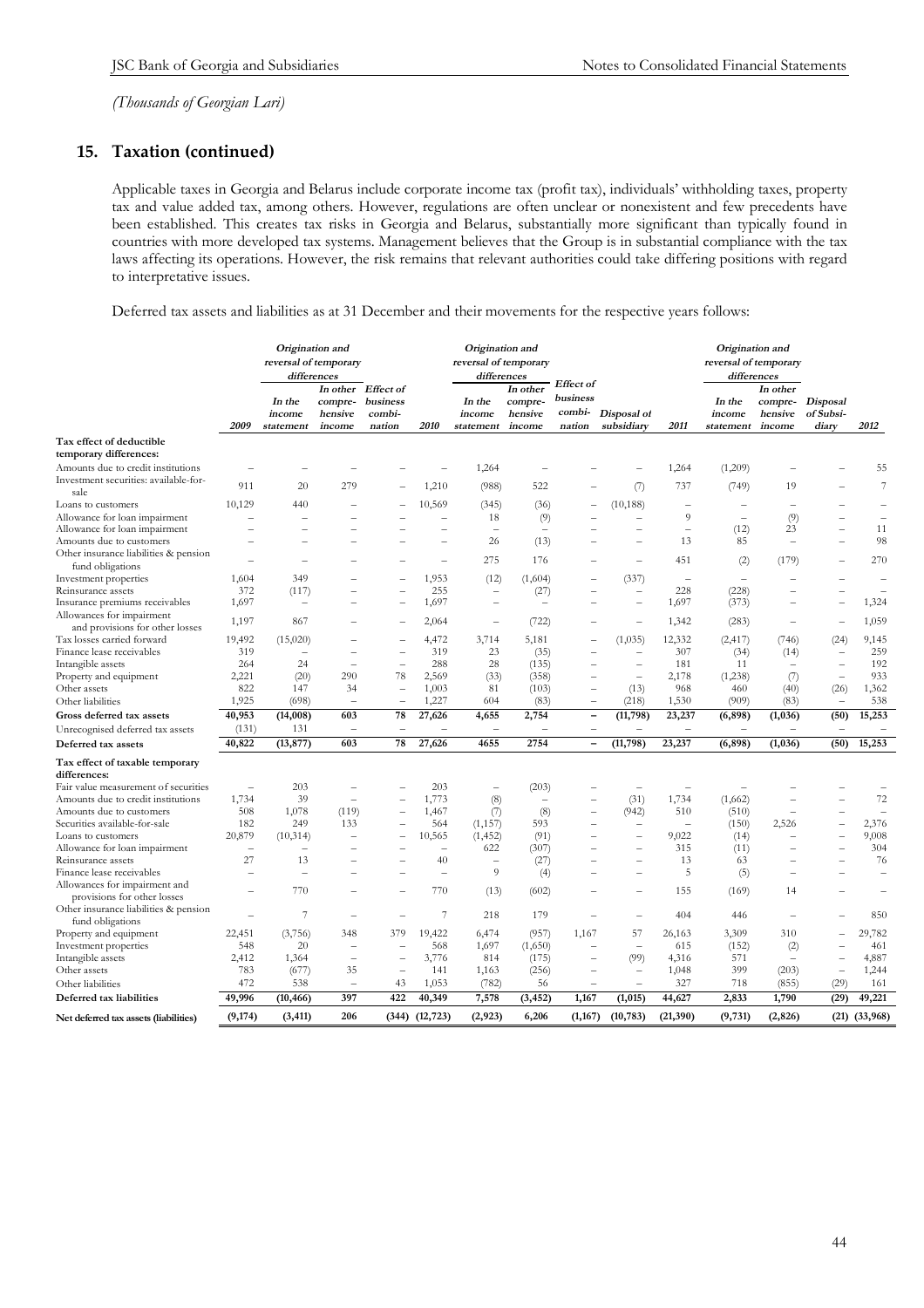# **16. Other Assets and Other Liabilities**

## **Other assets comprise:**

|                                                    | 2012     | 2011    | 2010    |
|----------------------------------------------------|----------|---------|---------|
| Insurance premiums receivable                      | 68,947   | 24,052  | 21,413  |
| Inventory                                          | 44,380   | 27,903  | 9,828   |
| Derivative financial assets                        | 36,784   | 36,823  | 2,933   |
| Accounts receivable                                | 25,559   | 24,126  | 17,093  |
| Settlements on operations                          | 10,931   | 1,972   | 5,182   |
| Operating taxes receivable                         | 9,883    | 4,683   | 1,793   |
| Reinsurance assets                                 | 8,279    | 8,859   | 7,307   |
| Receivables from money transfers                   | 4,619    | 4,937   | 3,358   |
| Receivables from documentary operations            | 2,990    | 1,026   | 1,338   |
| Assets purchased for finance lease purposes        | 1,654    | 1,877   | 1,434   |
| Trading securities owned                           | 971      | 1,115   | 1,218   |
| Foreclosed assets                                  | 900      | 169     | 1,049   |
| Receivables from sale of assets                    | 872      | 663     | 797     |
| Operating lease receivables                        | 547      | 309     | 266     |
| Prepayments for purchase of property and equipment |          |         | 959     |
| Assets held-for-sale                               |          |         | 314     |
| Other                                              | 18,101   | 6,556   | 2,447   |
|                                                    | 235,417  | 145,070 | 78,729  |
| Less – Allowance for impairment of other assets    | (14,375) | (7,502) | (3,309) |
| Other assets                                       | 221,042  | 137,568 | 75,420  |

Inventories mainly comprises GEL 32,458 affordable housing apartments under construction (2011: GEL 19,151, 2010: 3,036), GEL 5,698 medical supplies held by the healthcare segment (2011: GEL 2,368, 2010 GEL 271) and GEL 5,618 of winery business related materials and finished goods (2011: GEL 5,971, 2010: 5,406).

## **Other liabilities comprise:**

|                                                   | 2012    | 2011    | 2010    |
|---------------------------------------------------|---------|---------|---------|
| Insurance contracts liabilities                   | 79,839  | 35,009  | 32,695  |
| Deferred income and other accruals                | 31,975  | 8,915   | 3,268   |
| Accounts payable                                  | 13,556  | 35,025  | 2,617   |
| Accruals for employee compensation                | 14,093  | 40,825  | 25,111  |
| Other insurance liabilities                       | 10,861  | 8,534   | 4,431   |
| Creditors                                         | 9,911   | 1,751   | 8,412   |
| Pension benefit obligations                       | 8,758   | 6,353   | 4,949   |
| Derivative financial liabilities                  | 4,867   | 15,856  | 17,525  |
| Other taxes payable                               | 1,930   | 2,777   | 2,418   |
| Dividends payable                                 | 393     | 359     | 303     |
| Amounts payable for share acquisitions            |         |         | 259     |
| Amounts payable for purchase of intangible assets |         |         | 9       |
| Other                                             | 8,041   | 3,057   | 4,790   |
| <b>Other liabilities</b>                          | 184,224 | 158,462 | 106,787 |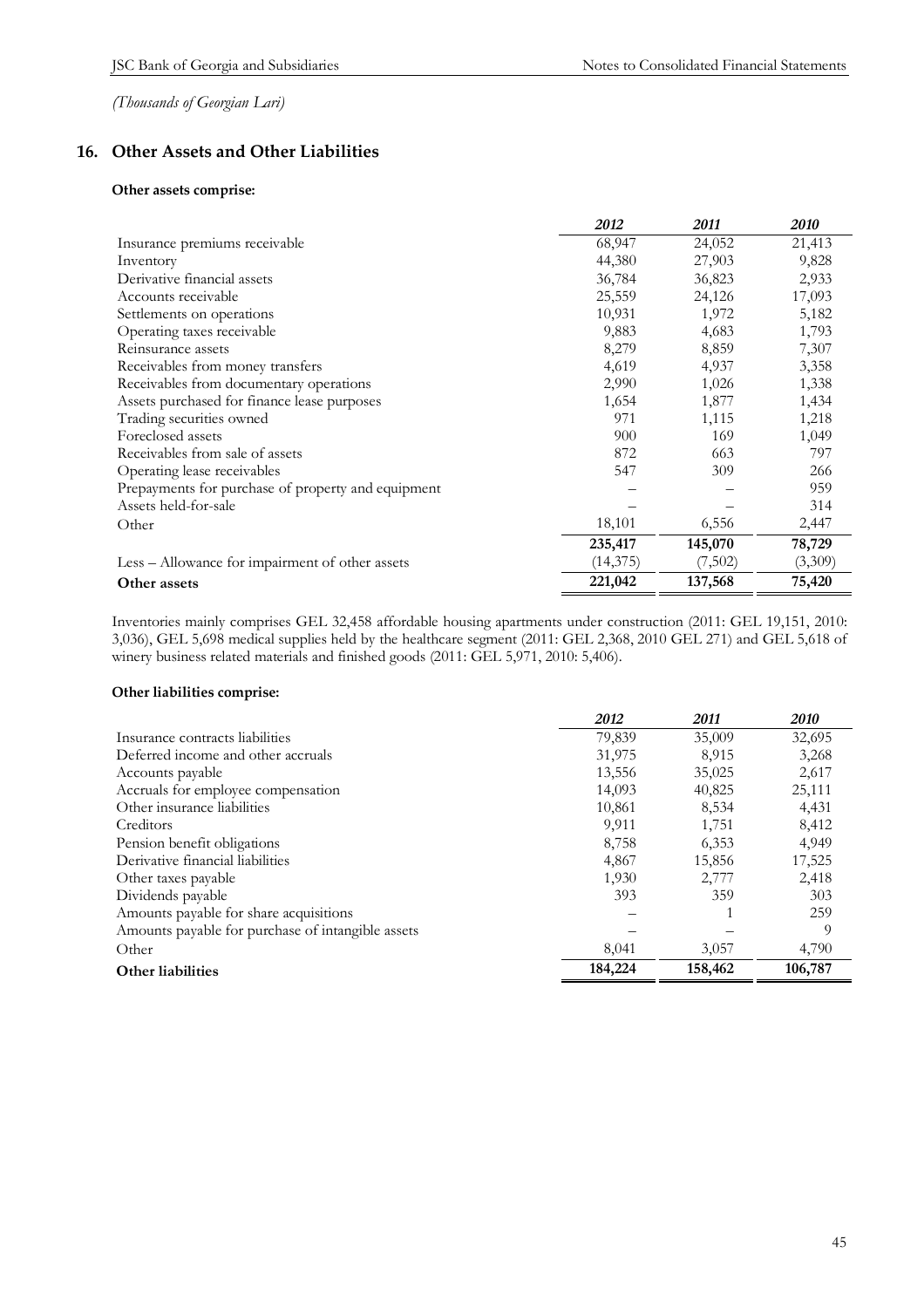## **16. Other Assets and Other Liabilities (continued)**

The table below shows the fair values of derivative financial instruments, recorded as assets or liabilities, together with their notional amounts. The notional amount, recorded gross, is the amount of a derivative's underlying asset or liability, reference rate or index and is the basis upon which changes in the value of derivatives are measured. The notional amounts indicate the volume of transactions outstanding at the year end and are not indicative of the credit risk.

|                                       | 2012            |        |            |  |
|---------------------------------------|-----------------|--------|------------|--|
|                                       | <b>Notional</b> |        | Fair value |  |
|                                       | amount          | Asset  | Liability  |  |
| Interest rate contracts               |                 |        |            |  |
| Forwards and Swaps – foreign          | 148,137         |        | 4,783      |  |
| Foreign exchange contracts            |                 |        |            |  |
| Forwards and Swaps – domestic         | 41,693          | 542    |            |  |
| Forwards and Swaps - foreign          | 120,493         | 35,976 | 84         |  |
| Equity / Commodity contracts          |                 |        |            |  |
| Call options - foreign                | 3,313           | 266    |            |  |
| Total derivative assets / liabilities | 313,636         | 36,784 | 4,867      |  |

|                                               |                 | 2011       |           |                 | 2010         |            |
|-----------------------------------------------|-----------------|------------|-----------|-----------------|--------------|------------|
|                                               | <b>Notional</b> | Fair value |           | <b>Notional</b> |              | Fair value |
|                                               | amount          | Asset      | Liability | amount          | <b>Asset</b> | Liability  |
| Interest rate contracts                       |                 |            |           |                 |              |            |
| Forwards and Swaps – foreign                  | 263,309         |            | 9,542     | 338,369         |              | 14,527     |
| Foreign exchange contracts                    |                 |            |           |                 |              |            |
| Forwards and Swaps – domestic                 | 97,781          | 275        | 196       | 66,058          | 777          | 597        |
| Forwards and Swaps - foreign                  | 255,348         | 35,850     | 5,791     |                 |              |            |
| Options – foreign                             |                 |            |           | 54,121          | 1,815        | 2,211      |
| <b>Equity / Commodity contracts</b>           |                 |            |           |                 |              |            |
| Call options – foreign                        | 5,010           | 698        |           | 3,014           | 341          |            |
| Embedded derivatives from investment deposits |                 |            | 327       |                 |              | 190        |
| Total derivative assets / liabilities         | 621,448         | 36,823     | 15,856    | 461,562         | 2,933        | 17,525     |

## **17. Amounts Due to Customers**

The amounts due to customers include the following:

|                                                                        | 2012      | 2011      | <i>2010</i> |
|------------------------------------------------------------------------|-----------|-----------|-------------|
| Time deposits                                                          | 1,325,544 | 908,577   | 953,399     |
| Current accounts                                                       | 1,297,367 | 1,645,507 | 1,051,299   |
| Promissory notes issued                                                | 70.114    | 181,138   | 21,610      |
| Amounts due to customers                                               | 2,693,025 | 2,735,222 | 2,026,308   |
| Held as security against letters of credit and guarantees<br>(Note 19) | 31,439    | 24,353    | 20,336      |

As at 31 December 2012, 31 December 2011 and 31 December 2010, promissory notes issued by the Group comprise the notes privately held by financial institutions being effectively equivalents of certificates of deposits with fixed maturity and fixed interest rate. The average effective maturity of the notes was 3 months (2011: 5 months, 2010: 10 months).

At 31 December 2012, amounts due to customers of GEL 462,815 (17%) were due to the 10 largest customers (2011: GEL 580,710 (21%), 2010: 363,420 (18%).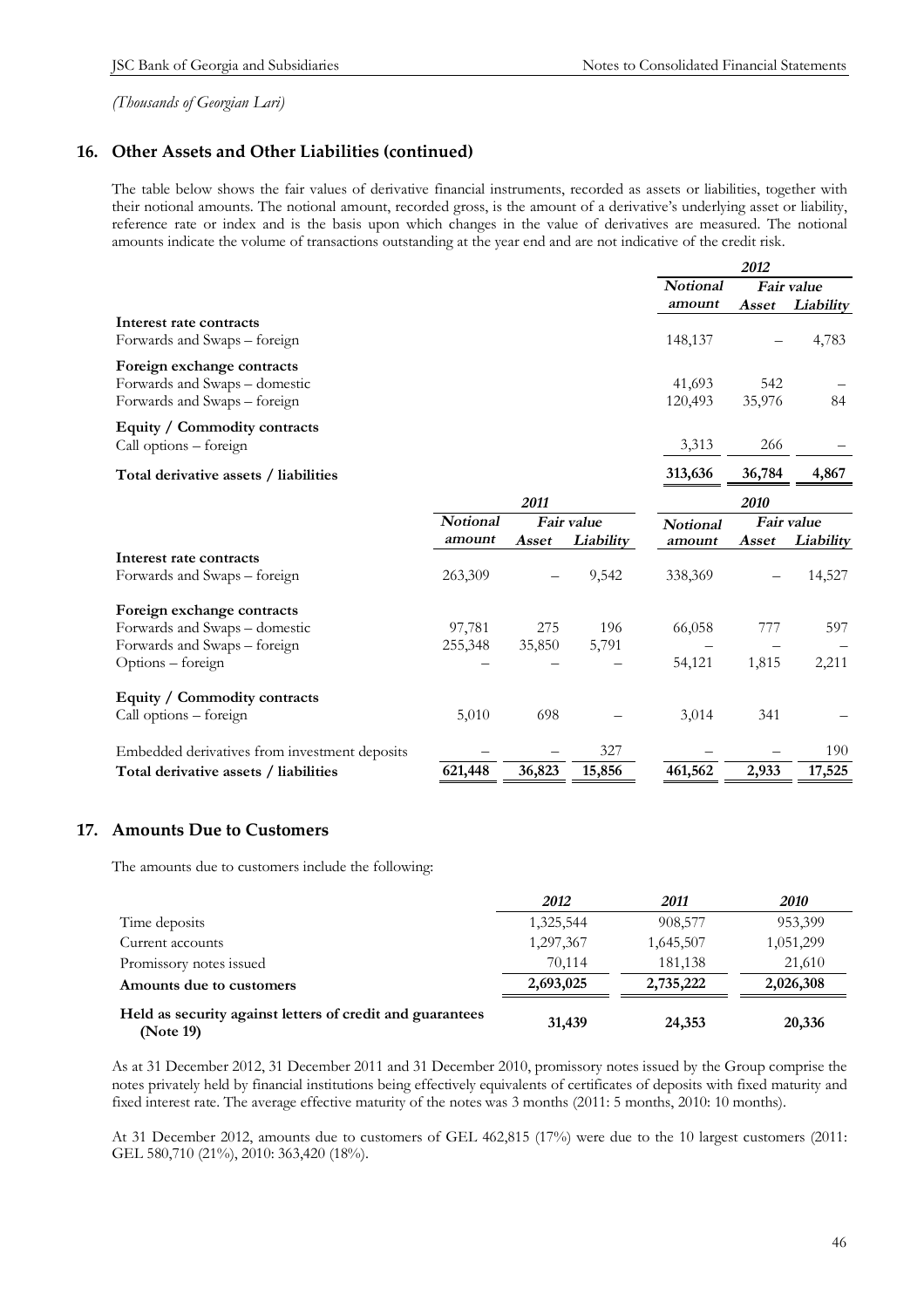## **17. Amounts due to customers (continued)**

Amounts due to customers include accounts with the following types of customers:

|                                | 2012      | 2011      | <i>2010</i> |
|--------------------------------|-----------|-----------|-------------|
| Private enterprises            | 1,300,487 | 1,290,908 | 964,150     |
| Individuals                    | 1,238,135 | 1,056,852 | 894,312     |
| State and budget organizations | 154,403   | 387.462   | 167,846     |
| Amounts due to customers       | 2,693,025 | 2,735,222 | 2,026,308   |

The breakdown of customer accounts by industry sector is as follows:

|                                | 2012      | 2011      | 2010      |
|--------------------------------|-----------|-----------|-----------|
| Individuals                    | 1,238,135 | 1,056,852 | 894,312   |
| Trade and services             | 712,794   | 655,551   | 421,138   |
| State and budget organizations | 154,403   | 387,462   | 167,846   |
| Energy                         | 241,807   | 239,797   | 256,275   |
| Construction and development   | 145,919   | 175,906   | 93,827    |
| Mining and processing          | 59,129    | 131,734   | 113,283   |
| Transport and communication    | 35,235    | 36,871    | 35,226    |
| Agriculture                    | 4,502     | 14,844    | 21,379    |
| Other                          | 101,101   | 36,205    | 23,022    |
| Amounts due to customers       | 2,693,025 | 2,735,222 | 2,026,308 |

# **18. Amounts Due to Credit Institutions**

Amounts due to credit institutions comprise:

|                                                    | 2012      | 2011    | 2010      |
|----------------------------------------------------|-----------|---------|-----------|
| Borrowings from international credit institutions  | 596,700   | 449,220 | 400,740   |
| Eurobonds                                          | 420,849   | 95,954  | 270,880   |
| Short-term loans from the National Bank of Georgia | 310,178   |         |           |
| Time deposits and inter-bank loans                 | 113,222   | 42,837  | 130,284   |
| Correspondent accounts                             | 7,969     | 15,331  | 4,717     |
| Subtotal                                           | 1,448,918 | 603,342 | 806,621   |
| Non-convertible subordinated debt                  | 208,244   | 234,012 | 245,508   |
| Convertible subordinated debt                      |           | 83,818  | 86,798    |
| Total subordinated debt                            | 208,244   | 317,830 | 332,306   |
| Amounts due to credit institutions                 | 1,657,162 | 921,172 | 1,138,927 |

During the year ended 31 December 2012 the Group received short-term funds from Georgian banks in different currencies.

During the year ended 2012 the Group paid up to 9.65% on USD borrowings from international credit institutions (2011: up to 9.65%, 2010: up to 9.00%). During the year ended 2012 the Group paid up to 11.65% on USD subordinated debt (2011, 2010: up to 11.65%).

Some long-term borrowings from international credit institutions are received upon certain conditions (the "Lender Covenants") that the Group maintains different limits for capital adequacy, liquidity, currency positions, credit exposures, leverage and others. At 31 December 2012, 31 December 2011 and 31 December 2010 the Group complied with all the Lender Covenants of the borrowings from international credit institutions.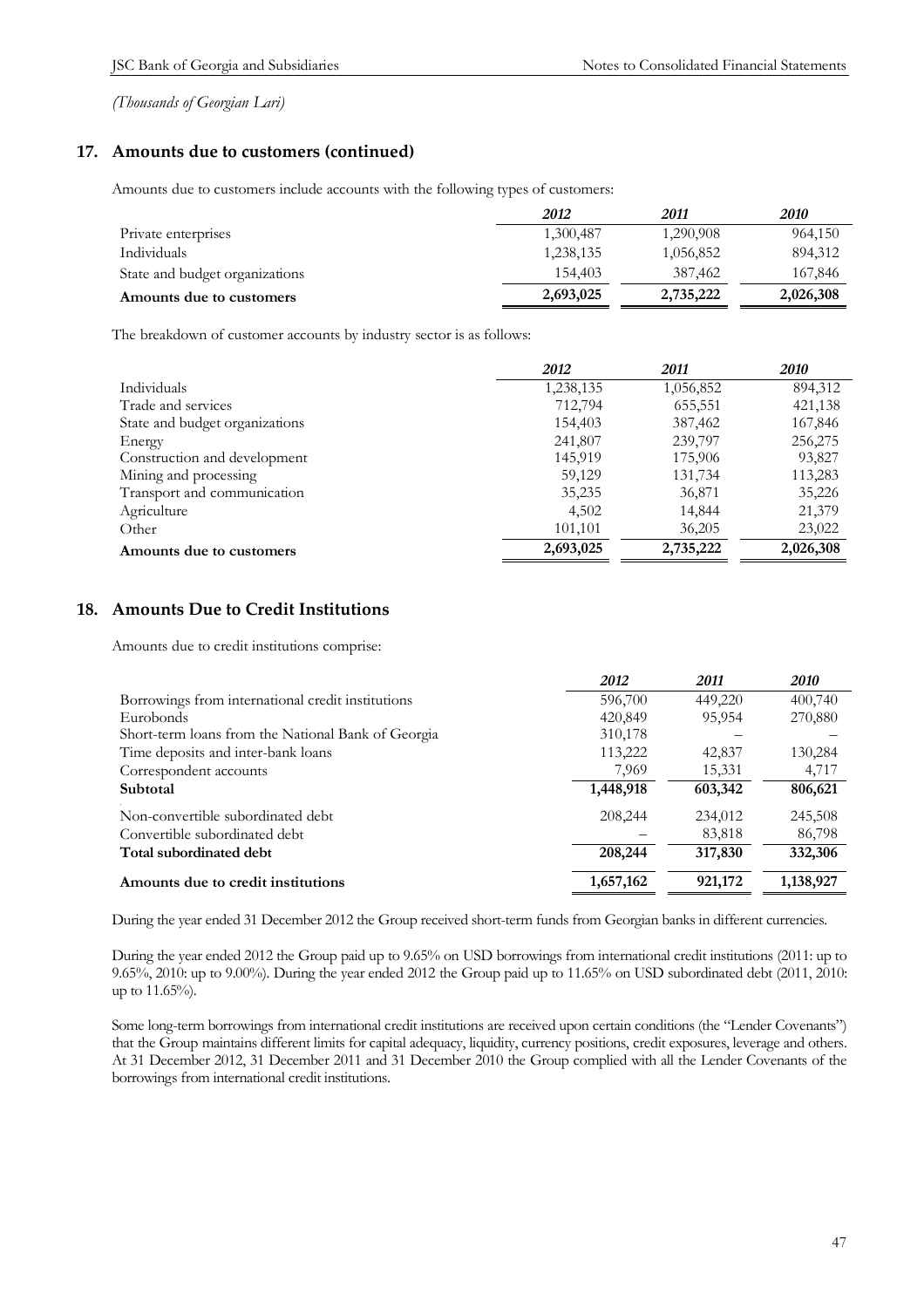## **18. Amounts Due to Credit Institutions (continued)**

The borrowings received on 13 January 2009 from the European Bank for Reconstruction and Development ("EBRD") and International Financial Corporation ("IFC"), comprising USD 26,044 thousand (GEL 43,441) each, had an equity conversion feature valid for 5 years from the loan granting date (the "Convertibility Period"). On 24 February 2012 EBRD and IFC utilized the equity conversion feature and converted the largest portion of their respective loans to the Bank into the Bank's shares (the "Loan Conversion"). A total nominal (contractual) amount of USD 49,903 thousand (GEL 81,023) was converted into 3,635,006 newly issued ordinary shares of the Bank (Note 20).

In accordance with the terms and conditions of the Loan Participation Notes due to BG Finance B.V. in 2012 (ISIN: XS0283756624; Common Code: 028375662), on 8 February 2012 (the "Maturity Date") the Notes were redeemed in full. Notes with a par value of USD 144,493 thousand (GEL 241,347) had been repurchased by the Bank prior to the Maturity Date, recognising a net of GEL 260 gain on early redemptions and the remaining Notes (with a par value of USD 55,507 thousand, GEL 92,580) were repaid at the Maturity Date.

On 5 July 2012 the Bank completed the issuance of its USD 250 million (GEL 411 million) 7.75% notes due 2017. The Regulation S / Rule 144A 5-year senior unsecured notes carry a 7.75% coupon rate per annum, paid semi-annually, and were issued and sold at closing at a price of 99.491% of principal amount. Credit Suisse Securities (Europe) Limited, J.P. Morgan Securities Ltd. and Merrill Lynch International acted as Joint Lead Managers and Bookrunners for the notes. Dechert LLP and Baker & McKenzie LLP acted as legal advisors to the Joint Lead Managers and the Bank, respectively. The notes are rated BB- (Fitch) / Ba3 (Moody's) / BB- (Standard & Poor's). The notes are listed on the Official List of the UK Listing Authority and admitted to trading on the London Stock Exchange's Regulated Market.

## **19. Commitments and Contingencies**

## **Legal**

In the ordinary course of business, the Group is subject to legal actions and complaints. Management believes that the ultimate liability, if any, arising from such actions or complaints will not have a material adverse effect on the financial condition or the results of future operations of the Group.

## **Financial commitments and contingencies**

As at 31 December 2012, 31 December 2011 and 31 December 2010 the Group's financial commitments and contingencies comprised the following:

|                                                                                    | 2012      | 2011      | 2010      |
|------------------------------------------------------------------------------------|-----------|-----------|-----------|
| Credit-related commitments                                                         |           |           |           |
| Guarantees issued                                                                  | 502,511   | 463,393   | 374,230   |
| Undrawn loan facilities                                                            | 140,003   | 120,339   | 138,057   |
| Letters of credit                                                                  | 100,023   | 70,224    | 58,779    |
|                                                                                    | 742,537   | 653,956   | 571,066   |
| <b>Operating lease commitments</b>                                                 |           |           |           |
| Not later than 1 year                                                              | 5,666     | 5,040     | 7,016     |
| Later than 1 year but not later than 5 years                                       | 11,722    | 9,979     | 13,984    |
| Later than 5 years                                                                 | 2,172     | 3,122     | 6,037     |
|                                                                                    | 19,560    | 18,141    | 27,037    |
| Capital expenditure commitments                                                    | 3,069     | 47,918    | 39,523    |
| Less - Cash held as security against letters of credit and<br>guarantees (Note 17) | (31, 439) | (24, 353) | (20, 336) |
| $Less - Provisions$                                                                | (683)     | (386)     | (4, 407)  |
| Less – Receivables related to letters of credit                                    |           | (515)     |           |
| Financial commitments and contingencies, net                                       | 733,044   | 694,761   | 612,883   |

As at 31 December 2012 capital expenditure represented the commitment for purchase of property and capital repairs of GEL 948 and software and other intangible assets of GEL 2,121. As at 31 December 2011 capital expenditure represented the commitment for purchase of property and capital repairs of GEL 41,119 and software and other intangible assets of GEL 6,799. As at 31 December 2010 capital expenditure represented the commitment for purchase of property and capital repairs of GEL 32,311 and software and other intangible assets of GEL 7,212.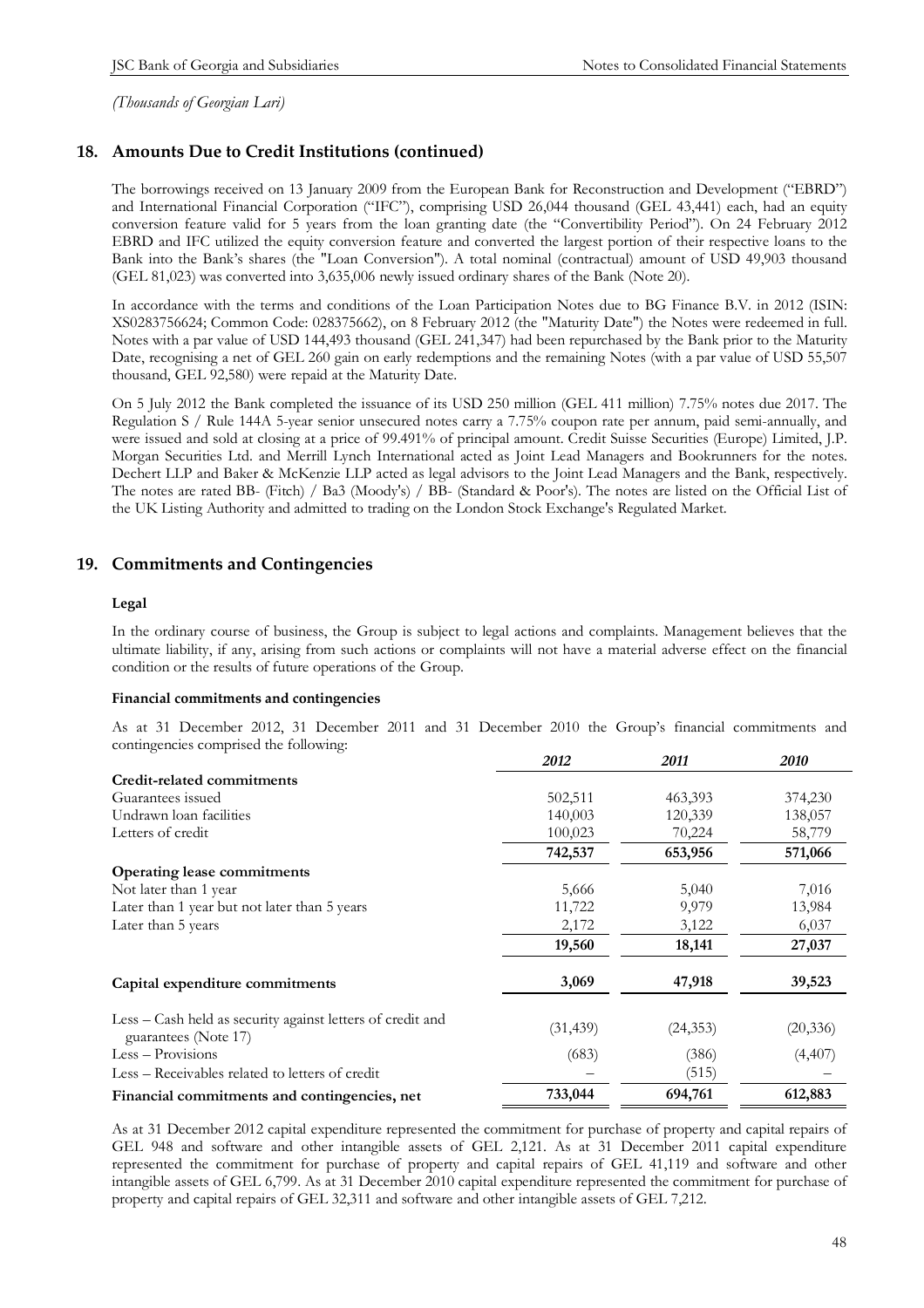# **20. Equity**

## **Share capital**

As at 31 December 2012, issued share capital comprised 36,512,553 common shares, of which 36,512,553 were fully paid (31 December 2011: 43,308,125 authorized common shares, of which 32,877,547 were issued and fully paid, 31 December 2010: 43,308,125 authorized common shares, of which 31,344,860 were issued and fully paid). Each share has a nominal value of one (1) Georgian Lari. Shares issued and outstanding as at 31 December 2012 are described below:

|                                                             | <b>Number</b> | Amount    |
|-------------------------------------------------------------|---------------|-----------|
|                                                             | of shares     | of shares |
|                                                             | Ordinary      | Ordinary  |
| 31 December 2009                                            | 31,306,071    | 31,306    |
| Increase in share capital arising from share-based payments | 38,789        | 39        |
| 31 December 2010                                            | 31,344,860    | 31,345    |
| Increase in share capital arising from issuance of GDRs     | 1,500,000     | 1,500     |
| Increase in share capital arising from share-based payments | 32,687        | 33        |
| 31 December 2011                                            | 32,877,547    | 32,878    |
| Issue of share capital (Note 18)                            | 3,635,006     | 3,635     |
| 31 December 2012                                            | 36,512,553    | 36,513    |

On 24 February 2012 EBRD and IFC utilized the convertibility feature and converted USD 49,903 of their loans to the Bank into the Bank's shares (Note 18). Total number of ordinary shares issued under this transaction comprised 3,635,006.

On 28 February 2012 the Group completed the Tender Offer under which 35,909,383 of the Bank's shares then outstanding (or 98.35 per cent) were converted into 35,909,383 shares of BGH (Note 1).

Share capital of the Group was paid by the shareholders in Georgian Lari and they were entitled to dividends in Georgian Lari before the Tender Offer and are entitled to dividends in British Pound Sterling after the Tender Offer.

## **Treasury shares**

The number of treasury shares held by the Group as at 31 December 2012 comprised 463,590 (31 December 2011: 3,146,140, 31 December 2010: 1,509,086).

Treasury shares of GEL 464 as at 31 December 2012 comprise the Bank's shares owned by the Group (31 December 2011: GEL 1,208, 2010: GEL 1,072). Purchases and sales of treasury shares were conducted by the Bank's subsidiaries in the open market - JSC BG Capital, BG Trading LLC, Galt and Taggart Holdings Limited LLC, GC Holdings LLC and JSC Insurance Company Aldagi BCI.

During the year ended 31 December 2011, an increase in share capital of GEL 1,500 was made for future share-based compensation purposes. As a result, treasury shares amounting to GEL 1,938 as at 31 December 2011 (2010: GEL 438) were kept by the Group's custodian – Abacus Corporate Trustee Limited, acting as the trustee of the Group. Starting 20 February 2012, all shares of the Bank kept by Abacus Corporate Trustee Limited were converted into the Group's shares.

During the year ended 31 December 2011, 32,687 ordinary shares of GEL 33 par value and additional paid-in capital of GEL 620 have been vested as compensation to top management (2010: 38,789 ordinary shares of GEL 39 par value and additional paid-in capital of GEL 523).

## **Dividends**

On 25 May 2012, the annual general meeting of shareholders' of JSC Bank of Georgia declared 2012 dividends comprising Georgian Lari 0.7 per share, based on 2011 audited financial results. Dividend record date was set as 8 June 2012. The currency conversion date was set at 25 June 2012, with the official GEL – GBP exchange rate of 2.5626, resulting in a GBP denominated dividend of 0.2732 per share. Payment of the total GEL 25,267 dividends was received by shareholders on 25 June 2012.

On 15 June 2011, the annual general meeting of shareholders' of JSC Bank of Georgia declared 2011 dividends comprising Georgian Lari 0.3 per share, based on 2010 audited financial results. The declaration is effective from 1 July 2011. Payment of the total GEL 9,169 dividends was received by shareholders on 18 July 2011.

No dividends were declared nor paid during 2010.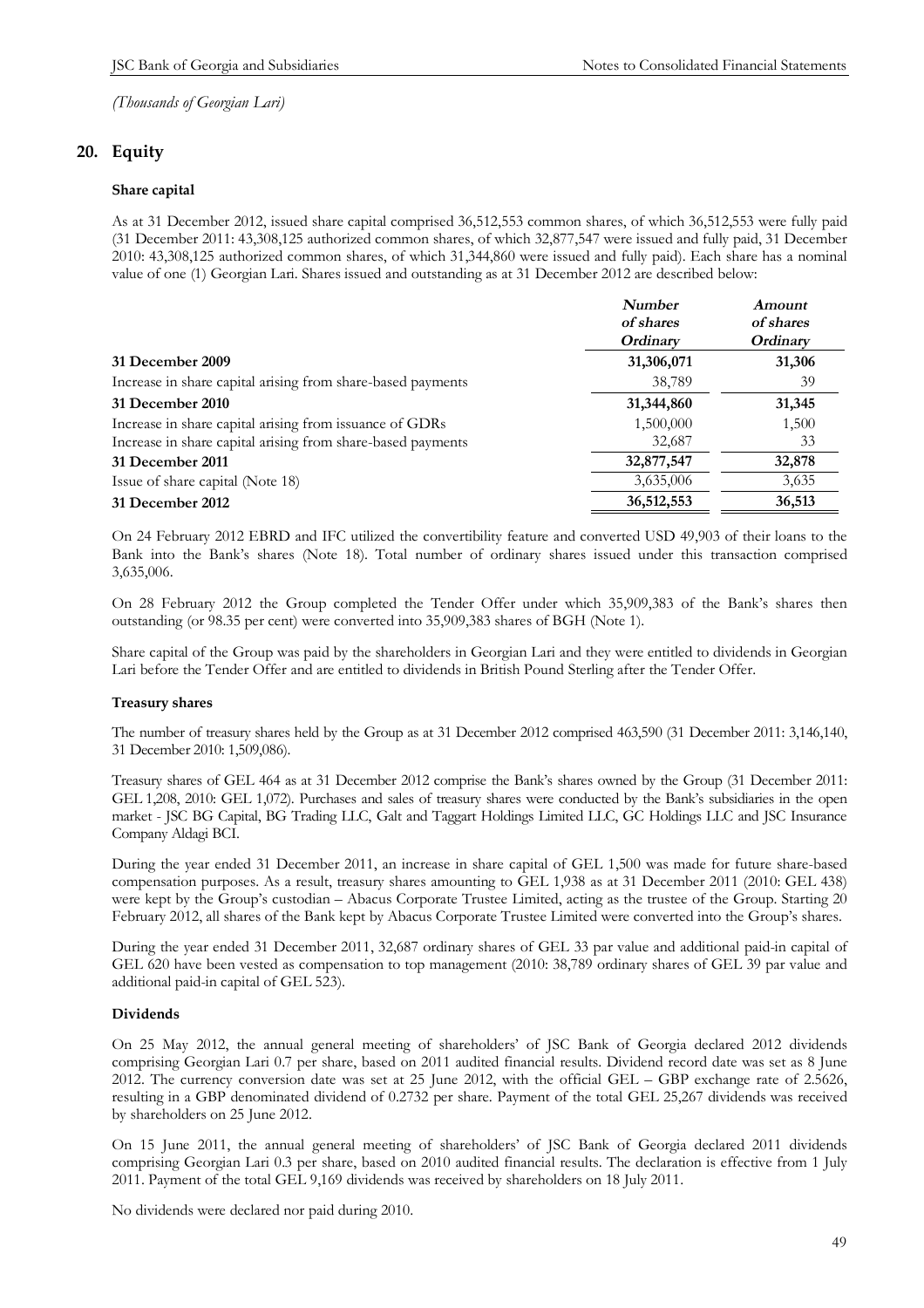## **20. Equity (continued)**

#### **Nature and purpose of other reserves**

#### *Revaluation reserve for property and equipment*

The revaluation reserve for property and equipment is used to record increases in the fair value of buildings and decreases to the extent that such decrease relates to an increase on the same asset previously recognised in equity.

*Unrealised gains (losses) on investment securities available-for-sale* 

This reserve records fair value changes on investments available-for-sale.

*Unrealised gains (losses) from dilution or sale / acquisition of shares in existing subsidiaries* 

This reserve records unrealised gains (losses) from dilution or sale / acquisition of shares in existing subsidiaries.

#### *Foreign currency translation reserve*

The foreign currency translation reserve is used to record exchange differences arising from the translation of the financial statements of foreign subsidiaries.

Movements in other reserves during the years ended 31 December 2012, 31 December 2011 and 31 December 2010 are presented in the statements of other comprehensive income.

## **Earnings per share**

|                                                                                                      | 2012       | 2011       | 2010       |
|------------------------------------------------------------------------------------------------------|------------|------------|------------|
| Basic earnings per share                                                                             |            |            |            |
| Profit for the year attributable to ordinary shareholders of<br>the Group                            | 178,921    | 132,531    | 83,640     |
| Profit for the year from continuing operations<br>attributable to ordinary shareholders of the Group | 178,921    | 147,750    | 83,640     |
| Weighted average number of ordinary shares outstanding<br>during the year                            | 33,142,027 | 29,866,366 | 30,037,041 |
| Basic earnings per share                                                                             | 5.3986     | 4.4375     | 2.7846     |
| Basic earnings per share from continuing operations                                                  | 5.3986     | 4.9470     | 2.7846     |
| <b>Dilution</b> effect                                                                               |            |            |            |
| Interest expenses on convertible debt instruments, net of<br>tax                                     | 1,116      | 8,029      | 8,143      |
| Number of dilutive potential ordinary shares                                                         | 526,381    | 3,635,006  | 3,474,614  |
| Diluted earnings per share                                                                           |            |            |            |
| Profit for the year attributable to ordinary shareholders of<br>the Group                            | 180,037    | 140,560    | 91,783     |
| Profit for the year from continuing operations<br>attributable to ordinary shareholders of the Group | 180,037    | 155,779    | 91,783     |
| Weighted average number of diluted ordinary shares<br>outstanding during the year                    | 33,668,408 | 33,501,372 | 33,511,655 |
| Diluted earnings per share                                                                           | 5.3474     | 4.1957     | 2.7388     |
| Diluted earnings per share from continuing operations                                                | 5.3474     | 4.6499     | 2.7388     |

During the years ended 31 December 2011 and 31 December 2010 dilutive potential ordinary shares were accounted for by convertible loans granted by EBRD and IFC.

On 24 February 2012 the Bank converted certain part of its loans taken from EBRD and IFC into 3,635,006 ordinary shares of the Bank (Note 18). Their conversion decreased earnings per share from continuing operations. However, it also reduced the Group's interest expense on these debt instruments and increased the total profit attributable to ordinary shareholders of the Group.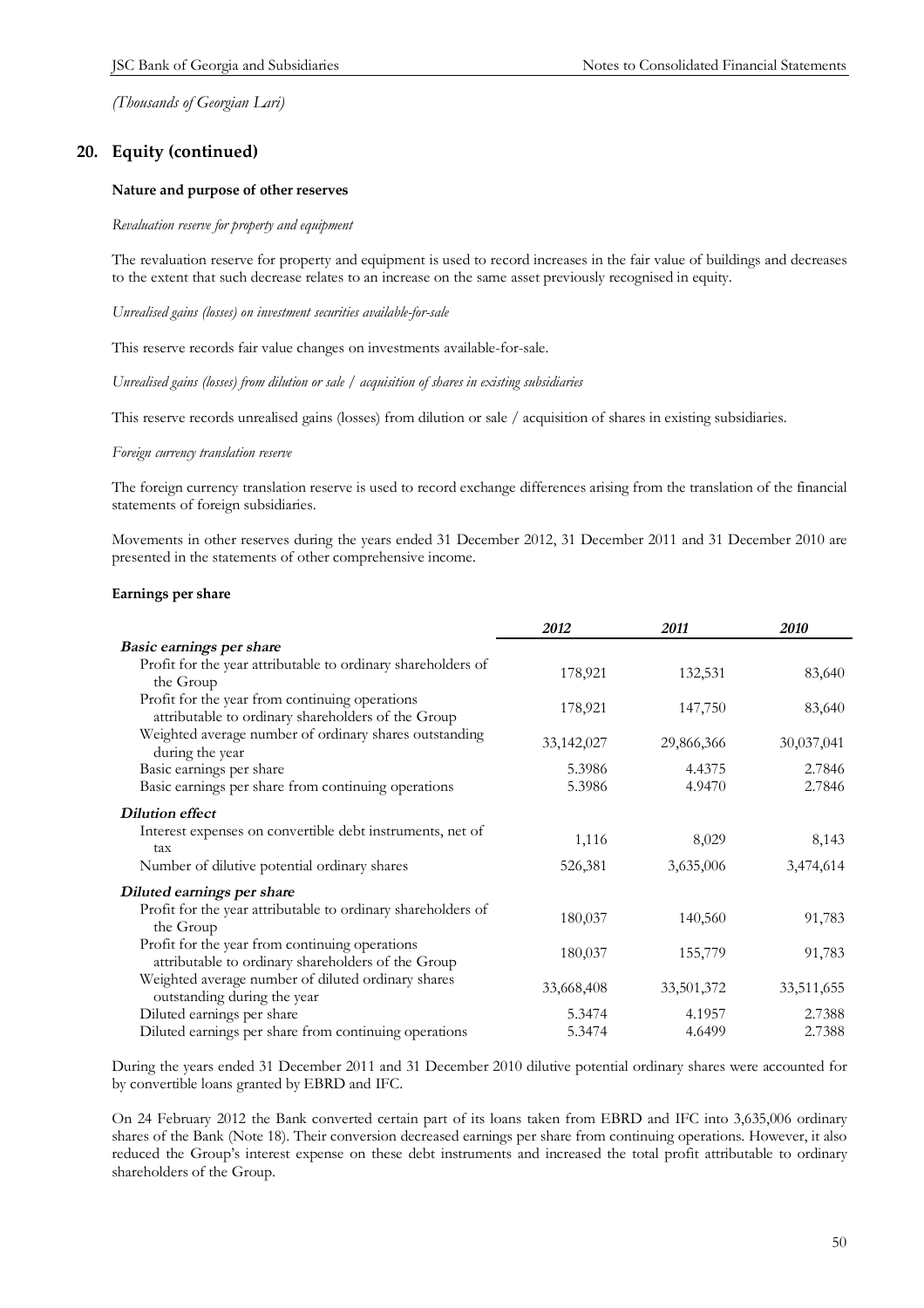# **21. Net Fee and Commission Income**

|                                  | 2012      | 2011     | <i><b>2010</b></i> |
|----------------------------------|-----------|----------|--------------------|
|                                  |           |          |                    |
| Settlements operations           | 69,208    | 62,015   | 50,511             |
| Guarantees and letters of credit | 26,846    | 17,528   | 12,362             |
| Cash operations                  | 8,826     | 9,048    | 8,061              |
| Currency conversion operations   | 1,802     | 1,507    | 677                |
| Brokerage service fees           | 911       | 1,033    | 545                |
| Advisory                         |           | 1,668    | 1,129              |
| Other                            | 1,685     | 742      | 980                |
| Fee and commission income        | 109,278   | 93,541   | 74,265             |
| Settlements operations           | (14,841)  | (12,255) | (7, 324)           |
| Guarantees and letters of credit | (4,046)   | (1,856)  | (1, 164)           |
| Cash operations                  | (1,510)   | (2, 424) | (780)              |
| Insurance brokerage service fees | (722)     | (543)    | (646)              |
| Currency conversion operations   | (73)      | (550)    | (14)               |
| Other                            | (1,018)   | (576)    | (917)              |
| Fee and commission expense       | (22, 210) | (18,204) | (10, 845)          |
| Net fee and commission income    | 87,068    | 75,337   | 63,420             |

## **22. Net Insurance Revenue**

Net insurance premiums earned, net insurance claims incurred and respective net insurance revenue for the years ended 31 December 2012, 31 December 2011 and 31 December 2010 comprised:

|                                                                                          | 2012      | 2011      | 2010      |
|------------------------------------------------------------------------------------------|-----------|-----------|-----------|
| Life insurance contracts premium written                                                 | 4,069     | 2,200     | 2,562     |
| General insurance contracts premium written                                              | 113,810   | 54,241    | 53,744    |
| Total premiums written                                                                   | 117,879   | 56,441    | 56,306    |
| Gross change in life provision                                                           | (98)      | 82        | 96        |
| Gross change in general insurance contracts unearned premium<br>provision                | (14, 931) | 135       | (1,001)   |
| Total gross premiums earned on insurance contracts                                       | 102,850   | 56,658    | 55,401    |
| Reinsurers' share of life insurance contracts premium written                            | (658)     | (148)     | (1,321)   |
| Reinsurers' share of general insurance contracts premium written                         | (8,925)   | (9,750)   | (11,038)  |
| Reinsurers' share of change in life provision                                            | (65)      | (183)     | (57)      |
| Reinsurers' share of change in general insurance contracts unearned<br>premium provision | (2,026)   | (181)     | 1,576     |
| Total reinsurers' share of gross earned premiums on insurance<br>contracts               | (11, 674) | (10, 262) | (10, 840) |
| Net insurance premiums earned                                                            | 91,176    | 46,396    | 44,561    |
| Life insurance claims paid                                                               | (539)     | (465)     | (1,272)   |
| General insurance claims paid                                                            | (60, 323) | (30, 850) | (28, 493) |
| Total insurance claims paid                                                              | (60, 862) | (31, 315) | (29,765)  |
| Reinsurers' share of life insurance claims paid                                          | 84        | 428       | 988       |
| Reinsurers' share of general insurance claims paid                                       | 1,282     | 1,186     | 1,497     |
| Gross change in total reserves for claims                                                | 1,742     | 774       | (1,486)   |
| Reinsurers' share of change in total reserves for claims                                 | 716       | 269       | 868       |
| Net insurance claims incurred                                                            | (57, 038) | (28, 658) | (27, 898) |
| Net insurance revenue                                                                    | 34,138    | 17,738    | 16,663    |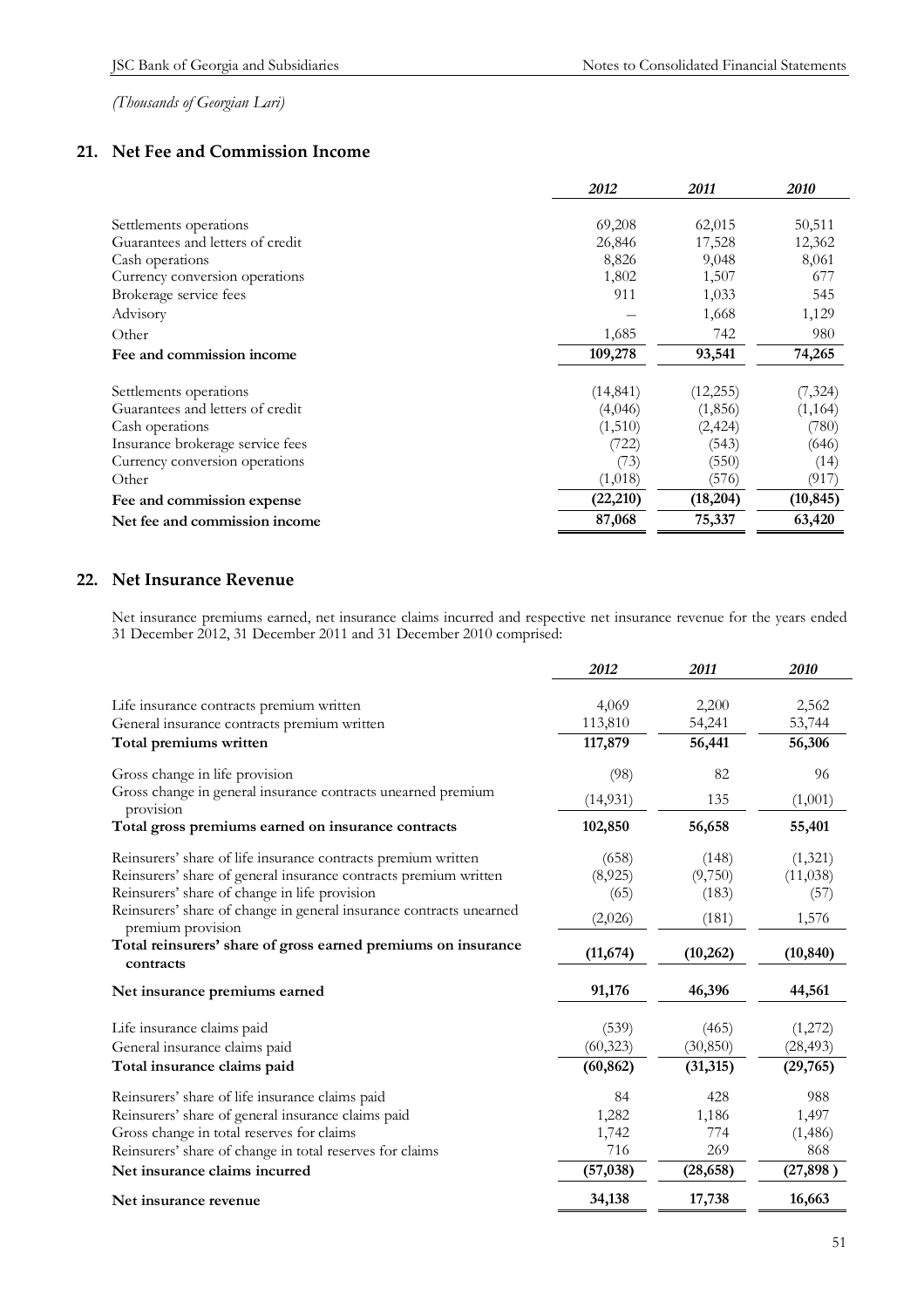## **23. Net Healthcare Revenue**

|                                                         | 2012     | 2011    | <i>2010</i> |
|---------------------------------------------------------|----------|---------|-------------|
|                                                         |          |         |             |
| Revenue from free flow (non-insured retail individuals) | 21,133   | 1,847   | 501         |
| Revenue from insurance companies                        | 16,937   | 1,507   | 152         |
| Revenue from government programmes                      | 13,184   | 217     |             |
| Other revenue from medical services                     | 3,122    | 2,129   | 1,555       |
| Healthcare revenue                                      | 54,376   | 5,700   | 2,208       |
| Direct salary expenses                                  | (21,980) | (1,938) | (999)       |
| Direct materials                                        | (6,799)  | (632)   | (139)       |
| Expenses on medical service providers                   | (2,081)  | (474)   | (351)       |
| Other direct expenses                                   | (170)    | 198)    | (143)       |
| Cost of healthcare services                             | (31,030) | (3,242) | (1,632)     |
| Net healthcare revenue                                  | 23,346   | 2,458   | 576         |

# **24. Salaries and Other Employee Benefits, and General and Administrative Expenses**

|                                      | 2012       | 2011      | 2010       |
|--------------------------------------|------------|-----------|------------|
| Salaries and bonuses                 | (119,789)  | (113,214) | (102,686)  |
| Social security costs                | (1.510)    | (1.408)   | (1.199)    |
| Salaries and other employee benefits | (121, 299) | (114,622) | (103, 885) |

The average number of staff employed by the Group for the years ended 31 December 2012, 31 December 2011 and 31 December 2010 comprised:

|                                                                                                                                                                                                                                                                                                                                                                     | 2012  | 2011  | 2010  |
|---------------------------------------------------------------------------------------------------------------------------------------------------------------------------------------------------------------------------------------------------------------------------------------------------------------------------------------------------------------------|-------|-------|-------|
| The Bank                                                                                                                                                                                                                                                                                                                                                            | 3,523 | 3,229 | 2,921 |
| Insurance segment                                                                                                                                                                                                                                                                                                                                                   | 459   | 324   | 309   |
| BNB segment $*$                                                                                                                                                                                                                                                                                                                                                     | 290   | 338   | 728   |
| Other                                                                                                                                                                                                                                                                                                                                                               | 750   | 758   | 758   |
| Average number of staff employed excluding healthcare**                                                                                                                                                                                                                                                                                                             | 5,022 | 4,649 | 4,716 |
| Healthcare segment                                                                                                                                                                                                                                                                                                                                                  | 4,288 | 955   | 436   |
| Average total number of staff employed                                                                                                                                                                                                                                                                                                                              | 9,310 | 5,604 | 5,152 |
| $\mathcal{L}$ radius $\mathcal{L}$ , $\mathcal{L}$ , $\mathcal{L}$ , $\mathcal{L}$ , $\mathcal{L}$ , $\mathcal{L}$ , $\mathcal{L}$ , $\mathcal{L}$ , $\mathcal{L}$ , $\mathcal{L}$ , $\mathcal{L}$ , $\mathcal{L}$ , $\mathcal{L}$ , $\mathcal{L}$ , $\mathcal{L}$ , $\mathcal{L}$ , $\mathcal{L}$ , $\mathcal{L}$ , $\mathcal{L}$<br>$\mathbf{z}$ and $\mathbf{z}$ |       |       |       |

*\* JSC Belarusky Narodny Bank and JSC BG BANK (for 2011 and 2010). \*\* Salary expenses on staff employed in the healthcare segment are included in cost of healthcare services.*

Salaries and bonuses include GEL 17,122, GEL 12,092 and GEL 8,920 of the Executives' Equity Compensation Plan costs for the years ended 31 December 2012, 31 December 2011 and 31 December 2010, respectively, associated with the existing sharebased compensation scheme approved in the Group (Notes 26 and 30).

|                                         | 2012      | 2011      | 2010      |
|-----------------------------------------|-----------|-----------|-----------|
| Repairs and maintenance                 | (11, 164) | (6,330)   | (6,205)   |
| Legal and other professional services   | (8,975)   | (6,077)   | (6, 149)  |
| Marketing and advertising               | (9,603)   | (15,614)  | (12, 534) |
| Occupancy and rent                      | (9, 457)  | (9,396)   | (10,082)  |
| Office supplies                         | (8, 344)  | (3,350)   | (3,786)   |
| Operating taxes                         | (4,824)   | (4, 464)  | (4,188)   |
| Communication                           | (4,593)   | (4,679)   | (4,975)   |
| Corporate hospitality and entertainment | (2,669)   | (1,889)   | (1,709)   |
| Security                                | (1,964)   | (2,061)   | (3,055)   |
| Travel expenses                         | (1,403)   | (2, 412)  | (1, 975)  |
| Personnel training and recruitment      | (854)     | (733)     | (416)     |
| Insurance                               | (397)     | (232)     | (678)     |
| Penalties                               | (318)     | (329)     | (178)     |
| <b>Banking services</b>                 | (62)      | (874)     | (756)     |
| Other                                   | (1,059)   | (3,502)   | (3,882)   |
| General and administrative expenses     | (65, 686) | (61, 942) | (60, 568) |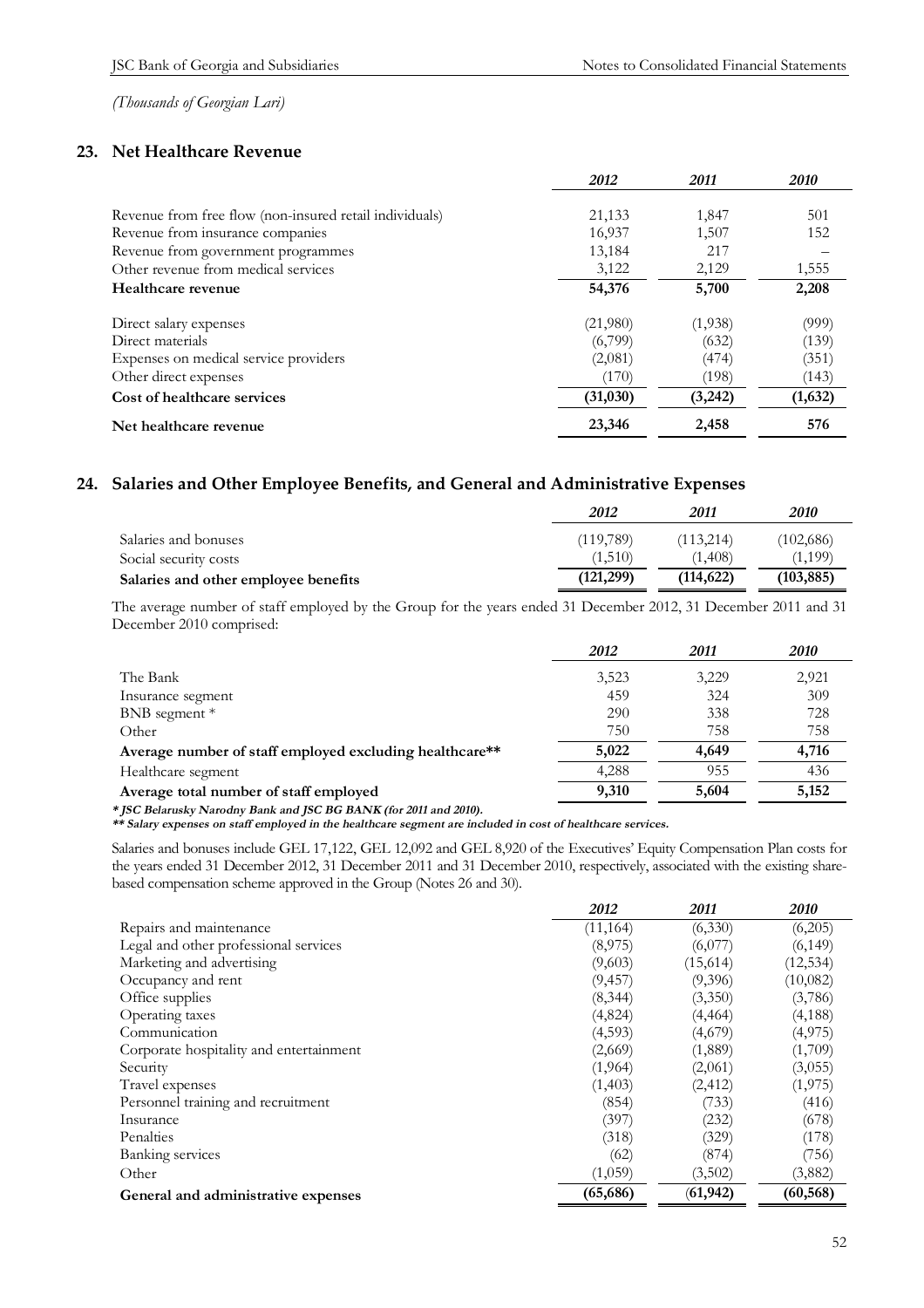## **25. Net Non-operating Expenses**

Net non-operating expenses for the year ended 31 December 2012 include GEL 6,191 in relation to the costs of BGH's admission to the premium listing segment of the Official List of the UK Listing Authority and GEL 8,413 in relation to impairment of several investments. Net non-operating expenses for the year ended 31 December 2011 include GEL 23,394 in relation to impairment of goodwill on JSC Belarusky Narodny Bank and GEL 6,431 loss on early repurchase of the Bank's Eurobonds. All other amounts included in this caption for the years ended 31 December 2012, 31 December 2011 and 31 December 2010 are not individually significant, and therefore have not been disclosed separately.

## **26. Share-based Payments**

## **Executives' Equity Compensation Plan**

Abacus Corporate Trustee Limited (the "Trustee") acts as the trustee of the Group's Executives' Equity Compensation Plan ("EECP").

In February 2010 the Bank's Supervisory Board resolved to recommend to the Trustee to award 432,495 Bank's ordinary shares in the form of restricted GDRs to the Group's 19 executives pursuant to the EECP in respect of the year ended 31 December 2009. The awards are subject to three-year vesting, with a continuous employment being the only vesting condition. The Group considers 18 February 2010 as the grant date. The Group estimates that the fair value of the shares awarded on 18 February 2010 was Georgian Lari 17.29 per share.

Additionally, in March 2010 the Deputies of the CEO of the Bank and in May 2010 CEO of the Bank signed three-year fixed contingent share-based compensation agreements with the Bank for the total of 915,000 GDRs. The total amount of GDRs fixed to each executive will be awarded in three equal instalments during the 3 consecutive years starting January 2011, of which each award will be subject to a four-year vesting period. The Group considers 29 March 2010 as the grant date for the awards of the Deputies and 25 May 2010 as the grant date for the award of the CEO. The Group estimates that the fair value of the shares on 29 March 2010 was Georgian Lari 18.48 per share and the fair value of shares awarded on 25 May 2010 was Georgian Lari 18.16.

In February 2011 the Bank's Supervisory Board resolved to award 143,500 ordinary shares in the form of GDRs to the members of the Management Board and 123,800 ordinary shares in the form of GDRs to the Groups' 24 executives. Shares awarded to the Management Board are subject to two-year vesting, while shares awarded to the other 24 executives are subject to three-year vesting, with a continuous employment being the only vesting condition for both awards. The Group considers 21 February 2011 as the grant date. The Group estimates that the fair value of the shares awarded on 21 February 2011 was Georgian Lari 35.86 per share.

In March 2012 the Bank's Supervisory Board resolved to award 220,000 ordinary shares of BGH to the members of the Management Board and 262,443 ordinary shares of BGH to the Group's 28 executives. Shares awarded to the Management Board are subject to two-year vesting, while shares awarded to the other 24 executives are subject to three-year vesting, with continuous employment being the only vesting condition for both awards. The Group considers 6 March 2012 as the grant date. The Group estimates that the fair value of the shares awarded on 6 March 2012 was Georgian Lari 26.07 per share.

The Bank grants share compensation to its mid-management employees too. In March 2012, in February 2011 and in February 2010, the Supervisory Board of the Bank resolved to award 42,600, 20,485 and nil ordinary shares to its mid-management employees, respectively. All these awards are subject to three-year vesting, with a continuous employment being the only vesting condition for all awards. The Group considers 6 March 2012, 21 February 2011 and 18 February 2010 as the grant dates of these awards, respectively. The Group estimates that the fair values of the shares awarded on 6 March 2012, 21 February 2011 and 18 February 2010 were Georgian Lari 26.07, 35.86 and 17.29 per share, respectively.

#### **Summary**

Fair value of the shares granted at the measurement date is determined based on available market quotations.

The weighted average fair value of share-based awards at the grant date comprised Georgian Lari 22.92 per share in year ended 31 December 2012 (31 December 2011: Georgian Lari 32.94 per share, 31 December 2010: Georgian Lari 17.96).

The Group's total share-based payment expenses for the year ended 31 December 2012 comprised GEL 17,122 (31 December 2011: GEL 12,092, 31 December 2010: 8,920) and are included in "salaries and other employee benefits", as "salaries and bonuses".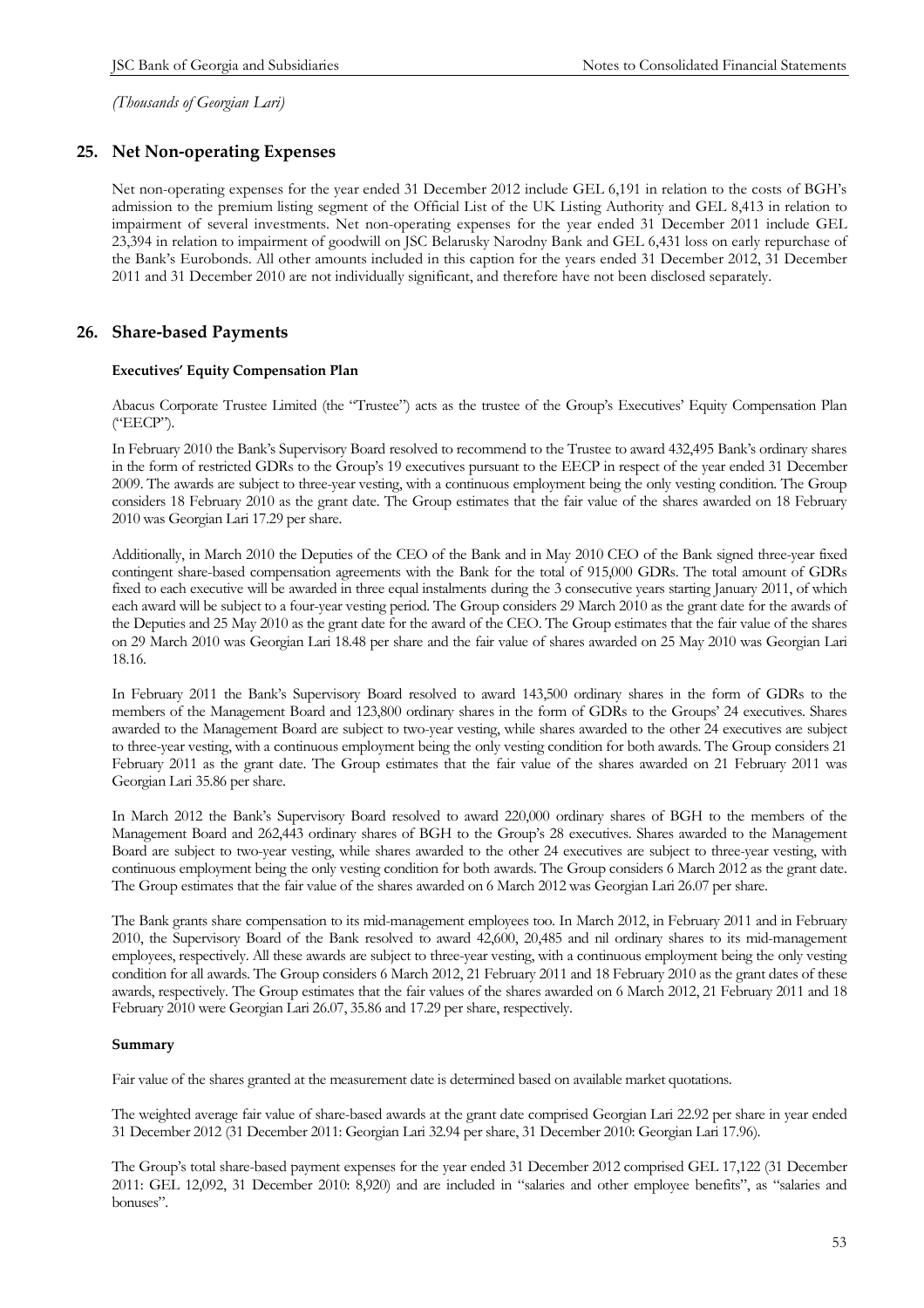## **26. Share-based Payments (continued)**

#### **Summary (continued)**

Below is the summary of the share-based payments related data:

|                                                                                     | 2012      | 2011     | 2010      |
|-------------------------------------------------------------------------------------|-----------|----------|-----------|
| Total number of equity instruments awarded                                          | 792,443   | 333.584  | 1,380,707 |
| $-A$ <i>mong them, to top management</i> <sup>*</sup> and supervisory board members | 124.000   | 52.687   | 500.711   |
| Weighted average value at grant date, per share (GEL in full amount)                | 22.92     | 32.94    | 17.96     |
| Value at grant date, total (GEL)                                                    | 18,162    | 10,989   | 24,802    |
| Total expense recognised during the year (GEL)<br>(Notes $26$ and $30$ )            | (17, 122) | (12,092) | (8,920)   |

\* The Chairman and the Chief Executive Officer for the periods prior to 1 January 2011 and the Chief Executive Officer only since 1 January **2011.** 

## **27. Risk Management**

#### **Introduction**

Risk is inherent in the Group's activities but it is managed through a process of ongoing identification, measurement and monitoring, subject to risk limits and other controls. This process of risk management is critical to the Group's continuing profitability and each individual within the Group is accountable for the risk exposures relating to his or her responsibilities. The Group is exposed to credit risk, liquidity risk and market risk, the latter being subdivided into trading and non-trading risks. It is also subject to operational risks.

The independent risk control process does not include business risks such as changes in the environment, technology and industry. They are monitored through the Group's strategic planning process.

#### *Risk management structure*

#### Audit Committee

The Audit Committee is an independent body and is directly monitored by the Board. It has the overall responsibility for developing and implementation of overall risk assessment and risk mitigation strategies, principles, frameworks, policies and limits. The Audit Committee is responsible for the fundamental risk issues and manages and monitors relevant risk decisions covering, but not limited to: macroeconomic and environmental risks, general control environment, manual and application controls, risks of intentionally or unintentional misstatements, risk of fraud or misappropriation of assets, information security, anti-money laundering, information technology risks, etc.

#### Management Board

The Management Board has the responsibility to monitor and manage entire risk process within the Group, on a regular basis, by assigning tasks, creating different executive committees, designing and setting up risk management policies and procedures as well as respective guidelines and controlling their implementation and performance of relevant departments and committees.

#### Bank Asset and Liability Management Committee

The Bank's Asset and Liability Management Committee ("ALCO") is the core risk management body. It is responsible for managing the Bank's assets and liabilities, all risks associated with them as well as overall financial structure of the Group. It is also primarily responsible for the funding, capital adequacy risk, liquidity risks and market risks of the Bank.

#### Internal Audit

Risk management processes throughout the Group are audited annually by the internal audit function that examines both the adequacy of the procedures and the Group's compliance with the procedures. Internal Audit discusses the results of all assessments with management, and reports its findings and recommendations to the Audit Committee.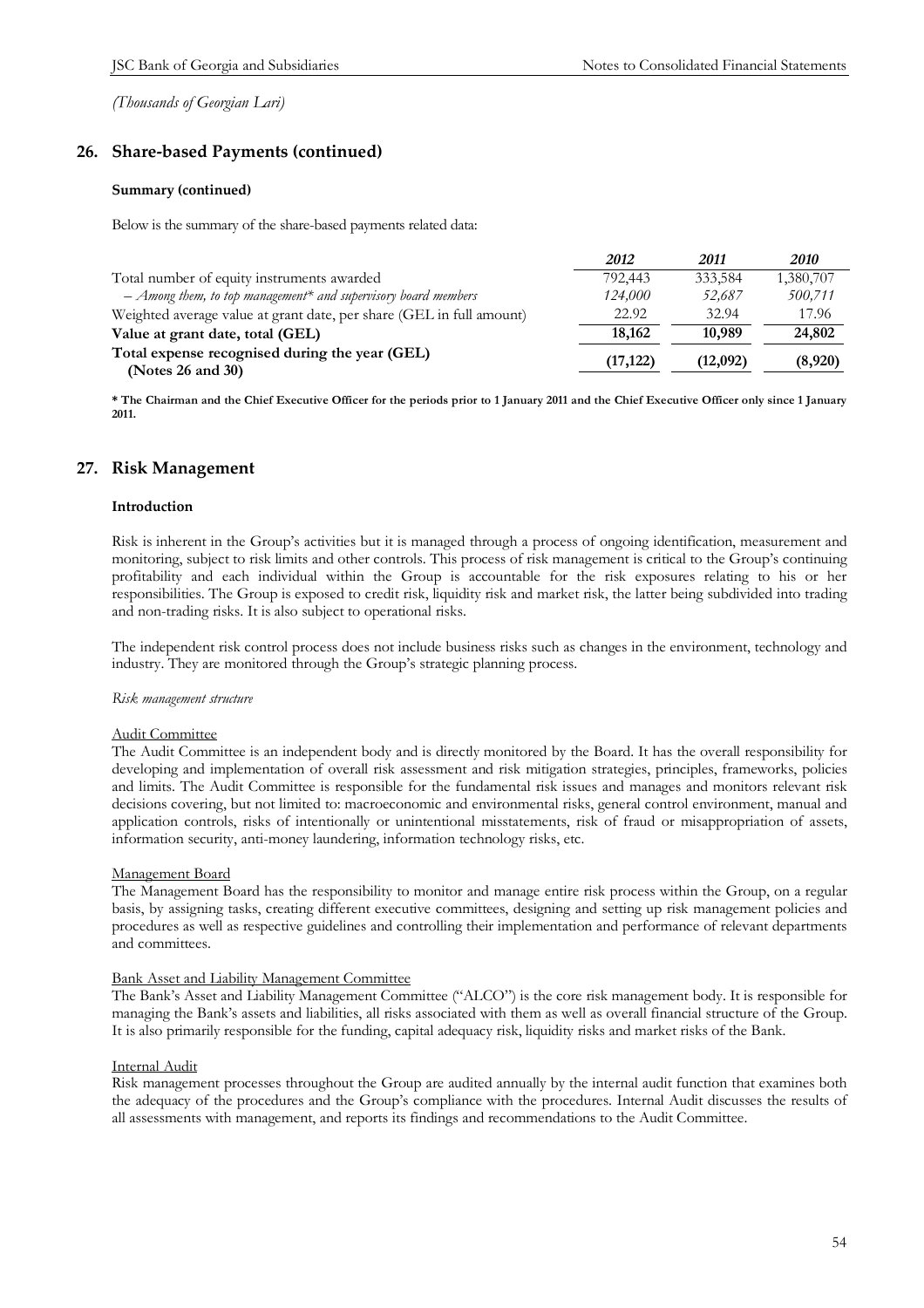## **27. Risk Management (continued)**

#### **Introduction (continued)**

#### *Risk measurement and reporting systems*

The Group's risks are measured using a method which reflects both the expected loss likely to arise in normal circumstances and unexpected losses, which are an estimate of the ultimate actual loss based on different forecasting models. The models make use of probabilities derived from historical experience, adjusted to reflect the economic environment. The Group runs three different basic scenarios, of which one is Base Case (forecast under normal business conditions) and the other two are Troubled and Distressed Scenarios, which are worse and the worst case scenarios, respectively, that would arise in the event that extreme events which are unlikely to occur do, in fact, occur.

Monitoring and controlling risks is primarily performed based on limits established by the Group. These limits reflect the business strategy and market environment of the Group as well as the level of risk that the Group is willing to accept, with additional emphasis on selected industries. In addition, the Group monitors and measures the overall risk bearing capacity in relation to the aggregate risk exposure across all risks types and activities.

Information compiled from all the businesses is examined and processed in order to analyse, control and identify early risks. This information is presented and explained to the Management Board, and the head of each business division. The reports include aggregate credit exposures and their limits, exceptions to those limits, liquidity ratios and liquidity limits, market risk ratios and their limits, and changes to the risk profile. Senior management assesses the appropriateness of the allowance for credit losses on a monthly basis. The Management Board receives a comprehensive Credit Risk report and ALCO report once a month. These reports are designed to provide all the necessary information to assess and conclude on the risks of the Group.

For all levels throughout the Group, specifically tailored risk reports are prepared and distributed in order to ensure that all business divisions have access to extensive, relevant and up-to-date information.

A daily briefing is given to the Management Board and all other relevant employees of the Group on the utilisation of market limits, proprietary investments and liquidity, plus any other risk developments.

#### *Risk mitigation*

As part of its overall risk management, the Group uses derivatives and other instruments to manage exposures resulting from changes in interest rates, foreign currencies, equity risks, credit risks, and exposures arising from forecast transactions. While these are intended for hedging, these do not qualify for hedge accounting.

The Group actively uses collateral to reduce its credit risks (see below for more detail).

#### *Excessive risk concentration*

Concentrations arise when a number of counterparties are engaged in similar business activities, or activities in the same geographic region, or these counterparties represent related parties to each other, or have similar economic features that would cause their ability to meet contractual obligations to be similarly affected by changes in economic, political or other conditions. Concentrations also involve combined, aggregate exposures of large and significant credits compared to the total outstanding balance of the respective financial instrument. Concentrations indicate the relative sensitivity of the Group's performance to developments affecting a particular industry or geographical location.

In order to avoid excessive concentrations of risks, the Group's policies and procedures include specific guidelines to focus on maintaining a diversified portfolio of both, financial assets as well as financial liabilities. Identified concentrations of credit risks or liquidity / repayment risks are controlled and managed accordingly.

## **Credit risk**

Credit risk is the risk that the Group will incur a loss because its customers, clients or counterparties failed to discharge their contractual obligations. The Group manages and controls credit risk by setting limits on the amount of risk it is willing to accept for individual counterparties and for geographical, industry, product and currency concentrations, and by monitoring exposures in relation to such limits.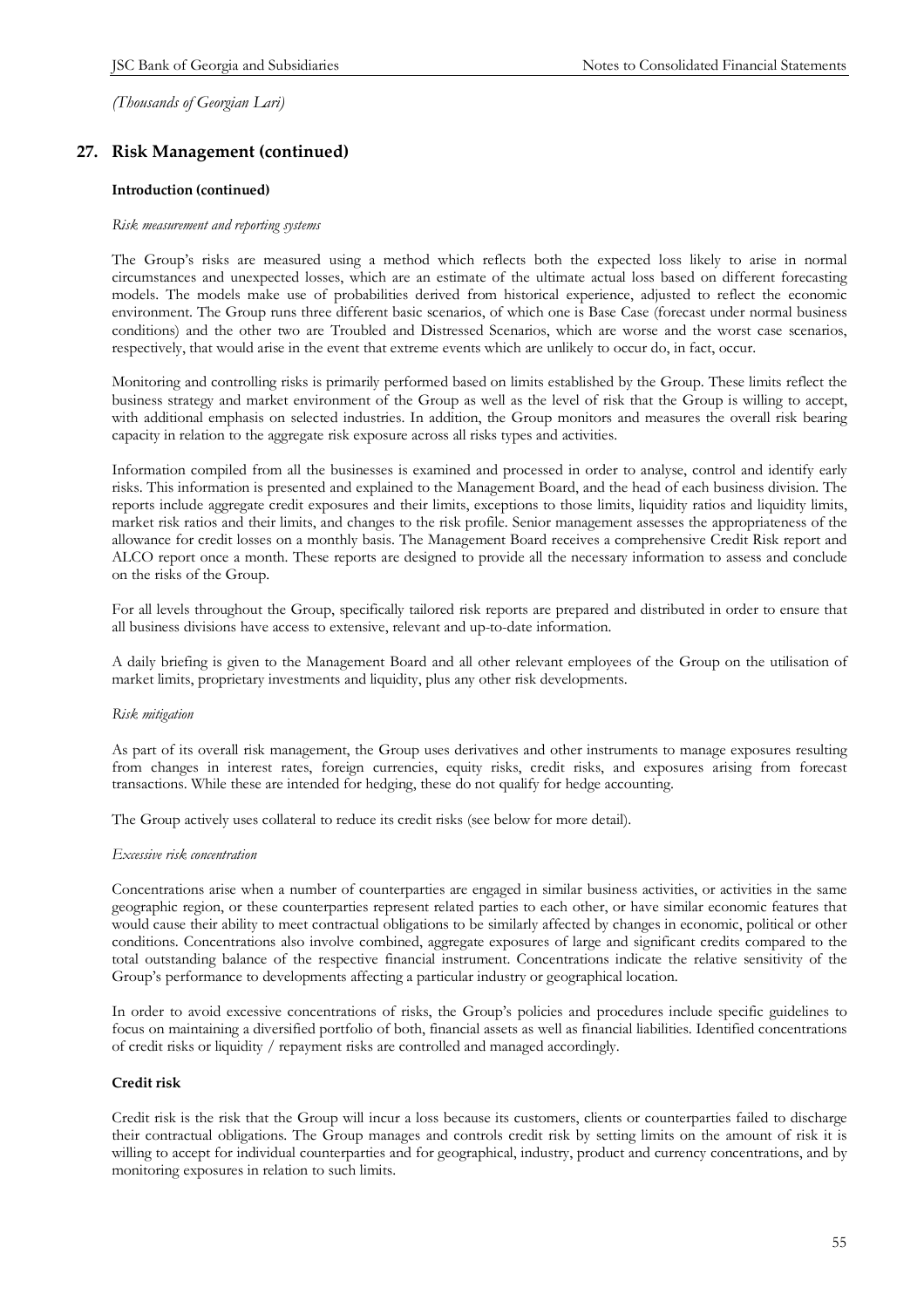## **27. Risk Management (continued)**

The Group has established a credit quality review process to provide early identification of possible changes in the creditworthiness of counterparties, including regular collateral revisions. Counterparty limits are established by the use of a credit risk classification system, which assigns each counterparty a risk rating. Risk ratings are subject to regular revision.

The credit quality review process allows the Group to assess the potential loss as a result of the risks to which it is exposed and take corrective action.

## *Derivative financial instruments*

Credit risk arising from derivative financial instruments is, at any time, limited to those with positive fair values, as recorded in the statement of the financial position.

## *Credit-related commitments risks*

The Group makes available to its customers guarantees which may require that the Group make payments on their behalf. Such payments are collected from customers based on the terms of the letter of credit. They expose the Group to similar risks to loans and these are mitigated by the same control processes and policies.

#### *Credit quality per class of financial assets*

The credit quality of financial assets is managed by the Group through internal credit ratings. The table below shows the credit quality by class of asset for loan-related lines in the statement of financial position, based on the Group's credit rating system.

|                                                                                                                                     | Neither past due nor impaired |                                                      |                                      |                                   | Past due or                          |                                                      |
|-------------------------------------------------------------------------------------------------------------------------------------|-------------------------------|------------------------------------------------------|--------------------------------------|-----------------------------------|--------------------------------------|------------------------------------------------------|
| 31 December 2012                                                                                                                    | <b>Notes</b>                  | High grade                                           | <b>Standard</b><br>grade             | Sub-<br>standard<br>grade         | individually<br>impaired             | Total                                                |
| Amounts due from credit institutions                                                                                                | 8                             | 396,559                                              |                                      |                                   |                                      | 396,559                                              |
| Debt investment securities available-for-sale                                                                                       | 9                             | 458,017                                              |                                      |                                   |                                      | 458,017                                              |
| Loans to customers:<br>Commercial loans<br>Consumer loans<br>Micro and SME loans<br>Residential mortgage loans<br>Gold – pawn loans | 10                            | 1,372,889<br>530,333<br>376,940<br>358,742<br>75,445 | 62,048<br>18,945<br>14,789<br>18,692 | 73,681<br>1,181<br>1,842<br>3,305 | 169,006<br>41,509<br>6,982<br>17,375 | 1,677,624<br>591,968<br>400,553<br>398,114<br>75,445 |
|                                                                                                                                     |                               | 2,714,349                                            | 114,474                              | 80,009                            | 234,872                              | 3,143,704                                            |
| Finance lease receivables<br>Total                                                                                                  | 11                            | 19,153<br>3,588,078                                  | 1,770<br>116,244                     | 440<br>80,449                     | 50,830<br>285,702                    | 72,193<br>4,070,473                                  |

|                                               | Neither past due nor impaired |            |                          | Past due or               |                          |           |
|-----------------------------------------------|-------------------------------|------------|--------------------------|---------------------------|--------------------------|-----------|
| 31 December 2011                              | <b>Notes</b>                  | High grade | <b>Standard</b><br>grade | Sub-<br>standard<br>grade | individually<br>impaired | Total     |
| Amounts due from credit institutions          | 8                             | 289,530    |                          |                           |                          | 289,530   |
| Debt investment securities available-for-sale | 9                             | 408,075    |                          |                           |                          | 408,075   |
| Loans to customers:                           | 10                            |            |                          |                           |                          |           |
| Commercial loans                              |                               | 1,030,959  | 75,009                   | 37,888                    | 219,202                  | 1,363,058 |
| Consumer loans                                |                               | 469,374    | 13,517                   | 1,224                     | 32,618                   | 516,733   |
| Residential mortgage loans                    |                               | 344,593    | 12,872                   | 1,477                     | 32,055                   | 390,997   |
| Micro and SME loans                           |                               | 306,124    | 5,031                    | 1,494                     | 5,917                    | 318,566   |
| Gold – pawn loans                             |                               | 78,785     |                          |                           |                          | 78,785    |
|                                               |                               | 2,229,835  | 106,429                  | 42,083                    | 289,792                  | 2,668,139 |
| Finance lease receivables                     | 11                            | 57,647     | 4,222                    | 913                       | 577                      | 63,359    |
| Total                                         |                               | 2,985,087  | 110,651                  | 42,996                    | 290,369                  | 3,429,103 |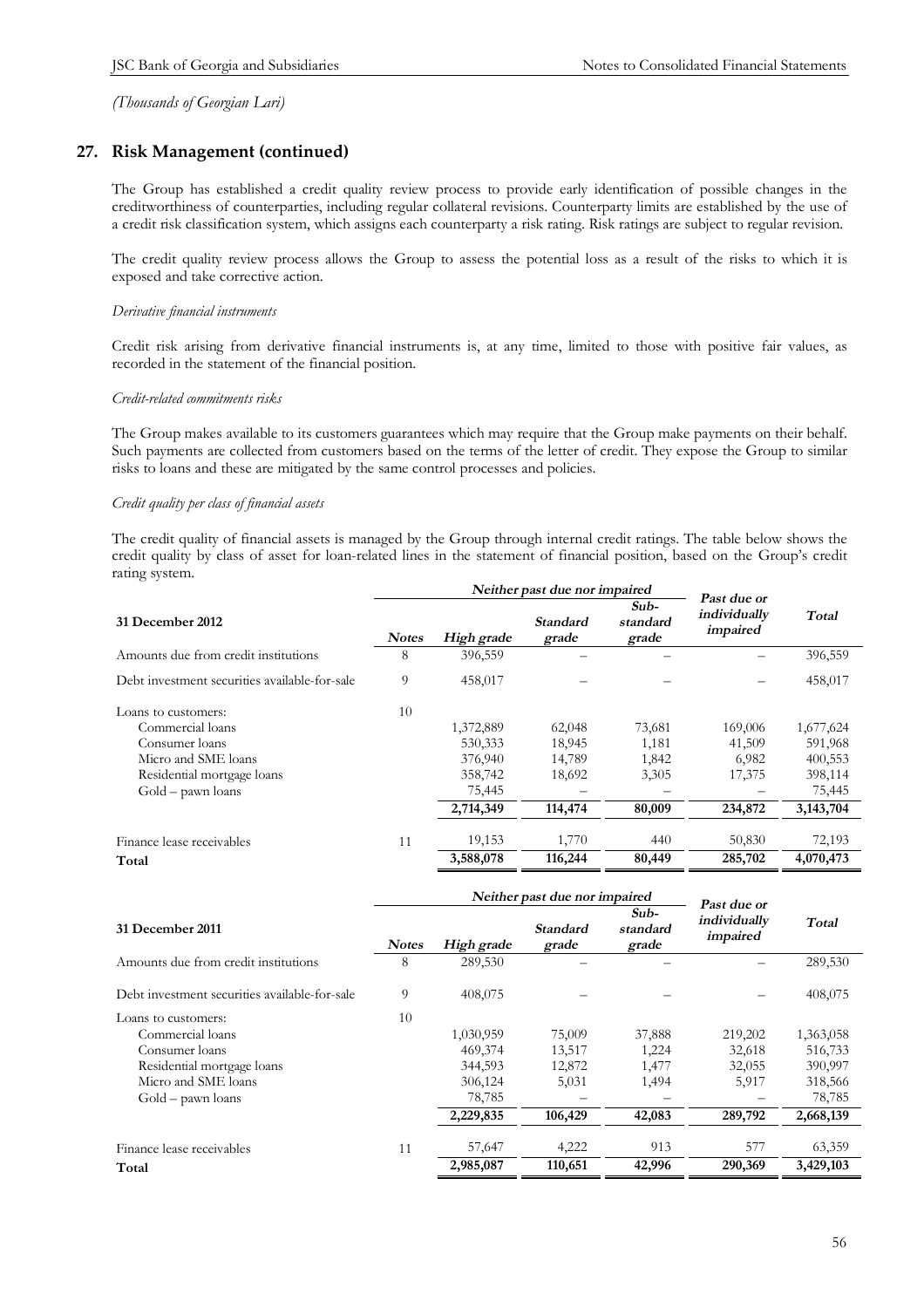## **27. Risk Management (continued)**

## **Credit risk (continued)**

|                                                                                                                                              | Neither past due nor impaired |                                                                          |                                                        |                                           | Past due or                                              |                                                                            |
|----------------------------------------------------------------------------------------------------------------------------------------------|-------------------------------|--------------------------------------------------------------------------|--------------------------------------------------------|-------------------------------------------|----------------------------------------------------------|----------------------------------------------------------------------------|
| 31 December 2010                                                                                                                             | <b>Notes</b>                  | High grade                                                               | <b>Standard</b><br>grade                               | Sub-<br>standard<br>grade                 | individually<br>impaired                                 | Total                                                                      |
| Amounts due from credit institutions                                                                                                         | 8                             | 115,622                                                                  | 847                                                    |                                           |                                                          | 116,469                                                                    |
| Debt investment securities:<br>Available-for-sale                                                                                            | 9                             | 285,628                                                                  |                                                        |                                           |                                                          | 285,628                                                                    |
| Held-to-maturity                                                                                                                             |                               | 21<br>285,649                                                            |                                                        |                                           |                                                          | 21<br>285,649                                                              |
| Loans to customers:<br>Commercial loans<br>Consumer loans<br>Residential mortgage loans<br>Micro and SME loans<br>Gold – pawn loans<br>Other | 10                            | 924,320<br>324,474<br>334,430<br>220,820<br>66,749<br>2,168<br>1,872,961 | 254,675<br>13,889<br>13,841<br>4,317<br>696<br>287,418 | 42,449<br>9,251<br>703<br>3,636<br>56,046 | 203,106<br>62,172<br>34,641<br>9,689<br>1,200<br>310,808 | 1,424,550<br>409,786<br>383,615<br>238,462<br>66,749<br>4,071<br>2,527,233 |
|                                                                                                                                              |                               |                                                                          |                                                        |                                           |                                                          |                                                                            |
| Finance lease receivables                                                                                                                    | 11                            | 10,533                                                                   | 311                                                    | 872                                       | 3,291                                                    | 15,007                                                                     |
| Total                                                                                                                                        |                               | 2,284,765                                                                | 288,576                                                | 56,918                                    | 314,099                                                  | 2,944,358                                                                  |

Past due loans to customers, analyzed by age below, include those that are past due by not more than a few days. These loans are not impaired.

It is the Group's policy to maintain accurate and consistent risk ratings across the credit portfolio. This facilitates focused management of the applicable risks and the comparison of credit exposures across all lines of business, geographic regions and products. The rating system is supported by a variety of financial analytics to provide the main inputs for the measurement of counterparty risk. All internal risk ratings are tailored to the various categories and are derived in accordance with the Group's rating policy. Attributable risk ratings are assessed and updated regularly.

The credit risk assessment policy for non-past due and individually non-impaired financial assets has been determined by the Group as follows:

- A financial asset that is neither past due nor impaired at the reporting date, but historically used to be past due no more than 30 days is assessed as a financial asset with High Grade;
- A financial asset that is neither past due nor impaired at the reporting date, but historically used to be past due more than 30 but less than 60 days is assessed as a financial asset with Standard Grade;
- A financial asset that is neither past due nor impaired at the reporting date, but historically used to be past due more than 60 days or borrower of this loan has at least an additional borrowing in past due more than 60 days as at reporting date is assessed as a financial asset with Sub-Standard Grade.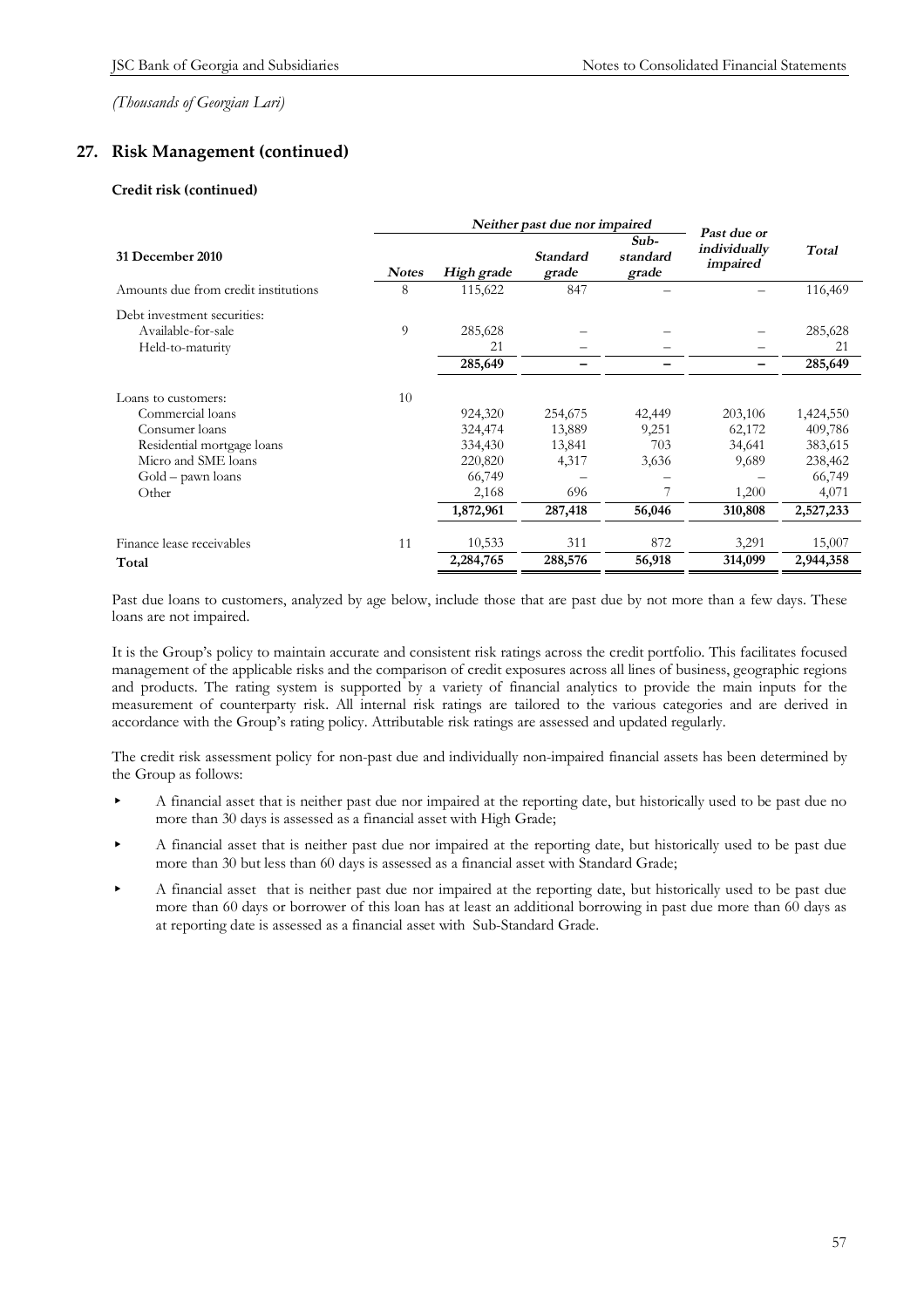## **27. Risk Management (continued)**

## **Credit risk (continued)**

*Aging analysis of past due but not impaired loans per class of financial assets* 

| 31 December 2012           | Less than<br>30 days | 31 to<br>60 days | 61 to<br>90 days | More than<br>90 days | <b>Total</b> |
|----------------------------|----------------------|------------------|------------------|----------------------|--------------|
| Loans to customers:        |                      |                  |                  |                      |              |
| Consumer loans             | 17,803               | 13               | 5                | 5                    | 17,826       |
| Commercial loans           | 634                  | 1,534            | 7,891            | 6,679                | 16,738       |
| Residential mortgage loans | 3,453                | 1,605            | 650              | 948                  | 6,656        |
| Micro and SME loans        | 1,099                |                  |                  | 263                  | 1,362        |
| Finance lease receivables  | 4,144                | 535              | 44850            | 293                  | 49,822       |
| Total                      | 27,133               | 3,687            | 53,396           | 8,188                | 92,404       |
| 31 December 2011           | Less than<br>30 days | 31 to<br>60 days | 61 to<br>90 days | More than<br>90 days | <b>Total</b> |
| Loans to customers:        |                      |                  |                  |                      |              |
| Consumer loans             | 17,399               | 24               |                  |                      | 17,423       |
| Commercial loans           | 2,124                | 48               |                  | 11,000               | 13,172       |
| Residential mortgage loans | 8,345                | 645              | 56               | 1,300                | 10,346       |
| Micro and SME loans        | 425                  |                  |                  |                      | 425          |
| Finance lease receivables  | 332                  | 47               |                  | 43                   | 422          |
| Total                      | 28,625               | 764              | 56               | 12,343               | 41,788       |
| 31 December 2010           | Less than<br>30 days | 31 to<br>60 days | 61 to<br>90 days | More than<br>90 days | <b>Total</b> |
| Loans to customers:        |                      |                  |                  |                      |              |
| Consumer loans             | 12,538               | 11               | $\mathfrak{Z}$   | 93                   | 12,645       |
| Residential mortgage loans | 6,967                | 1,387            | 275              | 1,956                | 10,585       |
| Commercial loans           | 2,925                |                  | 2,115            | 5,290                | 10,330       |
| Micro and SME loans        | 503                  | 6                | 128              |                      | 637          |
| Other                      |                      | 144              | 84               |                      | 228          |
| Finance lease receivables  | 1,212                |                  |                  | 2,079                | 3,291        |
| Total                      | 24,145               | 1,548            | 2,605            | 9,418                | 37,716       |

See Notes 10 and 11 for more detailed information with respect to the allowance for impairment of loans to customers and finance lease receivables, respectively.

The Group specifically monitors performance of the loans with overdue payments in arrears for more than 90 days. The gross carrying value (i.e. carrying value before deducting any allowance for impairment) of such loans comprised GEL 82,524, GEL 87,836 and GEL 117,580 as at 31 December 2012, 31 December 2011 and 31 December 2010, respectively.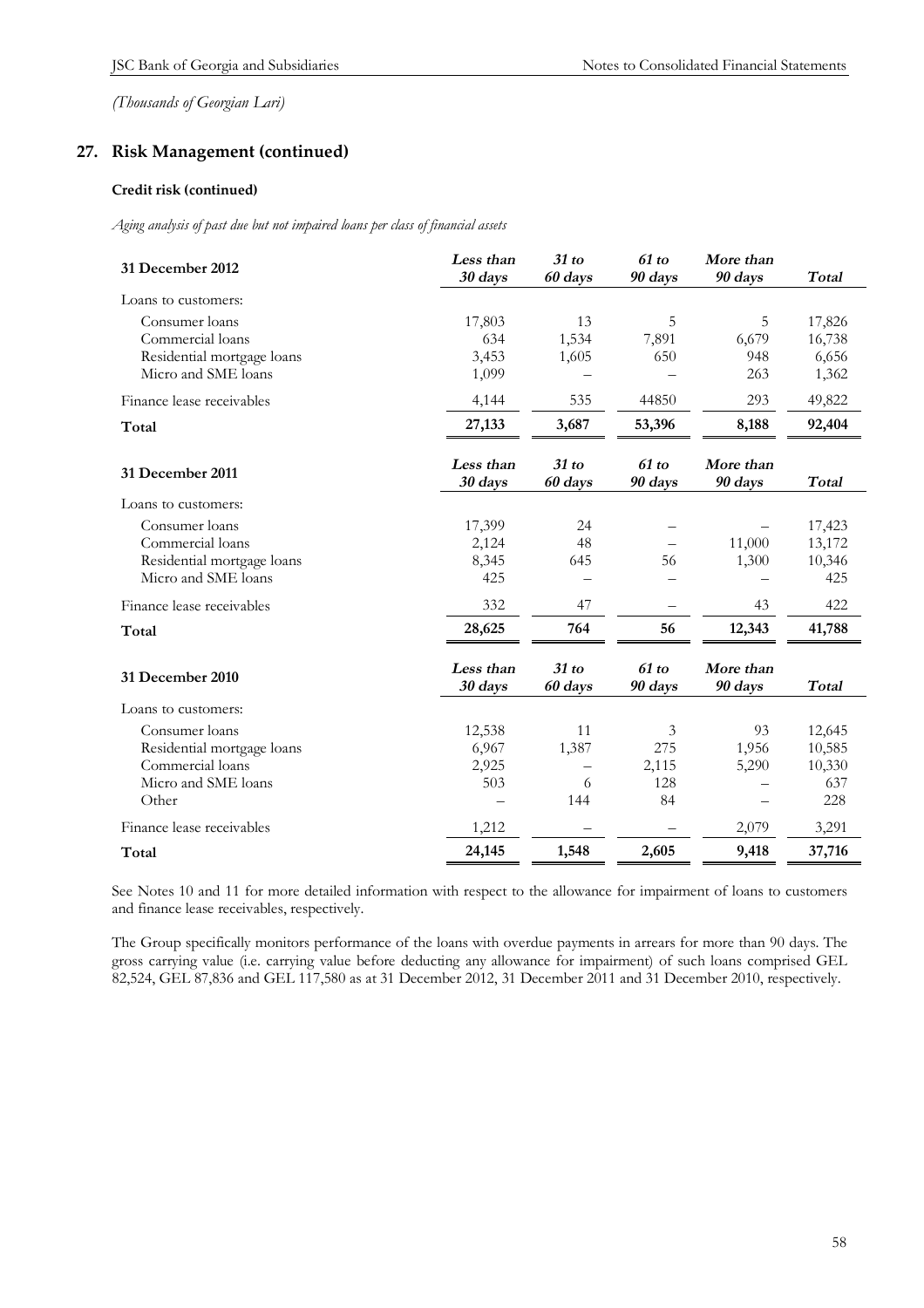## **27. Risk Management (continued)**

#### **Credit risk (continued)**

#### *Carrying amount per class of financial assets whose terms have been renegotiated*

The table below shows the carrying amount for renegotiated financial assets, by class.

|                            | 2012   | 2011    | 2010    |
|----------------------------|--------|---------|---------|
| Loans to customers:        |        |         |         |
| Commercial loans           | 86,910 | 108,730 | 263,163 |
| Residential mortgage loans | 7,312  | 7,453   | 4,386   |
| Micro and SME loans        | 2,754  | 1,814   | 4,664   |
| Consumer loans             | 1,573  | 960     | 2,092   |
| Finance lease receivables  | 1,170  |         | 1,882   |
| Total                      | 99,719 | 118,957 | 276,187 |

#### *Impairment assessment*

The main considerations for the loan impairment assessment include whether any payments of principal or interest are overdue by any number of days or there are any known difficulties in the cash flows of counterparties, credit rating downgrades, or infringement of the original terms of the contract. The Group addresses impairment assessment in two areas: individually assessed allowances and collectively assessed allowances. Loans are considered to be individually impaired if they are past due by more than only a few days or there are clear indications that the borrower already faces business, financial or other type of problems that hinder its / his /her ability to serve contractual obligations with the Group. Impairment for all such loans is assessed individually, rather than applying standard collective impairment rates based on just prior history of losses of the Group.

#### *Individually assessed allowances*

For loan loss allowance determination purposes the Group considers all individually significant loans and classifies them between being individually impaired or not impaired. The allowance for those individually significant loans that are determined to be individually impaired (see definition above) is determined through individual assessment of the associated credit risk by assigning a proper credit rating. The allowances for non-significant loans that are determined to be individually impaired (see definition above) are also individually assessed. The allowance for losses for individually significant loans that are determined not to be individually impaired is assessed through the collective assessment approach described below. Items considered when determining allowance amounts include the sustainability of the counterparty's business plan, its ability to improve performance once a financial difficulty has arisen, projected receipts and the expected dividend payout should bankruptcy ensue, the availability of other financial support and the realisable value of collateral, the timing of the expected cash flows and past history of the debt service of the borrower. Impairment losses are evaluated at each reporting date, unless unforeseen circumstances require more careful attention.

#### *Collectively assessed allowances*

Allowances are assessed collectively for all loans (including but not limited to credit cards, residential mortgages, and unsecured consumer lending, commercial lending, etc.), both, significant as well as non-significant, where there is not yet objective evidence of individual impairment (see definition above) . Allowances are evaluated on each reporting date with each portfolio receiving a separate review.

The collective assessment takes into account the impairment that is likely to be present in the portfolio even though there is not yet objective evidence of the impairment in an individual assessment. Impairment losses are estimated by taking into consideration the following information: historical losses on the portfolio, current economic conditions, the appropriate delay between the time a loss is likely to have been uncured and the time it will be identified as requiring an individually assessed impairment allowance, and expected receipts and recoveries once impaired. Local management is responsible for deciding the length of this period which can extend for as long as one year, depending on a product. The impairment allowance is then reviewed by credit management to ensure alignment with the Group's overall policy.

Financial guarantees and letters of credit are assessed and provision is made in a similar manner as for loans.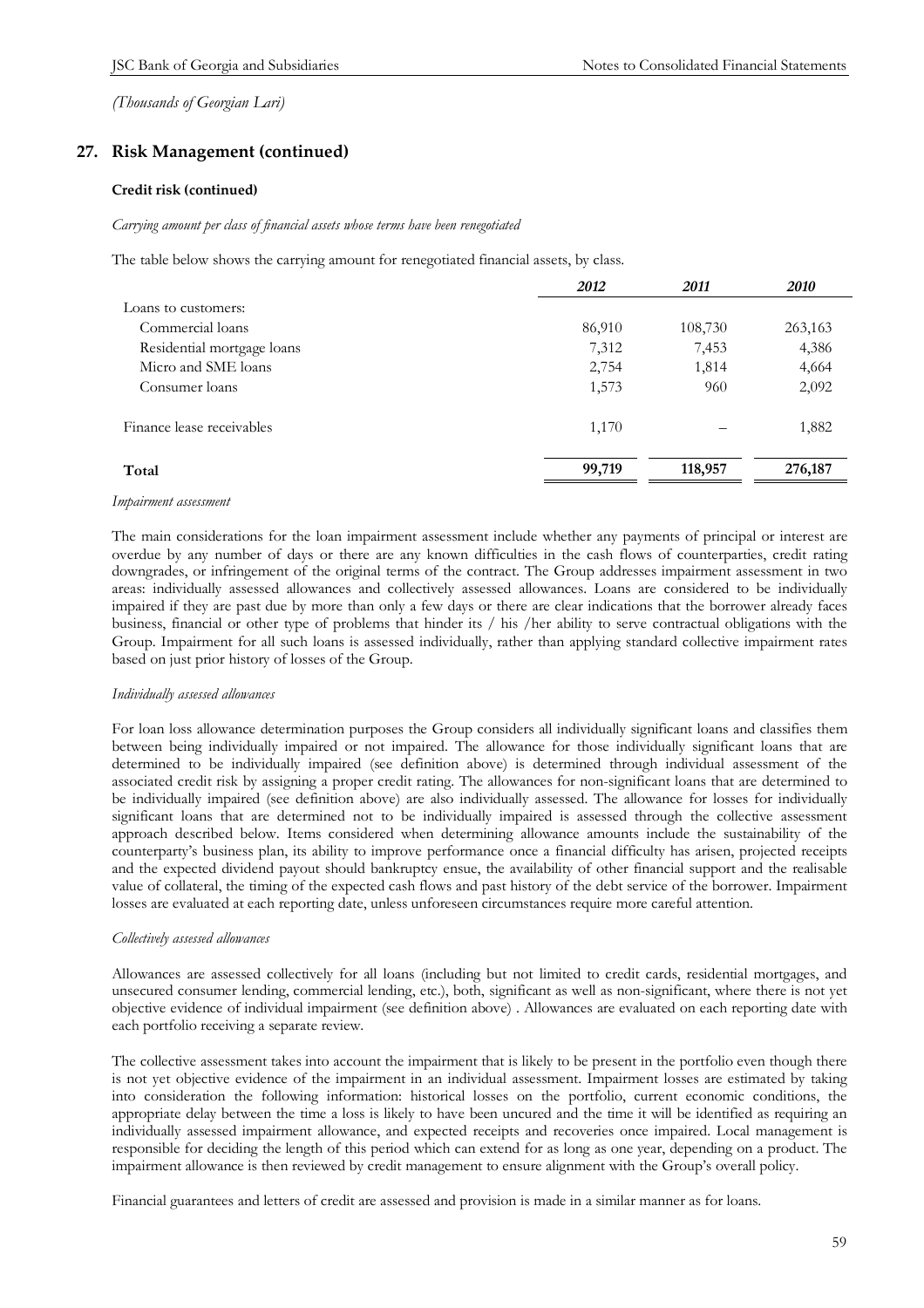## **27. Risk Management (continued)**

#### **Credit risk (continued)**

The geographical concentration of the Group's assets and liabilities is set out below:

|                                          |           | 2012        |               |              |  |  |
|------------------------------------------|-----------|-------------|---------------|--------------|--|--|
|                                          |           | CIS and     |               |              |  |  |
|                                          | Georgia   | <b>OECD</b> | other foreign | <b>Total</b> |  |  |
|                                          |           |             | countries     |              |  |  |
| Assets:                                  |           |             |               |              |  |  |
| Cash and cash equivalents                | 430,523   | 273,637     | 46,357        | 750,517      |  |  |
| Amounts due from credit institutions     | 340,177   | 23,659      | 32,723        | 396,559      |  |  |
| Investment securities available-for-sale | 460,102   | 70,738      | 3,858         | 534,698      |  |  |
| Loans to customers                       | 2,908,489 | 13,033      | 112,145       | 3,033,667    |  |  |
| Finance lease receivables                | 66,487    |             | 5,199         | 71,686       |  |  |
| All other assets                         | 810,823   | 16,085      | 112,983       | 939,891      |  |  |
|                                          | 5,016,601 | 397,152     | 313,265       | 5,727,018    |  |  |
| Liabilities:                             |           |             |               |              |  |  |
| Amounts due to customers                 | 1,854,152 | 265,838     | 573,035       | 2,693,025    |  |  |
| Amounts due to credit institutions       | 393,345   | 1,180,989   | 82,828        | 1,657,162    |  |  |
| All other liabilities                    | 227,776   | 11,513      | 7,756         | 247,045      |  |  |
|                                          | 2,475,273 | 1,458,340   | 663,619       | 4,597,232    |  |  |
| Net balance sheet position               | 2,541,328 | (1,061,188) | (350, 354)    | 1,129,786    |  |  |

|                                         | 2011                     |             |            |           | 2010        |                                              |              |           |
|-----------------------------------------|--------------------------|-------------|------------|-----------|-------------|----------------------------------------------|--------------|-----------|
|                                         | CIS and<br>other foreign |             |            |           | <b>OECD</b> | <b>CIS</b> and<br>other foreign<br>countries | <b>Total</b> |           |
| Assets:                                 | Georgia                  | <b>OECD</b> | countries  | Total     | Georgia     |                                              |              |           |
| Cash and cash equivalents               | 312,697                  | 301,166     | 14,868     | 628,731   | 188,426     | 364,616                                      | 58,542       | 611,584   |
| Amounts due from<br>credit institutions | 282,353                  | 387         | 6,790      | 289,530   | 91,715      | 14,538                                       | 10,216       | 116,469   |
| Investment securities:                  |                          |             |            |           |             |                                              |              |           |
| - available-for-sale                    | 419,555                  |             | 21         | 419,576   | 290,333     | 60                                           | 4,547        | 294,940   |
| - held-to-maturity                      |                          |             |            |           | 21          |                                              |              | 21        |
| Loans to customers                      | 2,508,545                |             | 44,897     | 2,553,442 | 2,135,962   | 8                                            | 215,727      | 2,351,697 |
| Finance lease receivables               | 59,479                   |             | 3,440      | 62,919    | 10,036      |                                              | 4,383        | 14,419    |
| All other assets                        | 691,047                  | 253         | 19,763     | 711,063   | 498,175     | 9,508                                        | 108,109      | 615,792   |
|                                         | 4,273,676                | 301,806     | 89,779     | 4,665,261 | 3,214,668   | 388,730                                      | 401,524      | 4,004,922 |
| Liabilities:                            |                          |             |            |           |             |                                              |              |           |
| Amounts due to customers                | 2,514,541                | 108,337     | 112,344    | 2,735,222 | 1,659,774   | 101,960                                      | 264,574      | 2,026,308 |
| Amounts due to credit institutions      | 42,761                   | 788,067     | 90,344     | 921,172   | 145,398     | 962,691                                      | 30,838       | 1,138,927 |
| All other liabilities                   | 193,198                  |             | 3,066      | 196,264   | 135,794     | 4,232                                        | 6,320        | 146,346   |
|                                         | 2,750,500                | 896,404     | 205,754    | 3,852,658 | 1,940,966   | 1,068,883                                    | 301,732      | 3,311,581 |
| Net balance sheet position              | 1,523,176                | (594, 598)  | (115, 975) | 812,603   | 1,273,702   | (680, 153)                                   | 99,792       | 693,341   |

## **Liquidity risk and funding management**

Liquidity risk is the risk that the Group will be unable to meet its payment obligations when they fall due under normal and stress circumstances. To limit this risk, management has arranged diversified funding sources in addition to its core deposit base, manages assets with liquidity in mind, and monitors future cash flows and liquidity on a regular basis. This incorporates an assessment of expected cash flows and the availability of high grade collateral which could be used to secure additional funding if required.

The Group maintains a portfolio of highly marketable and diverse assets that can be easily liquidated in the event of an unforeseen interruption of cash flow. The Group also has committed lines of credit that it can access to meet liquidity needs. In addition, the Group maintains a cash deposit (obligatory reserve) with the NBG, the amount of which depends on the level of customer funds attracted.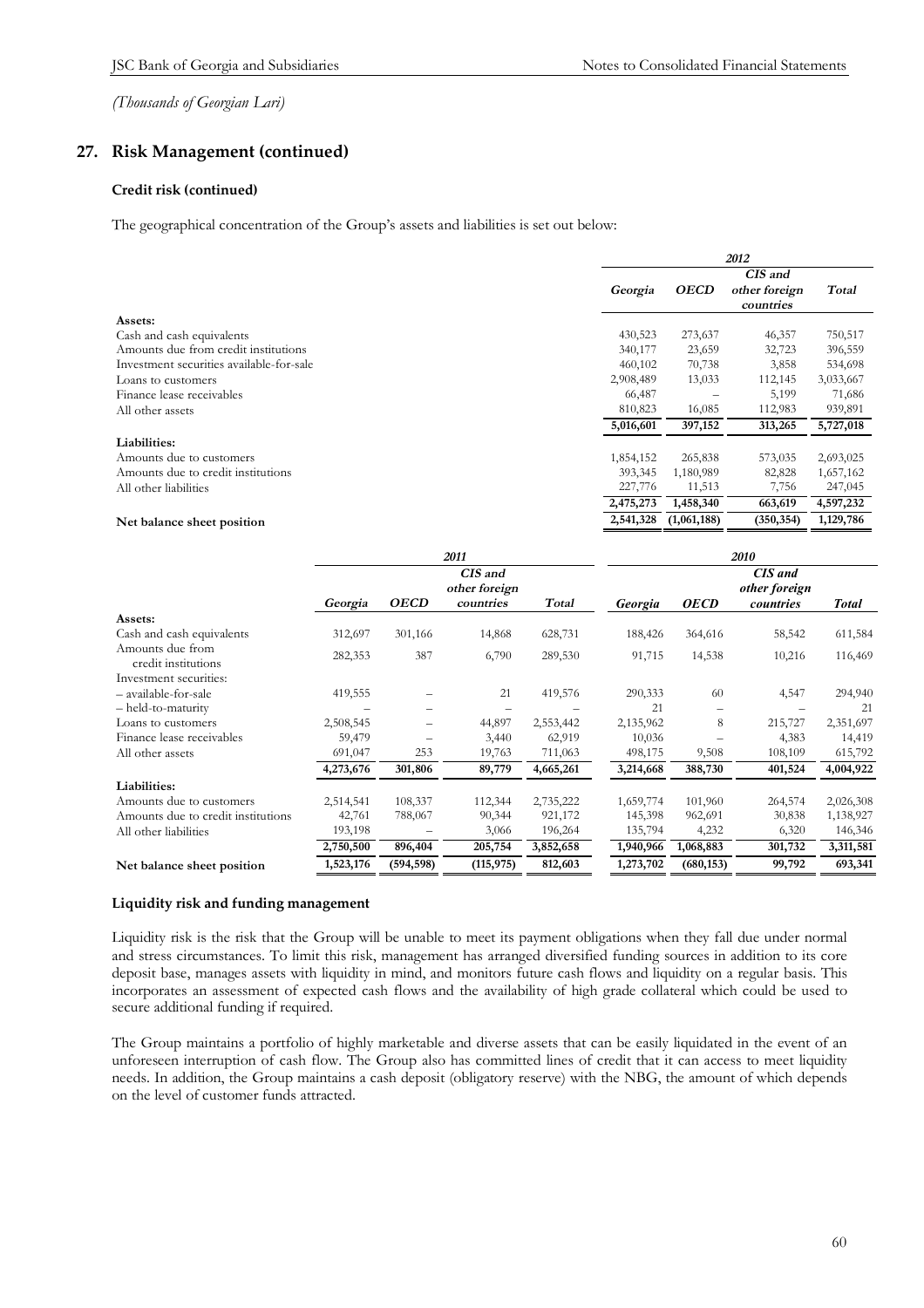## **27. Risk Management (continued)**

## **Liquidity risk and funding management (continued)**

The liquidity position is assessed and managed by the Group primarily on a standalone Bank basis, based on certain liquidity ratios established by the NBG. As at 31 December these ratios were as follows:

|                         | 2012, %  | 2011. %  | <b>2010,</b> % |
|-------------------------|----------|----------|----------------|
| Average liquidity ratio | $40.0\%$ | $36.9\%$ | $35.6\%$       |
| Maximum liquidity ratio | $49.1\%$ | $47.2\%$ | $44.5\%$       |
| Minimum liquidity ratio | $31.1\%$ | $29.6\%$ | $29.1\%$       |

The average liquidity ratio is calculated on a standalone basis for JSC Bank of Georgia as the annual average (arithmetic mean) of daily liquidity ratios, computed as the ratio of liquid assets to liabilities determined by the National Bank of Georgia as follows:

Liquid assets comprise cash, cash equivalents and other assets that are immediately convertible into cash. Those assets include investment securities issued by the Georgian Government plus Certificates of Deposit issued by NBG and do not include amounts due from credit institutions, other than inter-bank deposits, and/or debt securities of Governments and Central Banks of non-OECD countries, amounts in nostro accounts which are under lien, impaired inter-bank deposits and amounts on obligatory reserve with NBG that are pledged due to borrowings from NBG.

Liabilities comprise the total balance sheet liabilities, less amounts due to credit institutions that are to be exercised or settled later than six months from the reporting date, plus off-balance sheet commitments with residual maturity subsequent to the reporting date of less than six months. Off-balance sheet commitments include all commitments except financial guarantees and letters of credit that are fully collateralized by cash covers in the Bank, and commitments due to dealing operations with foreign currencies. The maximum and minimum liquidity ratios are taken from historical data of the appropriate reporting years.

The Group also matches the maturity of financial assets and financial liabilities and imposes a maximum limit on negative gaps compared to the Bank's standalone total regulatory capital calculated per NBG regulation. The ratios are assessed and monitored monthly and compared against set limits. In the case of deviations, amendment strategies / actions are discussed and approved by ALCO.

The table below summarises the maturity profile of the Group's financial liabilities based on contractual undiscounted repayment obligations. Repayments which are subject to notice are treated as if notice were to be given immediately. However, the Group expects that many customers will not request repayment on the earliest date the Bank could be required to pay and the table does not reflect the expected cash flows indicated by the Bank's deposit retention history.

| <b>Financial liabilities</b><br>As at 31 December 2012 | Less than<br>3 months | 3 to 12<br>months | 1 to 5<br>vears | Over<br>5 years | Total       |
|--------------------------------------------------------|-----------------------|-------------------|-----------------|-----------------|-------------|
| Amounts due to customers                               | 1,759,707             | 638,935           | 371,691         | 33,548          | 2,803,881   |
| Amounts due to credit institutions                     | 465,376               | 221,460           | 1,108,551       | 177,950         | 1,973,337   |
| Other liabilities                                      | 27,565                | 76,982            | 9,356           |                 | 113,903     |
| Total undiscounted financial liabilities               | 2,252,648             | 937,377           | 1,489,598       | 211,498         | 4,891,121   |
| <b>Financial liabilities</b>                           | Less than             | 3 to 12           | 1 to 5          | Over            |             |
| As at 31 December 2011                                 | 3 months              | months            | years           | 5 years         | Total       |
| Amounts due to customers                               | 1,908,942             | 654,219           | 236,243         | 13,543          | 2,812,947   |
| Amounts due to credit institutions                     | 195,670               | 122,709           | 499,370         | 434,038         | 1,251,787   |
| Other liabilities                                      | 26,926                | 53,099            | 19,783          |                 | 99,808      |
| Total undiscounted financial liabilities               | 2,131,538             | 830,027           | 755,396         | 447,581         | 4, 164, 542 |
| <b>Financial liabilities</b>                           | Less than             | 3 to 12           | 1 to 5          | Over            |             |
| As at 31 December 2010                                 | 3 months              | months            | years           | 5 years         | Total       |
| Amounts due to customers                               | 1,394,442             | 528,346           | 153,963         | 8,859           | 2,085,610   |
| Amounts due to credit institutions                     | 151,404               | 145,753           | 780,504         | 530,547         | 1,608,208   |
| Other liabilities                                      | 8,049                 | 33,571            | 15,649          | 4,949           | 62,218      |
| Total undiscounted financial liabilities               | 1,553,895             | 707,670           | 950,116         | 544,355         | 3,756,036   |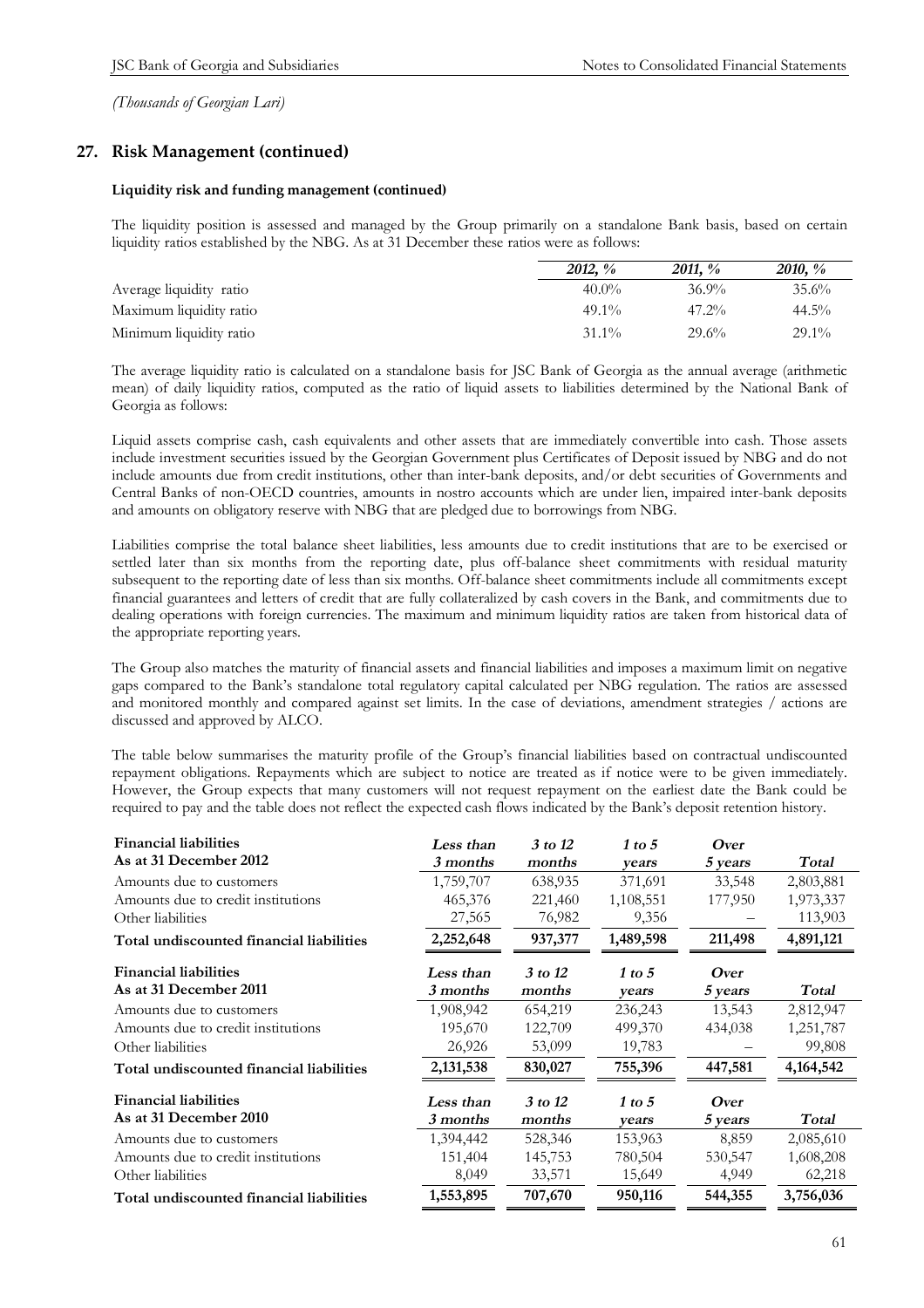## **27. Risk Management (continued)**

## **Liquidity risk and funding management (continued)**

The table below shows the contractual expiry by maturity of the Group's financial commitments and contingencies.

|                  | Less than 3<br>months | 3 to 12<br>months | 1 to<br>5 years | Over<br>5 vears | Total   |
|------------------|-----------------------|-------------------|-----------------|-----------------|---------|
| 31 December 2012 | 337.465               | 177,907           | 236,948         | 12,846          | 765,166 |
| 31 December 2011 | 335.550               | 267,617           | 103,870         | 12.978          | 720,015 |
| 31 December 2010 | 245.684               | 290,662           | 76,464          | 24,816          | 637,626 |

The Group expects that not all of the contingent liabilities or commitments will be drawn before expiry of the commitments.

The maturity analysis does not reflect the historical stability of current accounts. Their liquidation has historically taken place over a longer period than indicated in the tables above. These balances are included in amounts due in less than three months in the tables above.

Included in due to customers are term deposits of individuals. In accordance with the Georgian legislation, the Bank is obliged to repay such deposits upon demand of a depositor (Note 17).

## **Market risk**

Market risk is the risk that the fair value or future cash flows of financial instruments will fluctuate due to changes in market variables such as interest rates, foreign exchanges, and equity prices. The Group classifies exposures to market risk into either trading or non-trading portfolios. Trading and non-trading positions are managed and monitored using sensitivity analysis.

#### *Interest rate risk*

Interest rate risk arises from the possibility that changes in interest rates will affect future cash flows or the fair values of financial instruments. The following table demonstrates the sensitivity to a reasonable possible change in interest rates, with all other variables held constant, on the Group's consolidated income statement.

The sensitivity of the consolidated income statement is the effect of the assumed changes in interest rates on the net interest income for the year, based on the floating rate non-trading financial assets and financial liabilities held at 31 December 2012. During the year ended 31 December 2012, year ended 31 December 2011 and year ended 31 December 2010, sensitivity analysis did not reveal any significant potential effect on the Group's equity.

| Currency   | Increase in basis points<br>2012 | Sensitivity of net<br>interest income<br>2012 | Sensitivity of other<br>comprehensive income<br>2012 |
|------------|----------------------------------|-----------------------------------------------|------------------------------------------------------|
| GEL        | $0.17\%$                         | (40)                                          |                                                      |
| <b>USD</b> | $0.01\%$                         | (49)                                          |                                                      |
| Currency   | Decrease in basis points<br>2012 | Sensitivity of net<br>interest income<br>2012 | Sensitivity of other<br>comprehensive income<br>2012 |
| <b>GEL</b> | $0.17\%$                         | 40                                            |                                                      |
| <b>USD</b> | $0.01\%$                         | 49                                            |                                                      |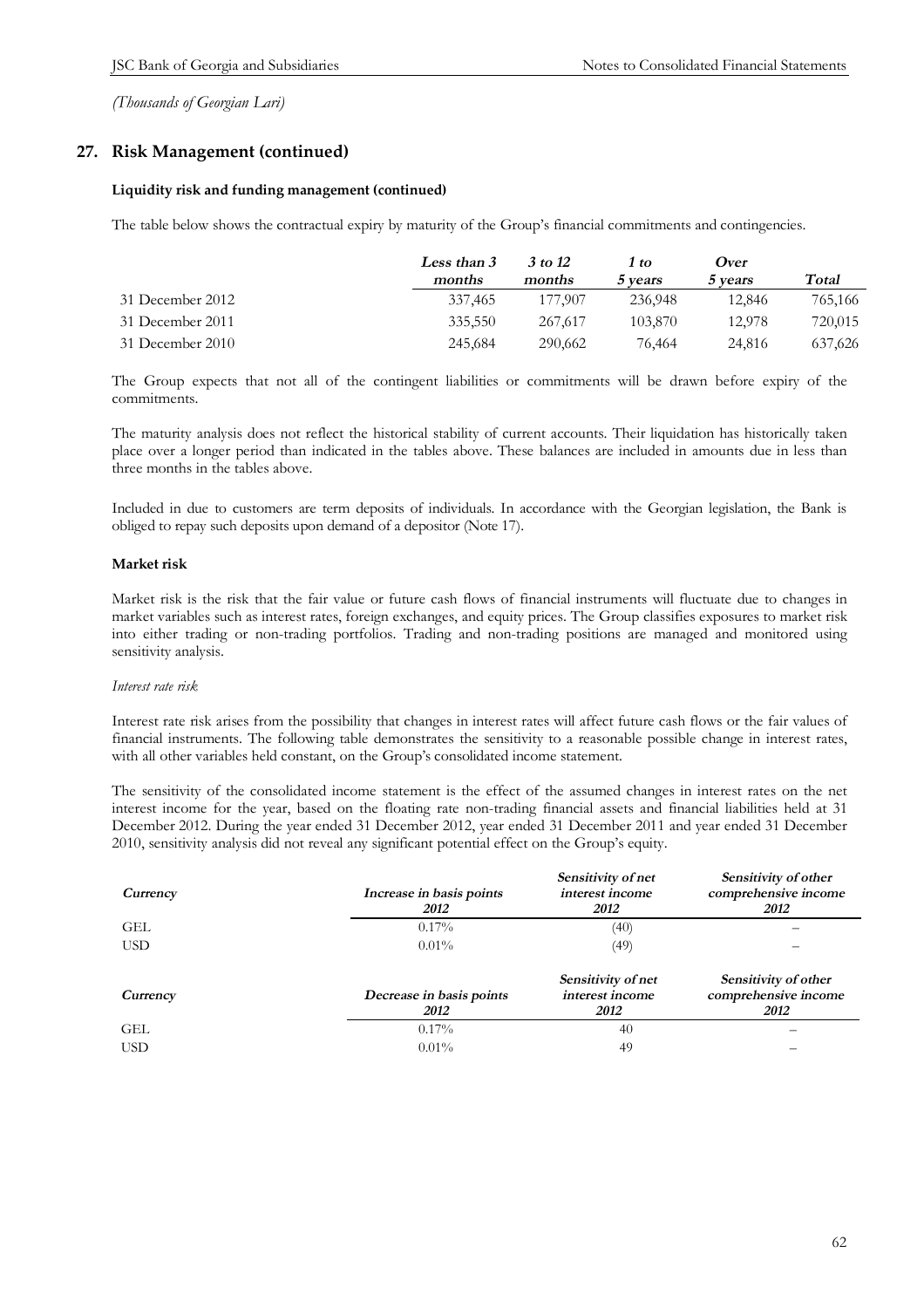## **27. Risk Management (continued)**

## **Market risk (continued)**

| Currency   | Increase in basis points<br>2011        | Sensitivity of net<br>interest income<br>2011 | Sensitivity of other<br>comprehensive income<br>2011 |
|------------|-----------------------------------------|-----------------------------------------------|------------------------------------------------------|
| <b>EUR</b> | 0.42%                                   | 101                                           |                                                      |
| <b>USD</b> | 0.02%                                   | 51                                            |                                                      |
| Currency   | Decrease in basis points<br>2011        | Sensitivity of net<br>interest income<br>2011 | Sensitivity of other<br>comprehensive income<br>2011 |
| <b>EUR</b> | $-0.42%$                                | (101)                                         |                                                      |
| <b>USD</b> | $-0.02%$                                | (51)                                          |                                                      |
| Currency   | Increase in basis points<br>2010        | Sensitivity of net<br>interest income<br>2010 | Sensitivity of other<br>comprehensive income<br>2010 |
| <b>EUR</b> | $0.01\%$                                |                                               |                                                      |
| <b>USD</b> | $0.00\%$                                | 46                                            |                                                      |
| UAH        | 0.75%                                   |                                               | 34                                                   |
| Currency   | Decrease in basis points<br><i>2010</i> | Sensitivity of net<br>interest income<br>2010 | Sensitivity of other<br>comprehensive income<br>2010 |
| <b>EUR</b> | $-0.01%$                                | (1)                                           |                                                      |
| <b>USD</b> | $-0.00\%$                               | (46)                                          |                                                      |
| UAH        | $-0.75%$                                |                                               | (34)                                                 |

#### *Currency risk*

Currency risk is the risk that the value of a financial instrument will fluctuate due to changes in foreign exchange rates. The Management Board has set limits on positions by currency based on the NBG regulations. Positions are monitored daily.

The tables below indicate the currencies to which the Group had significant exposure at 31 December 2012 on its trading and non-trading monetary assets and liabilities and its forecast cash flows. The analysis calculates the effect of a reasonably possible movement of the currency rate against the Georgian Lari, with all other variables held constant on the income statement (due to the fair value of currency sensitive non-trading monetary assets and liabilities). The reasonably possible movement of the currency rate against the Georgian Lari is calculated as a standard deviation of daily changes in exchange rates over the last month. A negative amount in the table reflects a potential net reduction in income statement or equity, while a positive amount reflects a net potential increase. During the year ended 31 December 2012, year ended 31 December 2011 and year ended 31 December 2010, sensitivity analysis did not reveal any significant potential effect on the Group's equity.

| Currency | Change in<br>currency<br>rate in $\%$ | Effect on<br>profit<br>before tax | Change in<br>currency<br>rate in $\%$ | Effect on<br>profit<br>before tax | Change in<br>currency<br>rate in $\%$ | <b>Effect</b> on<br>profit<br>before tax |
|----------|---------------------------------------|-----------------------------------|---------------------------------------|-----------------------------------|---------------------------------------|------------------------------------------|
|          |                                       | 2012                              | 2011                                  |                                   | <i>2010</i>                           |                                          |
| EUR      | $2.6\%$                               | (2,079)                           | $4.4\%$                               | 2,392                             | $0.8\%$                               | 234                                      |
| GBP      | $1.8\%$                               | (19)                              | $3.2\%$                               | 13                                | $0.8\%$                               |                                          |
| USD      | $0.8\%$                               | (2,331)                           | $1.3\%$                               | 1.927                             | $0.3\%$                               | 323                                      |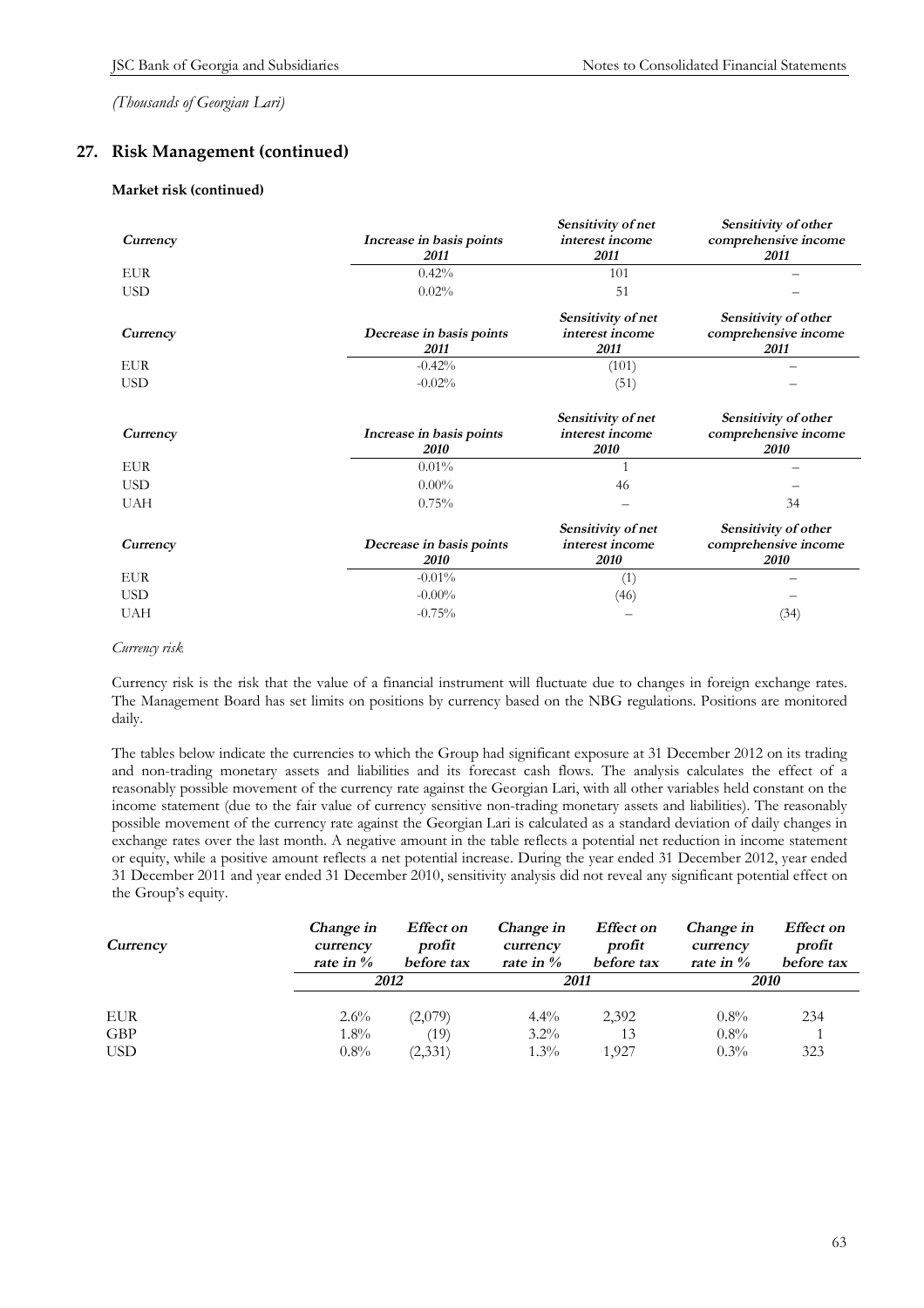## **27. Risk Management (continued)**

#### **Market risk (continued)**

#### *Prepayment risk*

Prepayment risk is the risk that the Group will incur a financial loss because its customers and counterparties repay or request repayment earlier than expected, such as fixed rate mortgages when interest rates fall, or other credit facilities, for similar or whatever reasons.

The Group calculates effect of early repayments by calculating the weighted average rates of early repayments across each loan product individually, applying these historical rates to the outstanding carrying amount of respective products as at the reporting date and multiplying by the weighted average effective annual interest rates for each product. The model does not make a distinction between different reasons for repayment (e.g. relocation, refinancing and renegotiation) and takes into account the effect of any prepayment penalties, as the Group's income.

The estimated effect of prepayment risk on profit and equity of the Group for the year ended 31 December is as follows:

|      | Effect on net   |
|------|-----------------|
|      | interest income |
| 2012 | (3,971)         |
| 2011 | (5, 416)        |
| 2010 | (67,605)        |

#### **Operational risk**

Operational risk is the risk of loss arising from systems failure, human error, fraud or external events. When controls fail to perform, operational risks can cause damage to reputation, have legal or regulatory implications, or lead to financial loss. The Group cannot expect to eliminate all operational risks, but through a control framework and by monitoring and responding to potential risks, the Group is able to manage the risks. Controls include effective segregation of duties, access, authorisation and reconciliation procedures, staff education and assessment processes, including the use of internal audit.

#### **Operating environment**

Most of the Group's business in concentrated in Georgia. As an emerging market, Georgia does not possess a well-developed business and regulatory infrastructure that would generally exist in a more mature market economy. Operations in Georgia may involve risks that are not typically associated with those in developed markets (including the risk that the Georgian Lari is not freely convertible outside the country, and undeveloped debt and equity markets). However, over the last few years the Georgian government has made a number of developments that positively affect the overall investment climate of the country, specifically implementing the reforms necessary to create banking, judicial, taxation and regulatory systems. This includes the adoption of a new body of legislation (including new Tax Code and procedural laws). In the view of the Board, these steps contribute to mitigate the risks of doing business in Georgia.

The existing tendency aimed at the overall improvement of the business environment is expected to persist. The future stability of the Georgian economy is largely dependent upon these reforms and developments and the effectiveness of economic, financial and monetary measures undertaken by the Government. However, the Georgian economy is vulnerable to market downturns and economic slowdowns elsewhere in the world.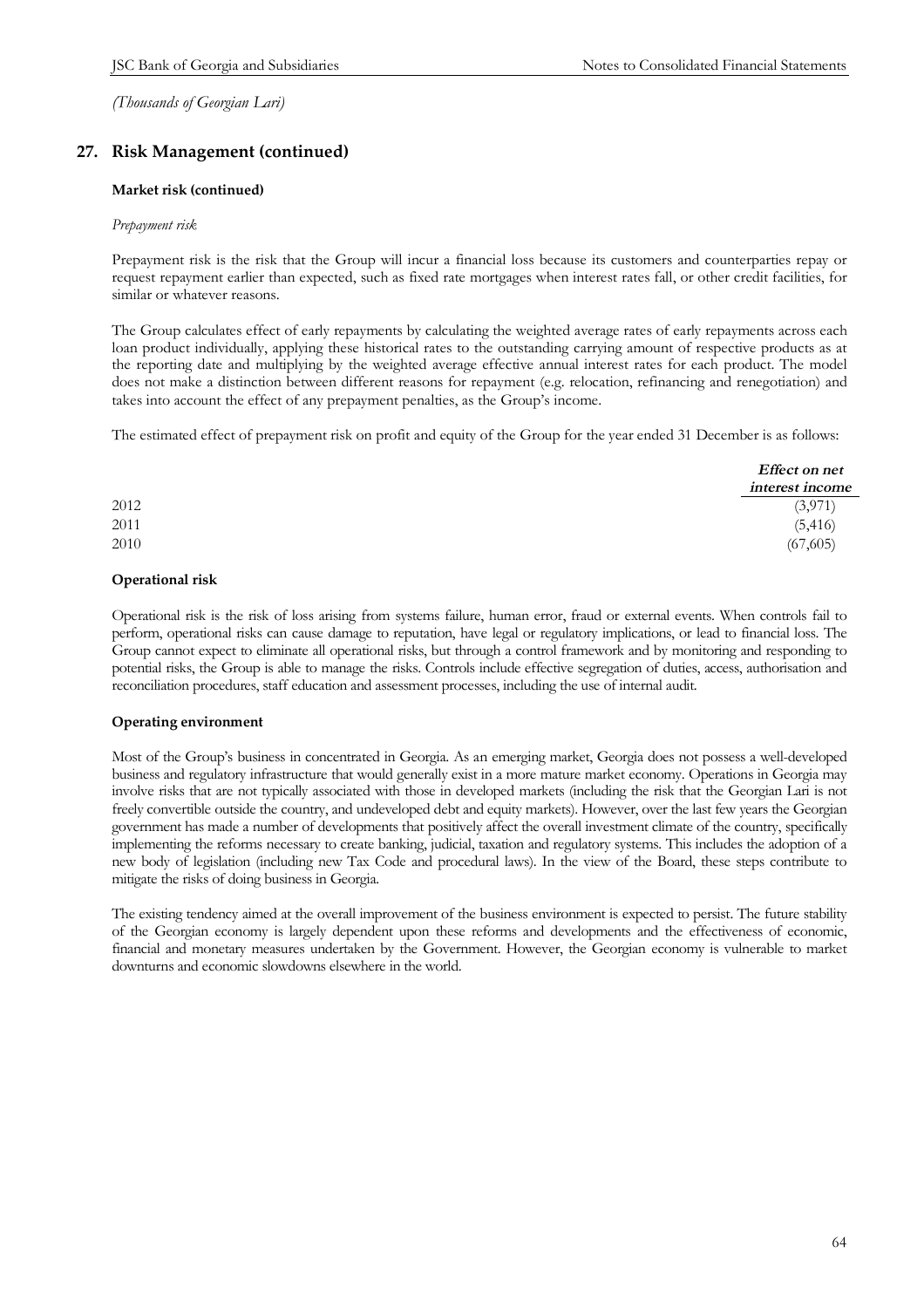# **28. Fair Values of Financial Instruments**

## **Financial instruments recorded at fair value**

The Group uses the following hierarchy for determining and disclosing the fair value of financial instruments by valuation technique:

- Level 1: quoted (unadjusted) prices in active markets for identical assets or liabilities;
- · Level 2: techniques for which all inputs which have a significant effect on the recorded fair value are observable, either directly or indirectly; and
- · Level 3: techniques which use inputs which have a significant effect on the recorded fair value that are not based on observable market data.

The following table shows an analysis of financial instruments recorded at fair value by level of the fair value hierarchy:

|                                                                                        | Level 1        | Level 2           | Level 3 | Total<br>31 December<br>2012 |
|----------------------------------------------------------------------------------------|----------------|-------------------|---------|------------------------------|
| <b>Financial</b> assets                                                                |                |                   |         |                              |
| Investment securities available-for-sale                                               | 70,785         | 458,025           | 5,888   | 534,698                      |
| Other assets - derivative financial assets                                             |                | 36,784            |         | 36,784                       |
| Other assets - trading securities owned                                                | 971            |                   |         | 971                          |
|                                                                                        | 71,756         | 494,809           | 5,888   | 572,453                      |
| <b>Financial liabilities</b>                                                           |                |                   |         |                              |
| Other liabilities - derivative financial liabilities                                   |                | 4,867             |         | 4,867                        |
|                                                                                        |                | 4,867             |         | 4,867                        |
|                                                                                        |                |                   |         | <b>Total</b><br>31 December  |
|                                                                                        | Level 1        | Level 2           | Level 3 | 2011                         |
| <b>Financial</b> assets                                                                |                |                   |         |                              |
| Investment securities available-for-sale<br>Other assets – derivative financial assets | 346<br>63      | 415,196<br>36,760 | 4,034   | 419,576<br>36,823            |
| Other assets – trading securities owned                                                | 1,115          |                   |         | 1,115                        |
|                                                                                        | 1,524          | 451,956           | 4,034   | 457,514                      |
| <b>Financial liabilities</b>                                                           |                |                   |         |                              |
| Other liabilities - derivative financial liabilities                                   | 5,925          | 9,931             |         | 15,856                       |
|                                                                                        | 5,925          | 9,931             |         | 15,856                       |
|                                                                                        |                |                   |         | <b>Total</b><br>31 December  |
|                                                                                        | Level 1        | Level 2           | Level 3 | 2010                         |
| <b>Financial</b> assets                                                                |                |                   |         |                              |
| Investment securities available-for-sale<br>Other assets – derivative financial assets | 4,958          | 284,573<br>683    | 5,409   | 294,940                      |
| Other assets - trading securities owned                                                | 2,250<br>1,218 |                   |         | 2,933<br>1,218               |
|                                                                                        | 8,426          |                   |         |                              |
|                                                                                        |                | 285,256           | 5,409   | 299,091                      |
| <b>Financial liabilities</b>                                                           |                |                   |         |                              |
| Other liabilities - derivative financial liabilities                                   | 2,211          | 15,314            |         | 17,525                       |
|                                                                                        | 2,211          | 15,314            |         | 17,525                       |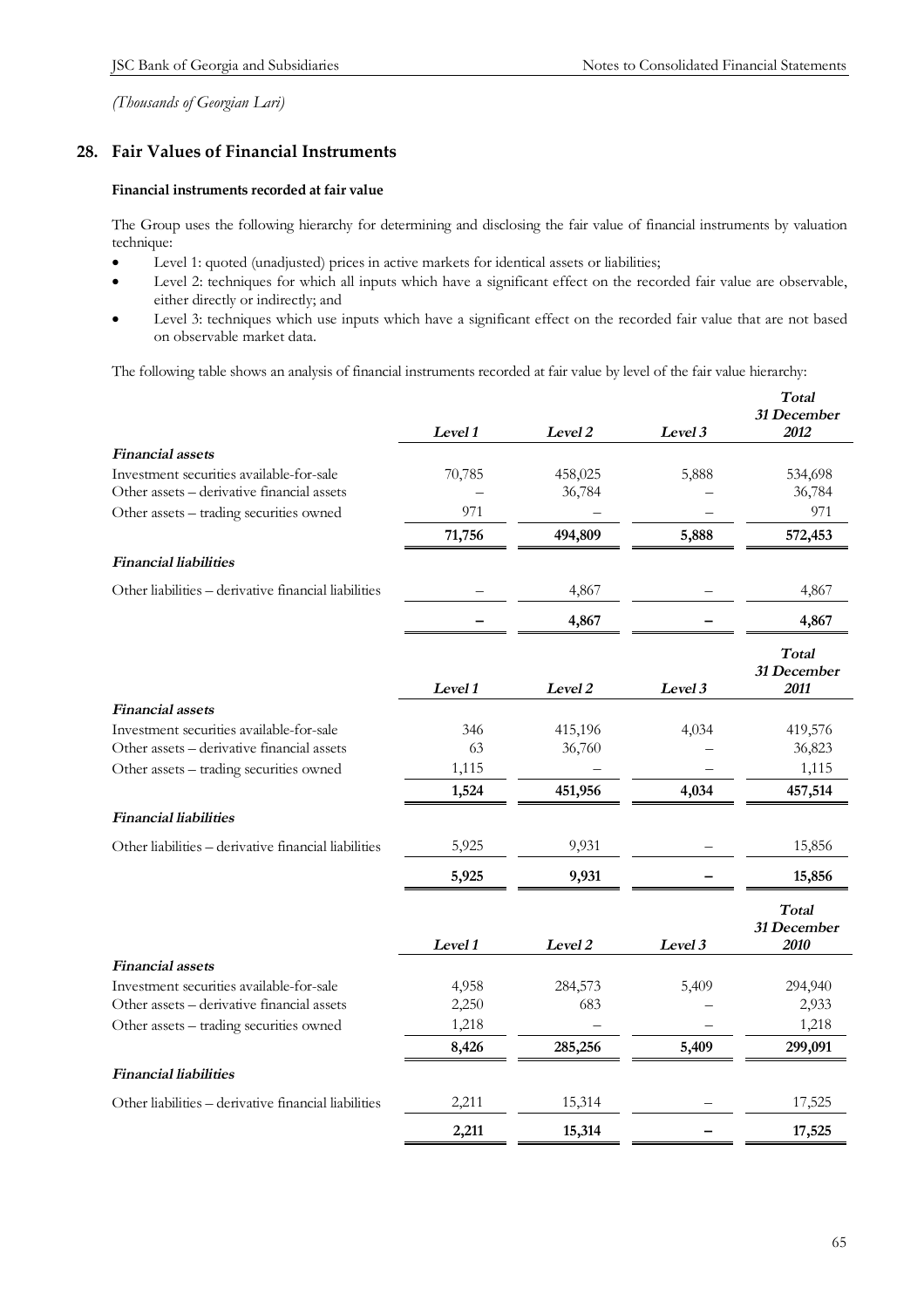## **28. Fair Values of Financial Instruments (continued)**

#### **Financial instruments recorded at fair value (continued)**

The following is a description of the determination of fair value for financial instruments which are recorded at fair value using valuation techniques. These incorporate the Group's estimate of assumptions that a market participant would make when valuing the instruments.

## *Derivative financial instruments*

Derivative financial instruments valued using a valuation technique with market observable inputs are mainly interest rate swaps, currency swaps and forward foreign exchange contracts. The most frequently applied valuation techniques include forward pricing and swap models, using present value calculations. The models incorporate various inputs including the credit quality of counterparties, foreign exchange spot and forward rates and interest rate curves.

## *Trading securities and investment securities available-for-sale*

Trading securities and investment securities available-for-sale valued using a valuation technique or pricing models primarily consist of unquoted equity and debt securities. These securities are valued using models which sometimes only incorporate data observable in the market and at other times use both observable and non-observable data. The non-observable inputs to the models include assumptions regarding the future financial performance of the investee, its risk profile, and economic assumptions regarding the industry and geographical jurisdiction in which the investee operates.

#### *Movements in level 3 financial instruments measured at fair value*

The following tables show a reconciliation of the opening and closing amounts of Level 3 financial assets which are recorded at fair value:

|                                                                                | At<br>1 Ianuary<br>2010 | Purchase<br><i>of AFS</i><br>securities | At 31<br><i>2010</i> | Sale of<br>securities | At<br>December AFS 31 December<br>2011 | Sale of<br>AFS<br>securities | <b>Transfers</b><br>from level 2 | At 31<br>December<br>2012 |
|--------------------------------------------------------------------------------|-------------------------|-----------------------------------------|----------------------|-----------------------|----------------------------------------|------------------------------|----------------------------------|---------------------------|
| Level 3 financial assets<br>Equity investment securities<br>available-for-sale | 4.265                   | 1.144                                   | 5.409                | (1,375)               | 4,034                                  | (1.983)                      | 3,837                            | 5,888                     |

The transfer of GEL 3,837 in 2012 was the 19.4% stake in PJSC Bank Pershyi. Gains or losses on level 3 financial instruments during year ended 31 December 2012 were nil.

Impact on fair value of level 3 financial instruments measured at fair value of changes to key assumptions

The following table shows the impact on the fair value of level 3 instruments of using reasonably possible alternative assumptions:

|                                                                                       | Carrying<br>amount | <b>Effect of reasonably</b><br>possible alternative<br>assumptions | Carrying<br>amount | <b>Effect of reasonably</b><br>possible alternative<br>assumptions | Carrying<br>amount | <b>Effect of reasonably</b><br>possible alternative<br>assumptions |
|---------------------------------------------------------------------------------------|--------------------|--------------------------------------------------------------------|--------------------|--------------------------------------------------------------------|--------------------|--------------------------------------------------------------------|
|                                                                                       |                    | 2012                                                               |                    | 2011                                                               |                    | 2010                                                               |
| Level 3 financial<br>assets<br>Equity investment<br>securities available-<br>for-sale | 5,888              | $+/- 886$                                                          | 4,034              | $+/- 607$                                                          | 5,409              | $+/- 814$                                                          |

In order to determine reasonably possible alternative assumptions the Group adjusted key unobservable model inputs as follows:

For equities, the Group adjusted the price-over-book-value multiple by increasing and decreasing the ratio by 10%, which is considered by the Group to be within a range of reasonably possible alternatives based on the price-over-book-value multiples used across peers within the same geographic area of the same industry.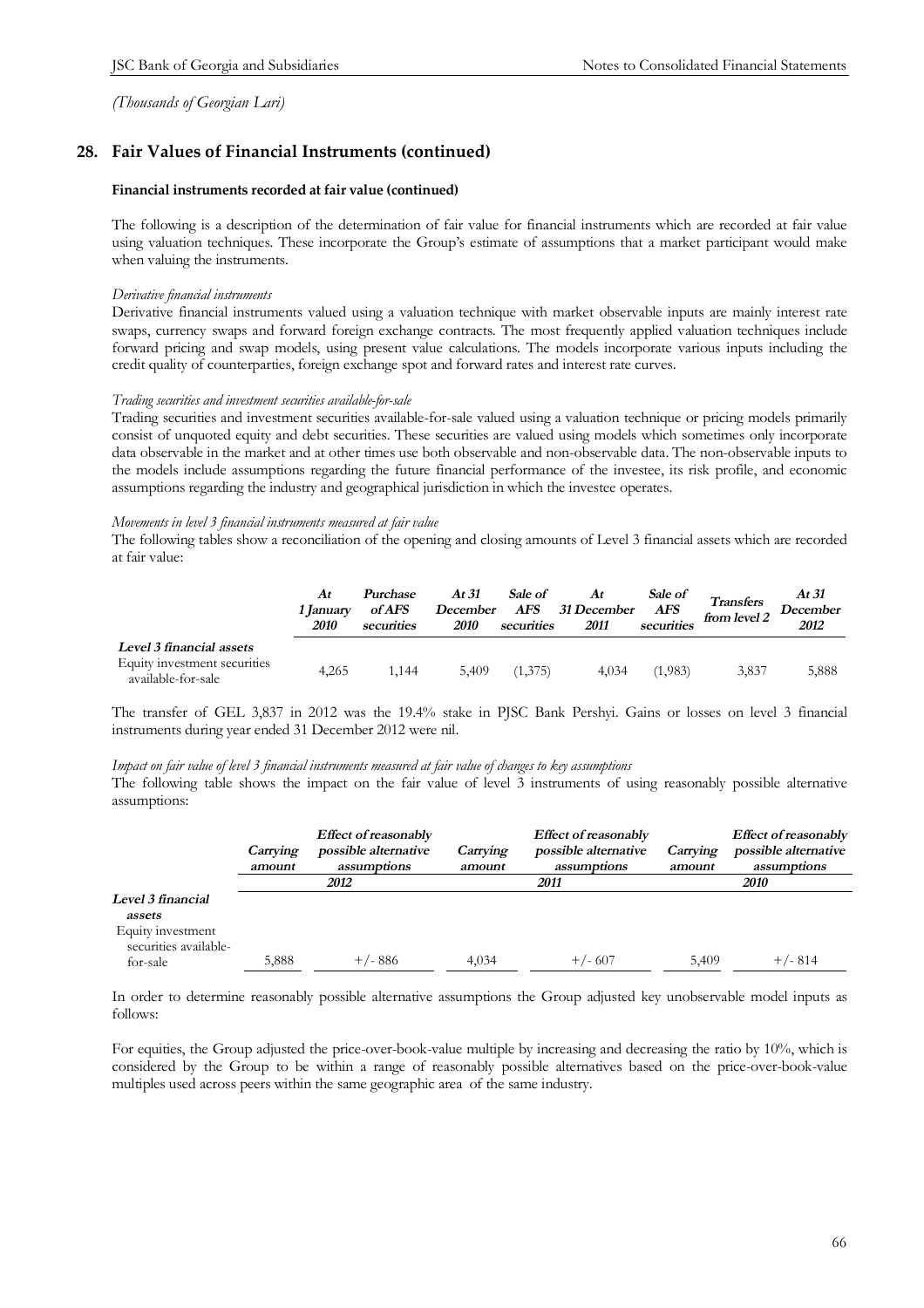## **28. Fair Values of Financial Instruments (continued)**

#### **Fair value of financial assets and liabilities not carried at fair value**

Set out below is a comparison by class of the carrying amounts and fair values of the Group's financial instruments that are carried in the financial statements. The table does not include the fair values of non-financial assets and non-financial liabilities.

|                                                    | Carrying      |                    |              |  |
|----------------------------------------------------|---------------|--------------------|--------------|--|
|                                                    | value<br>2012 | Fair value<br>2012 | loss<br>2012 |  |
| <b>Financial</b> assets                            |               |                    |              |  |
| Cash and cash equivalents                          | 750,517       | 750,517            |              |  |
| Amounts due from credit institutions               | 396,559       | 396,559            |              |  |
| Loans to customers                                 | 3,033,667     | 3,008,665          | (25,002)     |  |
| Finance lease receivables                          | 71.686        | 71.686             |              |  |
| <b>Financial liabilities</b>                       |               |                    |              |  |
| Amounts due to customers                           | 2,693,025     | 2,707,231          | (14,206)     |  |
| Amounts due to credit institutions                 | 1,657,162     | 1,657,162          |              |  |
| Total unrecognised change in unrealised fair value |               |                    | (39,208)     |  |

|                                                       | Carrying<br>value<br>2011 | <b>Fair</b> value<br>2011 | Unrecognised<br>gain (loss)<br>2011 | Carrying<br>value<br>2010 | <b>Fair</b> value<br>2010 | Unrecognised<br>loss<br><b>2010</b> |
|-------------------------------------------------------|---------------------------|---------------------------|-------------------------------------|---------------------------|---------------------------|-------------------------------------|
| <b>Financial</b> assets                               |                           |                           |                                     |                           |                           |                                     |
| Cash and cash equivalents                             | 628,731                   | 628,731                   |                                     | 611,584                   | 611,584                   |                                     |
| Amounts due from credit institutions                  | 289,530                   | 289,530                   |                                     | 116,469                   | 116,469                   |                                     |
| Investment securities held-to-maturity                | -                         | -                         |                                     | 21                        | 21                        |                                     |
| Loans to customers                                    | 2,553,442                 | 2,546,648                 | (6,794)                             | 2,351,697                 | 2,319,388                 | (32,309)                            |
| Finance lease receivables                             | 62,919                    | 62,919                    |                                     | 14,419                    | 14,419                    |                                     |
| <b>Financial liabilities</b>                          |                           |                           |                                     |                           |                           |                                     |
| Amounts due to customers                              | 2,735,222                 | 2,758,210                 | (22,988)                            | 2,026,308                 | 2,041,403                 | (15,095)                            |
| Amounts due to credit institutions                    | 921,172                   | 921,172                   |                                     | 1,138,927                 | 1,138,927                 |                                     |
| Total unrecognised change in<br>unrealised fair value |                           |                           | (29, 782)                           |                           |                           | (47, 404)                           |

The following describes the methodologies and assumptions used to determine fair values for those financial instruments which are not already recorded at fair value in the consolidated financial statements.

#### **Assets for which fair value approximates carrying value**

For financial assets and financial liabilities that are liquid or have a short term maturity (less than thee months) it is assumed that the carrying amounts approximate to their fair value. This assumption is also applied to demand deposits, savings accounts without a specific maturity and variable rate financial instruments.

#### **Fixed rate financial instruments**

The fair value of fixed rate financial assets and liabilities carried at amortised cost are estimated by comparing market interest rates when they were first recognised with current market rates offered for similar financial instruments. The estimated fair value of fixed interest bearing deposits is based on discounted cash flows using prevailing money-market interest rates for debts with similar credit risk and maturity.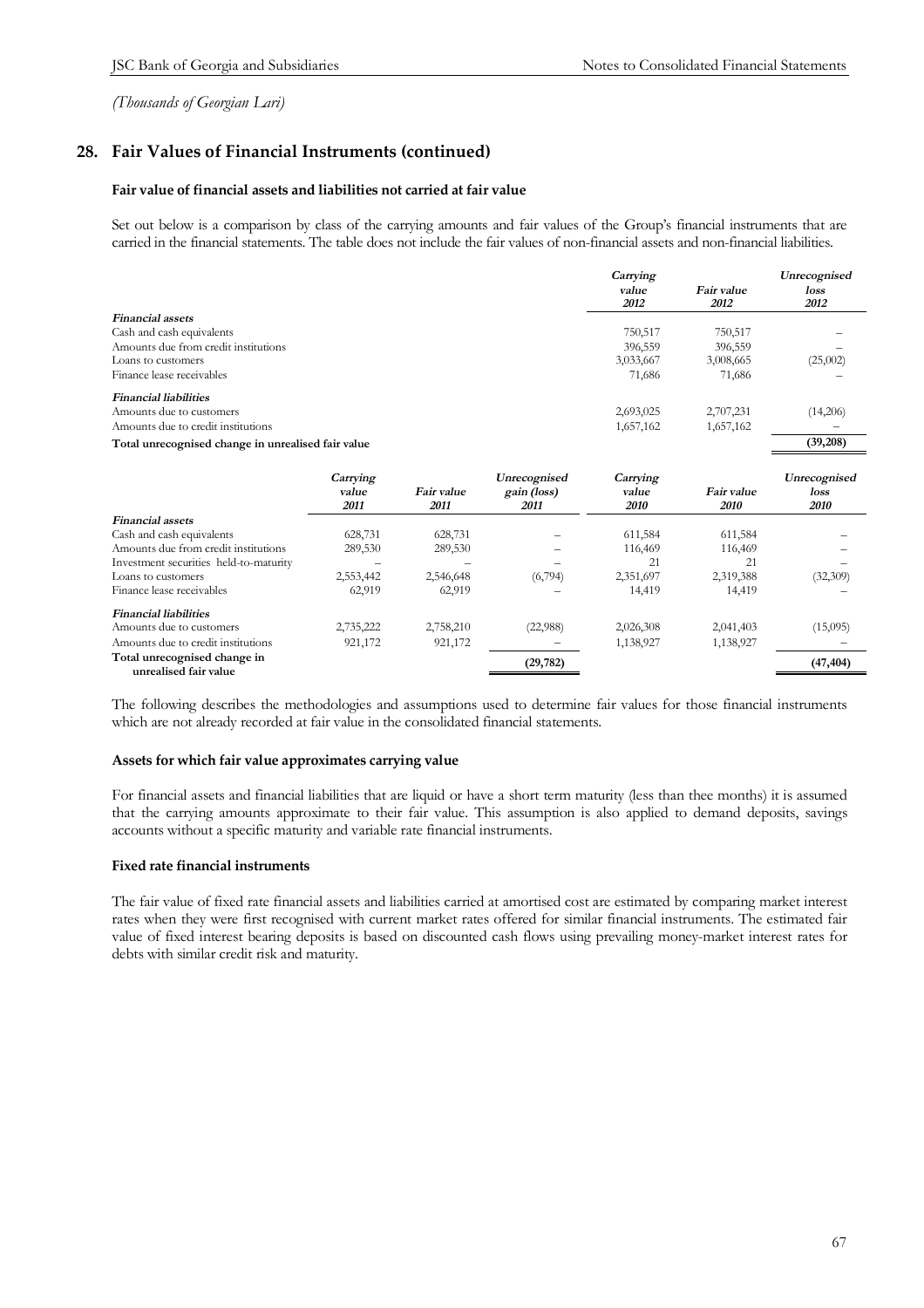# **29. Maturity Analysis of Financial Assets and Liabilities**

The table below shows an analysis of financial assets and liabilities according to when they are expected to be recovered or settled. See Note 27 "Risk management" for the Group's contractual undiscounted repayment obligations.

|                                          |         |               |               | 2012       |           |                     |           |           |
|------------------------------------------|---------|---------------|---------------|------------|-----------|---------------------|-----------|-----------|
|                                          | On      | $\leq$ 3      | $\leq 6$      | $\leq 1$   | $\leq$ 3  | $\overline{\leq 5}$ | > 5       |           |
|                                          | Demand  | <b>Months</b> | <b>Months</b> | Year       | Years     | Years               | Years     | Total     |
| <b>Financial</b> assets                  |         |               |               |            |           |                     |           |           |
| Cash and cash equivalents                | 586,852 | 163,665       |               |            |           |                     |           | 750,517   |
| Amounts due from credit institutions     | 322,871 | 48,143        | 5,790         | 4,557      | 9,136     | 4,448               | 1,614     | 396,559   |
| Investment securities available-for-sale | 75,938  | 168,670       | 114,920       | 41,159     | 76,185    | 51,777              | 6,049     | 534,698   |
| Loans to customers                       |         | 605,509       | 312,302       | 626,152    | 935,203   | 361,248             | 193,253   | 3,033,667 |
| Finance lease receivables                |         | 9,058         | 5,716         | 10,353     | 25,886    | 13,049              | 7,624     | 71,686    |
| Total                                    | 985,661 | 995,045       | 438,728       | 682,221    | 1,046,410 | 430,522             | 208,540   | 4,787,127 |
| <b>Financial liabilities</b>             |         |               |               |            |           |                     |           |           |
| Amounts due to customers                 | 355,835 | 453,796       | 214,743       | 1,337,512  | 283,000   | 39,694              | 8,445     | 2,693,025 |
| Amounts due to credit institutions       | 40,321  | 436,155       | 49,362        | 164,137    | 341,179   | 524,309             | 101,699   | 1,657,162 |
| Total                                    | 396,156 | 889,951       | 264,105       | 1,501,649  | 624,179   | 564,003             | 110,144   | 4,350,187 |
| <b>Net</b>                               | 589,505 | 105,094       | 174,623       | (819, 428) | 422,231   | (133, 481)          | 98,396    | 436,940   |
|                                          |         |               |               | 2011       |           |                     |           |           |
|                                          | On      | $\leq$ 3      | $\leq 6$      | $\leq 1$   | $\leq$ 3  | $\overline{\leq 5}$ | > 5       |           |
|                                          | Demand  | <b>Months</b> | <b>Months</b> | Year       | Years     | Years               | Years     | Total     |
| <b>Financial</b> assets                  |         |               |               |            |           |                     |           |           |
| Cash and cash equivalents                | 526,706 | 102,025       |               |            |           |                     |           | 628,731   |
| Amounts due from credit institutions     | 268,100 | 277           | 858           | 8,213      | 7,191     |                     | 4,891     | 289,530   |
| Investment securities available-for-sale | 23,607  | 146,809       | 114,167       | 55,596     | 65,893    | 13,500              | 4         | 419,576   |
| Loans to customers                       | 2,245   | 498,214       | 258,886       | 471,732    | 723,420   | 345,412             | 253,533   | 2,553,442 |
| Finance lease receivables                | 218     | 5,196         | 3,990         | 7,363      | 20,871    | 12,667              | 12,614    | 62,919    |
| Total                                    | 820,876 | 752,521       | 377,901       | 542,904    | 817375    | 371,579             | 271,042   | 3,954,198 |
| <b>Financial liabilities</b>             |         |               |               |            |           |                     |           |           |
| Amounts due to customers                 | 643,135 | 401,885       | 267,389       | 1,224,352  | 185,878   | 6,416               | 6,167     | 2,735,222 |
| Amounts due to credit institutions       | 26,936  | 158,368       | 27,832        | 51,985     | 181,448   | 118,839             | 355,764   | 921,172   |
| Total                                    | 670,071 | 560,253       | 295,221       | 1,276,337  | 367,326   | 125,255             | 361,931   | 3,656,394 |
| <b>Net</b>                               | 150,805 | 192,268       | 82,680        | (733, 433) | 450,049   | 246,324             | (90, 889) | 297,804   |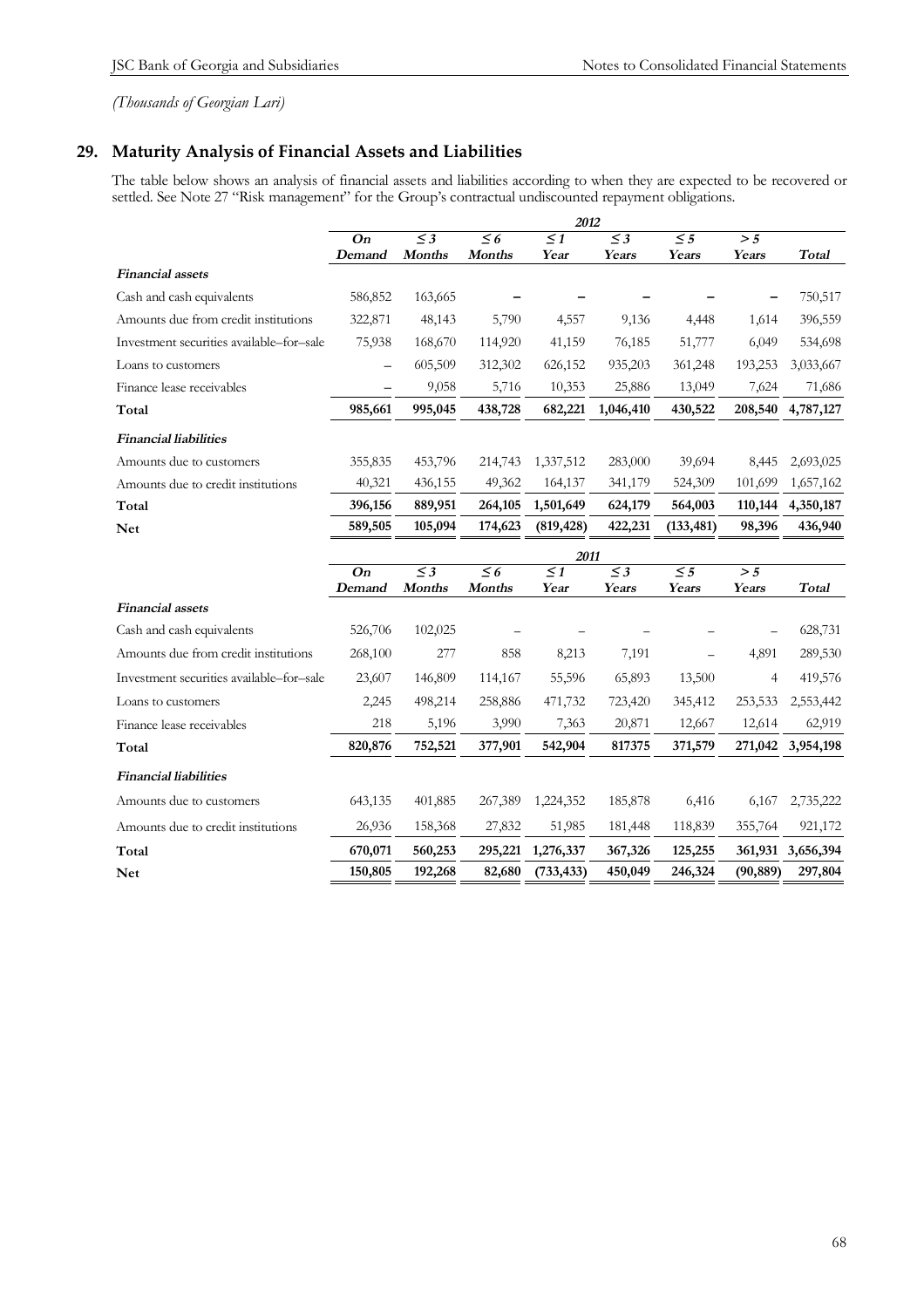## *(Thousands of Georgian Lari)*

# **29. Maturity Analysis of Financial Assets and Liabilities (continued)**

|                                      | 2010    |               |               |            |          |          |            |             |
|--------------------------------------|---------|---------------|---------------|------------|----------|----------|------------|-------------|
|                                      | On      | $\leq$ 3      | $\leq 6$      | $\leq$ 1   | $\leq$ 3 | $\leq$ 5 | > 5        |             |
|                                      | Demand  | <b>Months</b> | <b>Months</b> | Year       | Years    | Years    | Years      | Total       |
| <b>Financial assets</b>              |         |               |               |            |          |          |            |             |
| Cash and cash equivalents            | 511,169 | 100,415       |               |            |          |          |            | 611,584     |
| Amounts due from credit institutions | 68,443  | 27,017        | 4,843         | 7,404      | 4,210    |          | 4,552      | 116,469     |
| Investment securities:               |         |               |               |            |          |          |            |             |
| - available-for-sale                 | 19,829  | 131,528       | 58,782        | 32,396     | 52,405   |          |            | 294,940     |
| - held-to-maturity                   |         |               |               | 21         |          |          |            | 21          |
| Loans to customers                   | 9,425   | 504,875       | 252,605       | 425,009    | 582,586  | 341,819  | 235,378    | 2,351,697   |
| Finance lease receivables            | 142     | 3,265         | 2,192         | 3,229      | 4,922    | 669      |            | 14,419      |
| Total                                | 609,008 | 767,100       | 318,422       | 468,059    | 644,123  | 342,488  | 239,930    | 338,9130    |
| <b>Financial liabilities</b>         |         |               |               |            |          |          |            |             |
| Amounts due to customers             | 269,673 | 414,905       | 139,635       | 1,057,158  | 129,691  | 9,363    | 5,883      | 2,026,308   |
| Amounts due to credit institutions   | 25,835  | 142,401       | 865           | 24,285     | 333,663  | 45,299   | 566,579    | 1,138,927   |
| Total                                | 295,508 | 557,306       | 140,500       | 1,081,443  | 463,354  | 54,662   | 572,462    | 3, 165, 235 |
| <b>Net</b>                           | 313,500 | 209,794       | 177,922       | (613, 384) | 180,769  | 287,826  | (332, 532) | 223,895     |

The Group's capability to discharge its liabilities relies on its ability to realise equivalent assets within the same period of time. In the Georgian marketplace, where most of the Group's business is concentrated, many short-term credits are granted with the expectation of renewing the loans at maturity. As such, the ultimate maturity of assets may be different from the analysis presented above. To reflect the historical stability of current accounts, the Group calculates the minimal daily balance of current accounts over the past two years and includes the amount in less than 1 year category in the table above. The remaining current accounts are included in on demand category.

The Group's principal sources of liquidity are as follows:

- deposits;
- borrowings from international credit institutions;
- inter-bank deposit agreement;
- debt issues;
- proceeds from sale of securities;
- principal repayments on loans;
- · interest income; and
- fees and commissions income.

As at 31 December 2012 amounts due to customers amounted to GEL 2,693,025 (2011: GEL 2,735,222, 2010: GEL 2,026,308) and represented 59% (2011: 71%, 2010: 61%) of the Group's total liabilities. These funds continue to provide a majority of the Group's funding and represent a diversified and stable source of funds. As at 31 December 2012 amounts owed to credit institutions amounted to GEL 1,657,162 (2011: GEL 921,172, 2010: GEL 1,138,927) and represented 36% (2011: 24%, 2010: 34%) of total liabilities.

In the Board's opinion, liquidity is sufficient to meet the Group's present requirements.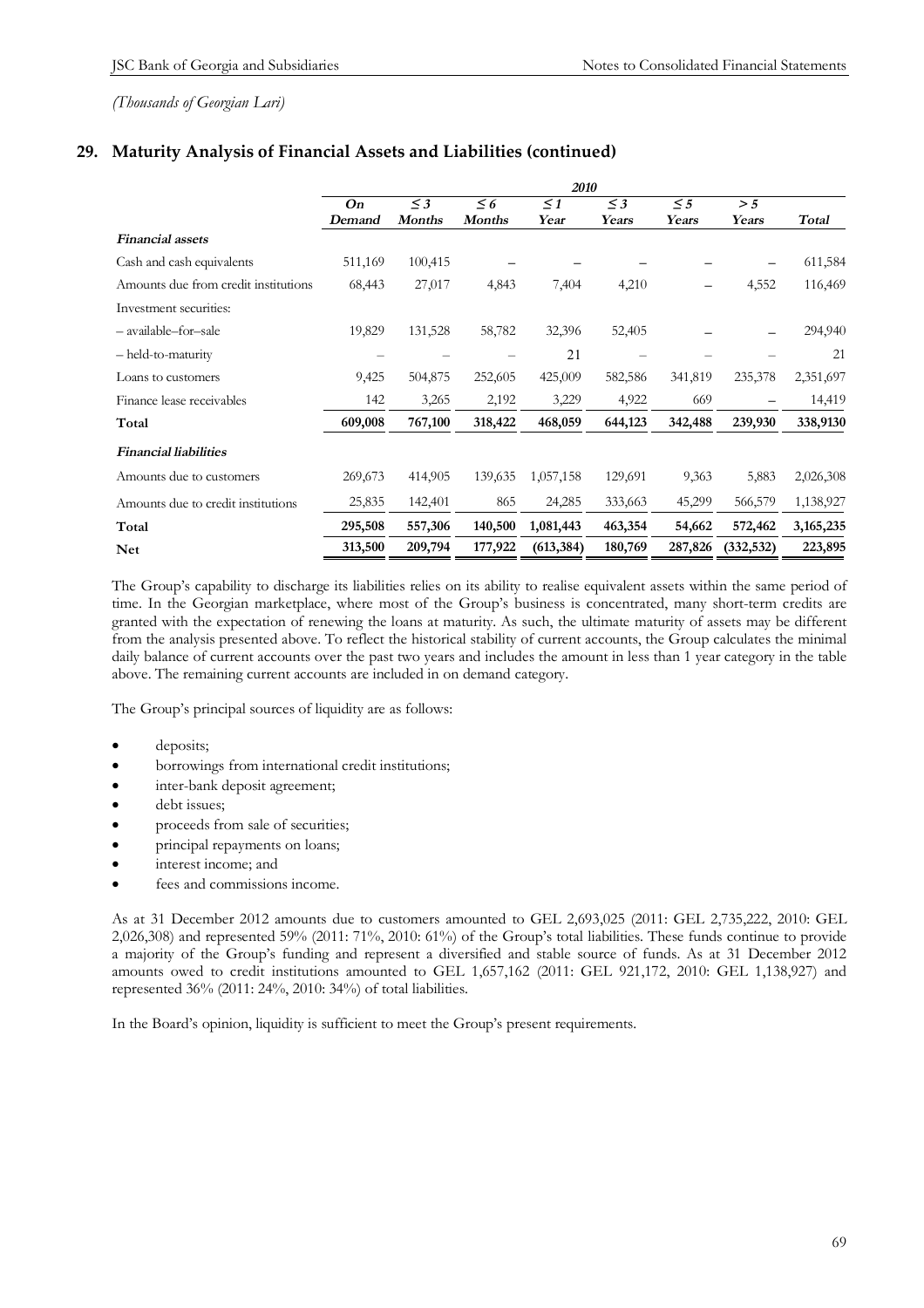*(Thousands of Georgian Lari)* 

## **30. Related Party Disclosures**

In accordance with IAS 24 "Related Party Disclosures", parties are considered to be related if one party has the ability to control the other party or exercise significant influence over the other party in making financial or operational decisions. In considering each possible related party relationship, attention is directed to the substance of the relationship, not merely the legal form.

Related parties may enter into transactions which unrelated parties might not, and transactions between related parties may not be effected on the same terms, conditions and amounts as transactions between unrelated parties. All transactions with related parties disclosed below have been conducted on an arm's length basis.

The volumes of related party transactions, outstanding balances at the year end, and related expenses and income for the year are as follows:

|                                               | 2012                     |                          | 2011                            |                          |                   | 2010                            |                   |                 |                                 |
|-----------------------------------------------|--------------------------|--------------------------|---------------------------------|--------------------------|-------------------|---------------------------------|-------------------|-----------------|---------------------------------|
|                                               | Share-<br>holders        | Asso-<br>ciates          | Key<br>management<br>personnel* | Share-<br>holders        | Asso-<br>ciates** | Key<br>management<br>personnel* | Share-<br>holders | Asso-<br>ciates | Key<br>management<br>personnel* |
| Loans outstanding at 1 January, gross         |                          | 304                      | 6,558                           |                          | 2,191             | 4,758                           | -                 | 9,255           | 5,791                           |
| Loans issued during the year                  | 13,033                   | $\overline{\phantom{0}}$ | 7,457                           |                          | 954               | 7,951                           |                   | 624             | 7,125                           |
| Loan repayments during the year               | -                        | (259)                    | (8,389)                         | -                        | (5, 493)          | (6,663)                         |                   | (707)           | (6,877)                         |
| Other movements                               | -                        | (45)                     | (490)                           | $\overline{\phantom{0}}$ | 2,652             | 512                             | $\qquad \qquad$   | (6,981)         | (1,281)                         |
| Loans outstanding at 31 December, gross       | 13,033                   | $\overline{\phantom{0}}$ | 5,136                           |                          | 304               | 6,558                           |                   | 2,191           | 4,758                           |
| Less: allowance for impairment at 31 December |                          | -                        | 76                              |                          | $\overline{2}$    | 115                             |                   | (1,564)         | (119)                           |
| Loans outstanding at 31 December, net         | 13,033                   | —                        | 5,212                           |                          | 306               | 6,673                           |                   | 627             | 4,639                           |
| Interest income on loans                      |                          | 14                       | 640                             |                          | 870               | 718                             |                   | 344             | 611                             |
| Loan impairment charge                        |                          | -                        | (1)                             |                          | $\overline{c}$    | 32                              |                   | 661             | 65                              |
| Deposits at 1 January                         |                          | 171                      | 5,903                           | 36,410                   | 726               | 8,999                           | 12,098            | 506             | 6,919                           |
| Deposits received during the year             |                          | 11,040                   | 28,561                          | 35,365                   | 24,660            | 21,574                          | 41,646            | 16,185          | 36,658                          |
| Deposits repaid during the year               | $\overline{\phantom{0}}$ | (11, 191)                | (25, 264)                       | (32, 147)                | (25, 229)         | (22, 254)                       | (16, 851)         | (16, 127)       | (33, 522)                       |
| Other movements                               |                          | (3)                      | 481                             | (2,898)                  | 14                | (2, 416)                        | (483)             | 162             | (1,056)                         |
| Deposits at 31 December                       |                          | 17                       | 9,681                           | 36,730                   | 171               | 5,903                           | 36,410            | 726             | 8,999                           |
| Interest expense on deposits                  |                          | (26)                     | (612)                           | (3,019)                  | (33)              | (441)                           | (1,681)           | (68)            | (471)                           |
| Other income                                  |                          |                          | 121                             | 693                      |                   | 78                              | 1,671             |                 | 69                              |

*\* Key management personnel include members of the Bank's Supervisory Board, Chief Executive Officer and Deputies.* 

\*\* During the year ended 31 December 2011 loans to two legal entities, controlling stakes of which were owned by a member of the Bank's Management Board and a member of the Bank's Supervisory Board, were outstanding. A total of GEL 775 interest income was recognised on these loans in the consolidated income statement for the year ended 31 December 2011. GEL 36 gross loan remained outstanding as at 31 December 2011 and *was completely repaid during 2012.* 

Compensation of key management personnel comprised the following:

|                                                     | 2012   | 2011   | 2010   |
|-----------------------------------------------------|--------|--------|--------|
| Salaries and other benefits                         | 2,656  | 2,803  | 4,564  |
| $-$ Among them, termination benefits                |        |        | 426    |
| Share-based payments compensation (Notes 24 and 26) | 8,048  | 8,308  | 7,156  |
| $-A$ <i>mong them, termination benefits</i>         |        |        | 1,183  |
| Social security costs                               | 24     | 37     | 31     |
| Total key management compensation                   | 10,728 | 11,148 | 11,751 |

Key management personnel do not receive cash settled compensation, except for fixed salaries. The major part of the total compensation is share-based (Note 26). The number of key management personnel at 31 December 2012 was 15 (31 December 2011: 16, 31 December 2010: 13).